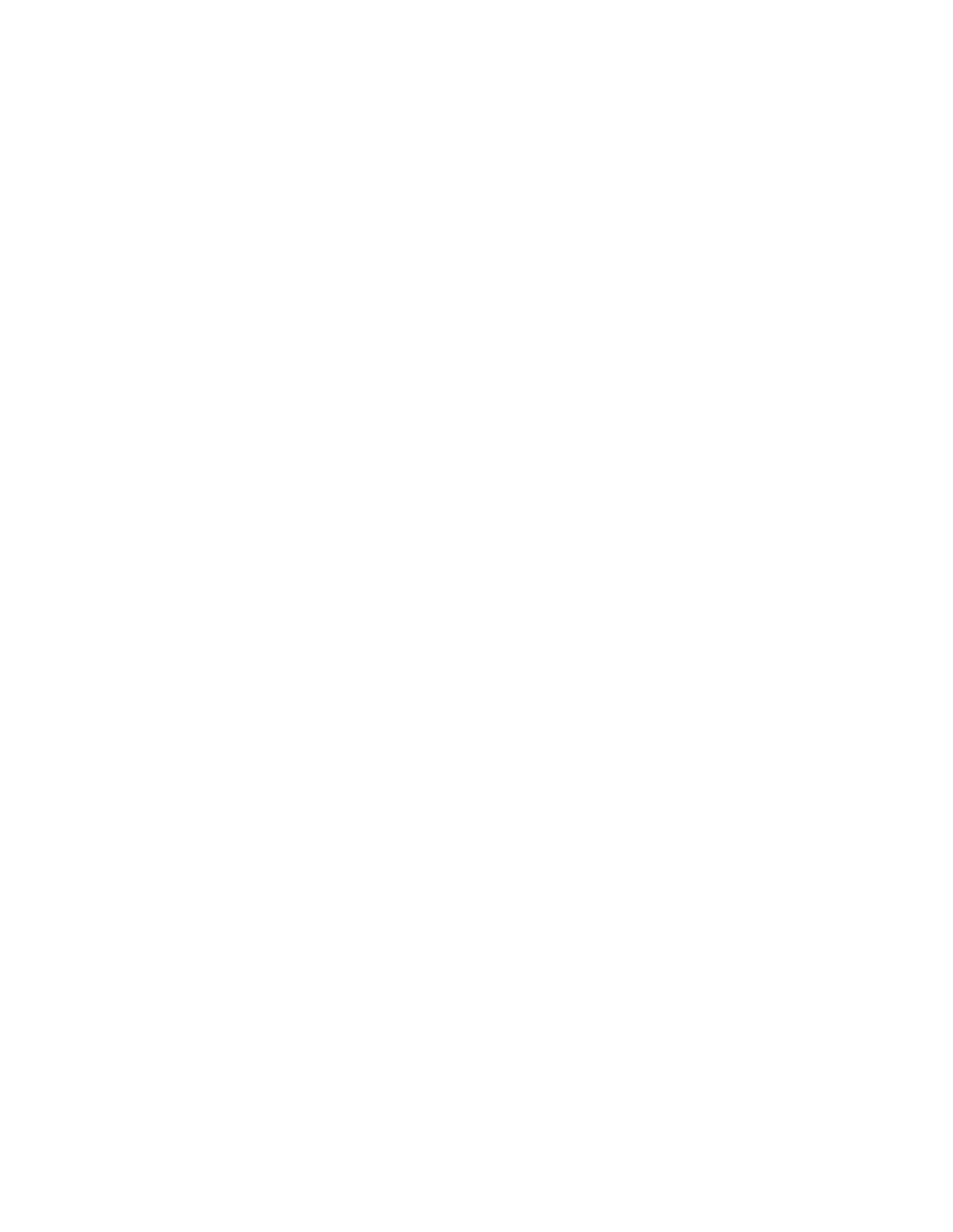*"It is said that whenever we practice Dharma it should always be pervaded by compassion at all times – in the beginning, in the middle and at the end of our practice. Compassion is the source, the real essence of the entire path."* 

*- Khenpo Appey Rinpoche*

*We are each a part of healing across generations, and there are the resources available in spiritual traditions that we can use to accomplish our aims…*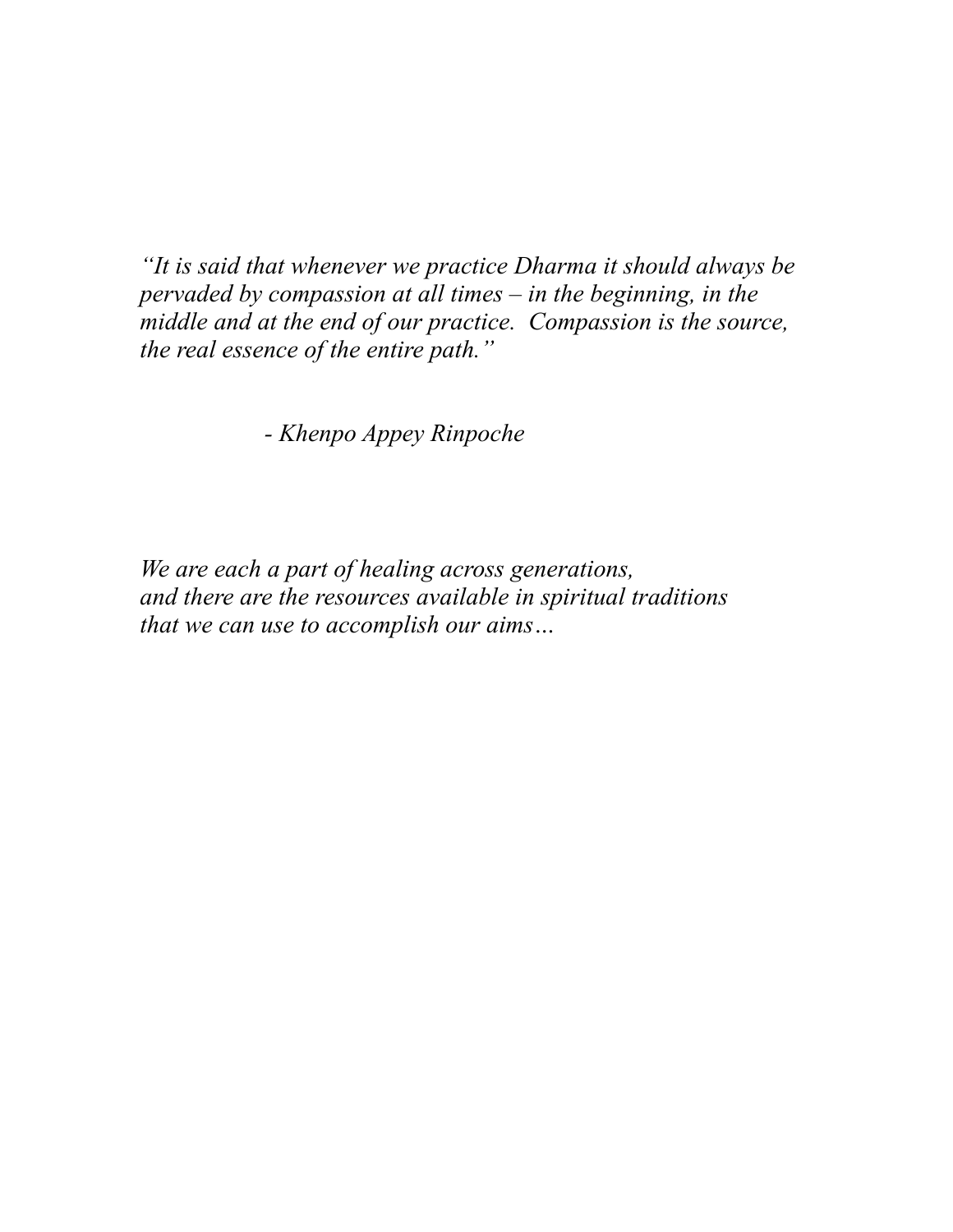This edition revised on March 21st, 2020.

Preface to the third edition

From the mid-summer of 2012, to mid 2013, I had the opportunity to go on a retreat where I focussed on healing practice. This had many benefits for me personally, among them being that I was able to see more clearly just what is essential for me in these practices. Engaging any form of meditation over time is certainly an evolving process of experimentation and discovery, and finding ways to stabilize and integrate what we experience in formal practice. This edition, then, reflects where I am now (May of 2014) with this manner of learning and practice. May it bring benefit to others, peace, joy, and health.

Jason Espada San Francisco, May 29th, 2014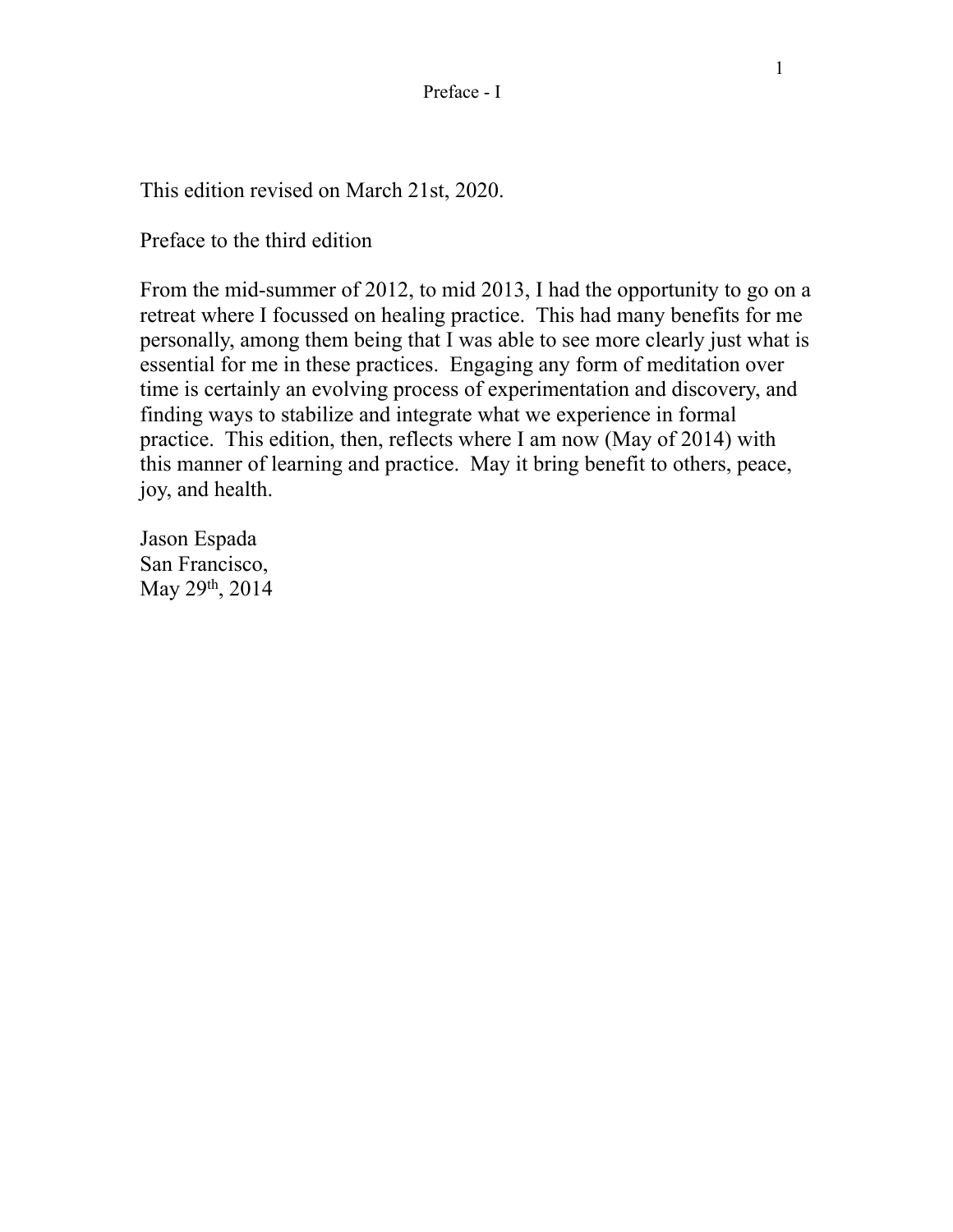A Concise Set of Buddhist Healing Prayers and Practices – Preface to the first edition

In April of 2009, I was able to complete the first edition of A Collection of Buddhist Healing Prayers and Practices. That work contains background essays on the foundation of healing in Buddhism, as I understand it, as well as a good deal of supplementary material, such as Tibetan Buddhist Sadhanas (practice texts, or 'methods of accomplishment'). I felt it was necessary to set the practices that are used for healing in their proper context, as part of Buddhist Tradition, and also to show how they can be used by someone today, in 21<sup>st</sup> century American culture.

Over the last two years, I've written a few more essays, and some more poetry that I plan to include in later editions of that book. I've also continued to practice with a concise set of reflections, prayers and visualizations, that is relatively just a few pages. Almost as soon as I finished the first work I thought it would be good to have a brief text that can be used for daily practice, or that can be taken as a suggestion for another person who wants to draw together various prayers and practices for their own personal use.

In updated versions of the larger book, I've removed some of the repetition that was put there to avoid too much page turning. The concise set of prayers and practices that I would like to offer here will also be included the later editions of A Collection. Hopefully the revisions to that larger work will make it easier to use. At the same time, *I hope to offer here a brief set of Buddhist healing prayers and practices, containing all of the essential practical points.* Those who want to know more about the underlying theory, and have more resources to bring into their practice are referred to the larger work.

Why the Buddha is regarded as the Supreme Healer

{and how this all fits together}

To my mind, there are two reasons why the Buddha has been regarded throughout time as the Supreme Healer: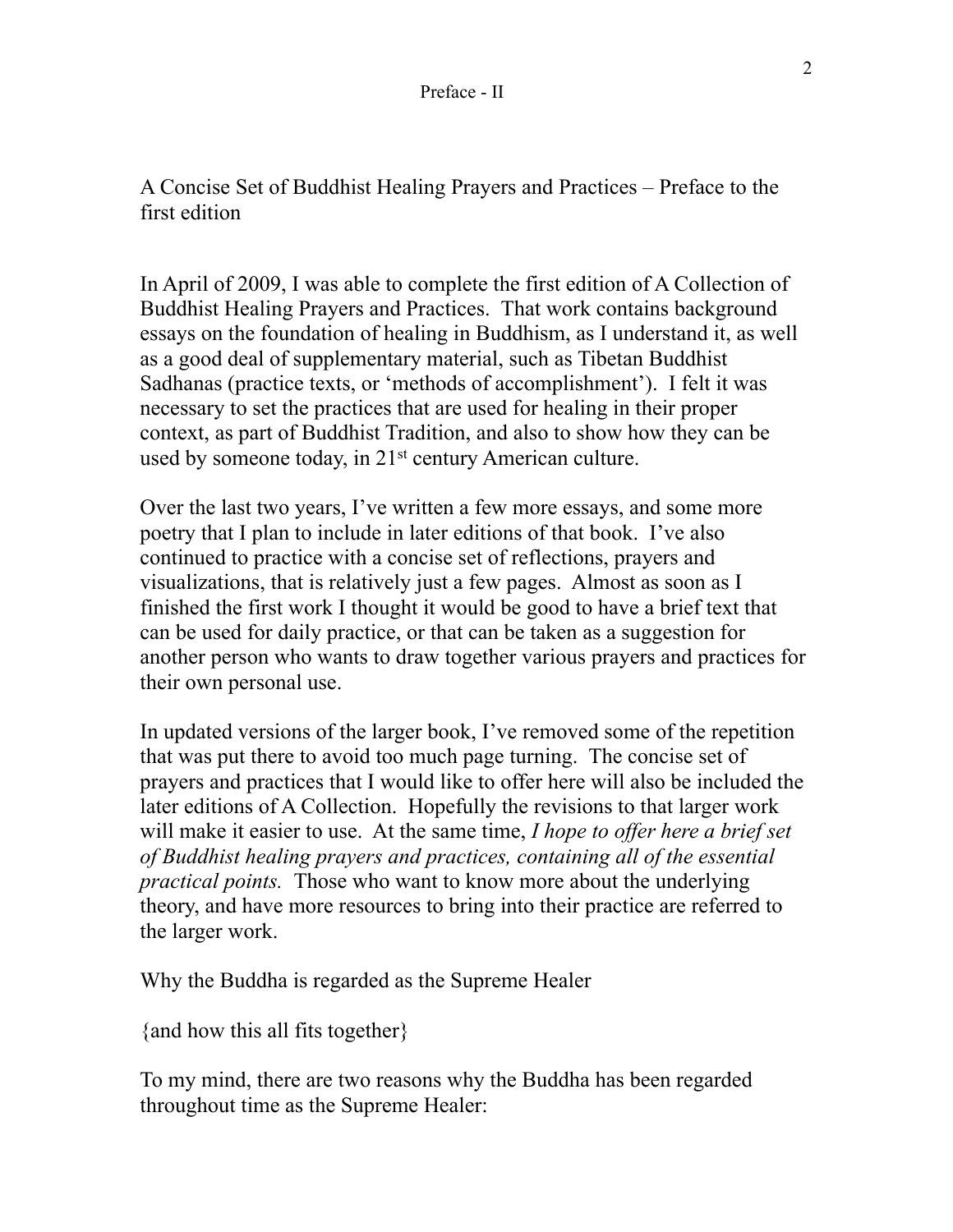The first is that the Buddha saw not only suffering, but its causes as well, rooted in ignorance, and, from his very first talk, proposed a remedy to *all suffering*. By developing the wisdom of insight into our own nature, the Buddha taught that we can become free from all karma and delusions, and all harm. This is a radical proposition that, over two millennia, many have investigated and verified.

If a person goes to an ordinary doctor, with one problem or illness, that is what they will be treated for. By comparison, it is said that this profound remedy goes to the cause of the entire range of our sufferings. Next to a medical model that treats only one symptom, or a few symptoms, this is vastly different, as it goes unimaginably further. It aims to cure all the oceans of samsaric sufferings, over countless lifetimes, that living beings experience.

A second reason why the Buddha as been thought of as the Supreme Healer is the scope of the enlightened person's concern, which includes every aspect of our life, health and well being, from the material and psychological, to the most subtle, spiritual levels. It is care that is comprehensive, all inclusive, and it is for all living beings. It is this range, the depth as well as this breadth of love and compassion, that distinguishes the Buddha.

Over two millennia, then, born of wisdom and compassion, many Skillful Means have been developed by the followers of the Buddha, and those with realizations, to meet the needs of beings.

These methods are what are offered in the Traditions.

There are many ways for the Divine Light and Healing Energy to pour into this world. If we feel we have an affinity with these teachings, we are invited to try these methods and see if they work for us. When we do, we may have the experience that we are supported as well by all the great pure energy of the Saints and Noble practitioners of the Lineages.

All of this has its source in the life of wisdom and compassion of the Founder. All of these teachings and practices can be seen as the continuation of activity of that realized life. And so I join my voice with those of the past and present, and sing with them, as part of one traditional verse of praise: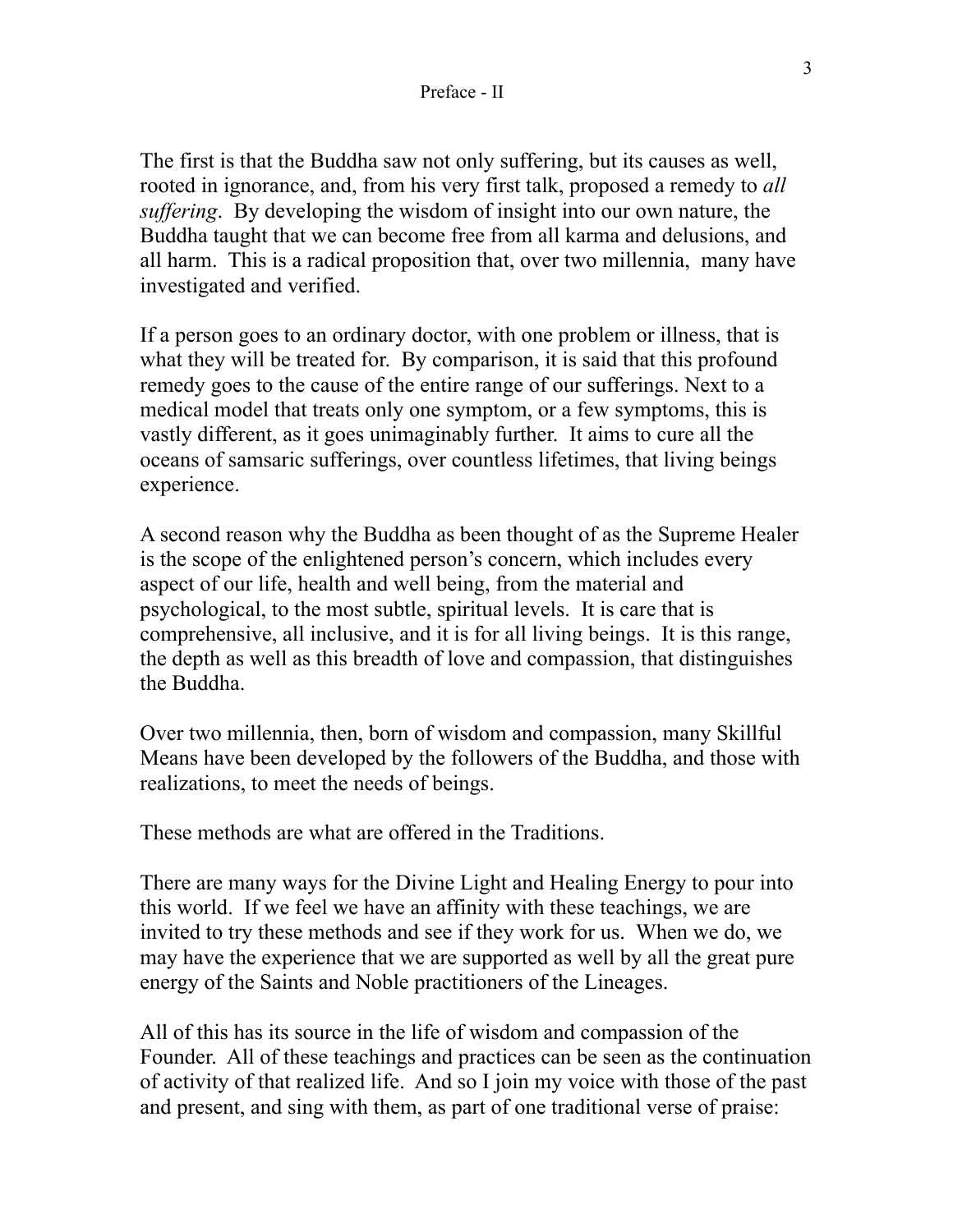#### Preface - II

*Homage to the Completely Perfected, Fully Awakened Being, the Supreme Guide* 

*Homage to the Fully Awakened One, The Glorious Conqueror, the Subduer from the Shakya Clan* 

And, from the Seventh Dalai Lama:

*Honor to Buddha, the supreme sage, the cosmic overlord who awakens all beings from drunken ignorance by manifesting the hundredfold light of truth's brilliant door.*

May all the benefit that can come from healing practice be received by all living beings, each according to their need, and, in whatever way I can, may I be the cause of that

A few words here on contemplation, prayer, and mantra practice

As Thrangu Rinpoche taught, the shortest form of a sadhana, or 'method of accomplishment', is the mantra itself. Anything more than that is just to improve our sense of what we are doing, and the effectiveness of a particular practice. How many or how few reflections and prayers are used by a person is purely an individual matter. We should do whatever works best for us.

Any one of the selections offered here can be used by itself alone as a basis for reflection, prayer, or mantra practice. However we make use of material such as this, we should know that right from the beginning reflections, we are already doing the practice – of generating positive, helpful, healing qualities. That is always the aim.

Traditionally, practicing a sadhana includes visualization and the recitation of mantra, however, for most people, most of the time, these are not the only components of an effective practice. The recitation of mantra and the element of quiet meditation are presented here, of course, and a part of the practice should be given to them . The proportion is up to each individual,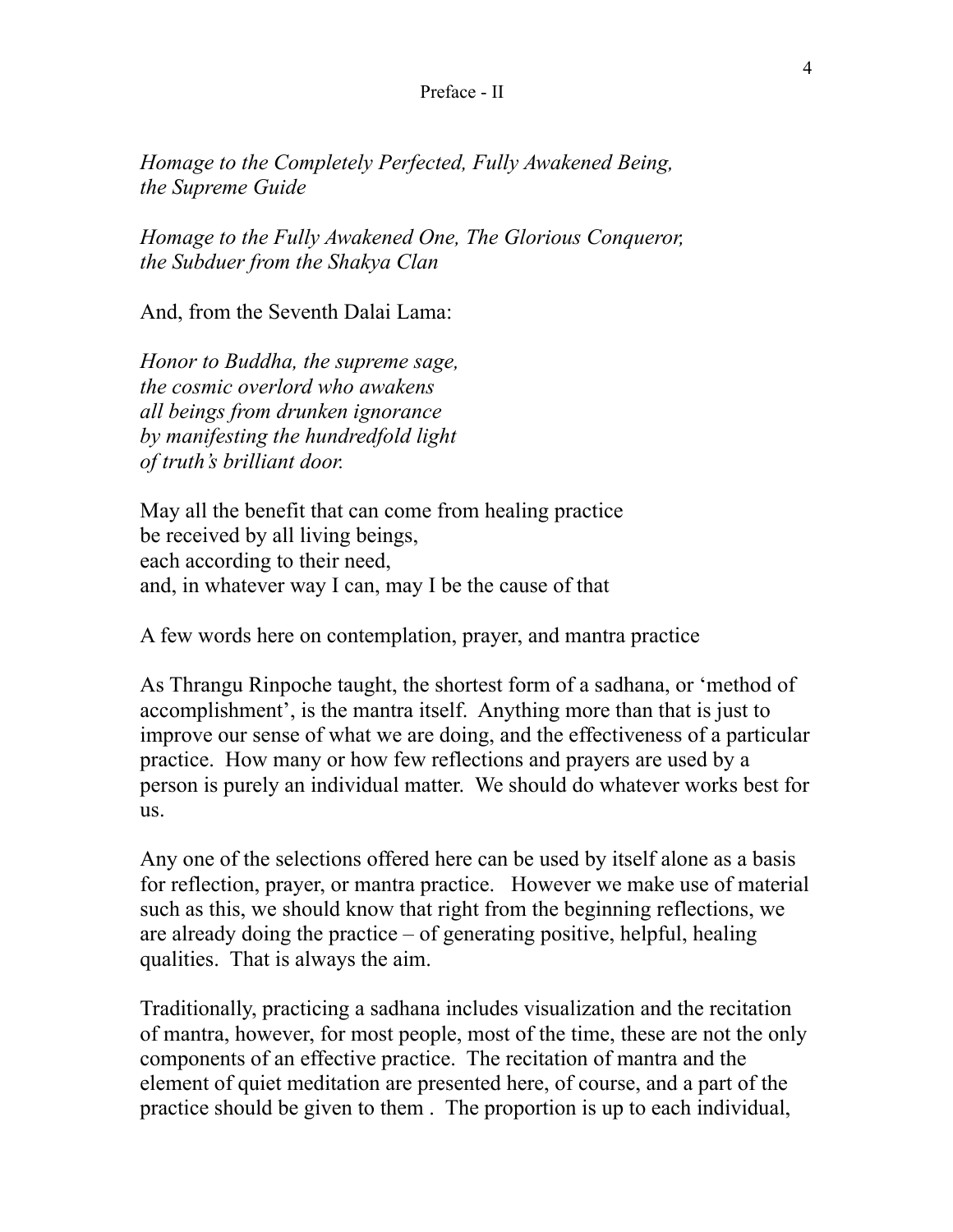and what works best for them. The reason I would like to present the practice in the following way is because of the importance of contemplation as a basis for the rest of whatever practice we do.

Over the long term, contemplation that produces a response from our deeper nature, is, in fact, absolutely necessary for prayer and mantra practice to have any meaning or energy behind it. This doesn't mean we have to spend a lot of time on the level of thinking. Sometimes thinking too much can keep things on the surface. But what it does mean is that our deeper resources need to be brought to bear in our life. When this happens, everything flows naturally, in prayer and various kinds of meditation practice that we do.

With our fundamental humanity, our deep nature as a basis, it can happen that we are continually generating positive energies. This is how the main reflections offered here, such as 'I live in this world' should be read – with this aim in mind – to produce a response from our deeper nature. Thoughts such as these can be used to this end. Reflections, and either our own writings or those we've collected, can orient and empower the mind. Then, everything follows from this.

This, essentially, is what is referred to in Tibetan Buddhism as 'thought training'. By engaging some difficult or suffering situation with a positive motivation, we can turn it into a cause of benefit in our own lives and in the lives of the world. Instead of being overwhelmed or depressed by it, we can be made clear by it, and strengthened to live and act in the world with greater wisdom and compassion.

In his book 'Becoming Enlightened', His Holiness the Dalai Lama compared the Dharma, or Buddhist teachings, to a medicine that needs to be used skillfully to get the best result. So experiment and see for yourself what works best with all of this for you. Sometimes, without reading anything at all, you might like to try 'informal', semi formal, or less conceptual practice. Then, at other times, try reading texts, or poetry, and practicing with some consistency, and see what happens.

Over the past two years, I've found it helpful to periodically go through this set of reflections and prayers, slowly, from the opening, 'O My ten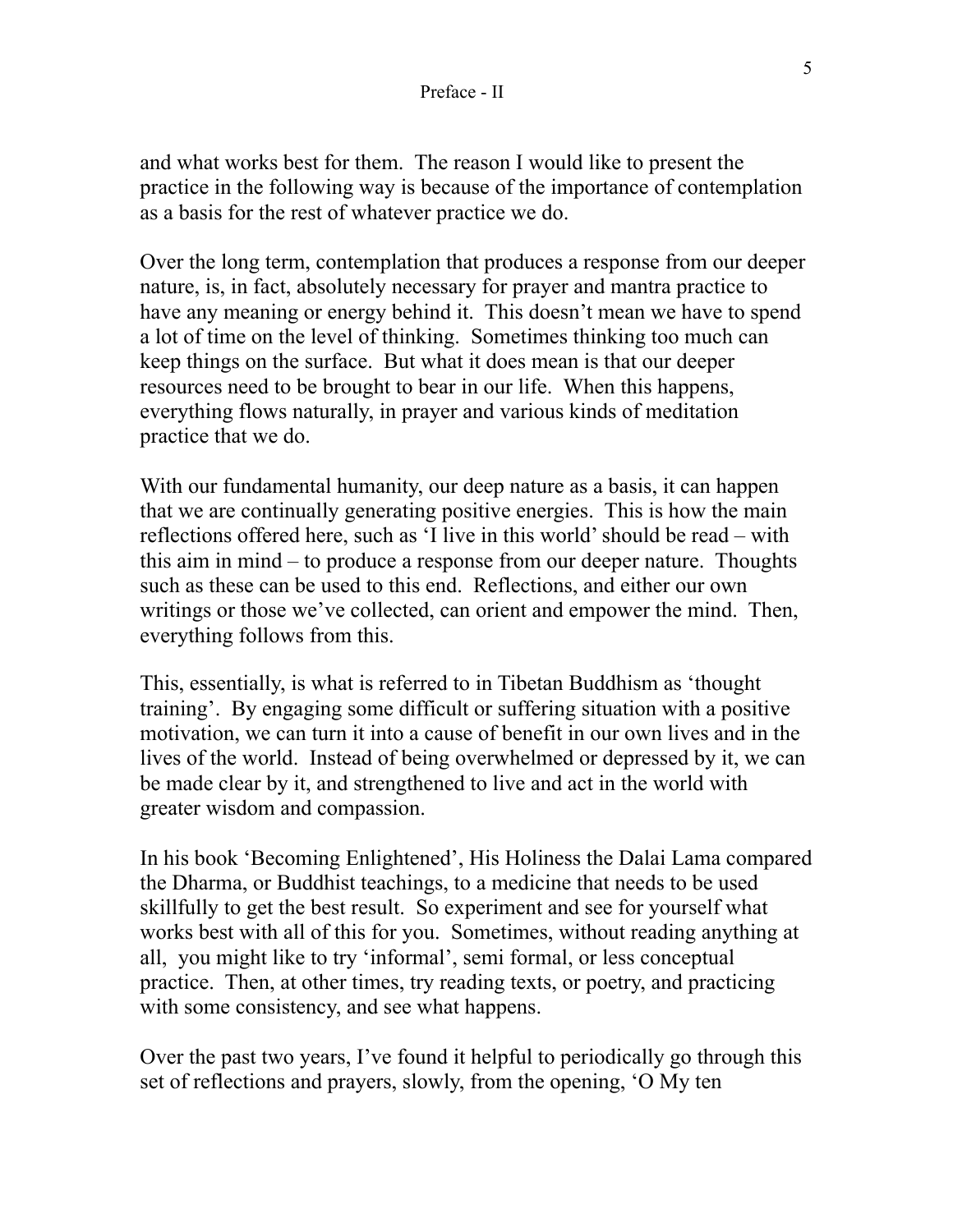directions three times family…' through the mantra recitation, quiet meditation, and dedication prayers.

Then, if a sense of perspective is already there, I've seen that the practice offered here can work also just using the short section called 'A Healing Buddha Practice, with notes', beginning on page 44, which is only about 20 pages, or less, if only the sections in bold type are read. Even that much can be effective for guiding the mind in a positive direction. In fact, sometimes just reading and reflecting on one or two pages is enough.

Getting a positive result is really all that matters.

These are practices that can heal, and that can work to prevent illness, or to shorten their duration.

There is one application of these teachings that has proven itself for me, that I would like to mention: I've noticed that if I'm beginning to feel unwell in some way, or an imbalance of the elements, then practicing in the following way always helps. I'll wake early and, half asleep, I'll do a brief form of the practice, just reciting the mantra, and visualizing light, followed by some quiet meditation. Then I'll go back to sleep. I've noticed that whatever positive energy I can begin to cultivate will then continue in my sleep, and that I'll wake up feeling much better. Experiment and see what works best for you.

Here is another simple device that can benefit: along with having an image of the Healing Buddha, and my main teacher, I've found to be useful as well to write the names of a few teachers I have a good connection with on a piece of paper and set that to one side, within view, while practicing. When I glance at these names I do feel genuinely supported by them. For my own purposes I've been calling this 'the power of the name'. If approached with devotion and creativity, we make the practices more our own. This is my thought, at least.

I've also taken to keeping a list of specific people and situations that I want to pray for. I review this list from time to time, and add to it. Then, at times before practicing, I think of these people and their needs, and after recitation and meditation, when making dedication prayers, at a certain point I can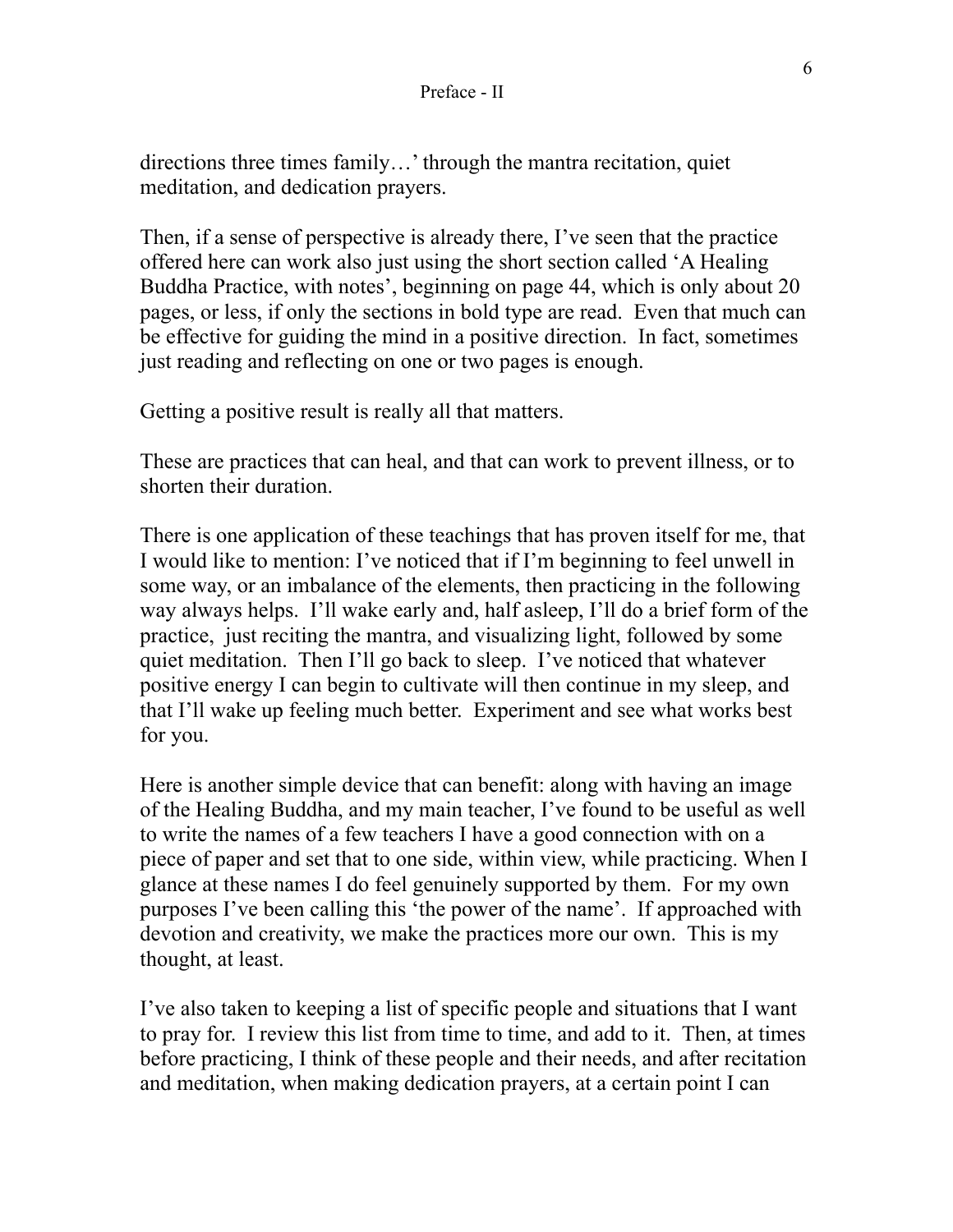#### Preface - II

read through this list again. This is something that is done in healing circles and at meditation centers, and I find it to be very helpful.

When using the following material for formal practice, sections with titles such as 'On Tonglen', or 'On the Refuge Tree' need only be read through the first time, or as needed after that to improve one's understanding.

It's my wish that anyone that this finds its way to - use this in whatever way is most helpful. Feel free to use whatever you like, to use it as it is, or to add, subtract, borrow or change what is here to suit your purpose. It's a work in progress for me as well, and if I'm blessed with more years on this earth, I'll certainly be revising and improving it myself, and sharing that. For now, here is what I've found to be most useful.

Nine Bows

Homage to all that is healing in a person's life, in Traditions, and in the world

Homage to all that is healing in the lives of Saints and Sages, in this practice, and in my own mind

and

Homage to all that is healing in the Stream of Ancestral Teachers, in the immediate Community of support, and in our positive motivations

Many many bright blessings on you and yours. A table of contents follows.

May all beings benefit.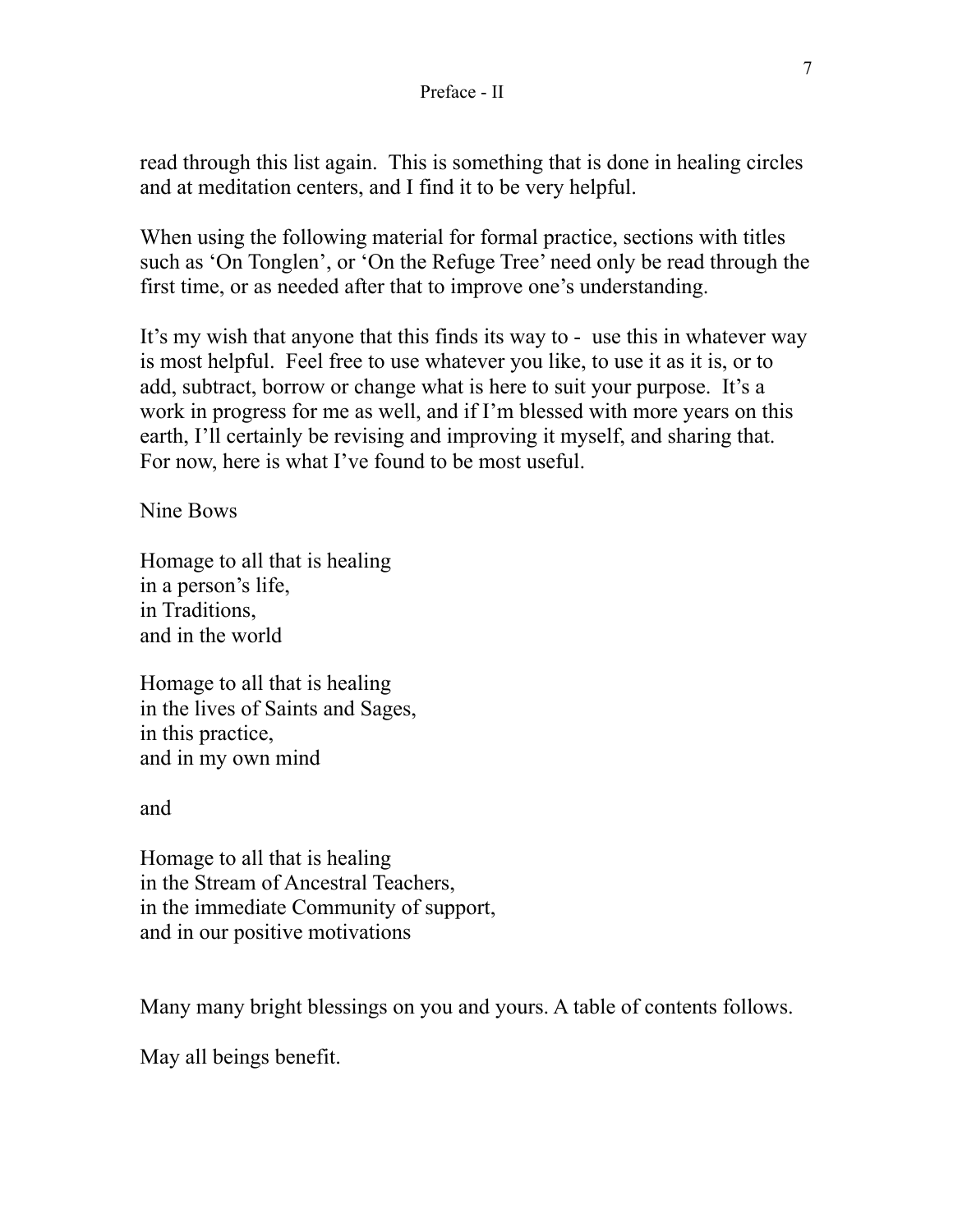| page 1 |
|--------|
| 2      |
|        |
| 12     |
| 13     |
| 14     |
| 23     |
| 25     |
| 26     |
| 28     |
| 32     |
| 33     |
| 34     |
| 35     |
| 38     |
| 41     |
| 42     |
|        |

14. A reflection from 'The Healing Buddha', translated by Lama Zopa Rinpoche 43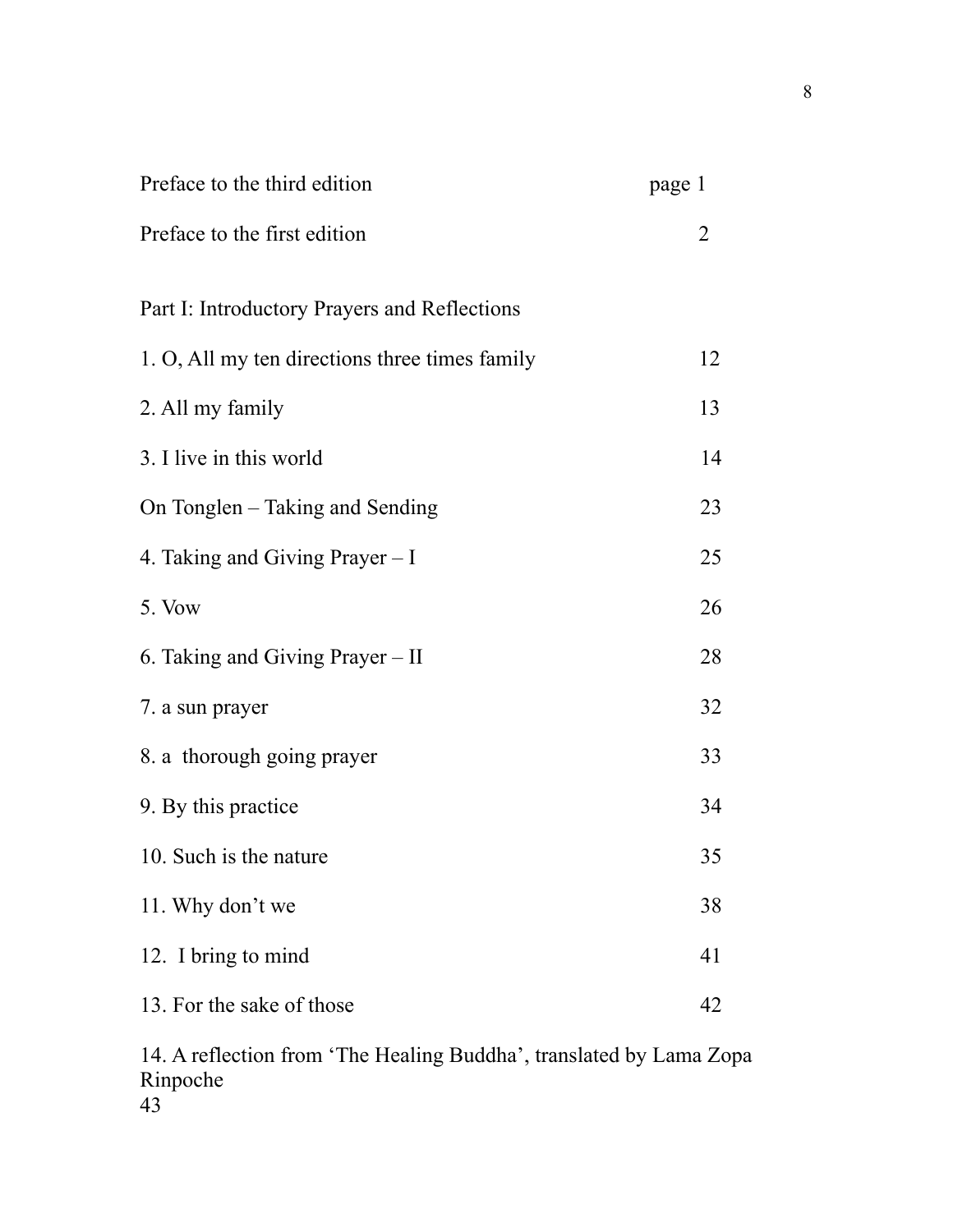| 15. There is nothing that is valued in this world as much as health<br>45 |    |  |
|---------------------------------------------------------------------------|----|--|
| Part II: A Healing Buddha practice, with notes<br>page 46                 |    |  |
| 1. Motivation I                                                           | 47 |  |
| Prayers of aspiration, bringing forward love and compassion               |    |  |
| The Four Immeasurables, Bodhicitta and Refuge                             | 48 |  |
| On the Refuge Tree                                                        | 51 |  |
| On the form of the Medicine Buddha                                        | 52 |  |
| Wisdom and Compassion:                                                    | 54 |  |
| 2. Requesting Prayers                                                     | 56 |  |
| 3. Instructions for visualization and mantra recitation                   | 58 |  |
| 4. Concluding practices                                                   | 62 |  |
| Dedication                                                                | 65 |  |
| On Tonglen                                                                | 67 |  |
| A Healing Buddha practice                                                 | 69 |  |
| Part III: Material for reflection                                         |    |  |
| A list of things that are healing                                         | 73 |  |
| In the Healing Buddha's Pure Land                                         | 78 |  |
| The Staff of Wisdom and Healing Waters - A Parable                        | 80 |  |
| <b>Great Universal Healing Energy</b>                                     | 84 |  |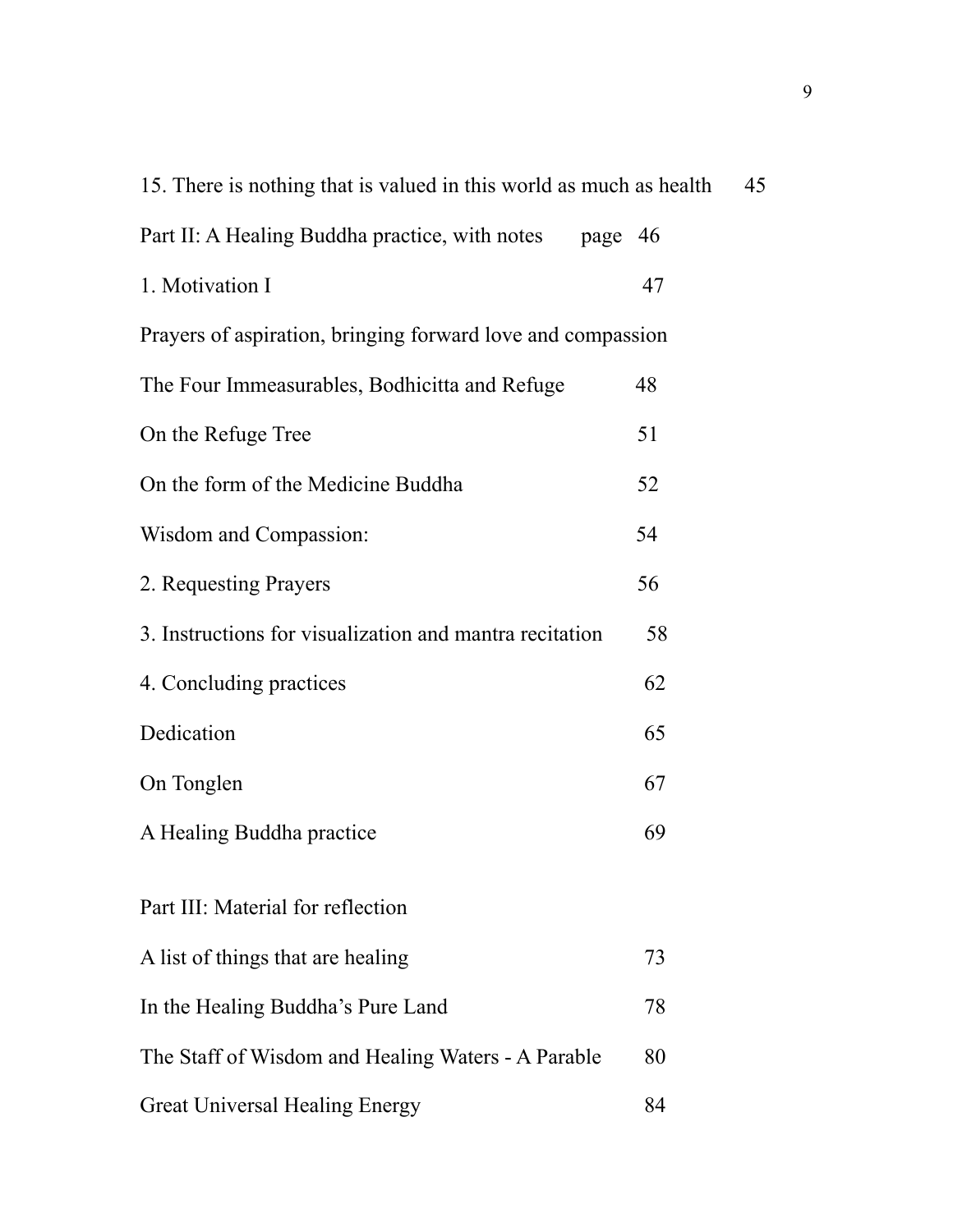| Part IV: Dedication         |    |
|-----------------------------|----|
| <b>On Dedication Prayer</b> | 88 |
| <b>Dedications Prayers</b>  | 92 |
| <b>Recommended Reading</b>  |    |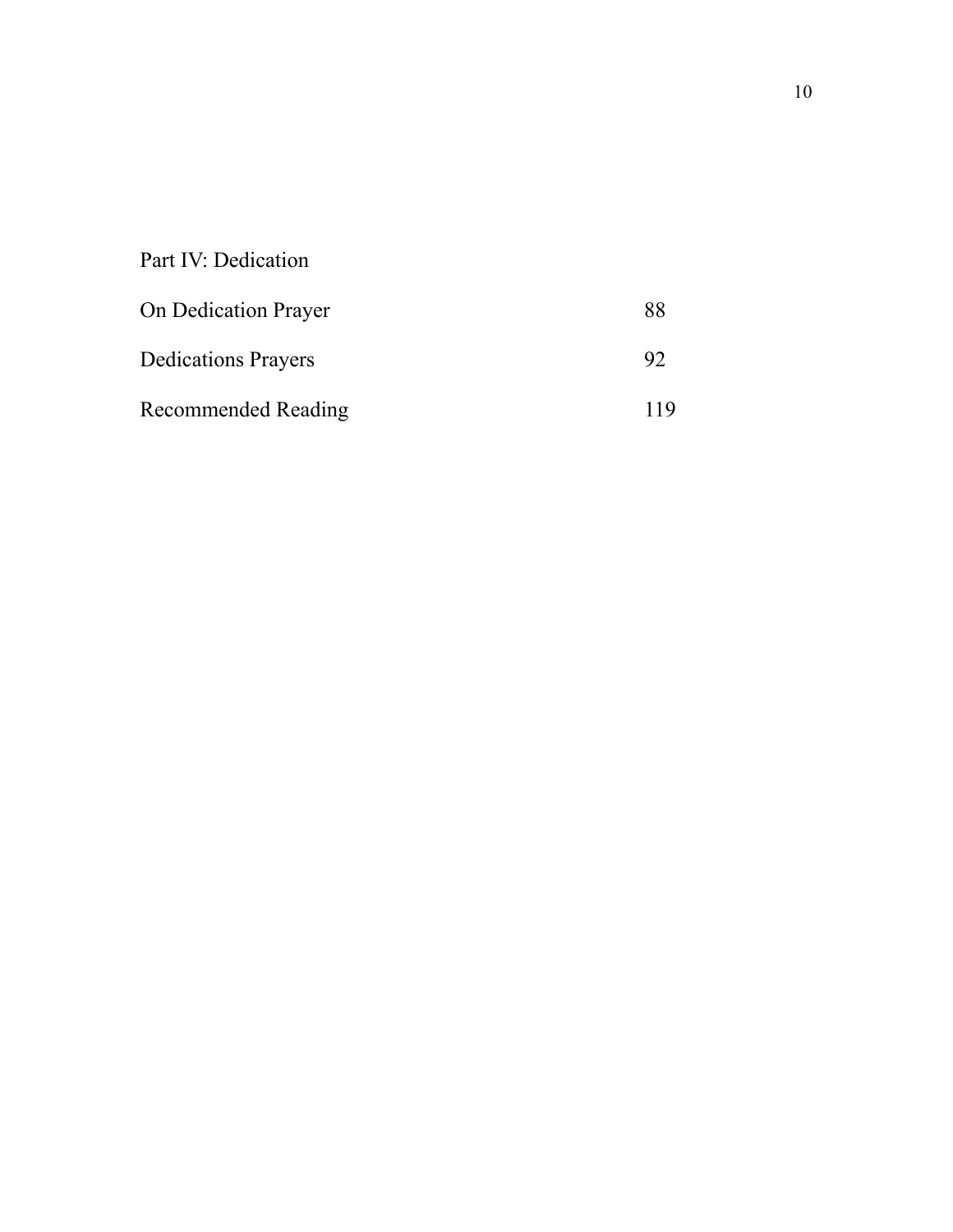*Homage to all the ten directions and three times* 

 *Buddhas and Bodhisattvas!*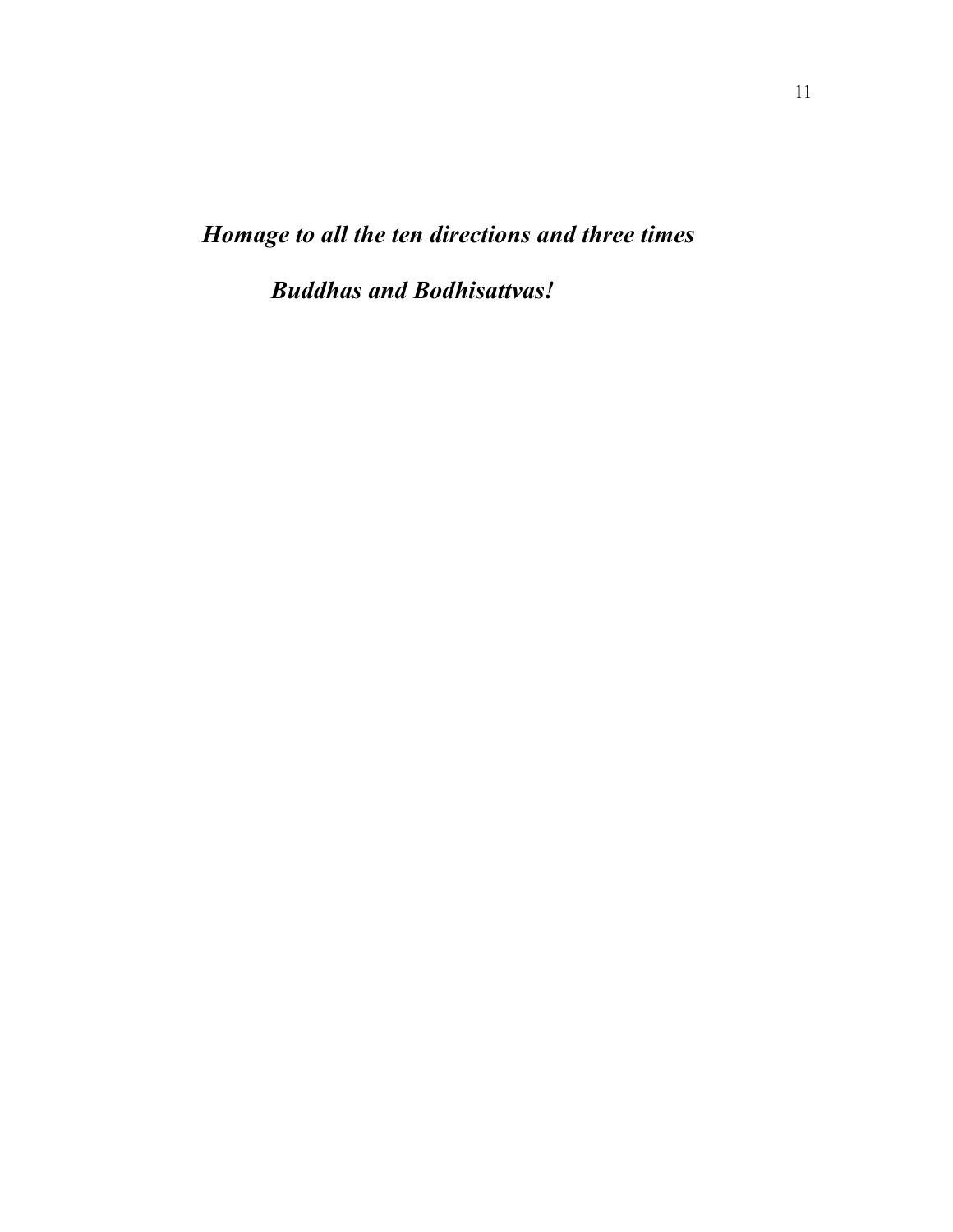O, All my ten directions three times family, near and distant relations,

May I make a gift of my life

May my life, and this practice benefit us all, all living beings pervading all existences

every mind, every body, every cell earth and sky

May this practice surely benefit us all, extensively

May all my past, present and future selves benefit from this and may all the past, present and future selves of all beings benefit from this

By this practice, may we all be completely free from all illness, spirit harm, and from all the painful, hallucinated afflictive emotions forever

May we all be free from all samsaric states forever

May all beings completely realize the Dharmakaya

<span id="page-14-1"></span>May this practice be the medicine that frees everyone from suffering<sup>[1](#page-14-0)</sup>

May this bring health wherever it is needed

May this bring about the firm establishment of true health and well being, long life, and happiness for us all

<span id="page-14-0"></span>a prayer inspired by the Noble Spiritual Friend Lama Zopa Rinpoche [1](#page-14-1)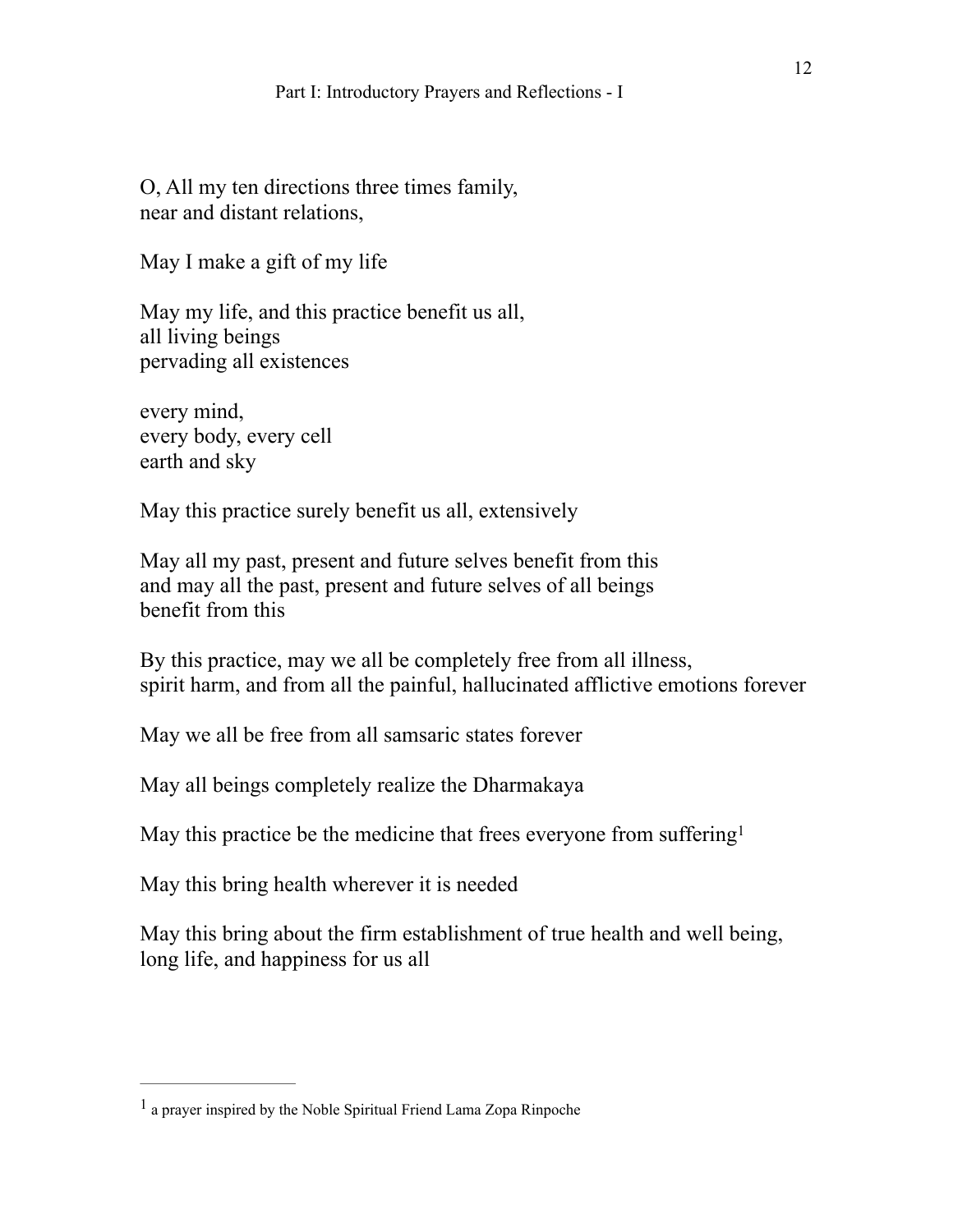Part I: Introductory Prayers and Reflections - II

All my family in all the world All my relations

All my African brothers and sisters, aunts and uncles, grandmothers, grandfathers, little ones,

All my family in Central Asia, and in East Asia, All my family in the Americas North, Central and South, All my Caribbean family,

And in Europe, North, East, and West and in the Mediterranean, and in the Middle East

Mothers, fathers, children, brothers, sisters, elders,

Island Peoples, and all my family in the far North and far South,

All my Native family, All my family here in the USA

Mothers, fathers, sisters, brothers, aunts, uncles, young children, dear friends…

All my relations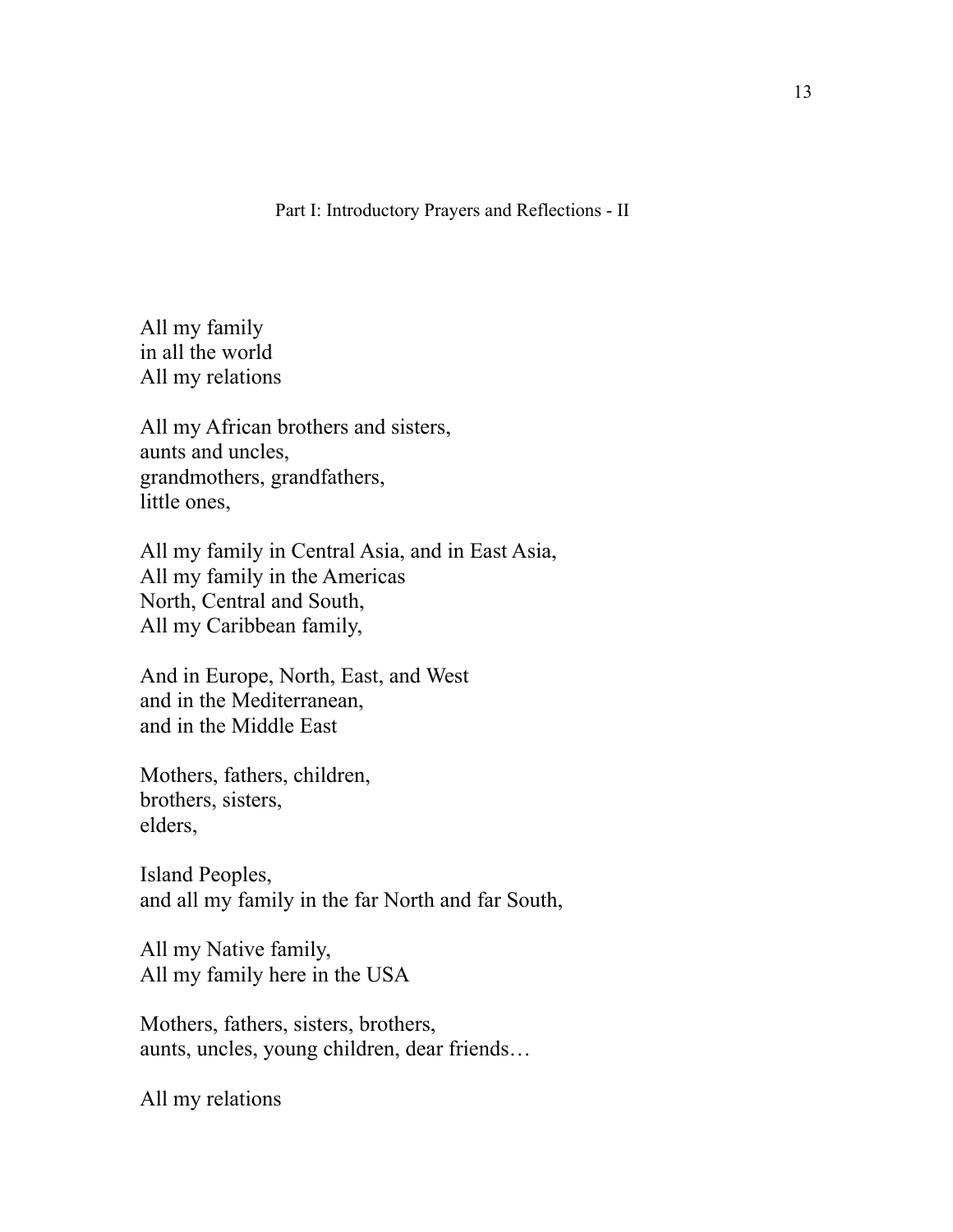I live in this world of joy, and sorrow

of comfort and ease, and of struggle, and pain

of friendship, and community and of loneliness and isolation

I live in this world of riches and poverty of abundance and of hunger

I live in this world where there is health and there is illness

Where some people can only try to care for themselves, while others are at the point where, more and more, they have thinking about and caring for others as the aim and activities of their life Bless them all Bless them all O, Bless them all

There are people serving others in this world there are people taking joy in that and again and again I celebrate all those good actions May they blessed

I live in this world where many are in need of a protector, where many are in need of an advocate

where many people do not have even a basic education…

Today, in this world, there are many who are kept back from doing good things because of some illness of body or mind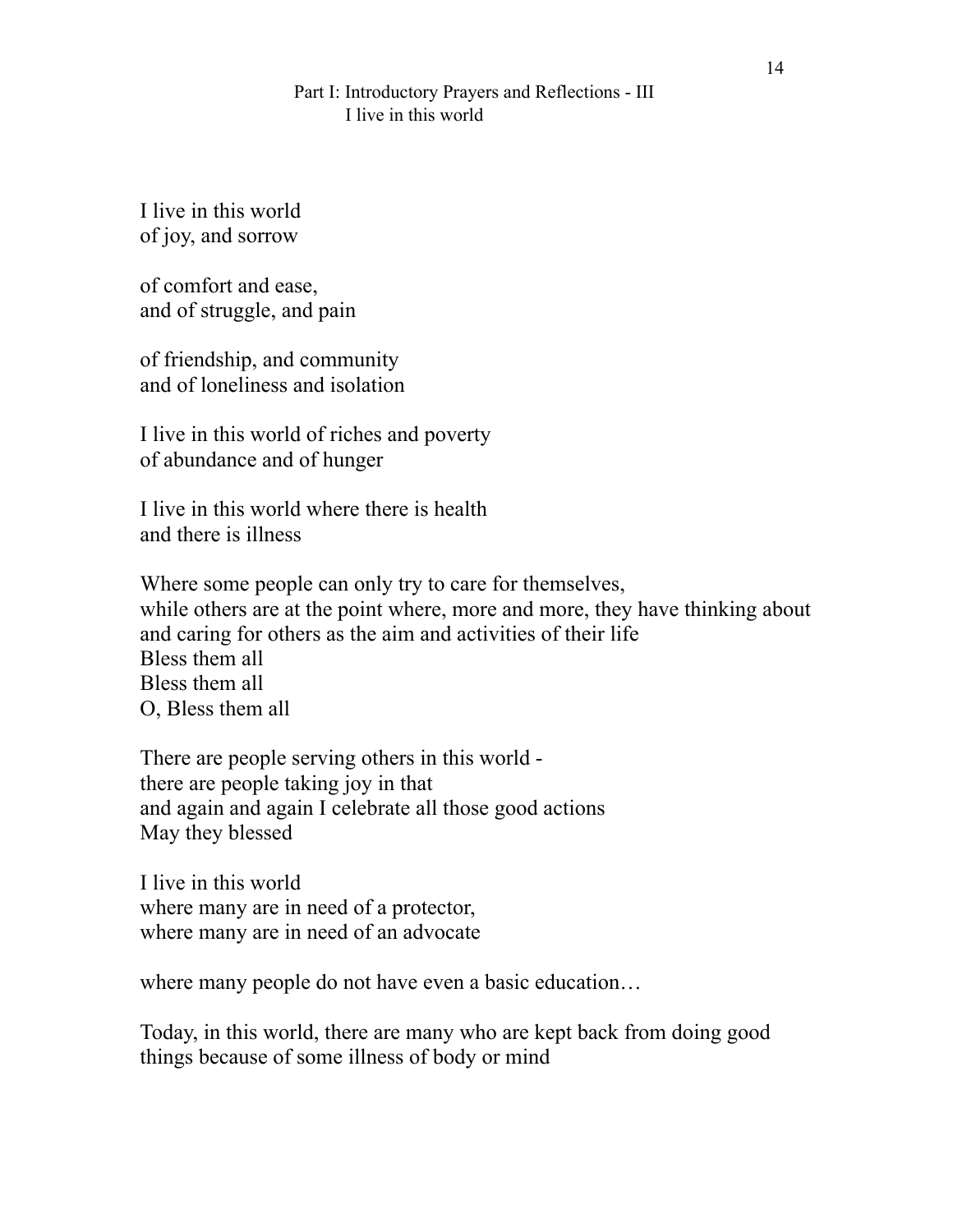Today there are many who are broken-hearted Today there are many who have been hurt in relationships

May there be an abundance of heart medicine, an abundance of earth and sky medicine today for all of those who need it as much as is ever necessary

Today, there are many who have had their families broken Today, there are many who are grieving

Today there are many who have experienced an unexpected death in the family May they all be comforted

Every day in this world there are people who are facing illness, and who are experiencing pain: children, teenagers, adults, the middle-aged, the elderly; those who are alone, and those with problems of the mind

I live in this world where there are people who are disturbed to some extent, or who suffer from depression

This is the truth

I live in this world where some people don't love themselves, they don't cherish their lives, where people even hate themselves, and where they despair, even to the point of wanting to take their own lives…

I live in this world where there are so many people who are in need of some form of human contact,

I live in this world where there are so many people who are experiencing the absence of love and we can do something truly beautiful, truly substantial, truly meaningful for each other, every single one of us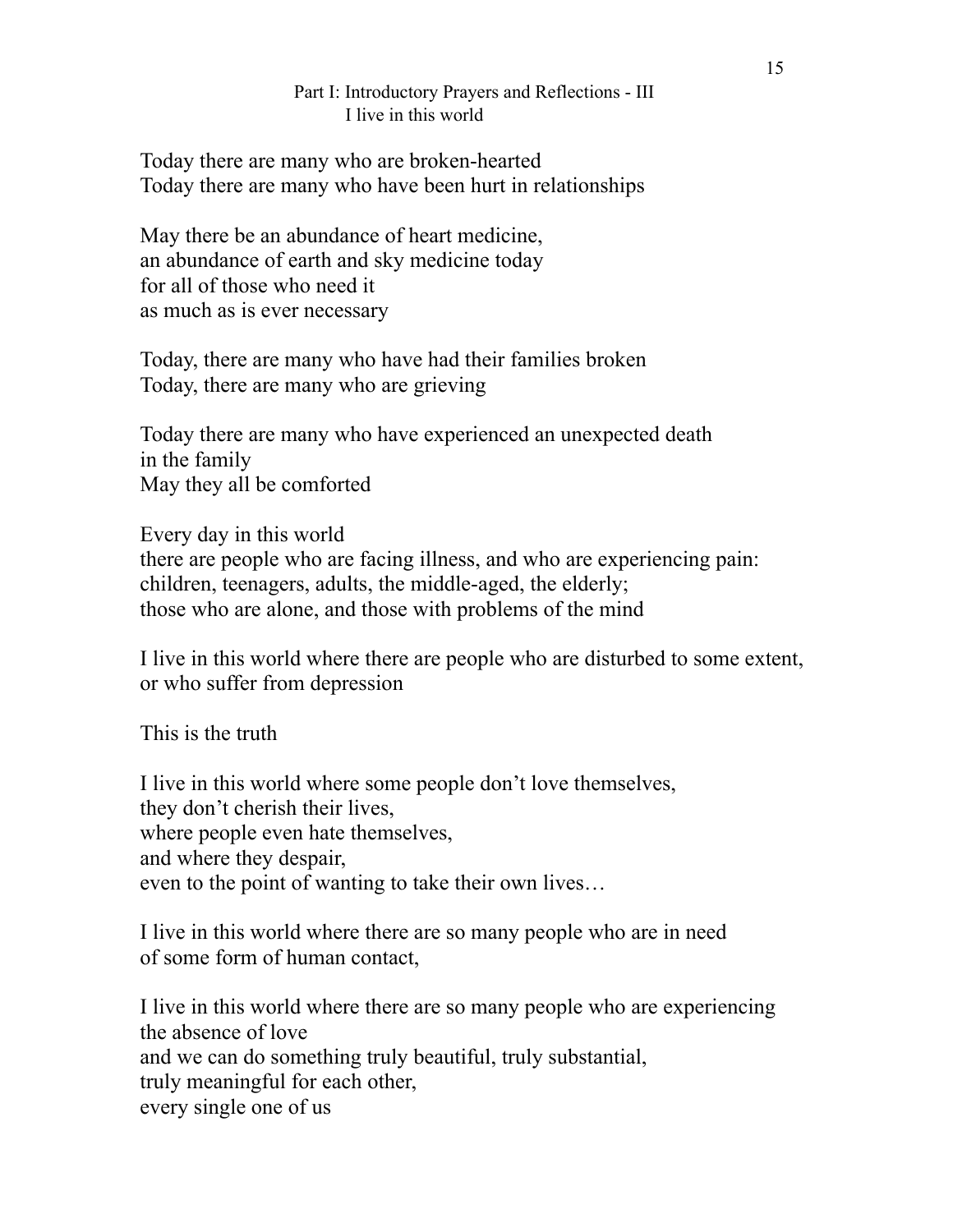May it be this way for me now  $$ may I offer something truly meaningful

I live in this world where many sensitive people are overwhelmed and use drugs, or drink, or food, or sex, tv, computers, shopping, or gambling to the point of becoming addicted - They do this to self-medicate, to escape, but it leads to even more dullness and obscuration, and to more, and even worse problems May they all be completely healed

I live in this world where many are without peace, without control, without any freedom of mind

The root of all these sufferings, we should all know, is the untrained mind, self-grasping ignorance and the afflictive emotions

And what we all need to experience is the fruit of a practice that leads to the disbanding of stress, to the knowledge of freedom, and genuine happiness, enlightenment as to our own true nature the single liberating essence of Great Compassion

*Ah…* 

Right now, there are people who are trapped by their addictions, overwhelmed by their delusions, lost

I live in this world where some people are in danger of falling, where some are in danger of slipping - and the result can be severe for them…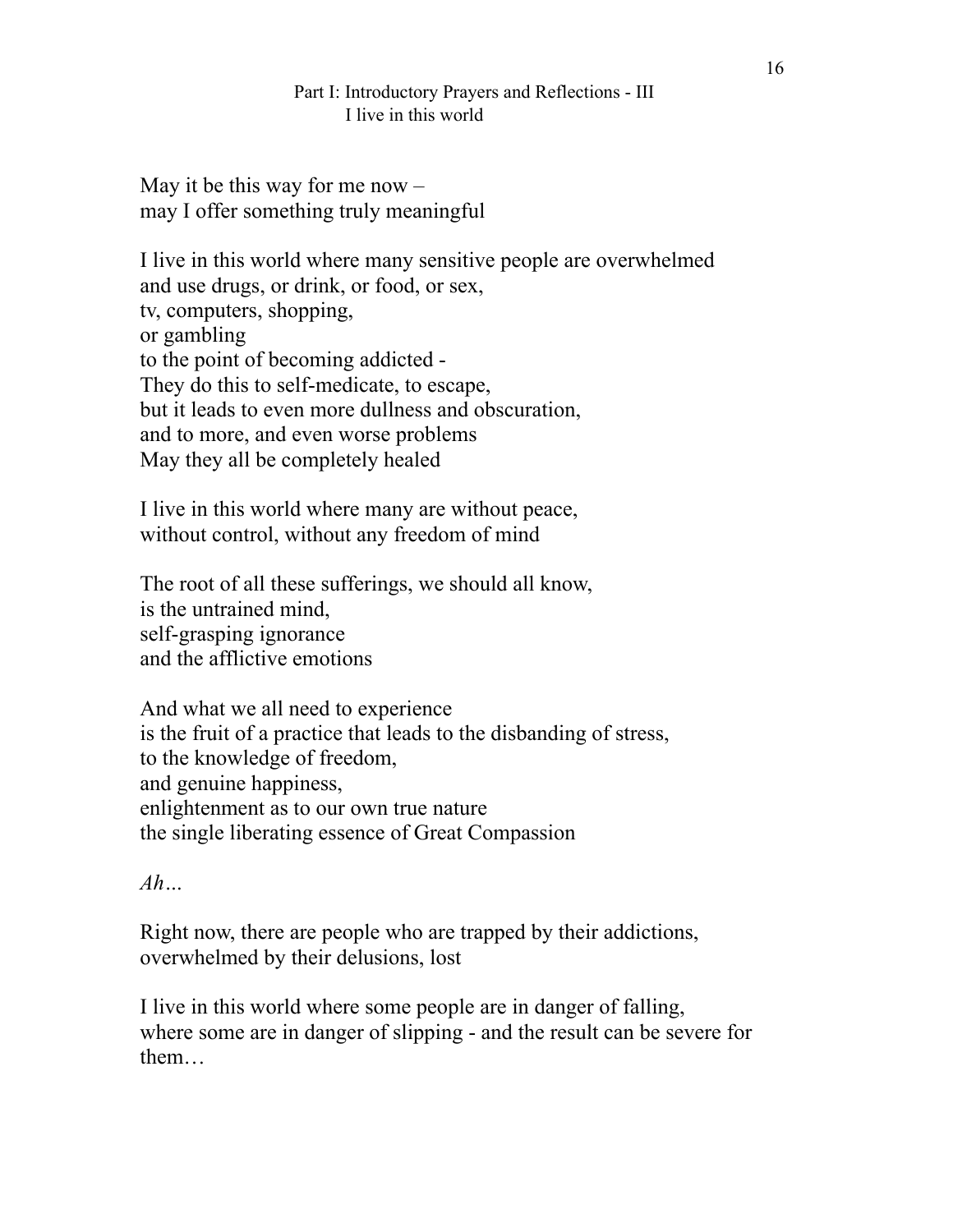There are many people right now who are in need of forgiveness, absolution, inclusion, their being welcomed back into the community; who are in need of purification,

who are in need of the nectar of ethics in their lives. the medicine of ethics, the food of ethics, their vows restored, the attainment of coolness, strength, self control light, and peace, wisdom, purity, transformation, and release

I live in this world where we have all done wrong, some worse than others Some are in prisons of their own making, Some have done terrible things out of ignorance, affliction, or fear, desperation, despair; out of weakness and limitation not seeing any other way not being able to reach any other way

I live in this world where some people suffer because of their own past actions, and regret, and shame They identify with their delusions and wrong actions, and believe themselves to be wrong, lacking, innately sinful, when nothing could be further from the truth – They are all innately whole, perfect, and pure

I live in this world where many people feel unworthy of love

I live in this world where there are many people who are obscured, lonely, or numb,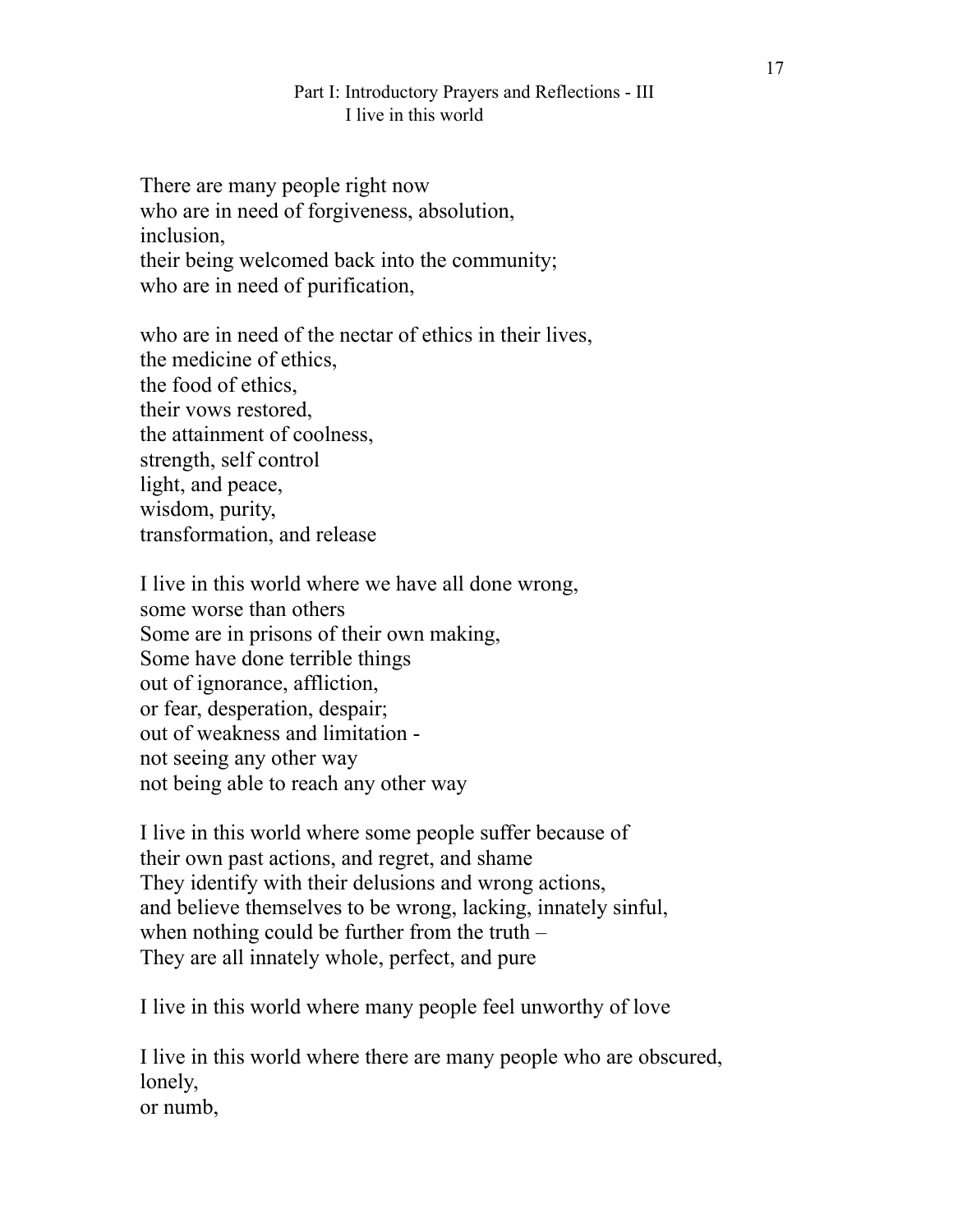self-absorbed, superficial, greedy, distracted, afraid, or sad, where there are those who are feeling ugly, or feeling hopeless or who are caught in self-pity

They are all capable of awakening to perfection, but they don't yet know it They are all capable of liberation, They are all capable of freedom from suffering, and they are all capable of happiness, but they don't yet know it

I live in this world where the sense of self arises again and again for people, and feels fragmented, and isolated – even though this is not true, not even for a moment

This is a great loss to us all – it is to all our detriment

May we all know, be supported by, and celebrate our connection to each other!

I live in this world where many people are experiencing stress and need comfort, love, light, and the peaceful joy that is nourishing

May people receive such peace everywhere it is needed East, West, North, and South, May it be so and may I be the cause of that

This is the truth and it's better that I realize it -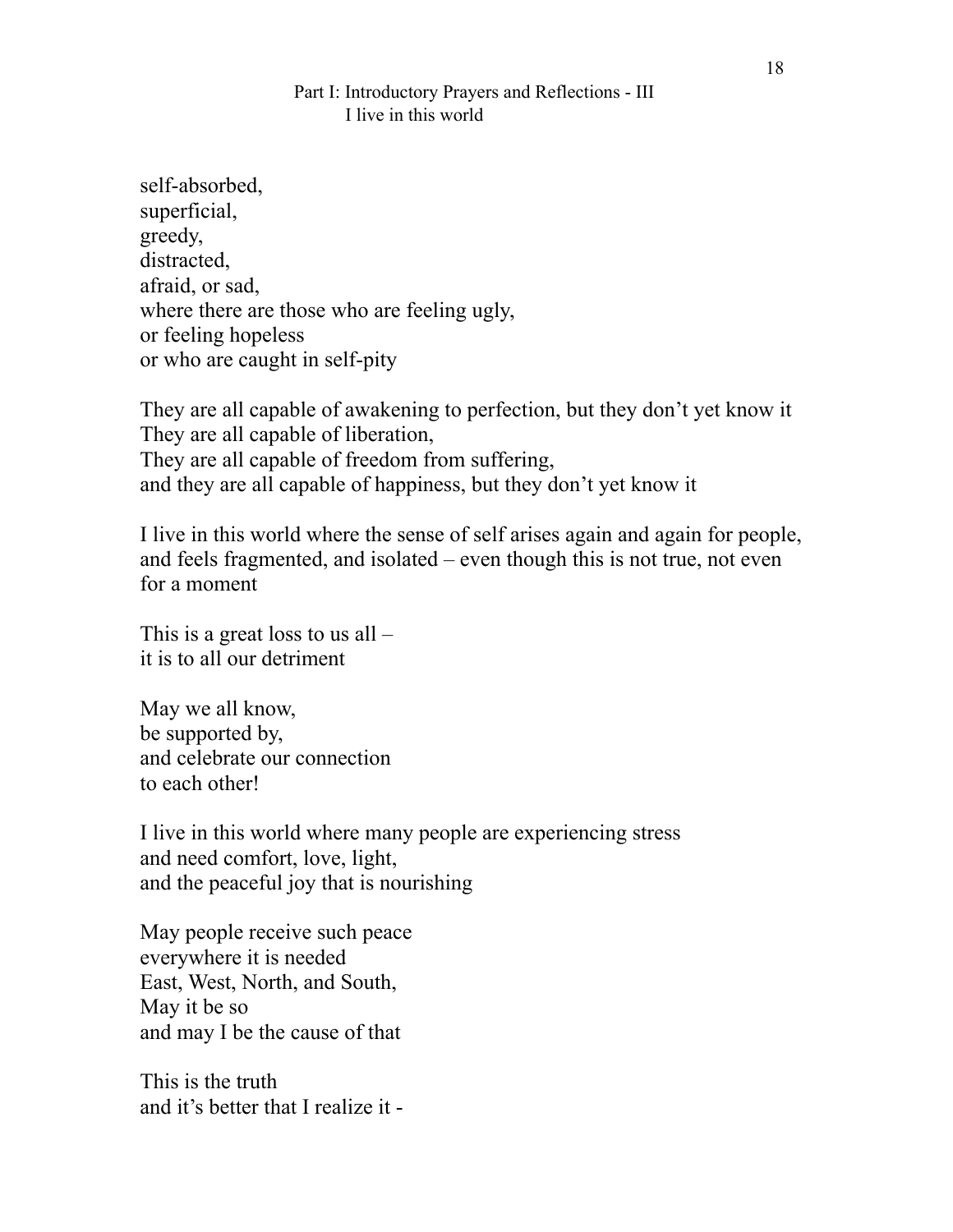I live in this world where most people are without any sense at all of the sacred dimension in life

I live in this world where the deluded the band together and increase ignorance and suffering

I live in this world where, even though there are those with the motivation to learn, many people are misled by false teachers,

themselves ignorant

In these times, especially, it seems, wrong views are supported, in hundreds of ways, and wisdom is not; greed is encouraged, and non-attachment and generosity is not; war and aggression are supported, and the values of peace, sanity, respect, kindness, and helping one another are not supported nearly enough

I live in this world where many people's experience is only that of a lower-realm beingthe realm of hell beings, the realm of hungry ghosts, and the realm of animals

I live in this world where there are people who don't experience even a moment of peace; where there are those who feel they don't have any space, light or joy in their lives at all, tormented, they feel they don't have any happiness, not even a little bit

For as long as this is true *I say, for as long as this is true*  may I respond to it in a way that eases their sufferings and may they all have every happiness *may they have every happiness*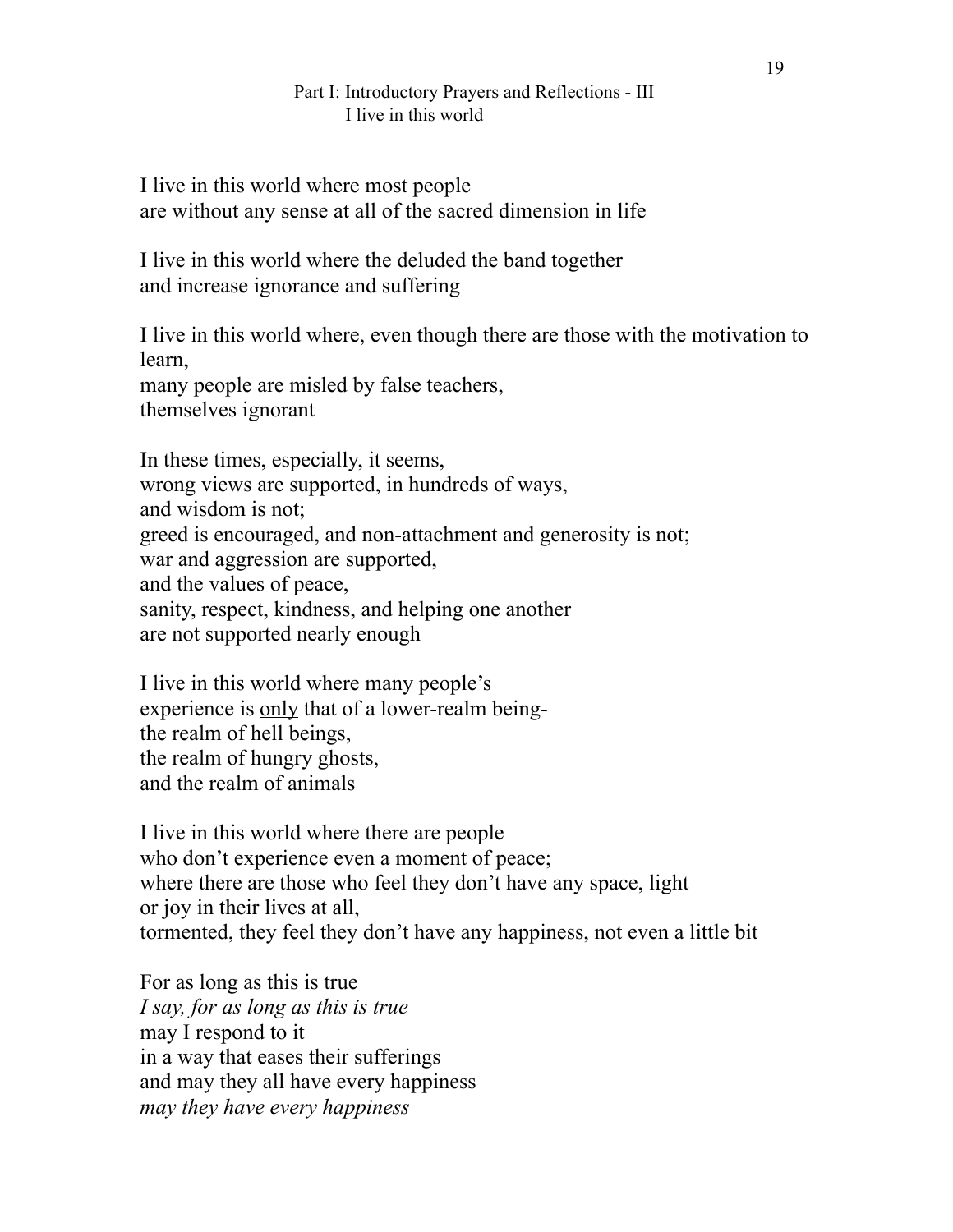## *oceans of happiness skies of happiness*

Every day in this world there are people with no perspective on their life, coarse, dissatisfied, lacking in gratitude, indulgent

I live in this world where people don't think about death or haven't fully integrated that truth, of impermanence

Every day, all around, there are people wasting precious time, not seeing what they have, not taking advantage of the great opportunities they have for all of our sake while they still can

I live in this world where the vast majority of people are completely without any Dharma

Dharma:

deep Buddhist teaching, or contemplative teaching; the result of deep Buddhist practice or contemplative practice; the experience of freedom, light, and wisdom – that can alleviate and can bring about the complete cessation of suffering for one and all, true medicine for the ills of the world

East, West, North and South, in the ten directions, May people receive the Dharma, And, without grasping or clinging to anything at all, may I be the cause of that

I live in this world where few people have received instructions in meditation, and, of these few, most are still unclear about the essential points that: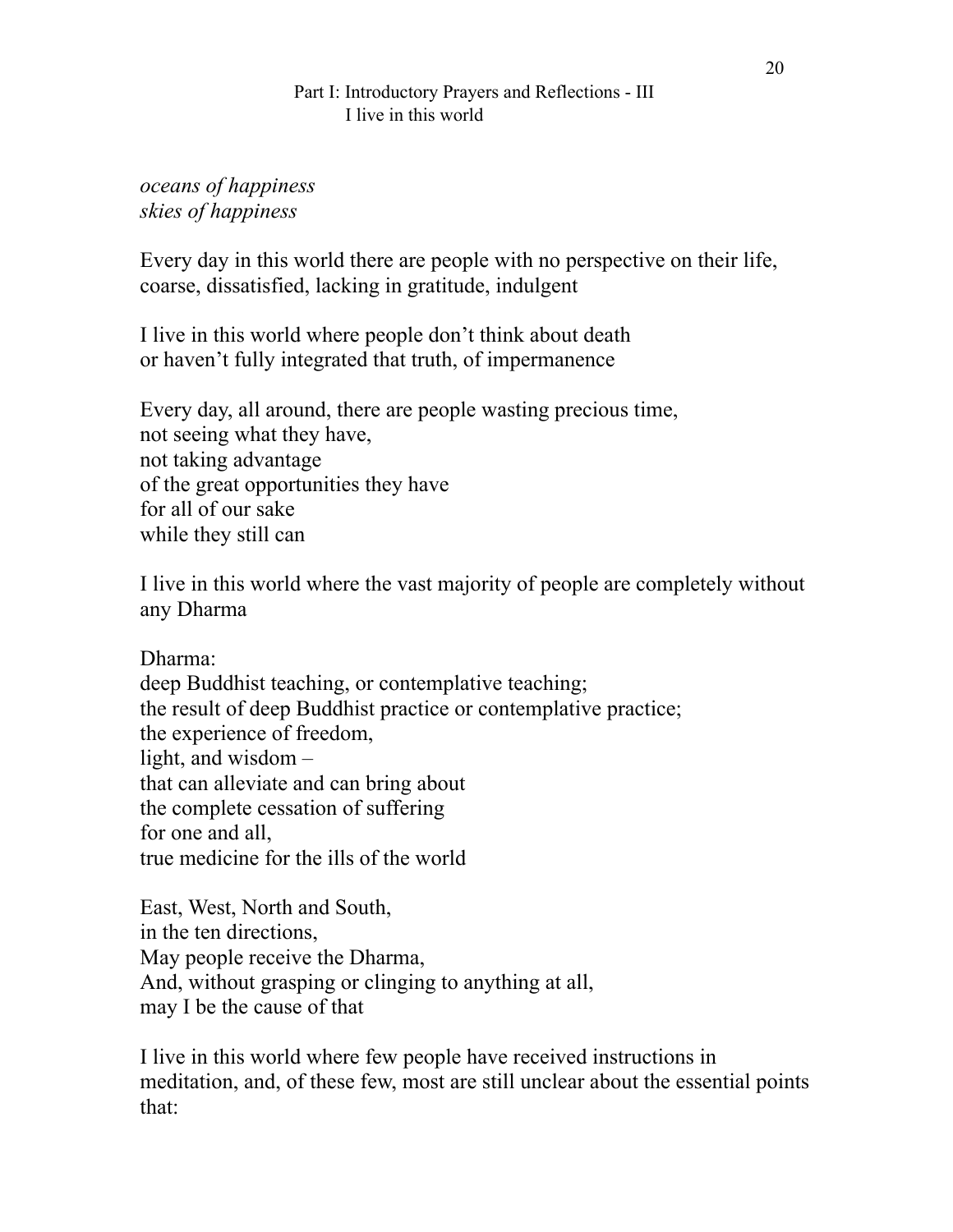whatever meditation we do we should aim our minds in the direction of clarity and the calm continuity of mindfulness, cut through the undercurrent of thought, and continually generate positive energies

I live in this world where few people know the value and necessity of samadhi– the stillness and silence of the mind, the peace that restores and strengthens the mind,

making it capable of connecting with virtues and being nourished by them, of deep and clear understanding, transformation and healing, and freedom

I live in this world, where, though we may do some good, though we may improve our lives, those who *have* listened to essential teachings, *and understood*, many times don't practice and, of those who do practice, often they are not able to overcome the obstacles to meditation, and practice in a way that they progress…

Oh, what a loss! - There's no way to measure it, really…

I live in this world where even those people who have received, and practiced, and accomplished a great deal of Dharma still suffer they still fall into experiences that are like the lower realms

and I live in this world where some of the people who have become stable in realization don't share the Dharma as much as they could

I live in this world where though we *can* help ourselves and others much too often we don't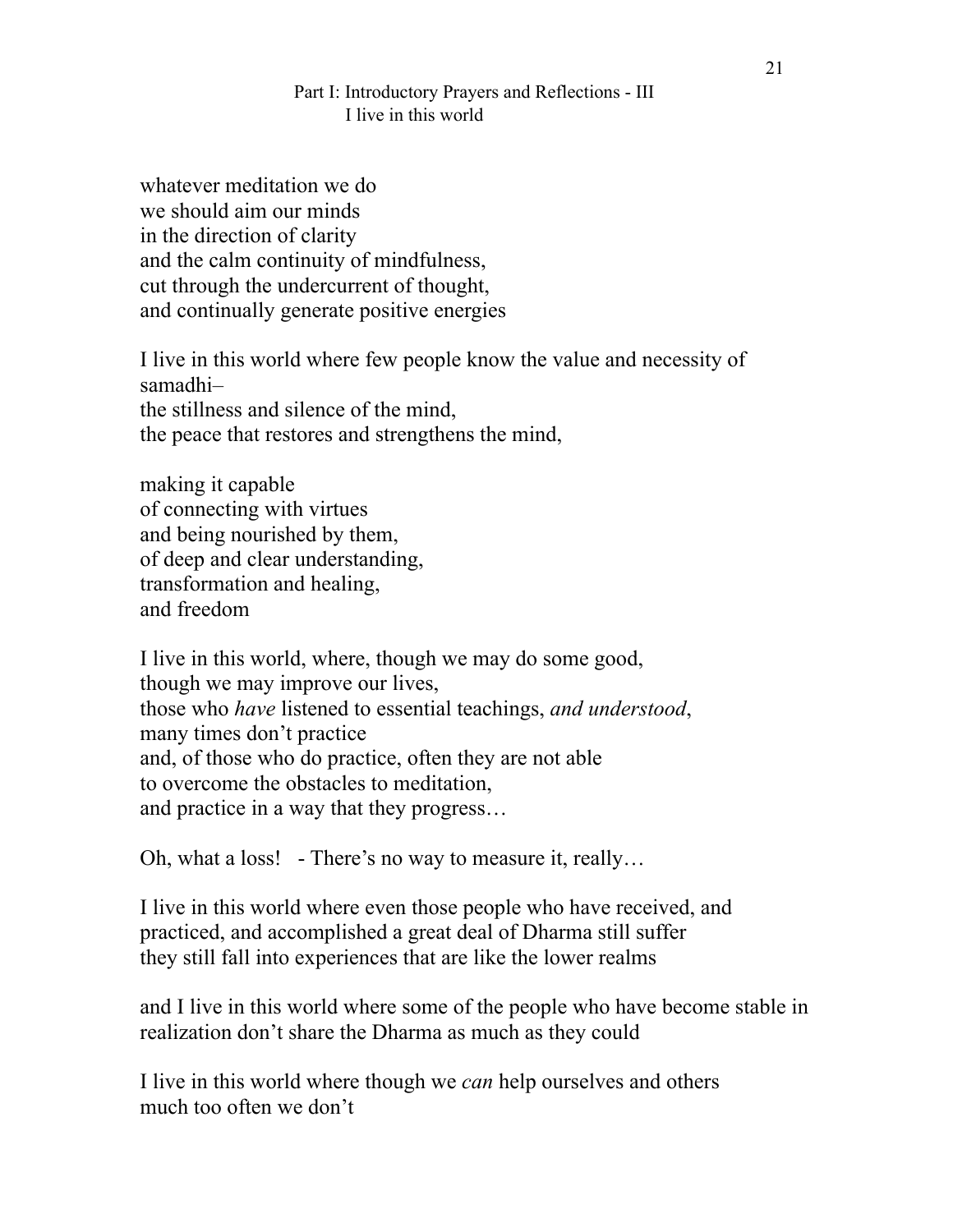where though *can* remove our own and others suffering, to some extent at least and produce happiness, to some extent at least far too often we don't

I live in this world where people don't live in the present Where people don't know their own worth, or the worth of others, where people don't know their own potential...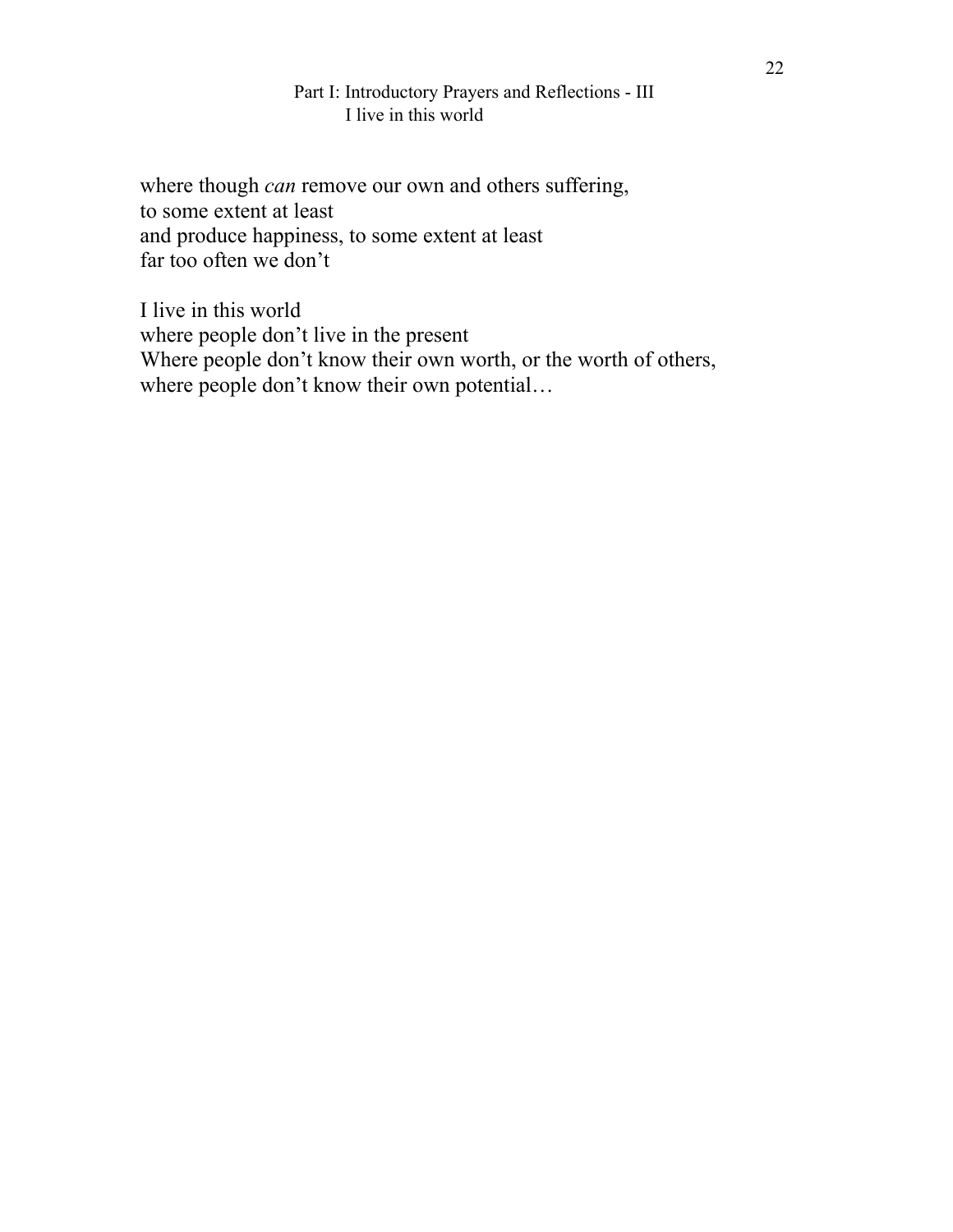On Tonglen – Taking and Sending

The practice called 'Tonglen', or 'Taking and Sending' in Tibetan Buddhism, is usually described sequentially. If practicing for one's self, in self tonglen, one imagines or sees with the mind's eye a part of one's self as perfect, whole, and loving. That self is visualized as viewing and removing the suffering and pain we have, and replacing it with peace, happiness, well being and strength, and whatever we need.

When practicing directly for others, one first imagines taking or removing the sufferings or difficulties of others, and then giving them peace, happiness, health, and whatever is needed.

The thought of others' suffering is said to be 'aimed' at one's selfcenteredness or insensitivity, destroying it, so to speak. Then, the imagined giving that follows is a practice of kindness, compassion, and generosity.

These are meditations that are considered to have the power to heal.

After reflecting on the traditional teachings about tonglen for some time, I came to connect them to a few thoughts I have had also about symbols in general, and stories that communicate with vivid imagery.

The first idea is that a true symbol is a manifestation of a state of consciousness; second, a sequence of images can be a symbol (as in a dream, or a story, or myth); and third, that mediation on a symbol can produce the same consciousness as the source of the symbol, or story.

As it regards tonglen practice, after meditating for a time on the visualizations as happening one after the other, I came to realize that what is called tonglen practice is actually aimed at producing *a single state of consciousness* that at once removes suffering, and gives happiness. Even though traditionally it is expressed sequentially, to demonstrate its nature,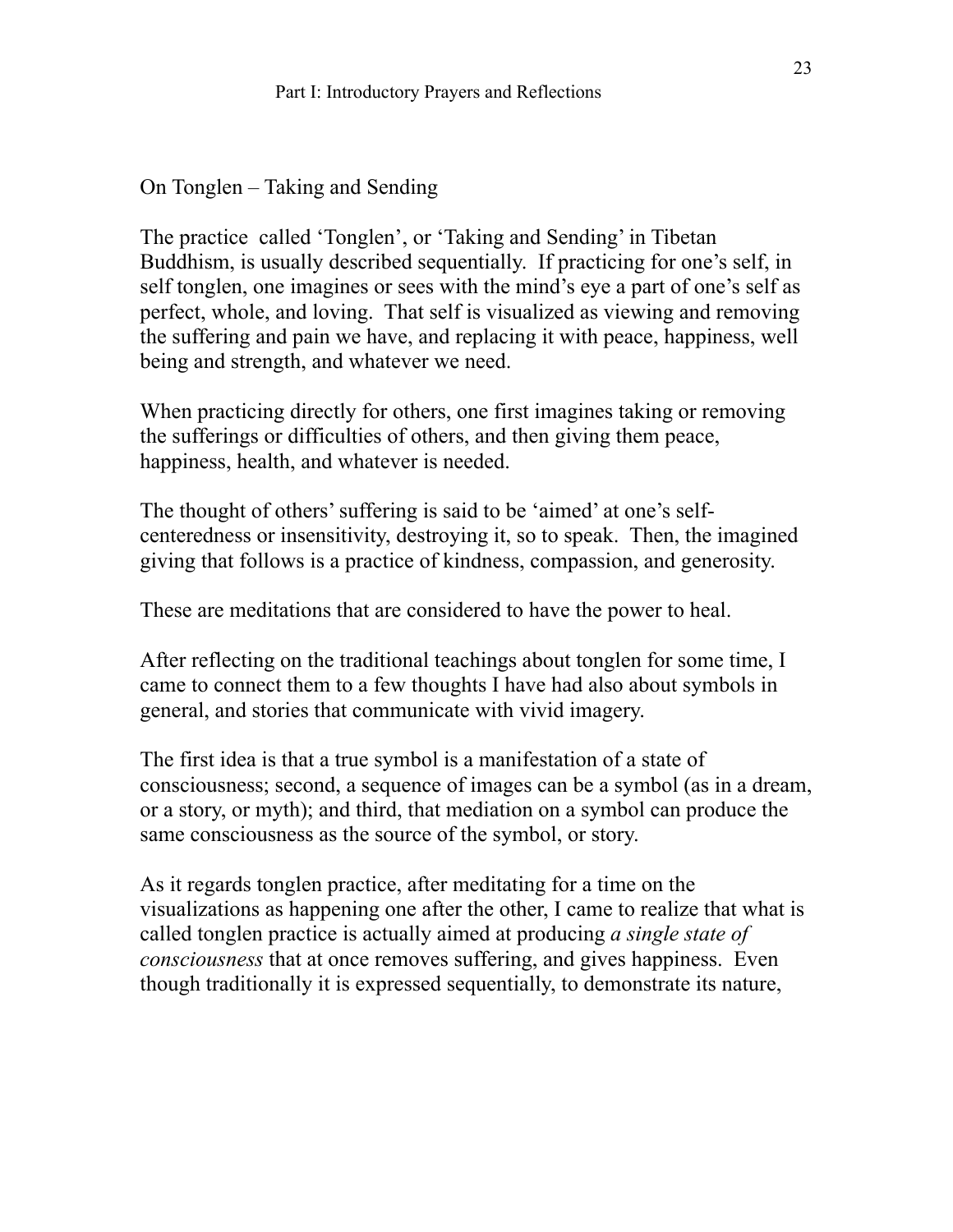Part I: Introductory Prayers and Reflections On Tonglen

tonglen is another name for the single state of consciousness we call compassion, or active compassion.

Tonglen is a creative or magical state of consciousness, in as much as every state of consciousness is creative, producing extensive effects, but with this difference - with the practice of tonglen, or the mind of compassion, the creative nature of our consciousness is brought out, and made abundantly clear.

For more on this wonderful practice, see the essay 'Regarding Tonglen', in the latest edition of A Collection of Buddhist Healing Prayers and Practices, or available online at http:www.abuddhistlibrary.com, on Jason's page.

Here follows a taking and sending prayer, a vow, and another prayer. May all beings benefit.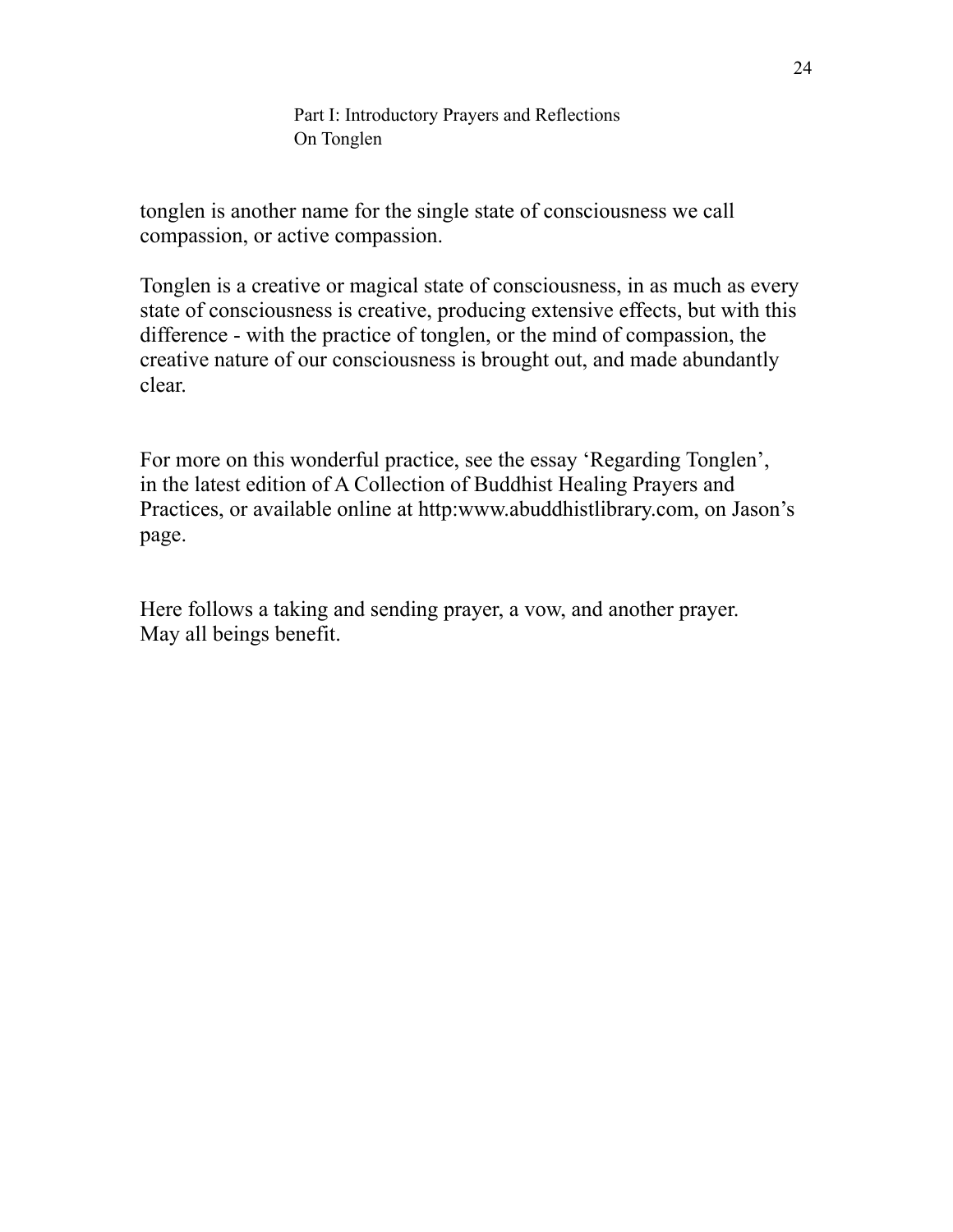Taking and Giving prayer - I

May I have the actual knowledge of the sufferings and needs that exist in other beings' lives everywhere and may that knowledge completely destroy whatever deluded self preoccupation I have and may it never arise again

May I then have a compassionate mind, and respond to them in a way that frees all of them from all of their suffering forever, May they have every happiness and the cause of happiness, and may that happiness last forever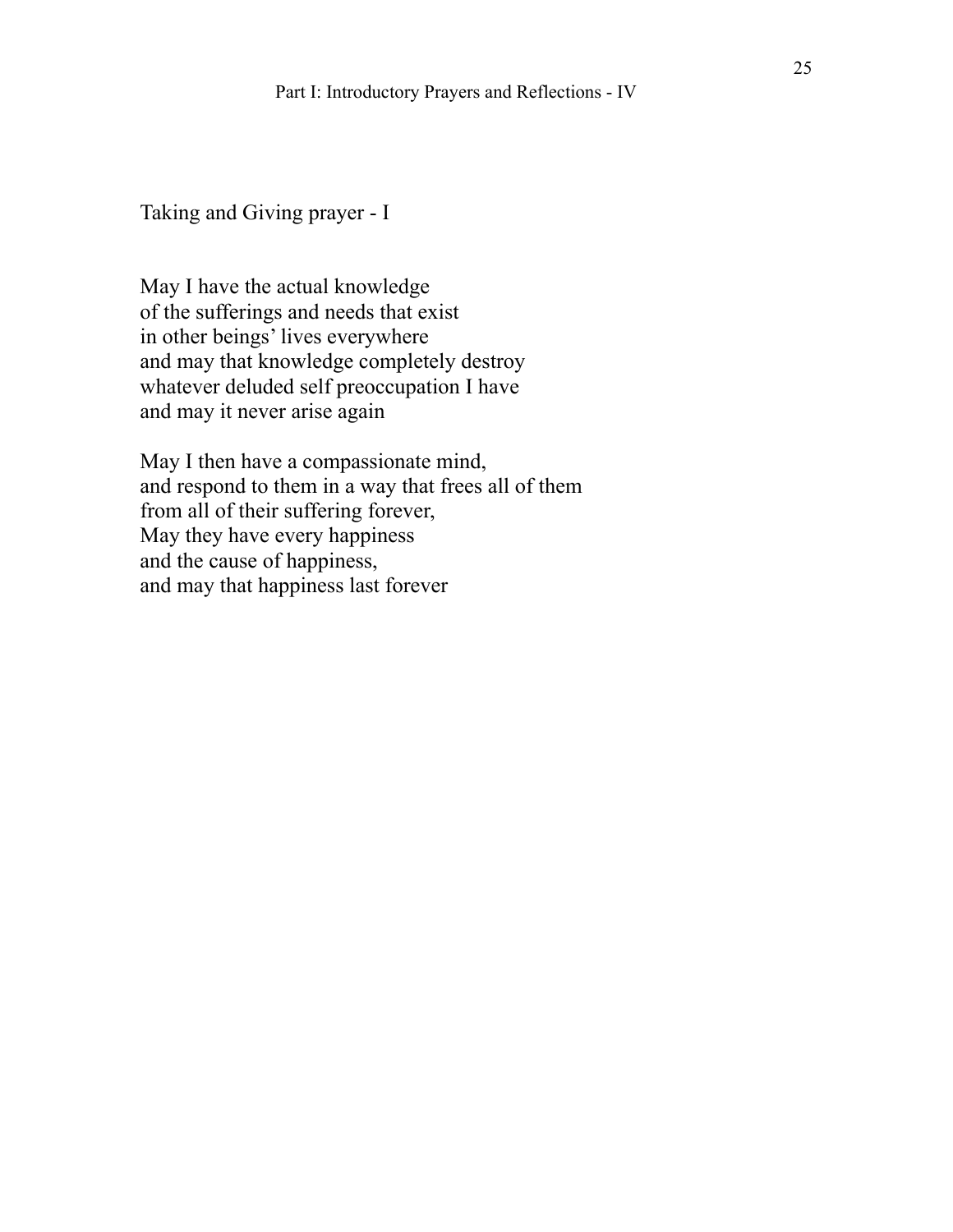#### Vow

From this point forward, I dedicate myself to removing the suffering of all living beings, and to bringing them happiness

I dedicate myself fully to their healing and awakening; to their all having comfort, strength of body, mind, and spirit, most excellent nourishment, health, longevity every level of protection, a good home, delicious food, beautiful clothing, the best of all medicines, education, joy and wisdom

In order to accomplish the needs of living beings in the most effective way, I will develop my wisdom and compassion just as my teachers have done I aim to become free of all faults, and complete in all qualities and, day by day, hour by hour always offer as much help as I can

In this way, I will make a gift of my life In this way, my own life will be fulfilled

I dedicate myself fully, leaving nothing out, to the complete healing, fulfillment and enlightenment of all living beings

No matter how long it takes no matter how difficult it may be no matter what it costs

With all my heart and with all my strength, I vow to always serve all living beings in every way that is necessary for them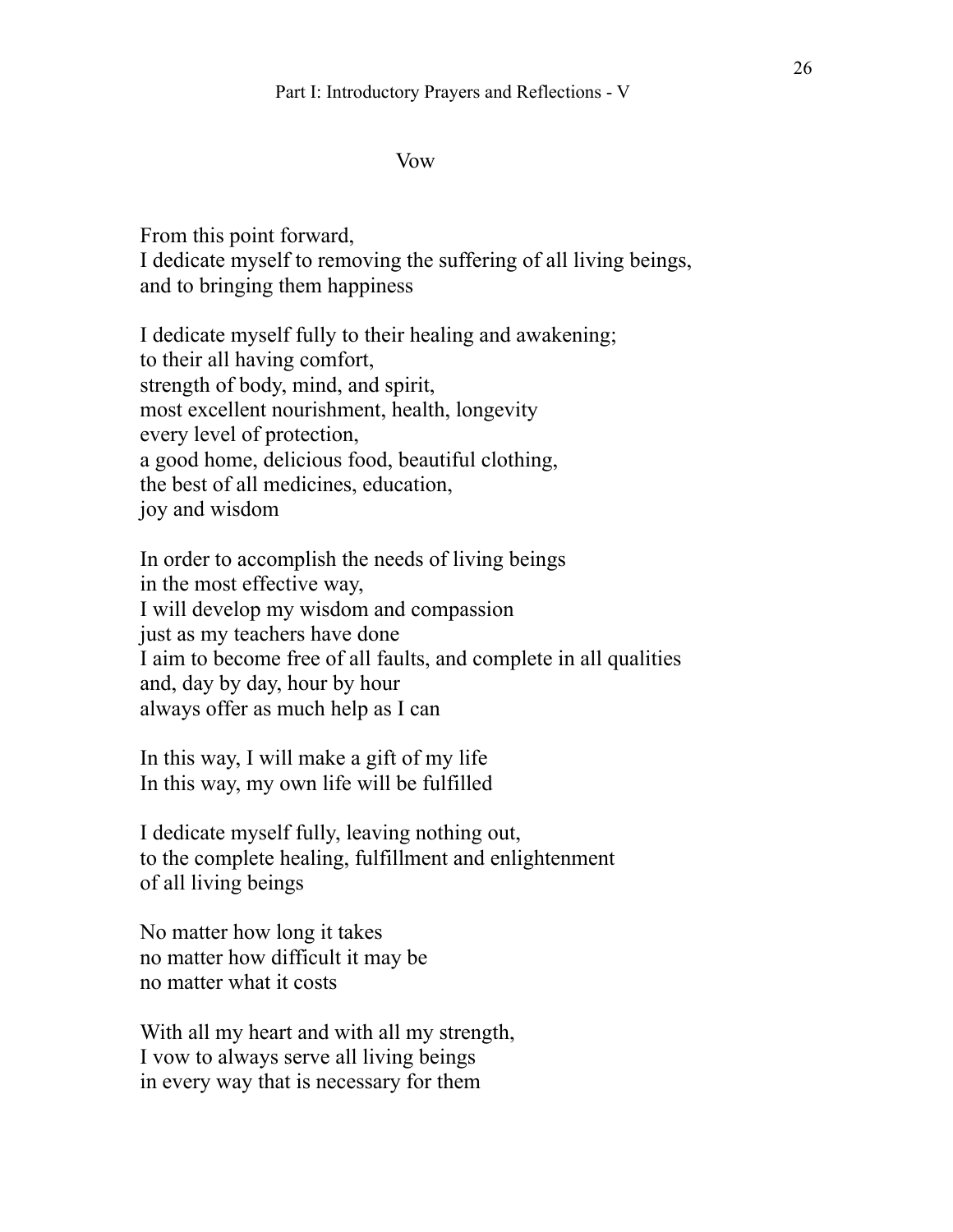and in every way that will bring each and every one of them true and lasting health and happiness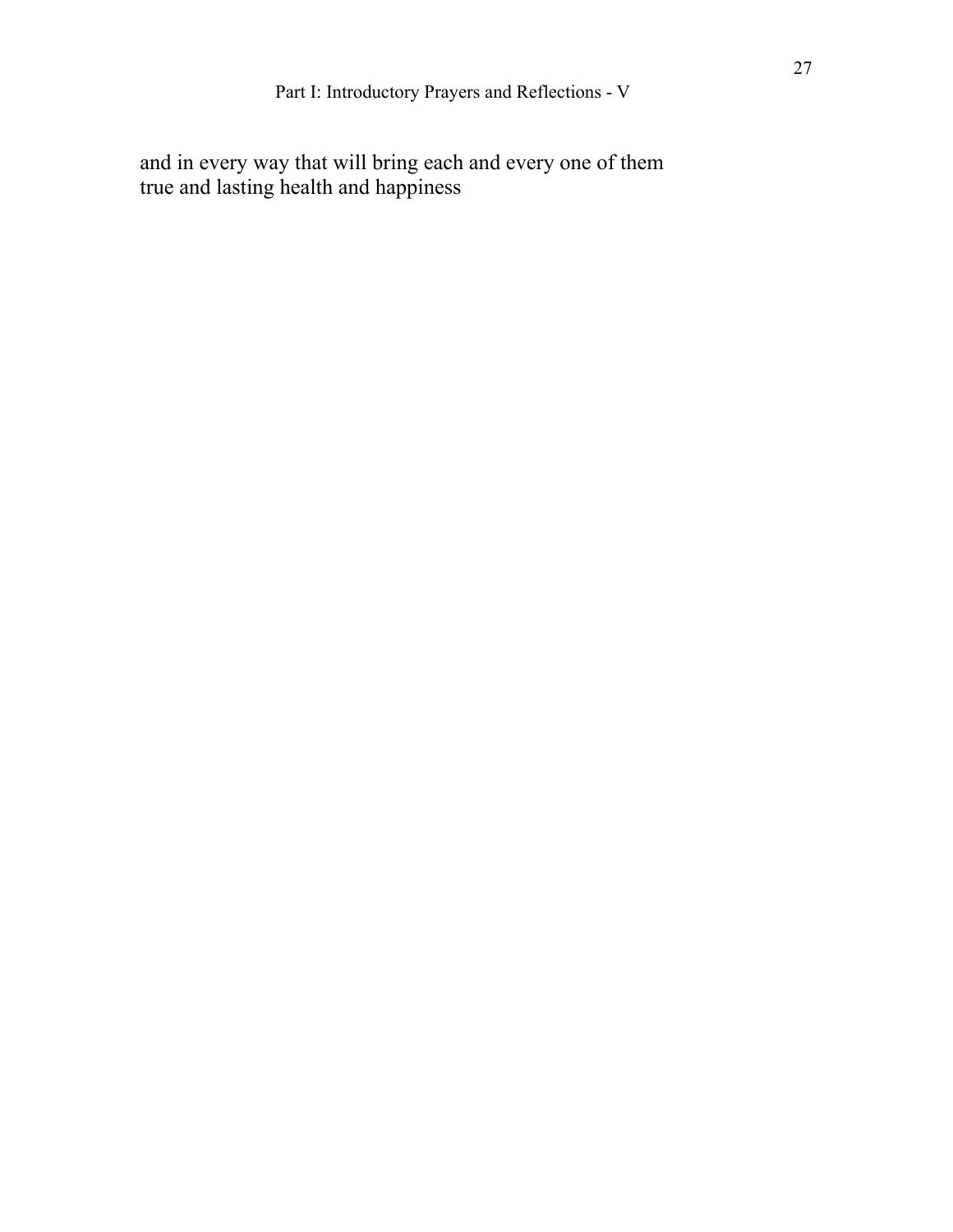Taking and Giving prayer -  $II$  – in order to transform my own consciousness into something positive

Whatever difficulties living beings experience everywhere, I pray, may I, and others, and the environment lift them all from them

by myself becoming able, and then freeing them like opening a dungeon door and carrying them out

or encouraging them, welcoming them to walk

Through all forms of prayer, May I myself be cure for whatever ails them or conduit for a cure or a help for a cure to come to them, whatever it takes

Like the sun shining through the clouds, dispersing them, May I myself become a capable being, and then like the fully rising sun instantly or if time is needed, then over time, without grasping or clinging to anything at all, May I completely remove the suffering that all these beings experience

May the Gurus, Buddhas and Bodhisattvas bless me to be able to do this

like the sun drying up a pool of stagnant water so that fresh and fragrant things can grow,

or, easing pain, 'like removing a thorn from flesh', mending bones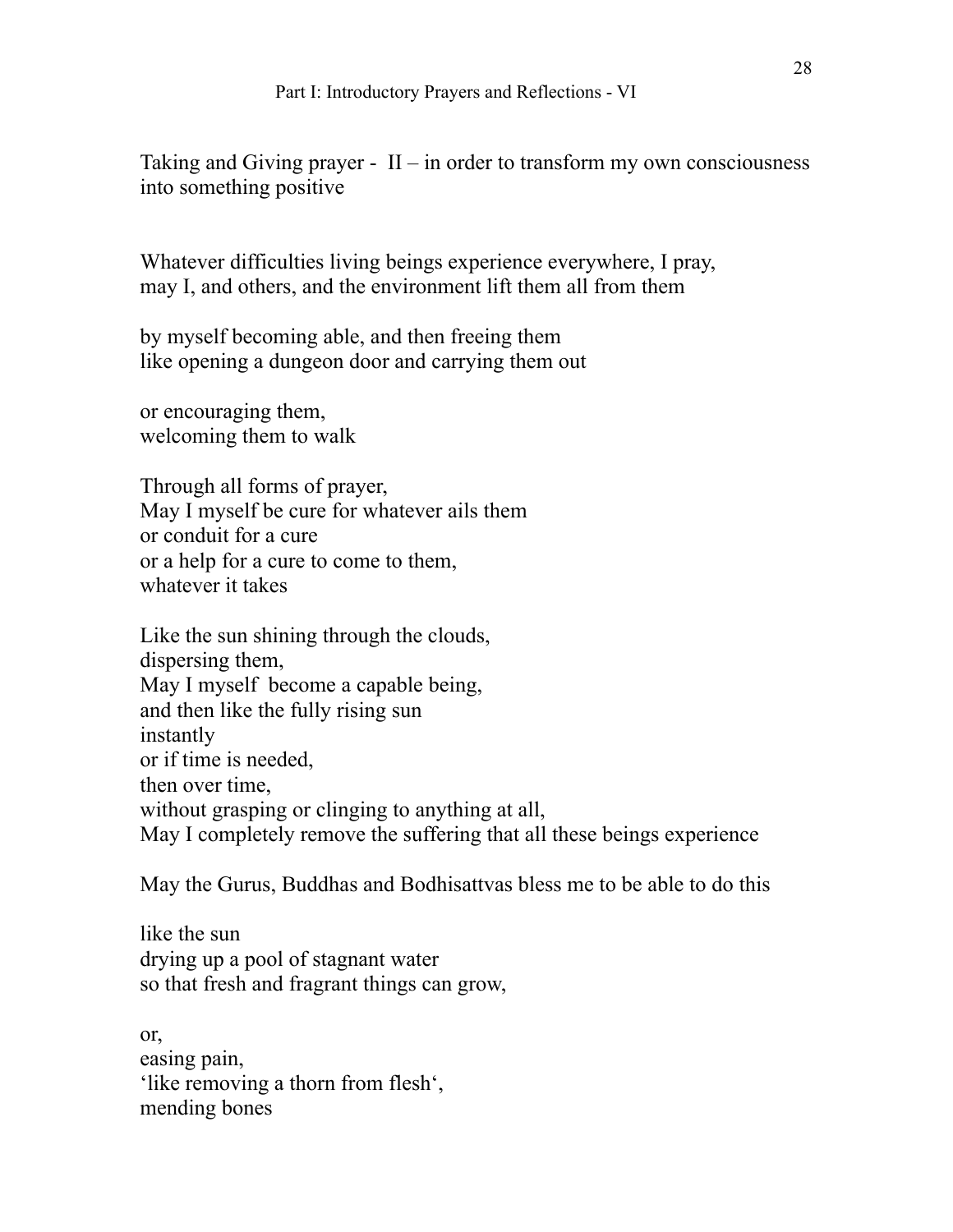mending broken hearts binding up wounds and restoring them

For them, may I and others and the environment be to them bring to them pray to them

a cooling rain, a healing balm if that's what's needed

a desert chapel, a well-funded schoolroom, a well stocked and staffed clinic

As needed, may I *be* these things – and may I work to bring these things absolutely, clearly and definitely to those who need them here, and everywhere

For those who ache, experience oppression, trials, or fears, May I feed them, house and clothe them, bring them to safety, health, and peace, and at last to happiness

May I be a gentle warm sun after their long winter that, in an instant, completely dispels all their suffering and the causes of suffering

Wherever there are suffering beings, as much as needed, may I be a fresh breeze, renewing them, rain washing away whatever of the thousands of sorrows these people have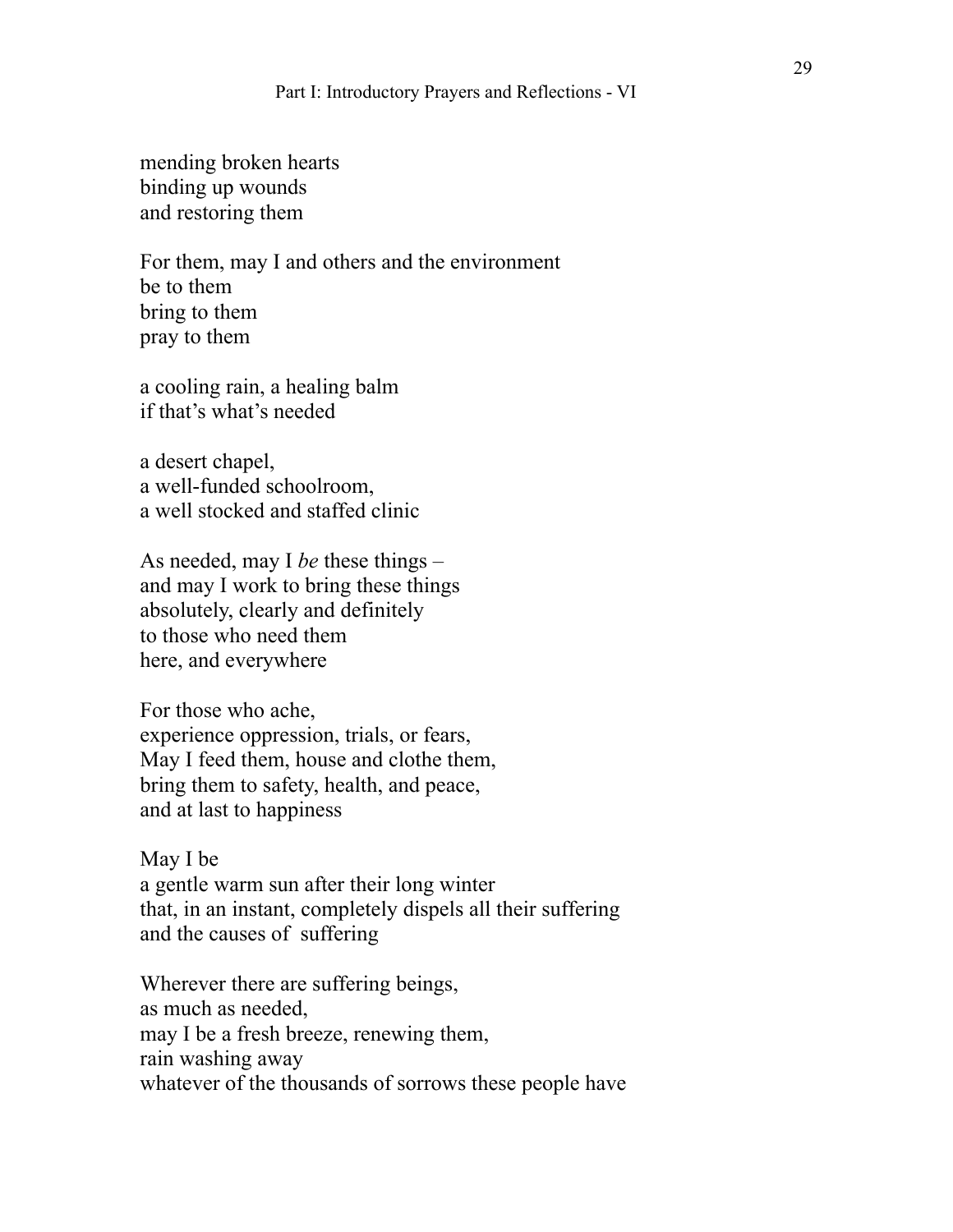May I be music, space and light for them, for their world pure water, nourishing food and drink

or like the full noon-day sun, the pure land of light, destroyer of sorrow

For them, may I be medicine clearing the way, friendship, land, virtue, peace, arriving when its needed most solid, firm, stable all of one meaning

May I have a mind of compassion, and of love

May I, in that same single moment, develop and increase the causes for all people to be richly blessed, in every way May they have all joys every happiness and may the causes be established for these blessings to remain for them, stable, firm

For them, surely, may I be to them bring to them pray to them wealth eliminating every type of poverty, and the illusory perception of poverty

like gently waking someone from a bad dream and reassuring them outside, inside

May I replace ignorance with wisdom and replace all wrong views, discomfort, and dis-ease with knowledge, comfort, health and strength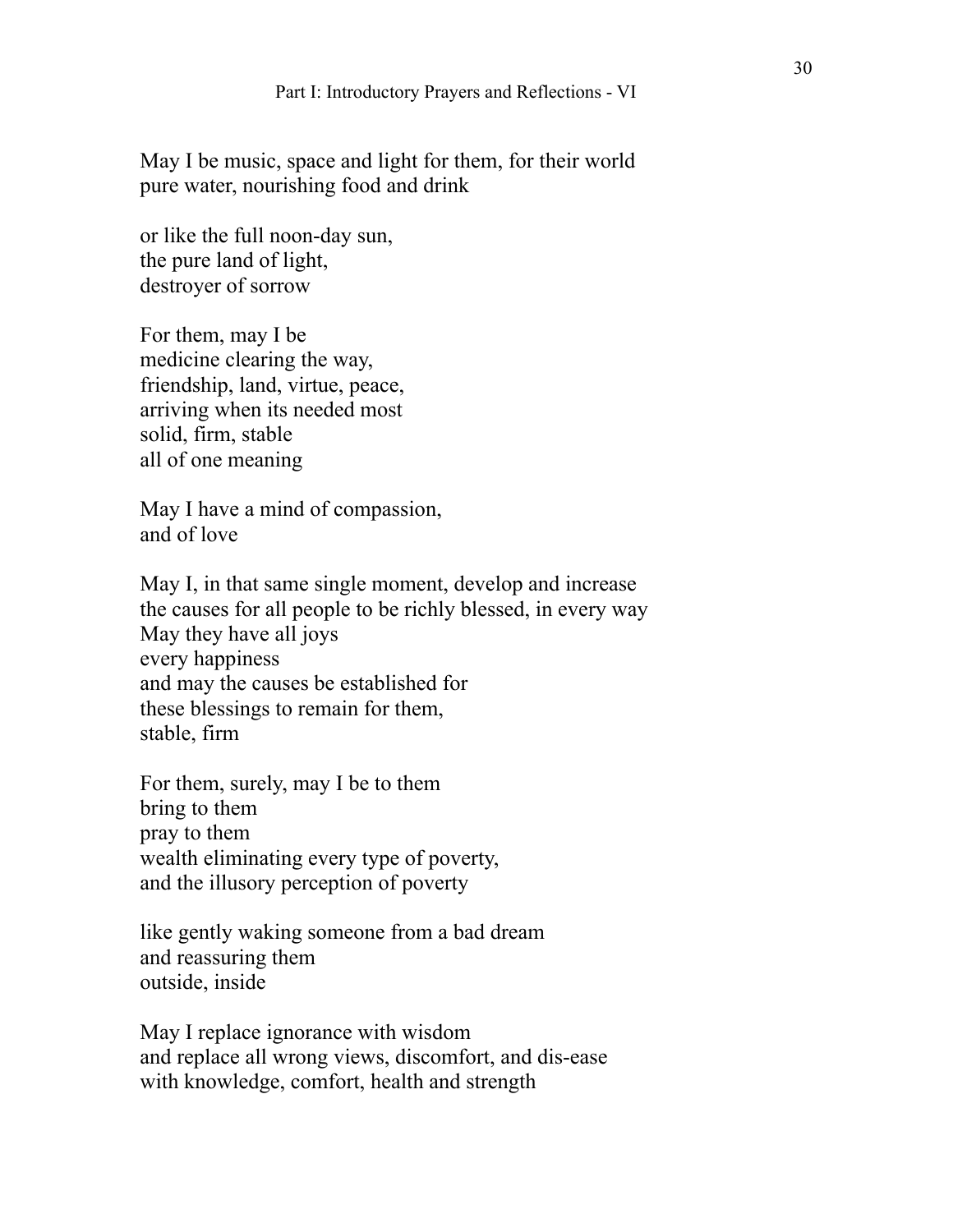#### Part I: Introductory Prayers and Reflections - VI

*"May our intentions equally penetrate every being and place with the true merit of Buddha's Way"*

I pray that whatever hardships I have experienced or know about, whatever lack whatsoever, may others not experience any of those I pray they will have it easier than I've had

May they not experience any privation or difficulty at allnot even the slightest

and should they meet with any difficulties, may they have the means to cope, to overcome these, and to heal and from now on, May they experience only an abundance of health and happiness

I pray that whatever good things I have known in this life, or even just heard about, may they all experience these, and more, knowing the love and support of teachers, family and friends…

May the force of goodness increase in me

*{This was written in response to the images of harm, destruction, and devastation that are in me and that are so common in the collective consciousness these days. They are intended as a remedy to these, a vital alternative we should all know. I have written this to remind us who we are, and what we are all capable of achieving, and to bring a necessary balance, health, joy and greater freedom. May all our minds dwell in the Pure Land.}*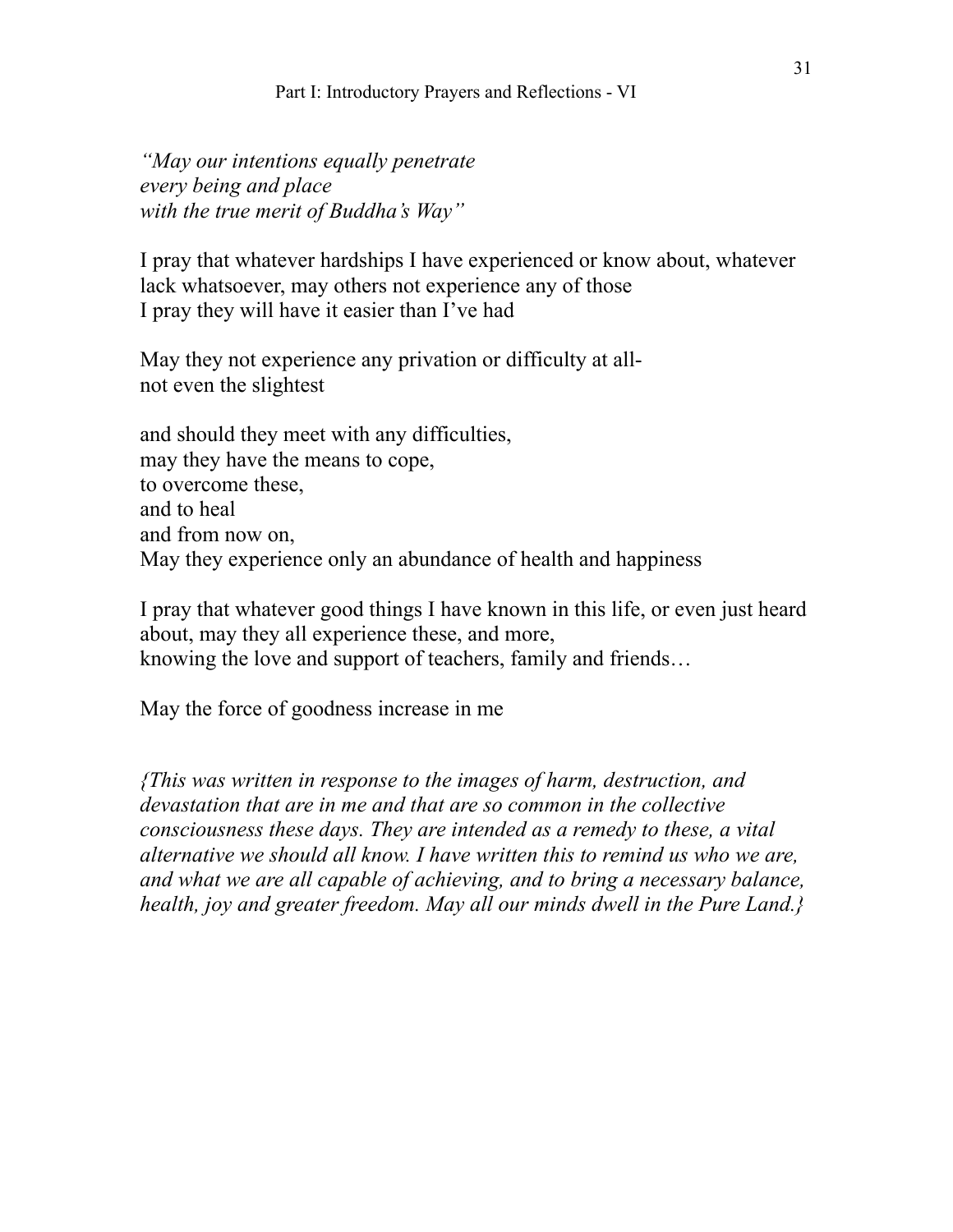${ a$  'sun prayer' – called so because it is a prayer to be as constant, joyful and diligent as the sun}

I pray that whatever suffering there is in peoples' lives that I can remove completely and permanently that I will do I pray I will now, this instant, fulfill that task perfectly

and that whatever suffering I can't remove completely and permanently, I will now at least remove temporarily

and I pray that whatever suffering I can't remove temporarily I will now at least lessen greatly, by half or more

and that whatever suffering I can't lessen greatly, by half or more I will now at least lessen even slightly

and that whatever suffering there is anywhere in peoples' lives that I can't now at least lessen even slightly I pray I will remember and keep that in mind and work and study and continue trying to find ways that will benefit immediately, in this time, and in the future forever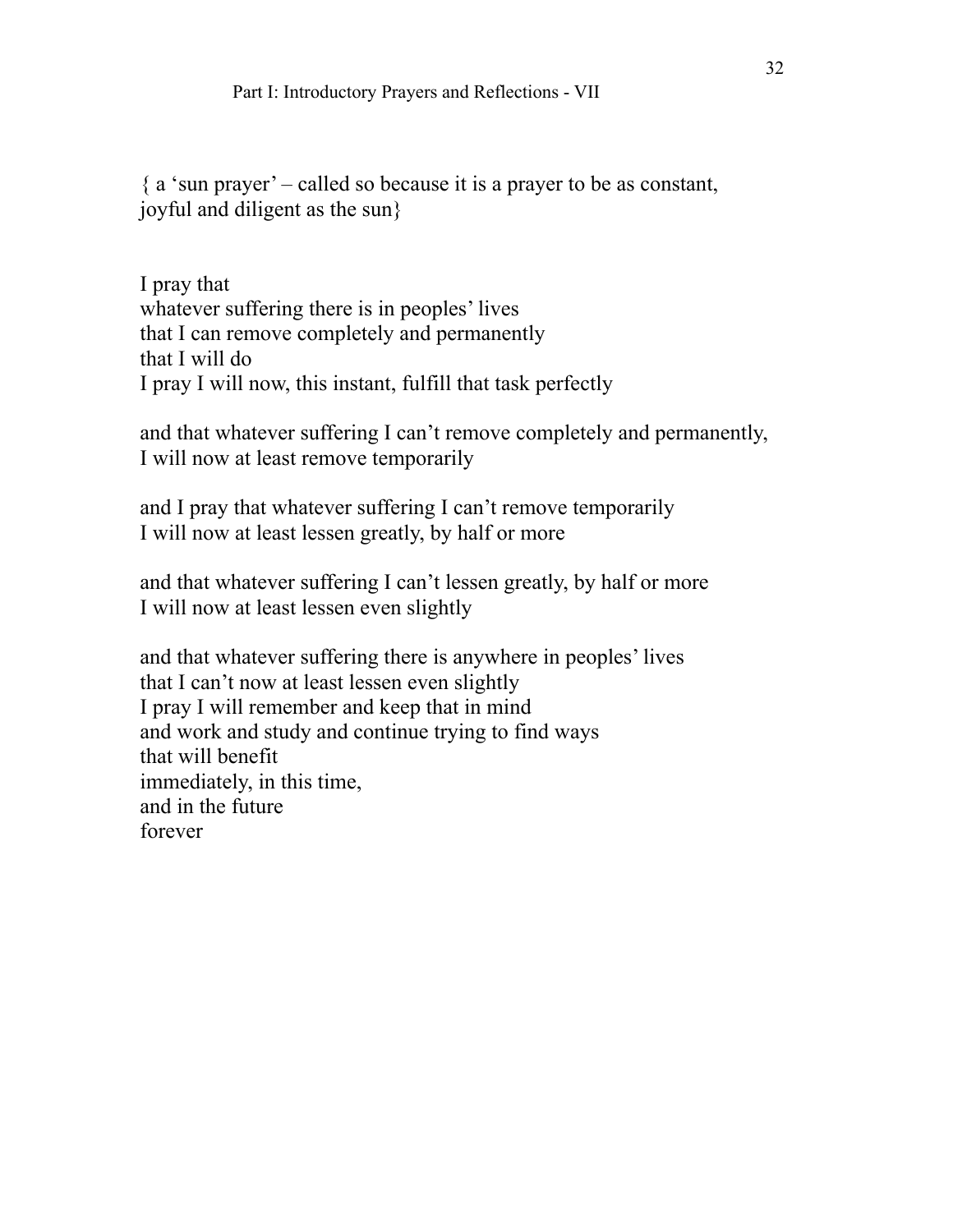# {a thorough going prayer}

However much suffering there has been in our lives in the past

and however much latent potency there is still in our lives to cause suffering in the future

and however extensive the causes and conditions have been, are now, or can be in the future to produce suffering

I pray,

May it all be healed now

May it all be healed now

May it all be healed now

By sila, samadhi, and prajna, may it all be healed

By ethics, meditation, and wisdom, may it all be healed

By prayer and mantra, may it all be healed

By kindness and all the sources of virtue, may it all be healed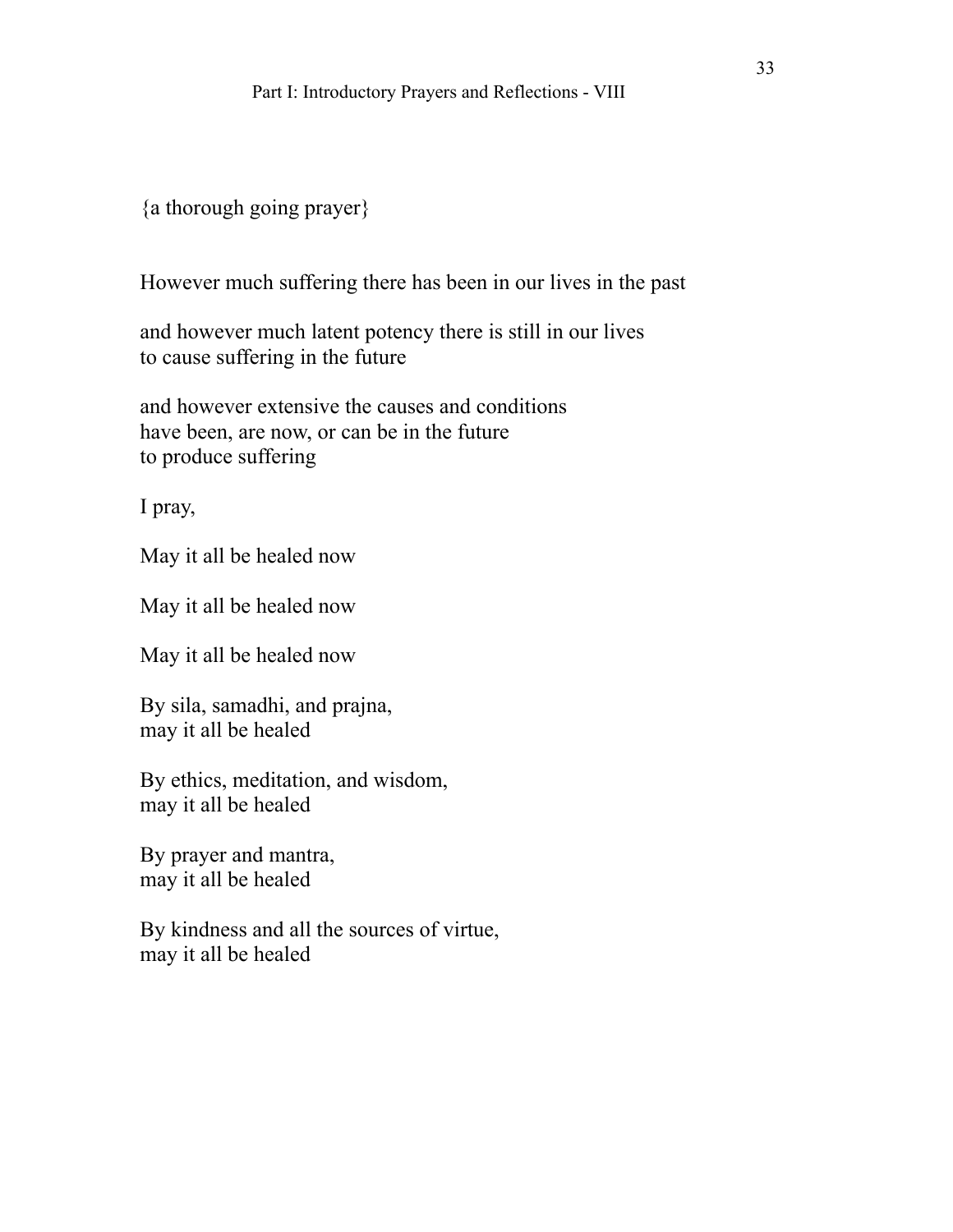By this practice may those who have perfect health be firmly established in that perfect health May those who do not yet have complete and perfect health be brought to that level of health, well being and strength and may those who suffer in any way be it very slight, or with very great suffering be healed may they be brought to the highest level of health and may they be firmly established in complete and perfect health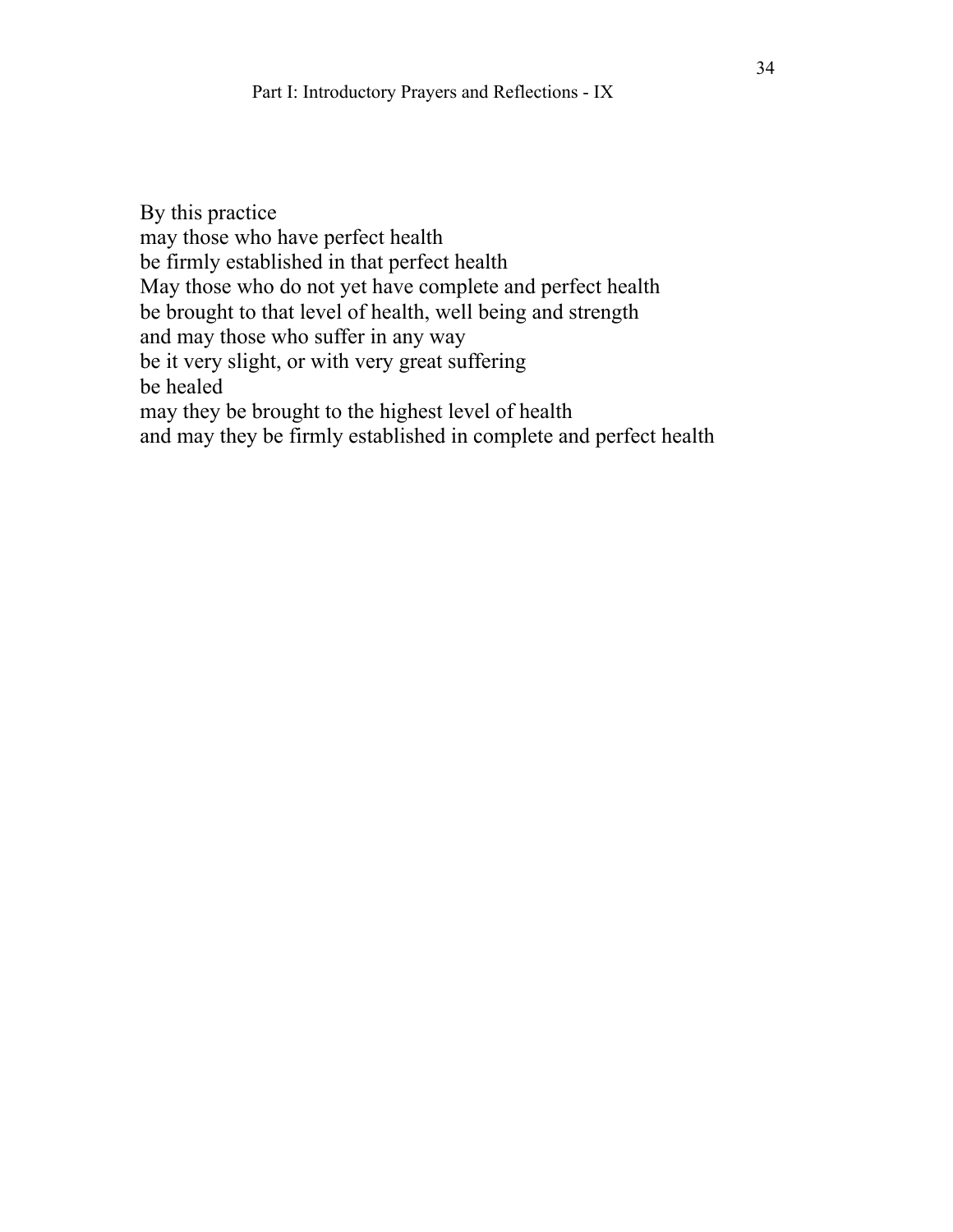Such is the nature of this dependent arising: perceiving the needs of living beings produces the wish to benefit them as needed naturally, spontaneously, wholeheartedly, abundantly

May the complete fulfillment of this wish be unobstructed, without any hindrance at all, may it be immediately and effortlessly be fulfilled Absolutely and without question

May I myself become sure medicine for every pain.

By this prayer and practice, May I bring to those in need, whatever they need for health

Everywhere it is needed, may there be a healing rain, and may healing herbs grow wherever they are needed

To all of you everywhere and in all times who work to heal , I pray, may I *always* honor you and may I always serve and support you in whatever way is needed, and for as long as is needed

And I pray to all healers I pray to gather and share with all others who are in need all that is life-giving, health giving O, hear my prayer! and please give me your blessing! By your graces, and all the sources of healing in the world, and by my own efforts,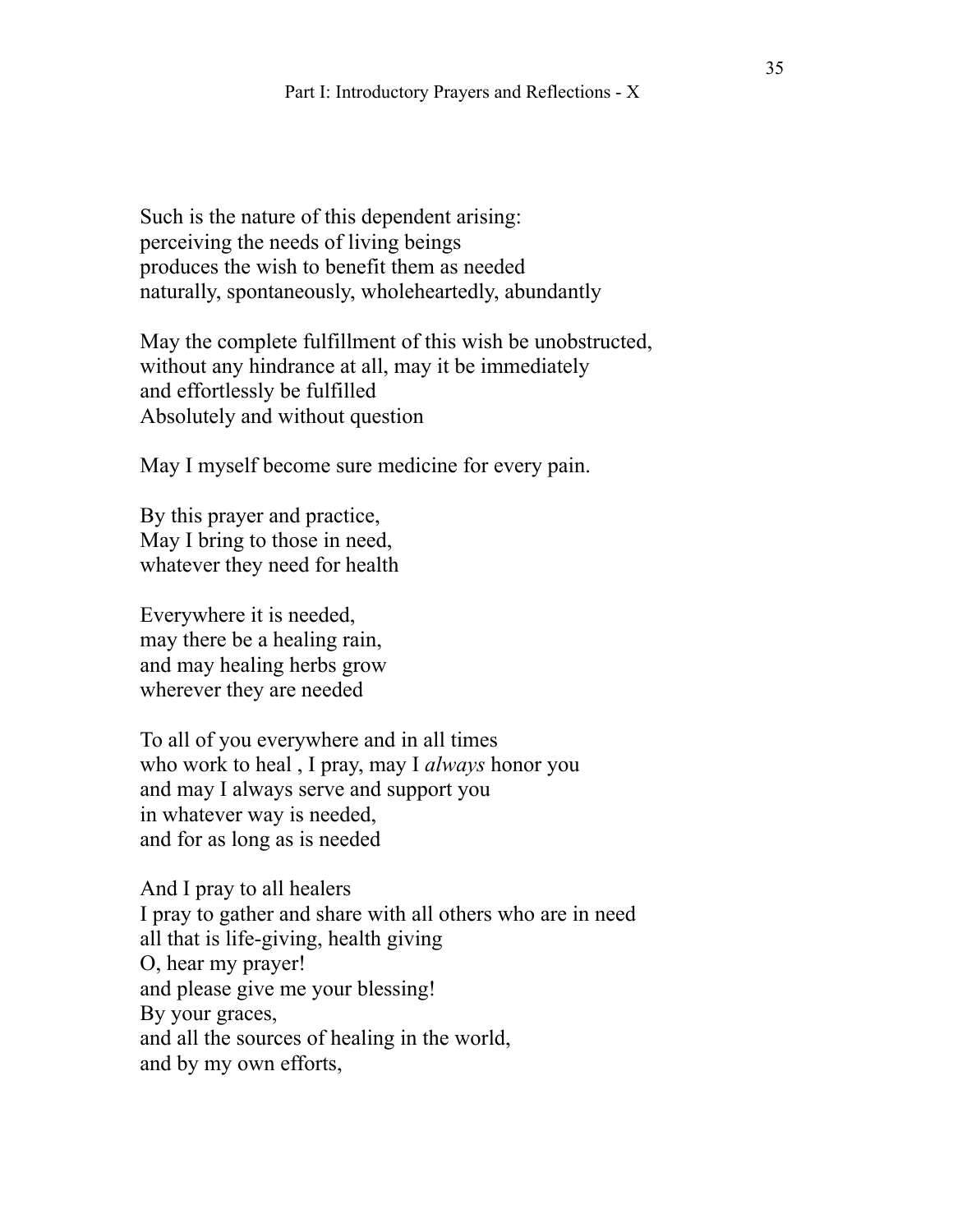however much I can do, May all beings benefit

May the force of caring increase in me

May the power of love, compassion and wisdom increase in me, and everywhere in the world

May my mind be healing May my consciousness be healing May my presence be healing

May my thoughts. prayers, and meditation be healing

May my words, actions, rest, breath, look, touch,

sleep, dreams, and waking be healing

May everything I do be healing

May everything I do promote health and healing in this world and in the lives of all living beings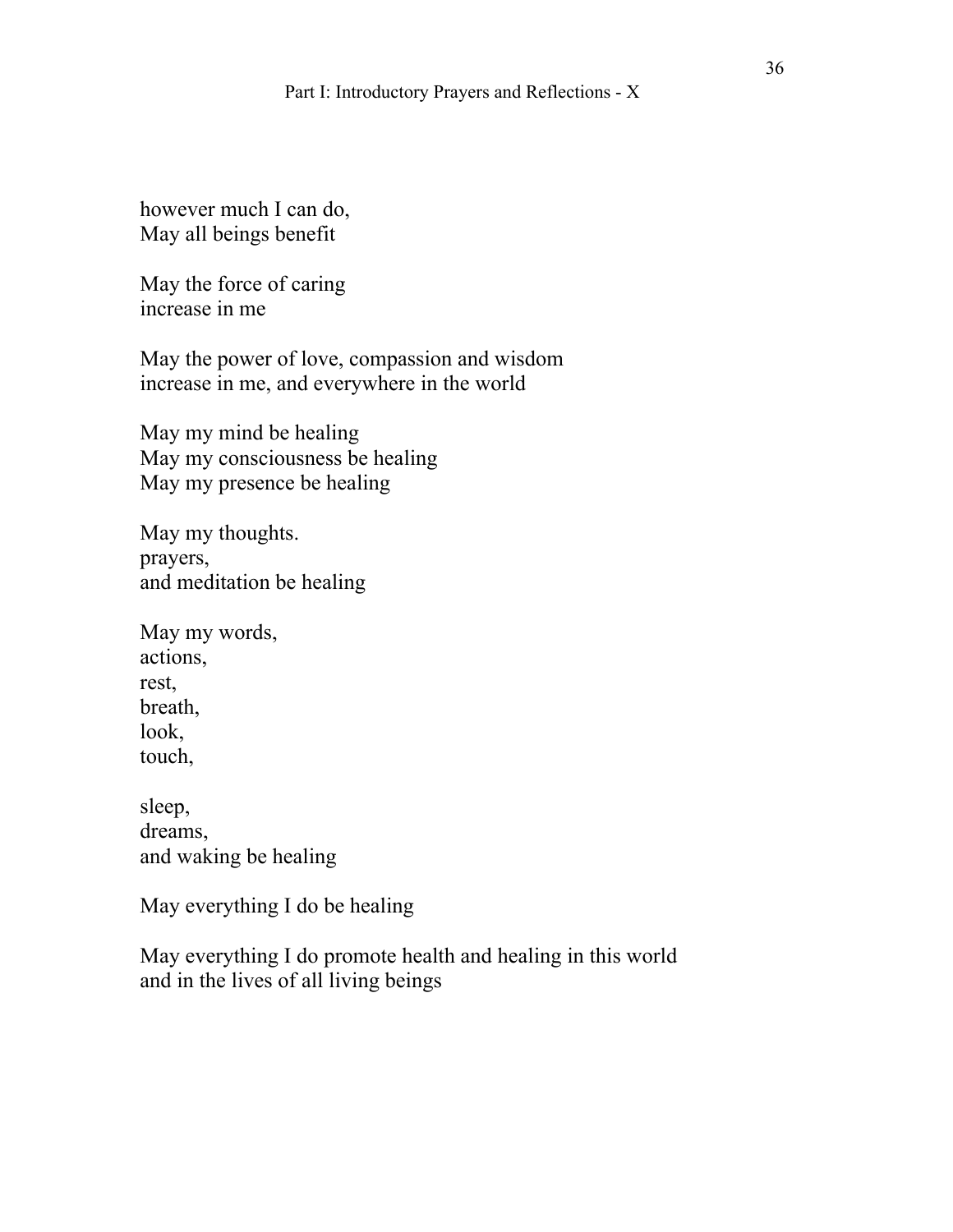May I hold as my delight the removing of suffering of living beings and giving them happiness

May I dedicate myself now more and more fully to all others' benefit

May I and others and the environment increase our ability to help others in every way that is necessary and for as long as is necessary

May virtue increase

At all times, may I produce, maintain and increase this life giving vision for all

May whatever is good within me and in the world increase

May that which is beneficial increase

and may I be able to share more of the good that is in me and in the world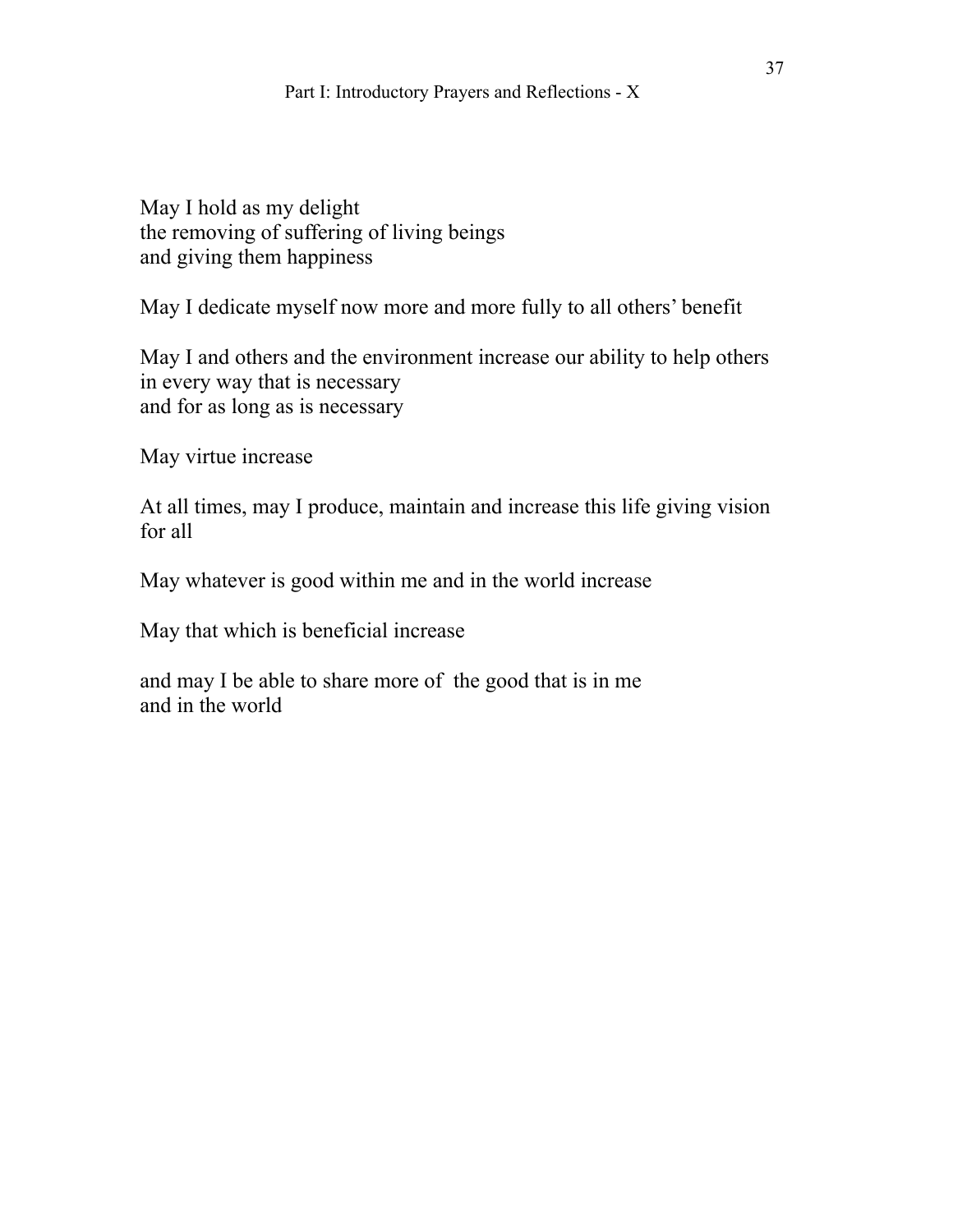Part I: Introductory Prayers and Reflections - XI

Why don't we invoke the blessings of billions of angels the light of love to pour down upon everyone we see, hear, or even think of

Why don't we settle thoroughly that we all have it in our power to feed each and every one with the food that matches their deepest need and desire and then do it

Why don't we do this? It costs us nothing if we do and costs us all so much if we don't

Why don't we wash the feet of all weary travelers, offer them humble sustaining fare and a soft bed for them to be able to continue laden with gifts on their way

Why not spread lotus blossoms on the ground for each person to walk on every step of their way

Why don't we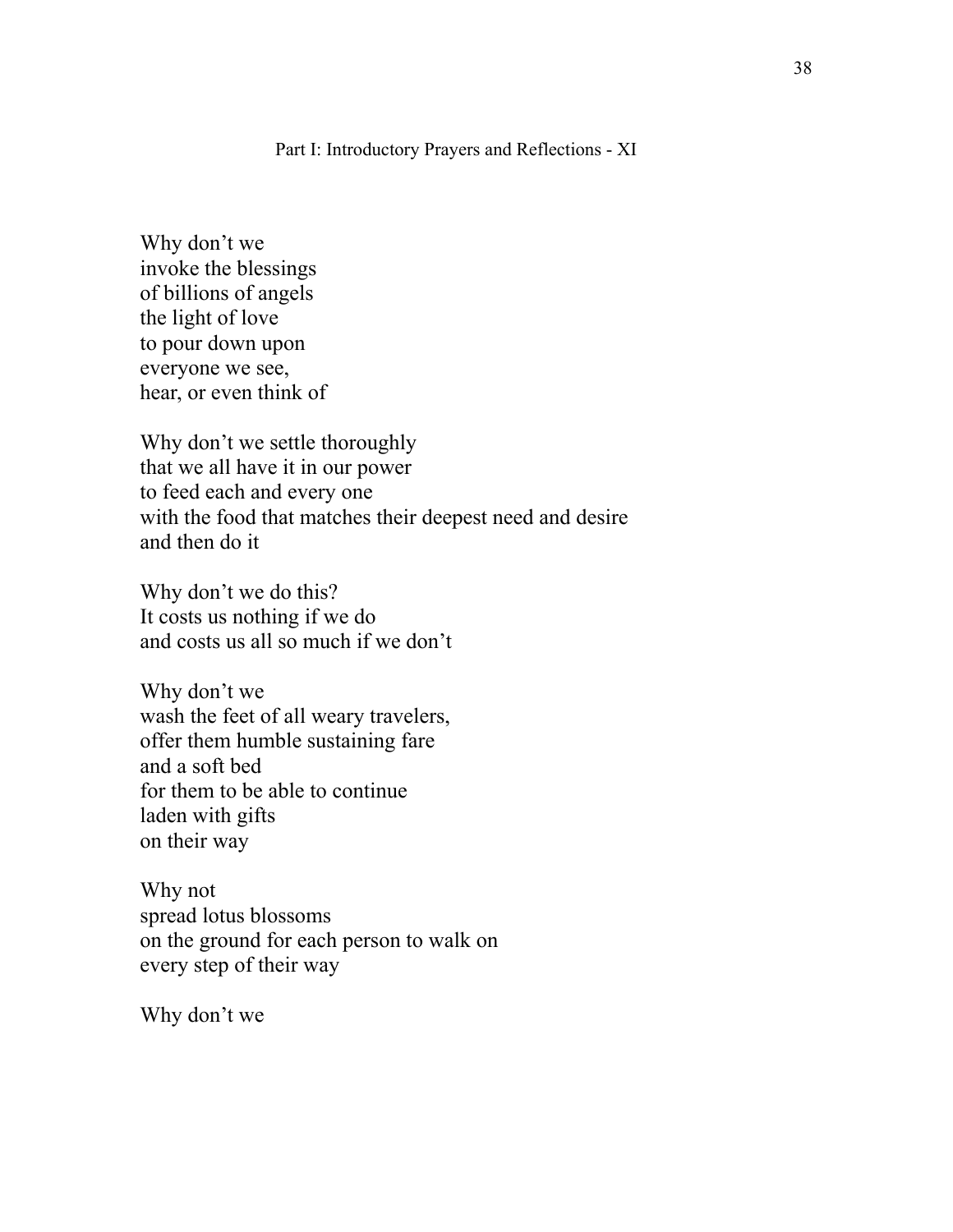Why don't we wash away the murk of our own confused thinking and so stand resplendent and as light for everyone's eyes

Why don't we pick up in both our precious hands that part of the wounded staggering world soul we've each been given to restore to health

In this, the briefest of moments, this brief meeting, our being here together,

O now, Why don't we hold in our heart the dreams of future generations and heal all injury as our gift to be passed forward in time

I say, Why don't we abide in perfect, overflowing fullness with every gift passed around from one house to another no limit

all the broken isolated born but not able to be fully born – this, plus the heart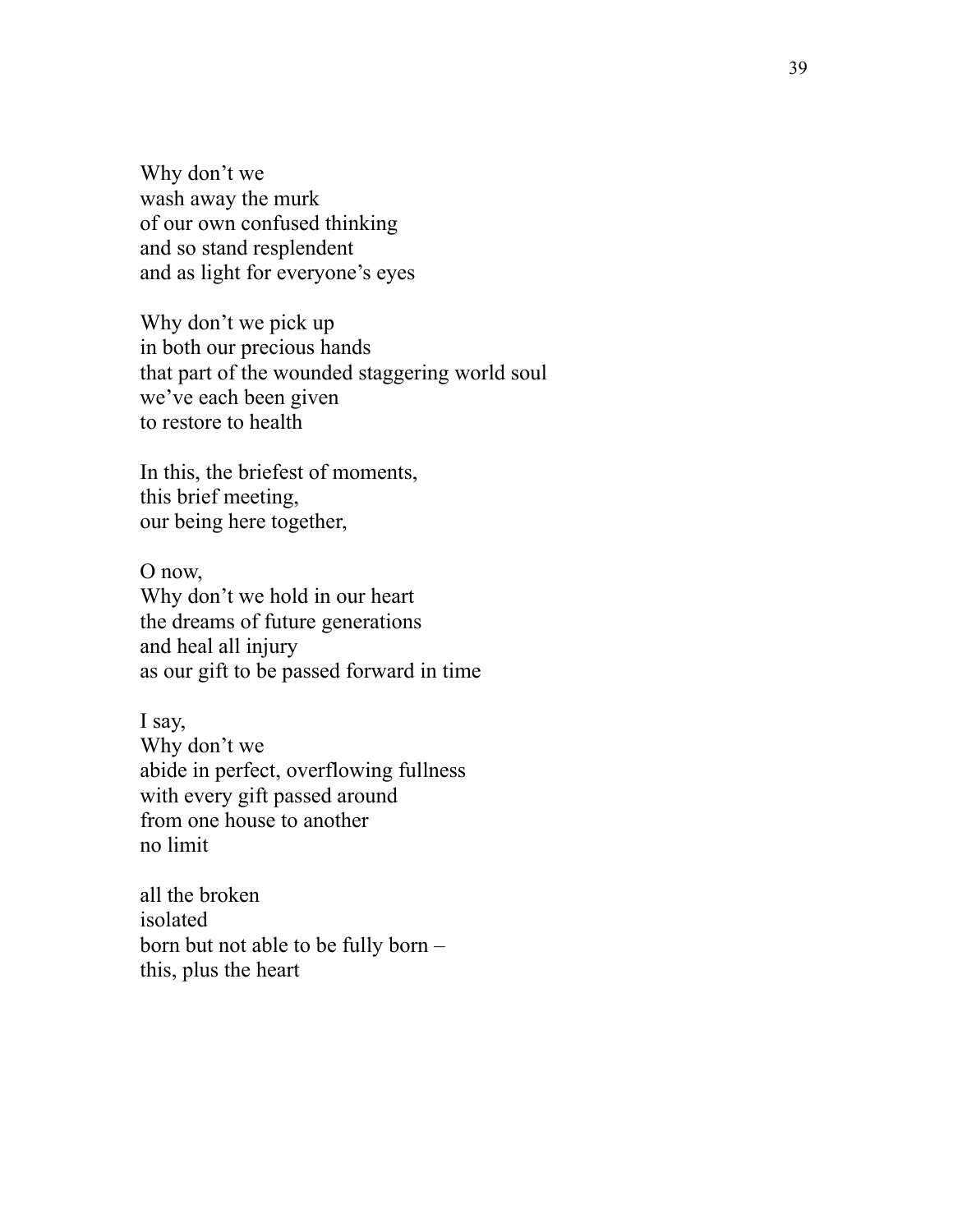and there is vow this path made entirely of somehow wanting, needing to say a mighty yes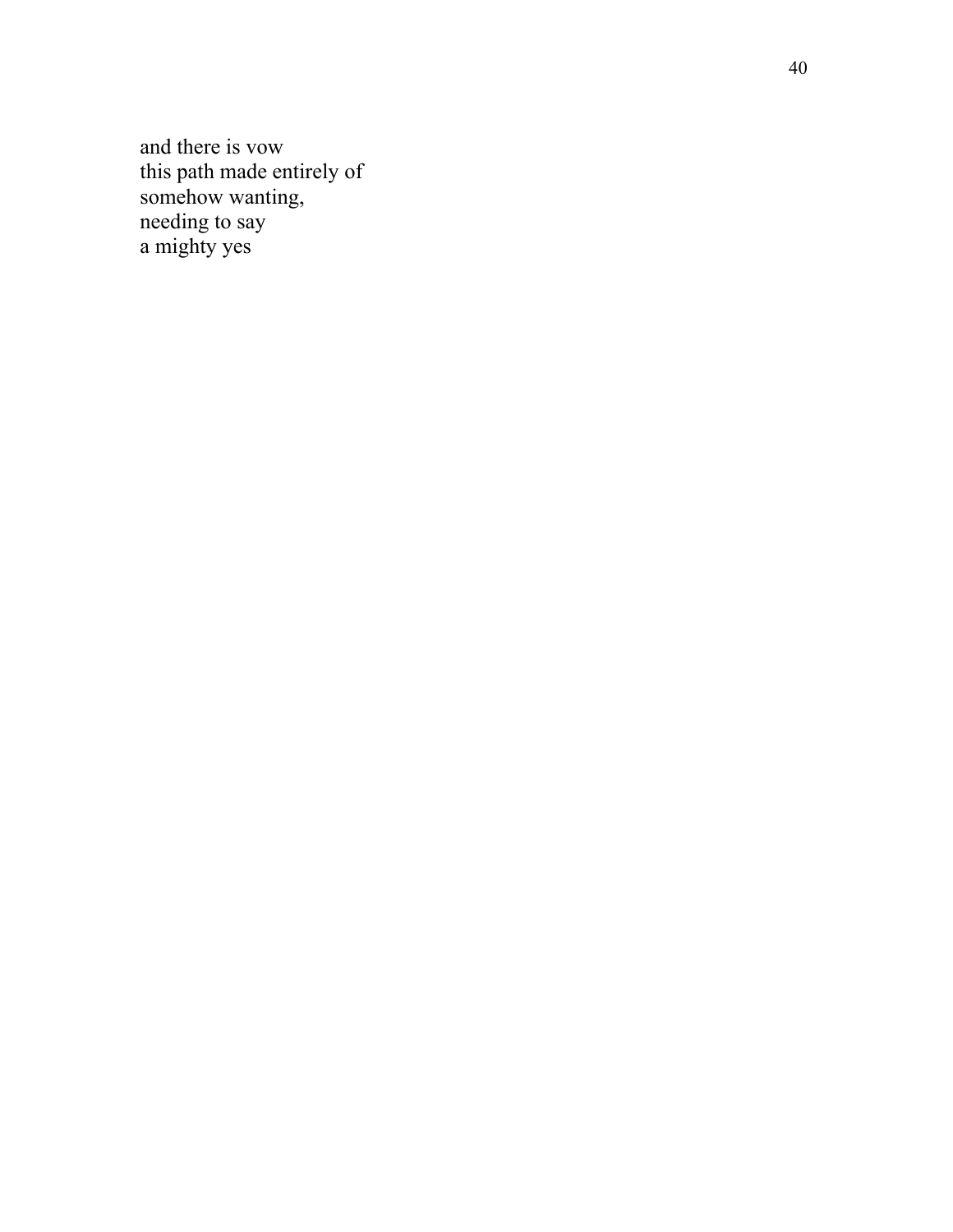I bring to mind the sufferings that living beings experience, and celebrate having the means to benefit them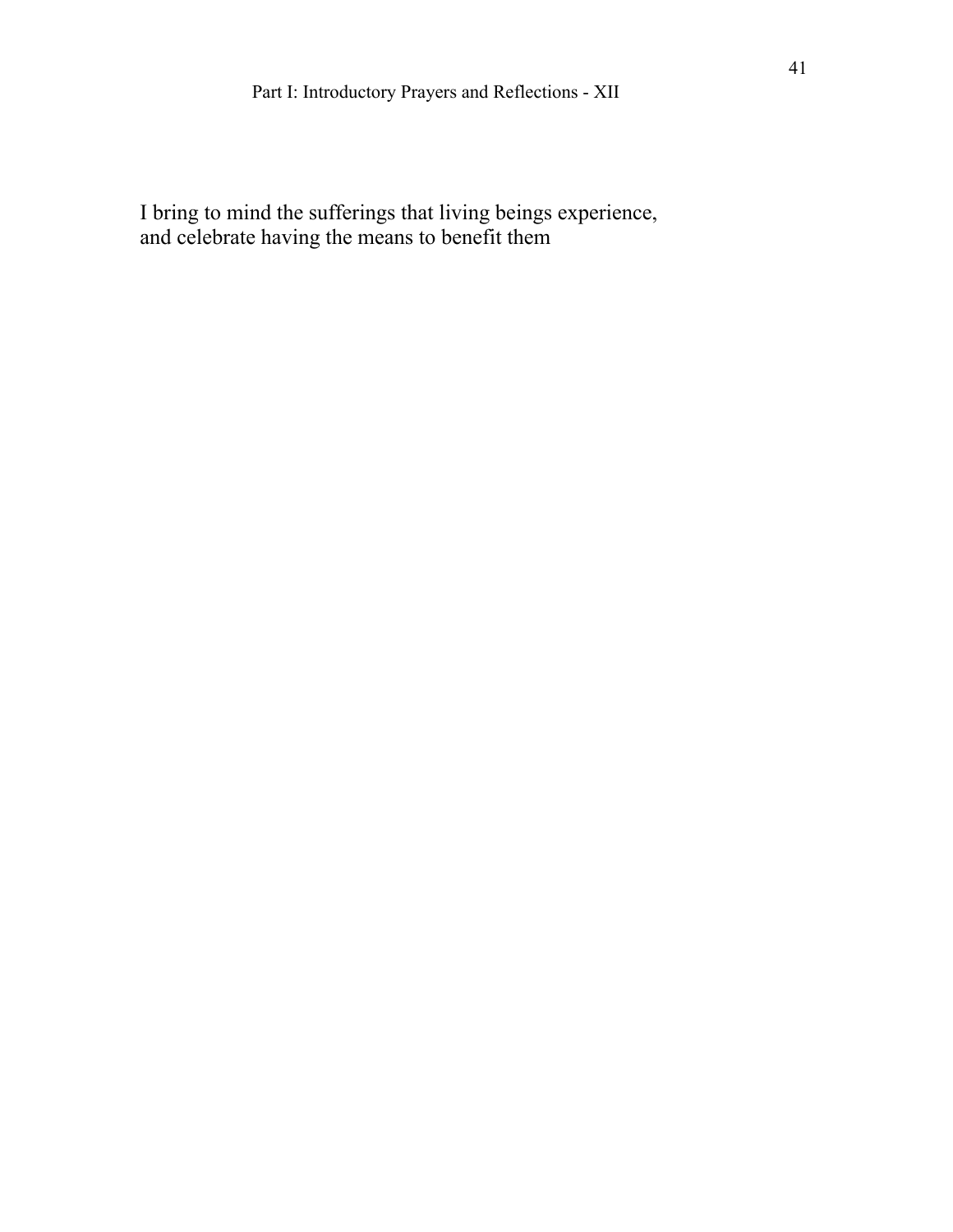For the sake of those who struggle and suffer, all those who have not yet attained the highest state of freedom and peace, to relieve their suffering and to bring them happiness,

I take refuge in the Buddha, the Great Compassionate Teacher, I take refuge in the Dharma, in all the Liberating Teachings, and I take refuge in the Noble Sangha, the Accomplished Spiritual Community

By this practice, just as my teachers before me have done, May I realize the state of Peace, Perfect Freedom, happiness, and Great Love,  $\sim$  the Mind of Enlightenment, and may I bring all others to that very same state

{The concerns of others are my concerns, is that not so?

For their sake, then}

May I accomplish this Path,

and,

May all temporal and ultimate aims be fulfilled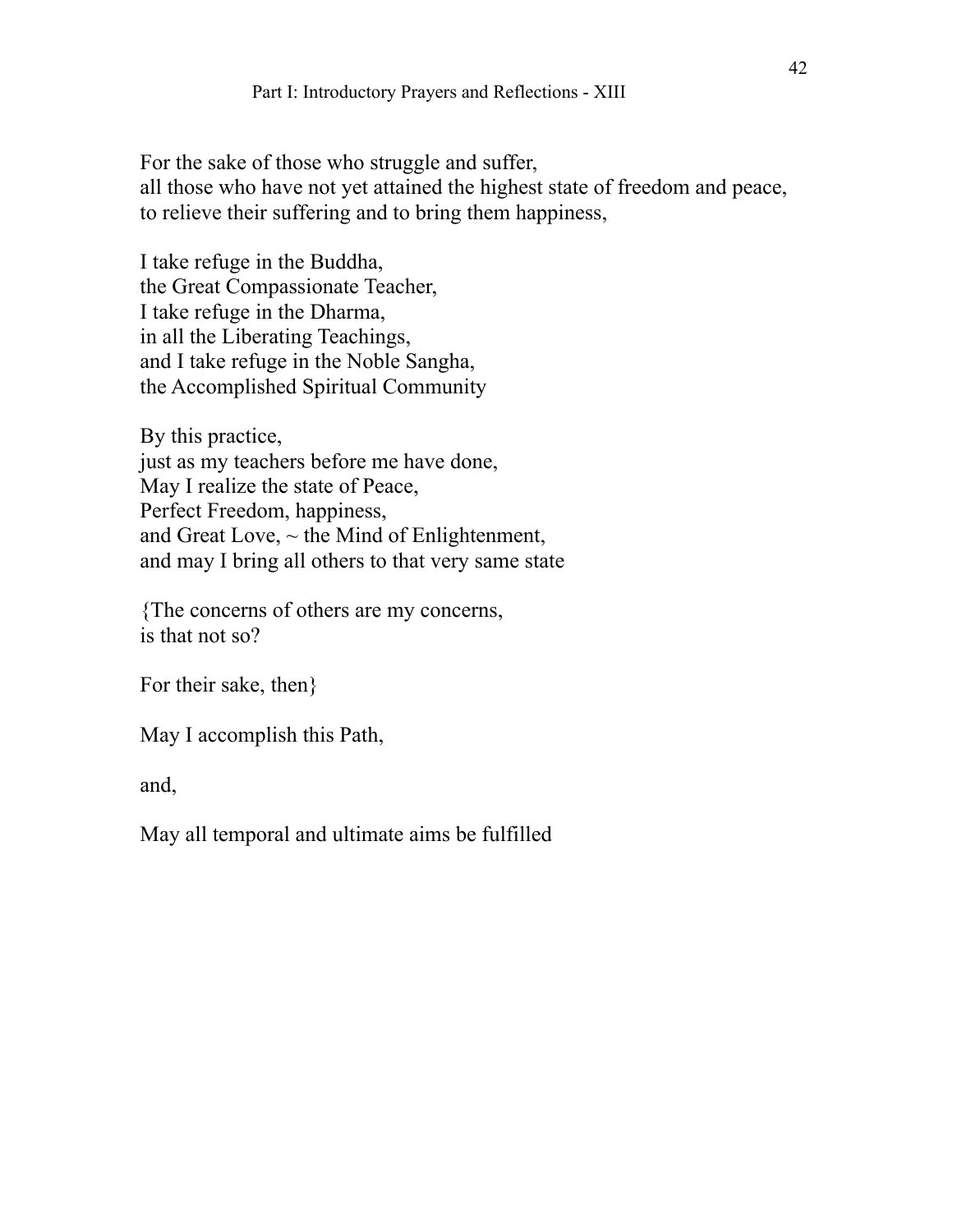A reflection from 'The Healing Buddha', translated by Lama Zopa Rinpoche.

Excerpts are in quotes, the rest are my own notes, including those sections in brackets [ ].

"The purpose of my life is to free all living beings from all their problems and the causes of these problems, which are [first] in their minds, [as obscured consciousness, and ego- grasping, and then in their emotions, energy patterns, and bodies] and to bring all beings peace and happiness, especially the peerless happiness of full enlightenment, which they desperately need. For me to be able to do this, my [own] mind and body must be perfect, pure, and healthy.'

To you who can help, I pray: for all of our sake, help me to alleviate the effect, and bring about the complete end to the cause of my own suffering, and obtain true health and happiness.

I pray - May I become a fully capable being – fully capable of knowing and responding to the suffering in the world, and offering whatever will help the most, temporarily and permanently.

Moreover, all these beings, my dear family, friends, and all my dear relations everywhere and at all times need health to be able to even *hear* teachings on how to be truly and completely free from their sufferings and attain happiness; to be able to receive encouragement and to be able to practice and achieve realizations, and live well, they definitely need health, long life, and freedom from such overwhelming and distracting obscuration, affliction and distress.

'Therefore to accomplish this purpose, [of benefiting myself and all others everywhere, in all situations and in all times,] I am going to do this practice.'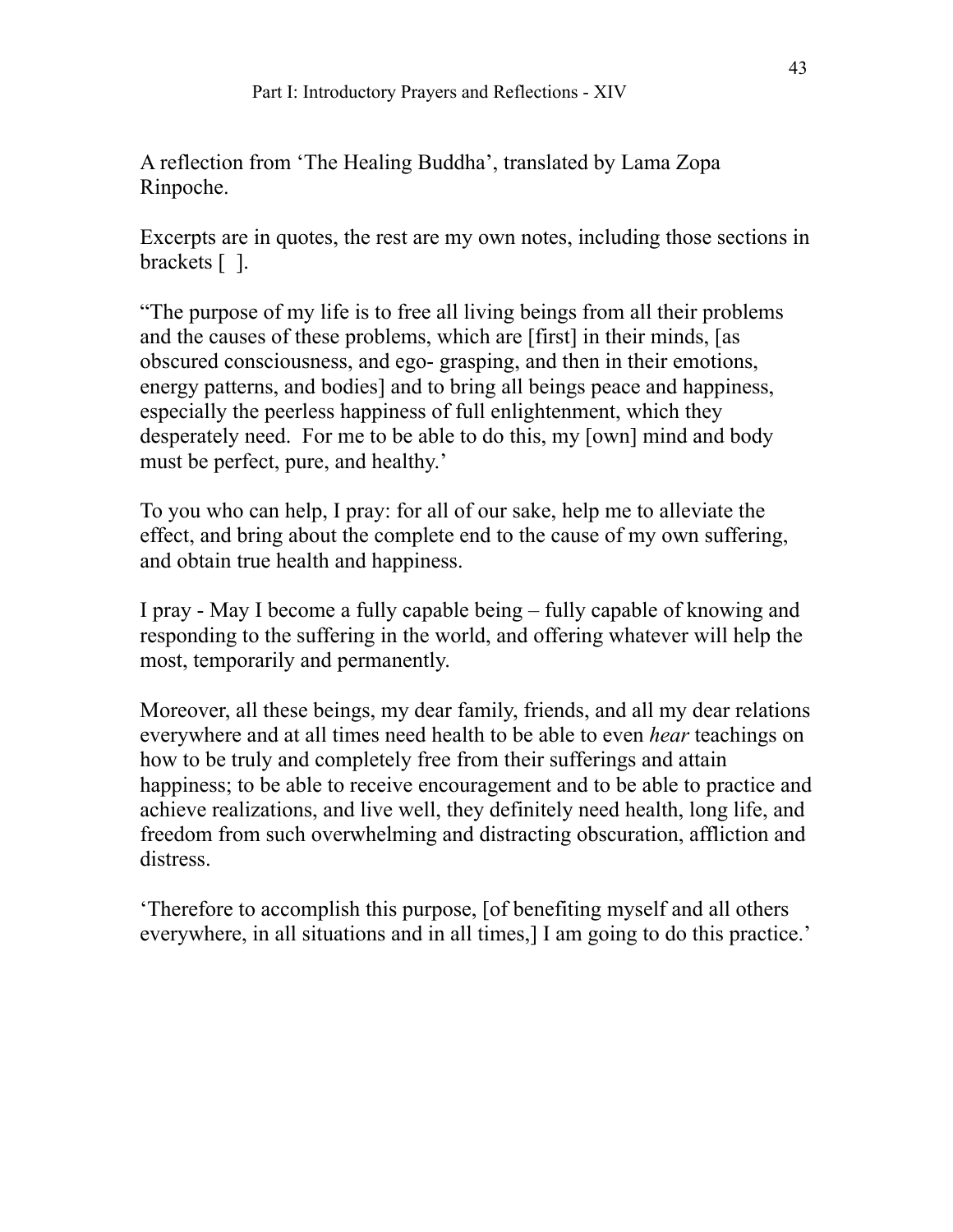With so much need in this world, and in these lives that I love, I pray that I will quickly, very quickly generate spontaneous great wisdom and compassion

'To benefit living beings equal to the extent of space, I am going to practice this healing meditation.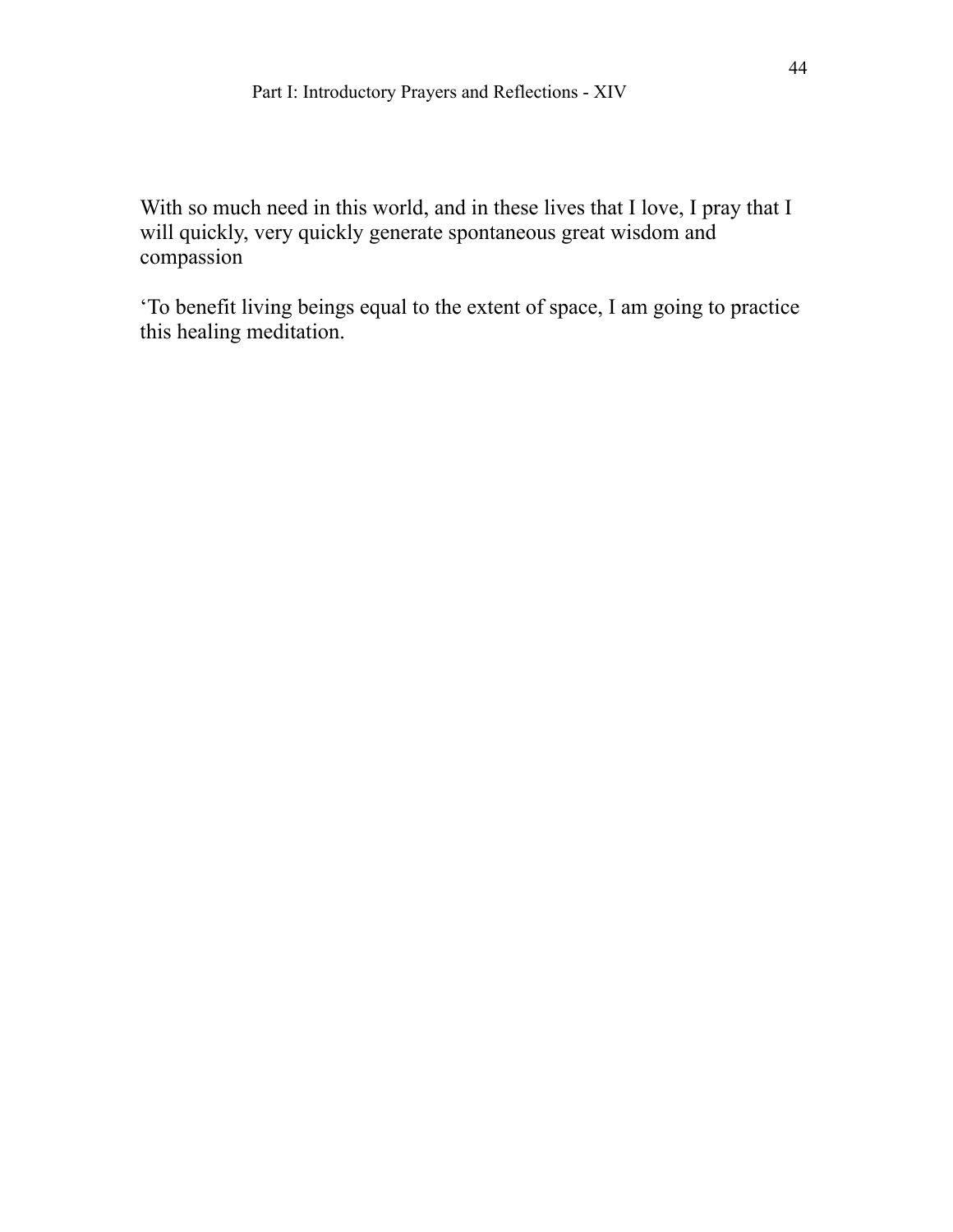Part I: Introductory Prayers and Reflections - XV

There is nothing that is valued in this world as much as health, and the Buddha is the Supreme Healer

Homage to the Three Jewels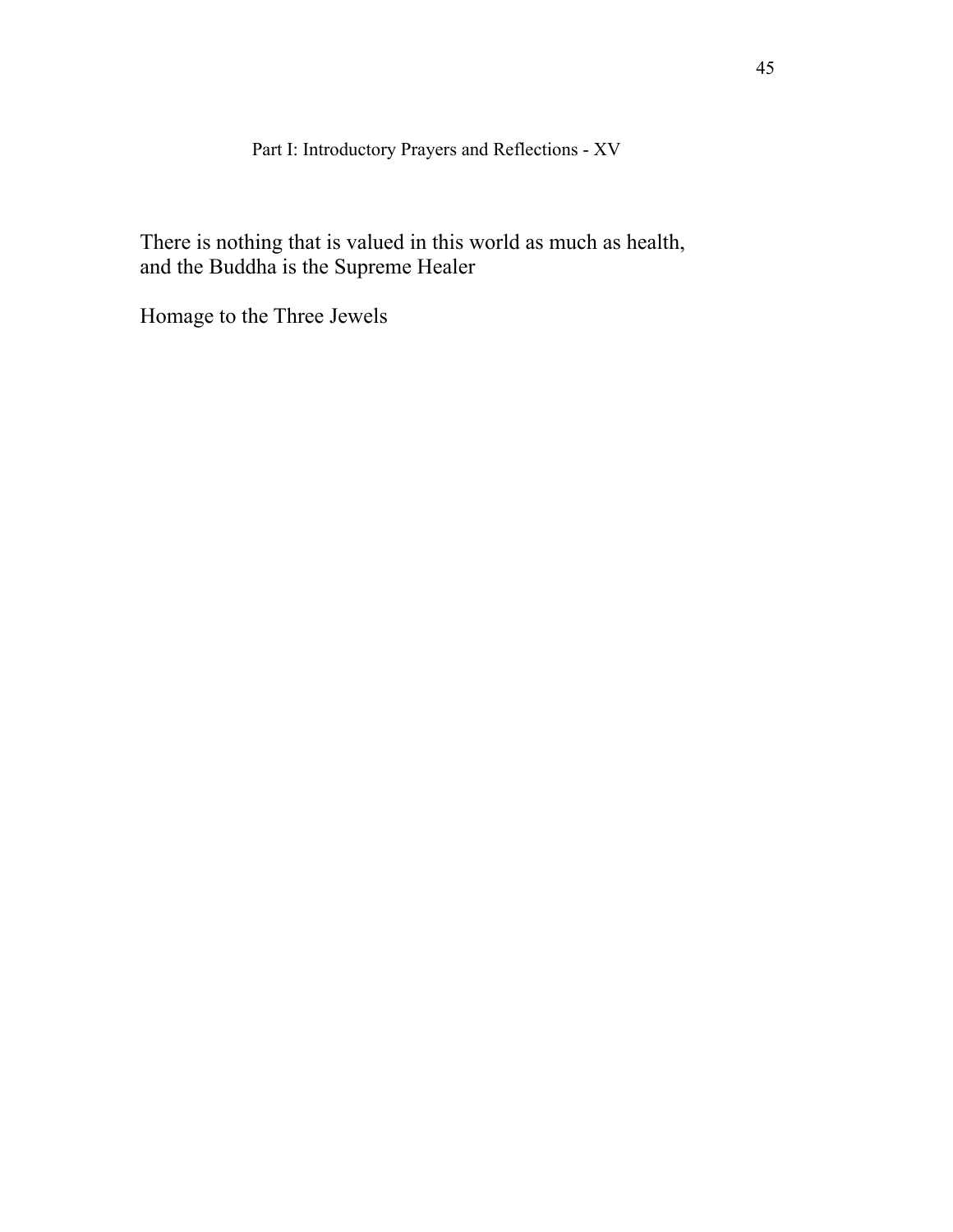A Healing Buddha Practice, with notes

In this section I've included a way to practice a healing buddha meditation, in bold print, and a brief commentary in normal type. The root text alone can be found on pages 68 to 72.

A note on what follows: One can read as many or as few prayers as one likes and has time for. The essential points, as I've understood them are: the basis of refuge and a loving motivation that sees a way to greater freedom, the practice of visualization and the recitation of mantra, with Right View, and followed by meditation and dedication prayer. Anything more than that is just to help our practice. Please use whatever works best for you.

I have organized the following into four sections:

1., First there are introductory reflections, and passages on setting our motivation, bringing forward love and compassion, taking refuge, and making prayers of aspiration;

- 2., Then there are requesting prayers;
- 3., Instructions for visualization and mantra recitation;

and,

4. Concluding practices, including meditation and dedication prayers.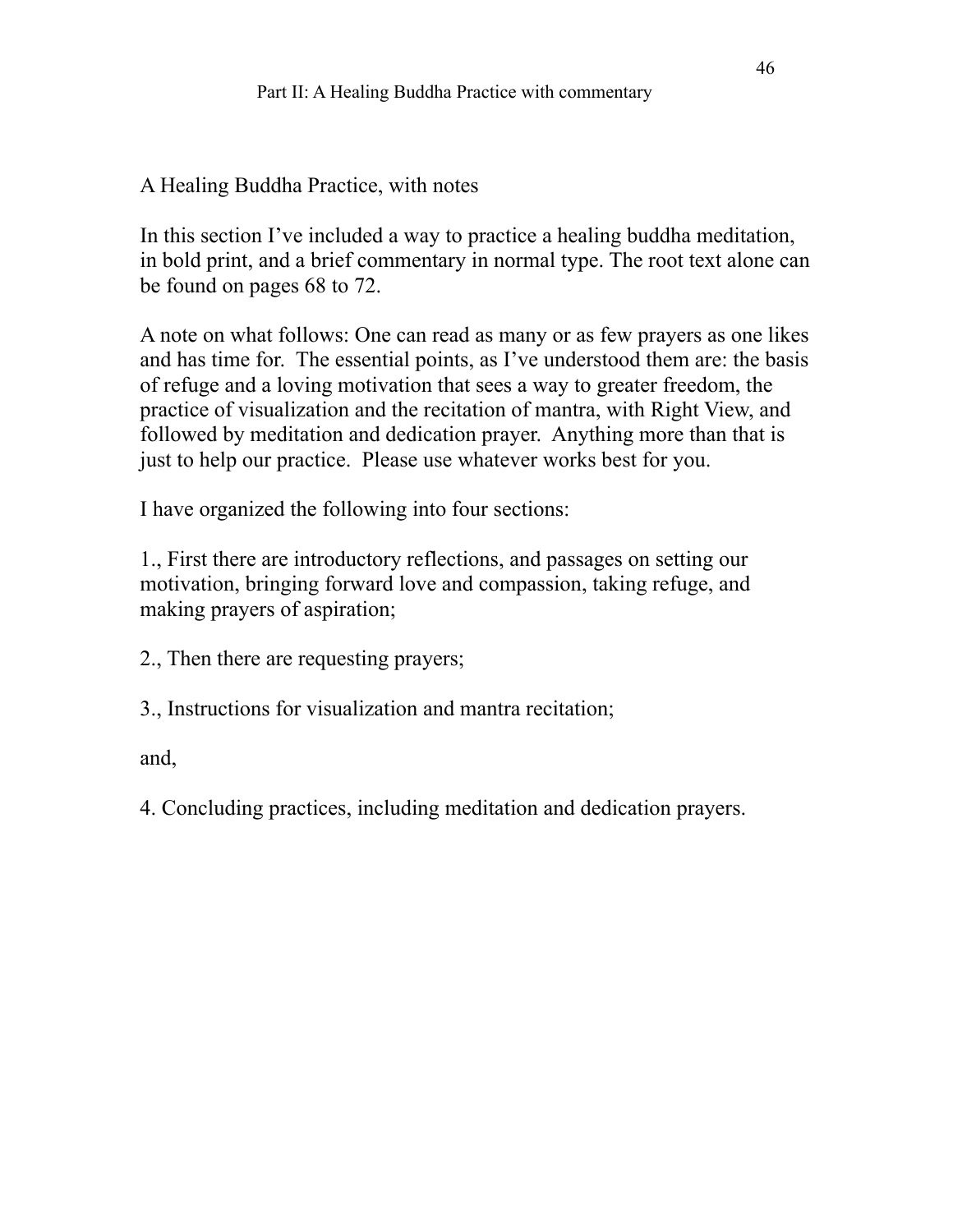## **A Healing Buddha Practice**

### 1. Motivation

**O, my ten directions three times family, all my beloved relations, may I make a gift of my life** 

**May my life, and this practice benefit us all completely. May this bring health wherever it is needed, the balance of the elements, inwardly and outwardly and the firm establishment of true health and well being, long life, and happiness for us all** 

Prayers of aspiration, bringing forward love and compassion

As to not leave out any steps, I think it's a good idea to meditate on the factor of having loving kindness, and compassion towards oneself early on, as this has a relationship to what we can then offer. What this means is a rich subject for reflection, as an essential part of the path. Being Westerners, we need this. One can use phrases, such as

**Contemplating the needs that exist... May I know ultimate happiness, the full cessation of all suffering, and the complete realization of health and peace, and share that with all…** 

or, by simply resting in the clear sense of generating goodwill toward oneself.

Next, in order to highlight and bring out more of the quality of this as a being an inclusive practice, reflect on the following:

'All others are exactly the same as me in wanting only happiness, and not even the slightest suffering...'

*Metta practice can be done at this point, either briefly or more extensively.*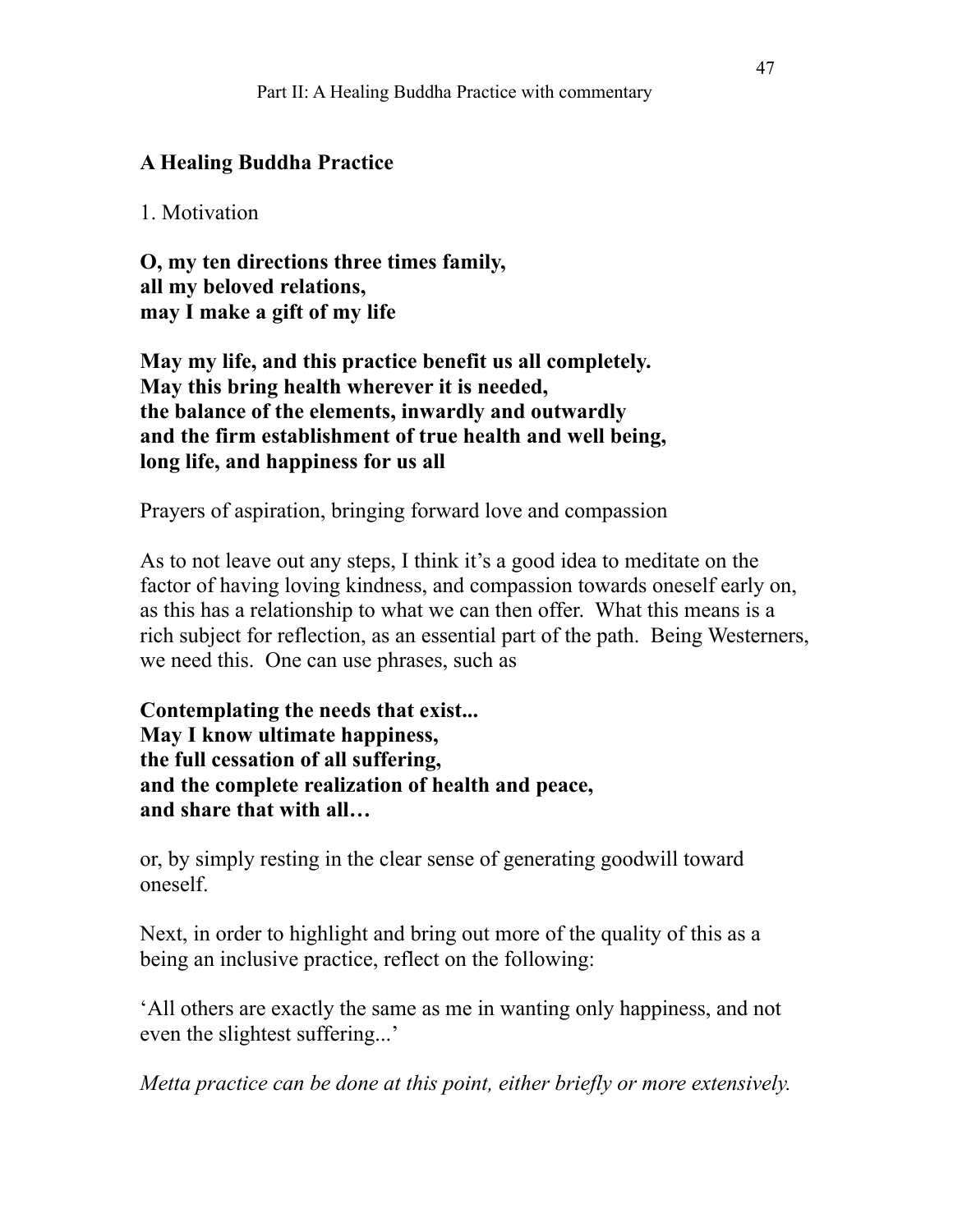*{See the essays on metta in Living in Beauty for suggestions on how to cultivate this precious quality.}* 

Metta is cultivated step by step, through the different categories, understanding their purpose, and then all together, as taught, until one reaches the Four Brahma Viharas – the Four Limitless States, of Universal Love, Compassion, Sympathetic Joy, and Equality of View. We can do the metta practice separately, so that when we want to, we can lightly touch upon it, and then proceed to other meditations that have this as a basis.

Having cultivated loving kindness, here follow the Four Boundless Meditations, also called the Four Immeasurable Qualities, of Universal Love, Compassion, Rejoicing in Happiness and Virtue, and Inclusive Equality of View. Together with Wisdom, these are always the essential nature of every Vajrayana practice.

Recite and meditate on these verses three times, or as much as you wish, to bring the meaning clearly to your mind.

The Four Immeasurables, Bodhicitta and Refuge

**May all beings have happiness and all the causes of happiness flourishing…** 

**May all beings be completely and permanently free of suffering and all the causes of suffering…** 

**I rejoice in all that is beautiful and right in the world, in all kindness, virtue, and positive action, and in all success, happiness, and good fortune...** 

### **and abide in stable, impartial love**

These can be repeated and reflected on for as long as one wishes.

*May all beings have happiness and the causes of happiness…*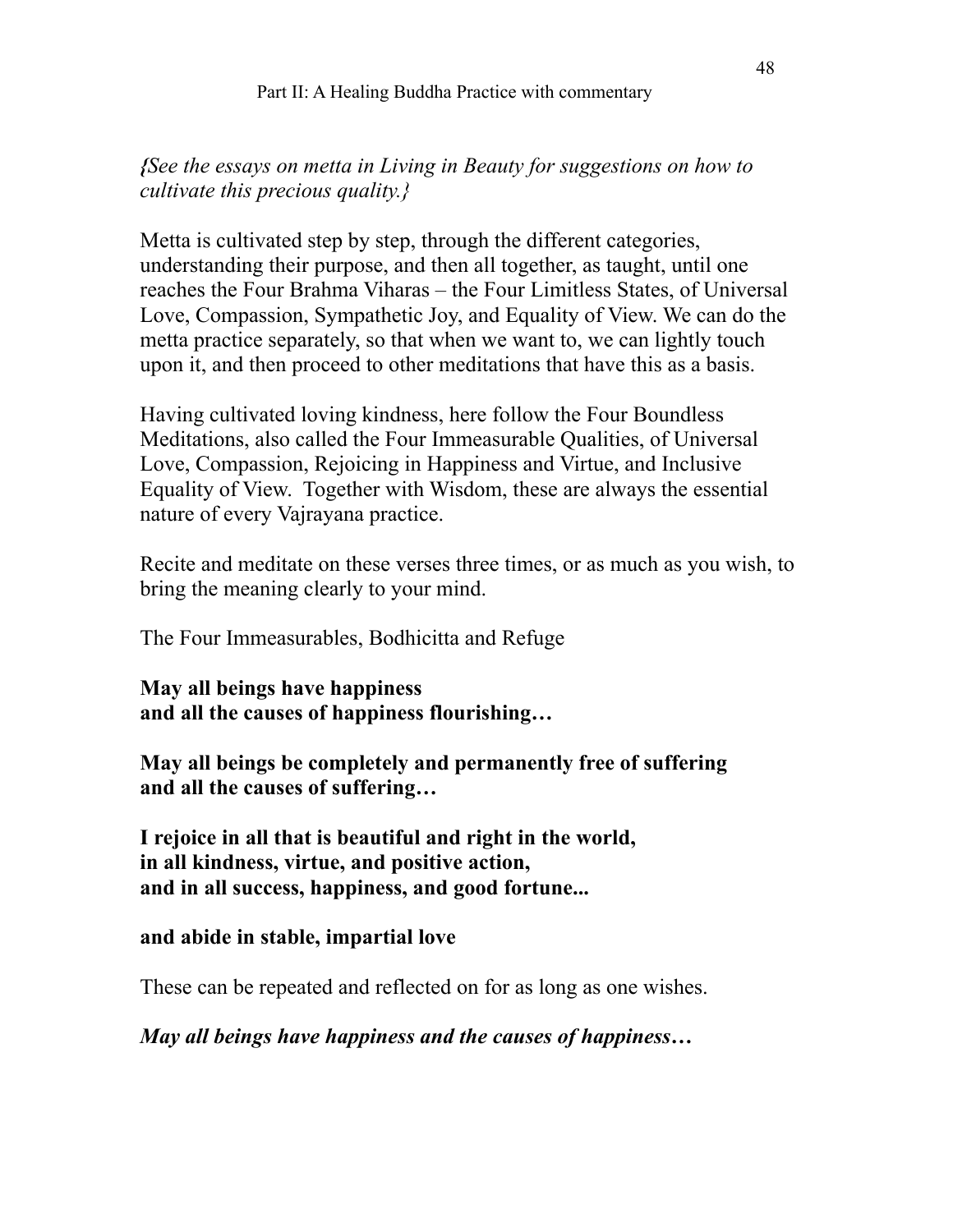Following the Four Immeasurables, we then produce what is called the Special Intention. This is where one takes responsibility on oneself for removing the suffering of others, and bringing them all happiness.

In Mahayana Buddhism, this Special Intention becomes bodhicitta, the thought to become a Buddha in order to bring the greatest benefit to all sentient beings. The way to genuinely help others, in the Buddhist sense, is by ourselves becoming realized, developing freedom and all beneficial qualities. Then, that is what we offer to the world.

With an understanding of the Four Noble Truths, and the possibility of liberation, this love naturally becomes bodhicitta, the dedication to helping others through ones practice and accomplishment of the path.

This transition, which is implied before, involves realizing the equality of oneself and all others, and the exchange of oneself for others, however one arrives there.

This is altruism – putting others before oneself, thinking:

### **May I always cherish all my family with the determination to accomplish for them the highest good that is more precious than a wish-fulfilling jewel**

Ani Tenzin Palmo taught that the basis of lojong, or thought training, is the joy of putting others before ourselves. This is a special kind of joy, a mature joy. This is what love is all about.

This practice then is like eating, to that one can feed others; like stepping onto the shore of freedom, in order to help others to safety; taking medicine, and *becoming* medicine so that one can heal others. This is done with the aim to provide for them all that they need and wish for. *May this motivation, uncontrived, unfabricated, arise in my being…* 

I know that using a phrase such as 'all my family', or 'all my loved ones' there's the risk this will stray into partiality, which is the 'near enemy' of loving kindness'. The alternative however, was 'all beings', which can sound and feel abstract, and so, of the two, I've chosen this, 'all my family'.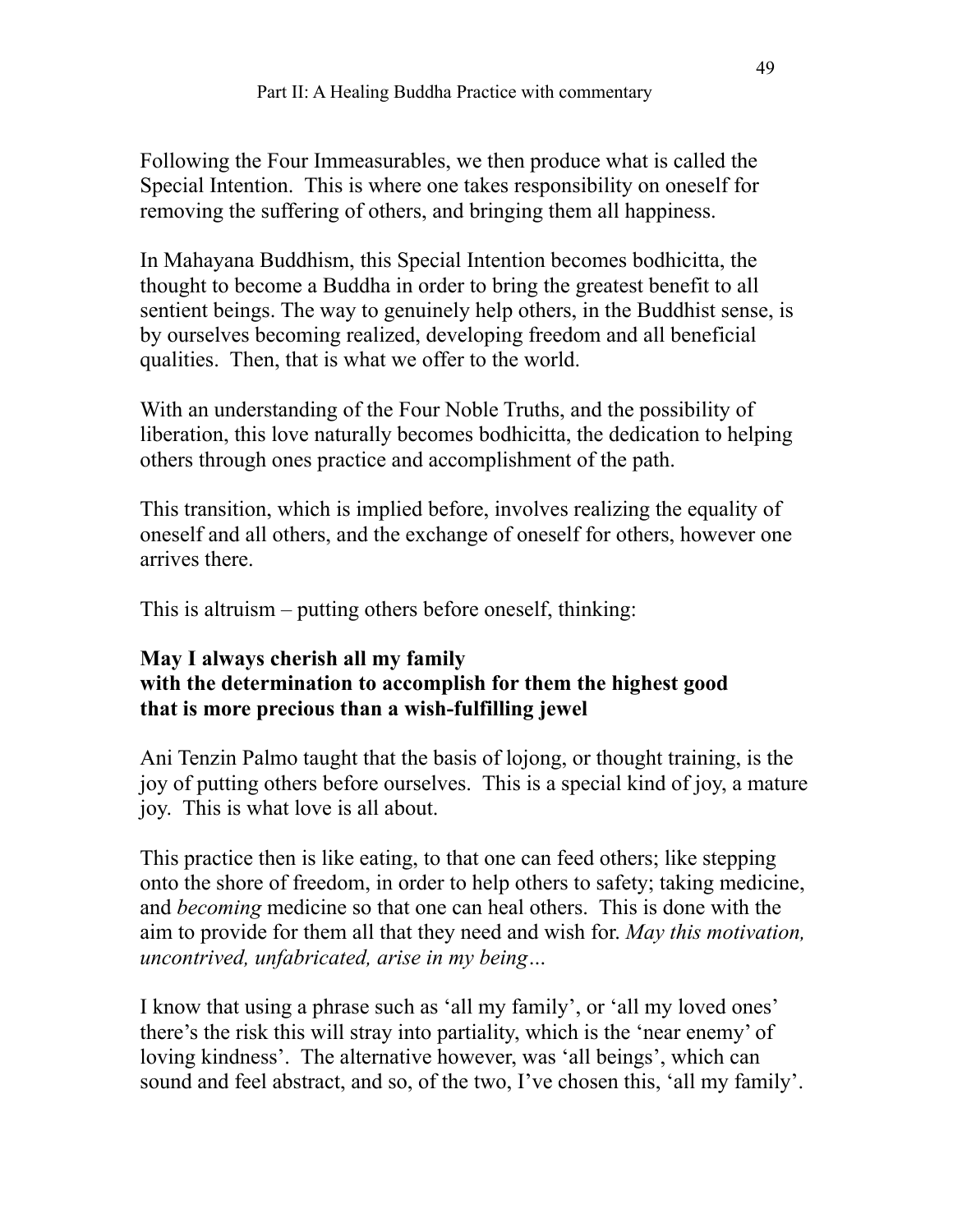It's taught that bodhicitta only arises on the basis of an inclusive equality of view, and so, in any case, if it is genuine, there is the feeling that *all are* our loved ones, and *all are* included in our prayers. How wonderful!

**May the supreme jewel, bodhicitta, arise where it has not arisen, Where it has arisen, may it not diminish, May it ever grow and flourish** 

# Refuge and Bodhicitta

On the relative level, bodhicitta is the strong, sustained motivation to awaken; to liberate oneself; in order to live a life of freedom, joy, and the greatest possible helpful action. It is also our true nature, of clarity, love, and compassion. Practiced together, it is aligning ourselves with the motivation to be of universal benefit.

Traditionally, in practice texts, refuge comes before the Four Immeasurables and the bodhicitta motivation. I've chosen to place it here instead because I feel that different paths can achieve a supreme result, and the choice of a path is purely an individual matter, depending entirely on what works for us.

As for myself, I take refuge in the the Buddha, in practicing the Dharma and in the Noble Sangha, Supreme Assembly. These are called 'The Three Jewels' in Buddhism. Other Traditions can adapt or recognize the same process in the language of their own faith. For example, in Christianity, I've heard Father John Mabry equate the Buddhist practice of taking refuge to his own tradition. He uses the terms, I take refuge in Jesus Christ, in the Word, and in the Church. Whatever religion we connect with most deeply, we will find that refuge is in fact universal. Although I'm using Buddhist language here, what follows will hopefully highlight this truth.

# On Refuge

We are all refugees in Samsara – the unenlightened state of existence. How much we feel we need a safe and secure protection from harm, and how deeply we then turn to our source of safety and benefit depends on how much we've contemplated the dangers and miseries of this world, and begun to have some insight into the great blessing for us all that is our refuge.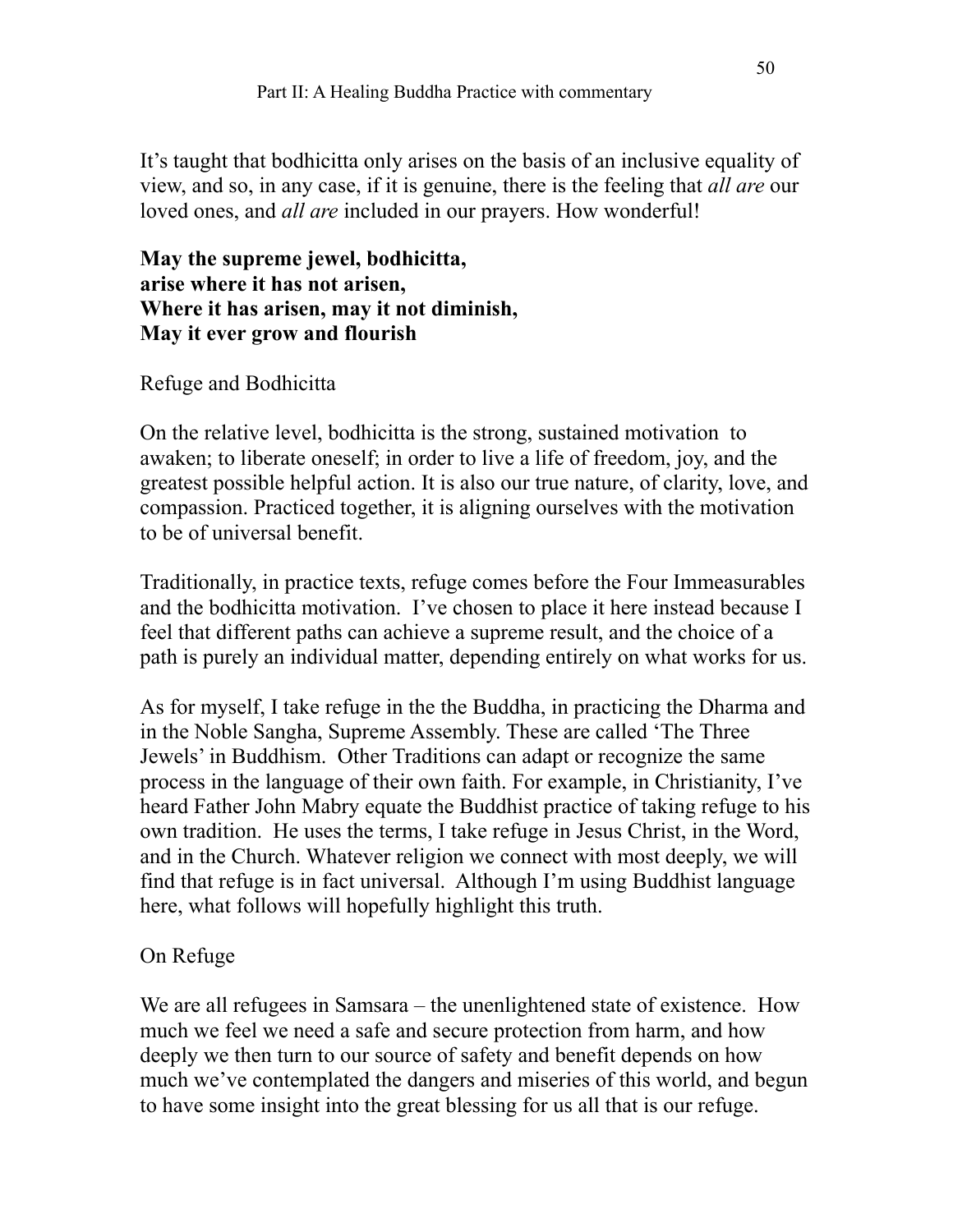### **For myself and all others, unenlightened living is suffering, and there is an end to suffering. Enlightened living is happiness, health, and peace, and there is a path…**

We take refuge out of these two things: this sense of what the world, and our lives would be without it – terrifying, without a way out, and with the most profound gratitude and devotion, sensing the great source of safety and benefit of our Traditions and Guides.

A reflection from the Pali:

Sabba – dukkha, sabba – bhaya, sabba – roga vinassantu

All sufferings, all dangers, and all diseases can be destroyed through the power of the Buddha, Dharma, and Sangha.

On The Refuge Tree

Sometimes when doing Vajrayana practice, what is called a Refuge Tree is visualized. All of this is seen to be in the nature of light. Around the central figure, whatever practice we are doing, one can visualize other Buddhas and Bodhisattvas or holy beings that we have a connection with.

For example, White Tara can have the wonderful effect of truly strengthening the constitution and the central nervous system. Among other qualities, I bring this quality of enlightened action to mind at times when doing the Medicine Buddha practice, and imagine that She is there in the retinue of the Healing Buddha, bestowing her blessings as well.

We can include any divine figures we have a connection with on the refuge tree, such as Maitreya, Jesus, Mary, Avalokiteshvara, Kuan Yin, Tara or Manjushri, Angels, and the Saints we have devotion to. These are all glowing, *'overflowing with the energy of loving kindness'*, as Khenpo Palden Sherab Rinpoche says.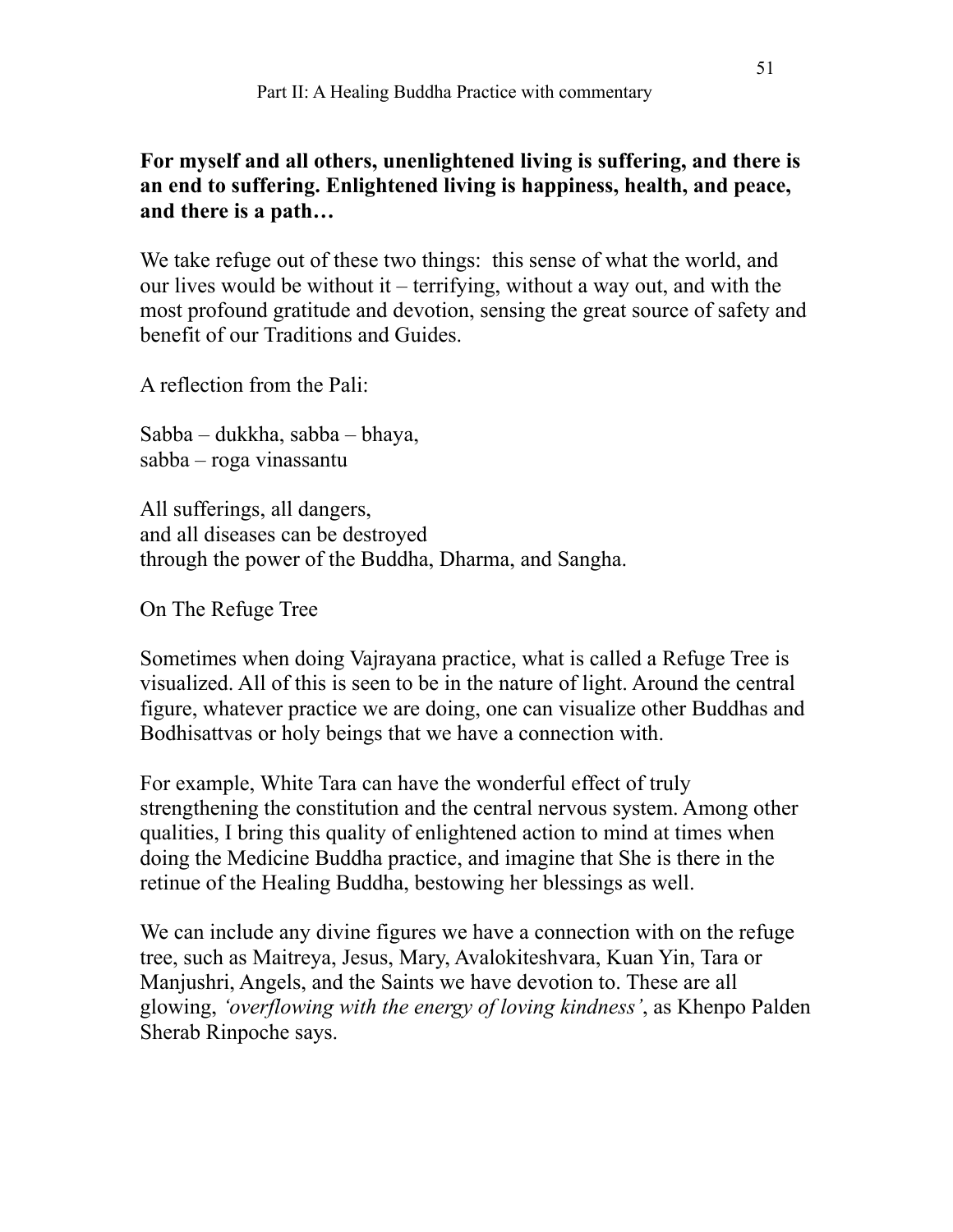We can add to a single visualization simply, or we can just have the sense that those other Buddhas, Bodhisattvas and holy beings are there, whatever brings the best results.

In this healing meditation, the central figure on the Refuge tree is the Medicine Buddha.

On the particular form of the Medicine Buddha

The Medicine Buddha, as 'the manifestation of all the healing energy of all enlightened beings' is seen as being in the nature of deep blue light. He sits in a cross legged position. In his right hand is the healing plant, the 'arura', and in his right hand, resting on his lap, is a bowl filled with long life nectars.

Here, the Ven. Thrangu Rinpoche discusses the position of the Healing Buddha's two hands:

'His right hand is extended, palm outward, over his right knee in the gesture called supreme generosity. In it he holds the arura, or myrobalan, fruit.

This plant represents all the best medicines. The position of his right hand and the arura which he holds represent the eradication of suffering, especially the suffering of sickness, using the means of relative truth. Sickness can be alleviated by adjusting the functioning of interdependent causes and conditions by the use of relative means within the realm of relative truth, such as medical treatment and so on.

'His left hand rests in his lap, palm upward, in the gesture of meditative stability or meditation, which represents the eradication of sickness and suffering - and, indeed, the very roots of samsara - through the realization of absolute truth. From the point of view of either relative truth or absolute truth, the fundamental cause of sickness and suffering is a lack of contentment and the addictive quality of samsara.

# **And therefore:**

Refuge Prayers: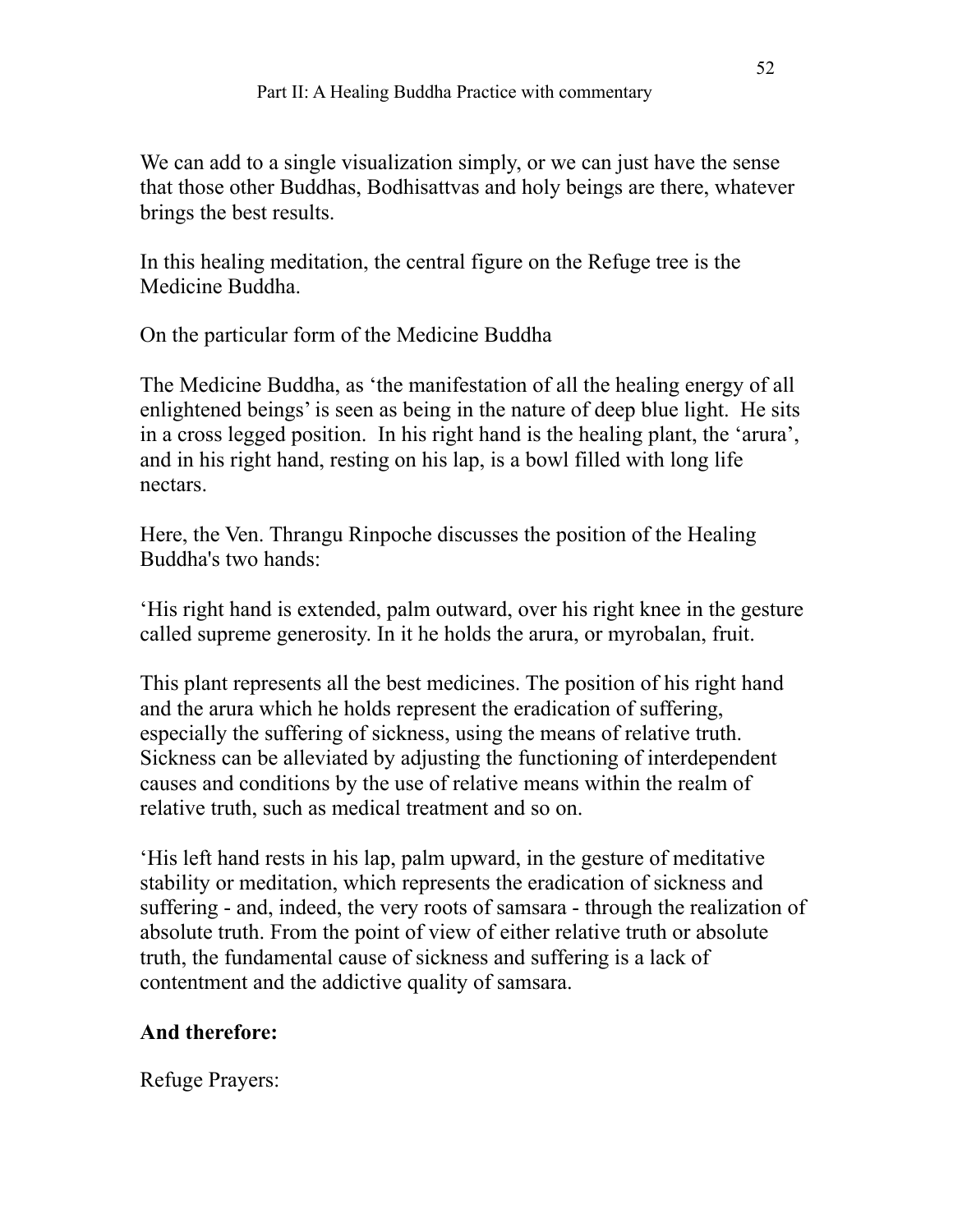In some vajrayana practice texts, we reflect and meditate on taking refuge in the Three Jewels and the Three Roots, as follows:

I take refuge in all the Glorious Holy Lamas, I take refuge in all the Yidams, the Deities gathered in the mandalas, I take refuge in all the Buddhas, those who have conquered and gone beyond, I take refuge in all the Supreme Dharma,

I take refuge in all the Noble Sangha,

I take refuge in all the dakas, dakinis, protectors and defenders of the Dharma who possess the Eye of Transcending Awareness

We can take refuge however it suits us. Here we take refuge in the Three Jewels and bring to mind the Mahayana motivation:

**I take refuge in the Buddha, the Enlightened One, the Great Compassionate Teacher, I take refuge in the Dharma, in all the Liberating Teachings, and I take refuge in the Noble Sangha, the Accomplished Spiritual Community, the Assembly of Saints**

The traditional verse is:

I take refuge, until I attain enlightenment, in the Buddha, the Dharma, and the Supreme Assembly

and it concludes:

**By the merit I have accumulated through Generosity and other Virtues, may I accomplish Buddhahood for the sake of all beings**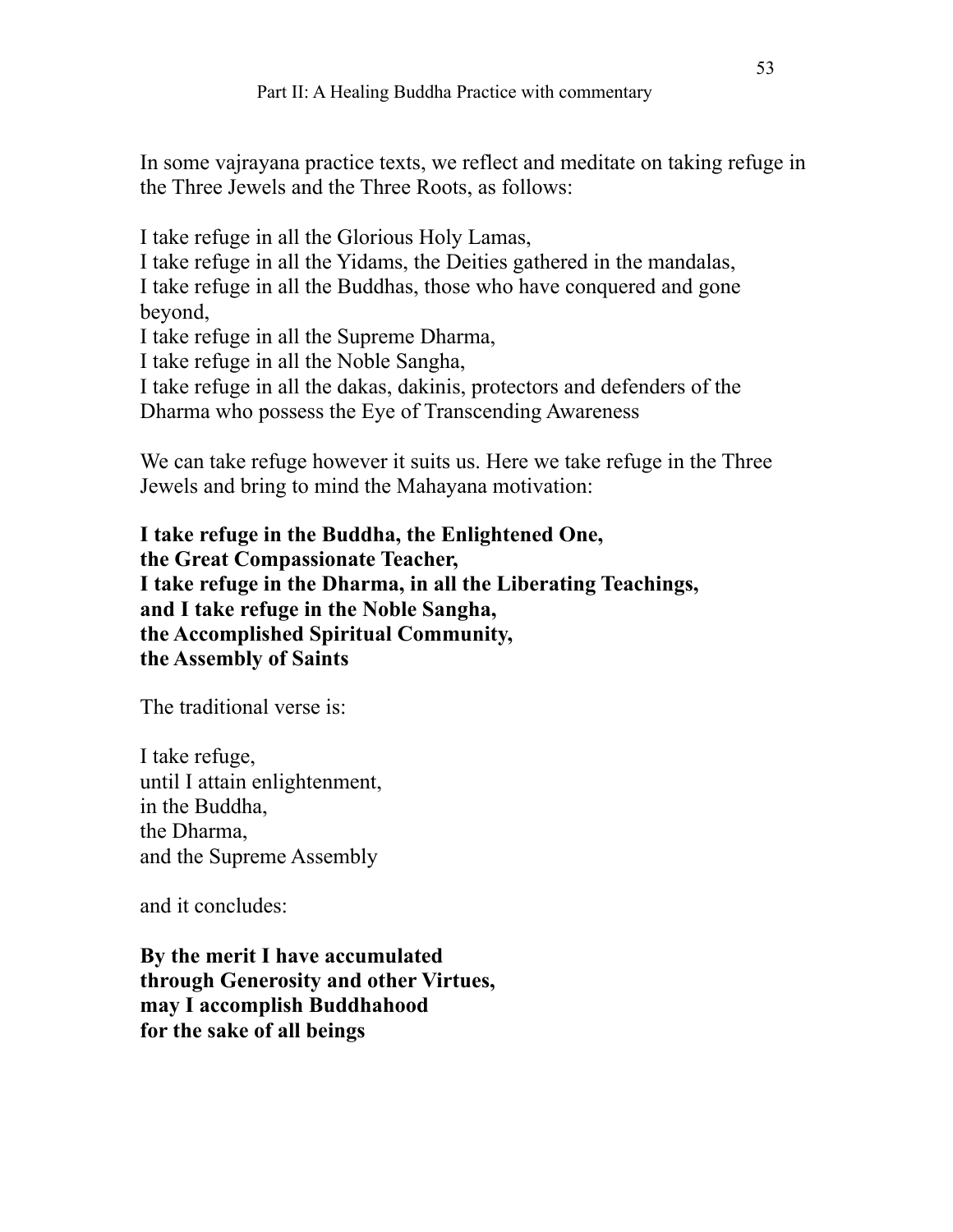The phrase, "Generosity and other Virtues" refers to the Six Perfections, the Path of the Bodhisattva: Generosity, Ethics, Patience, Joyful Effort, Meditation, and Wisdom.

This practice is done with the thought: May I accomplish a state that is replete with the Six Perfections, in this very session, in this very life, and in all my lifetimes.

### **Just as my teachers before me have done, May I accomplish the realization of the healing buddha**

a liberated, completely healthy Buddha

### **and help bring all others without a single exception to that very same state**

This is the most important motivation to have – without it, problems are potentially endless. So, taking the long view, this is the ultimate aim. All the blessings and advantages we then receive, and share along the way, at their very best, are provisional. They serve this purpose.

As with other verses, we can repeat, and reflect on these as necessary, to produce a sense of what is spoken of here.

Reflecting on one's motivation is thinking about the result, the aim, in order to develop energy and enthusiasm, and bringing the nature of the path of practice, the method, clearly to mind. This is how we will accomplish our aims.

Wisdom and Compassion:

From The Sadhana of the Medicine Buddha, by H.H. Dudjom Rinpoche :

'As we are all the Primordial Buddha, we have the essence of Buddha Nature. Realizing this, *relaxing* in the natural state is the absolute way of taking refuge and generating Bodhicitta (the mind of enlightenment). When doing the practice, be free of subject, object, and action.'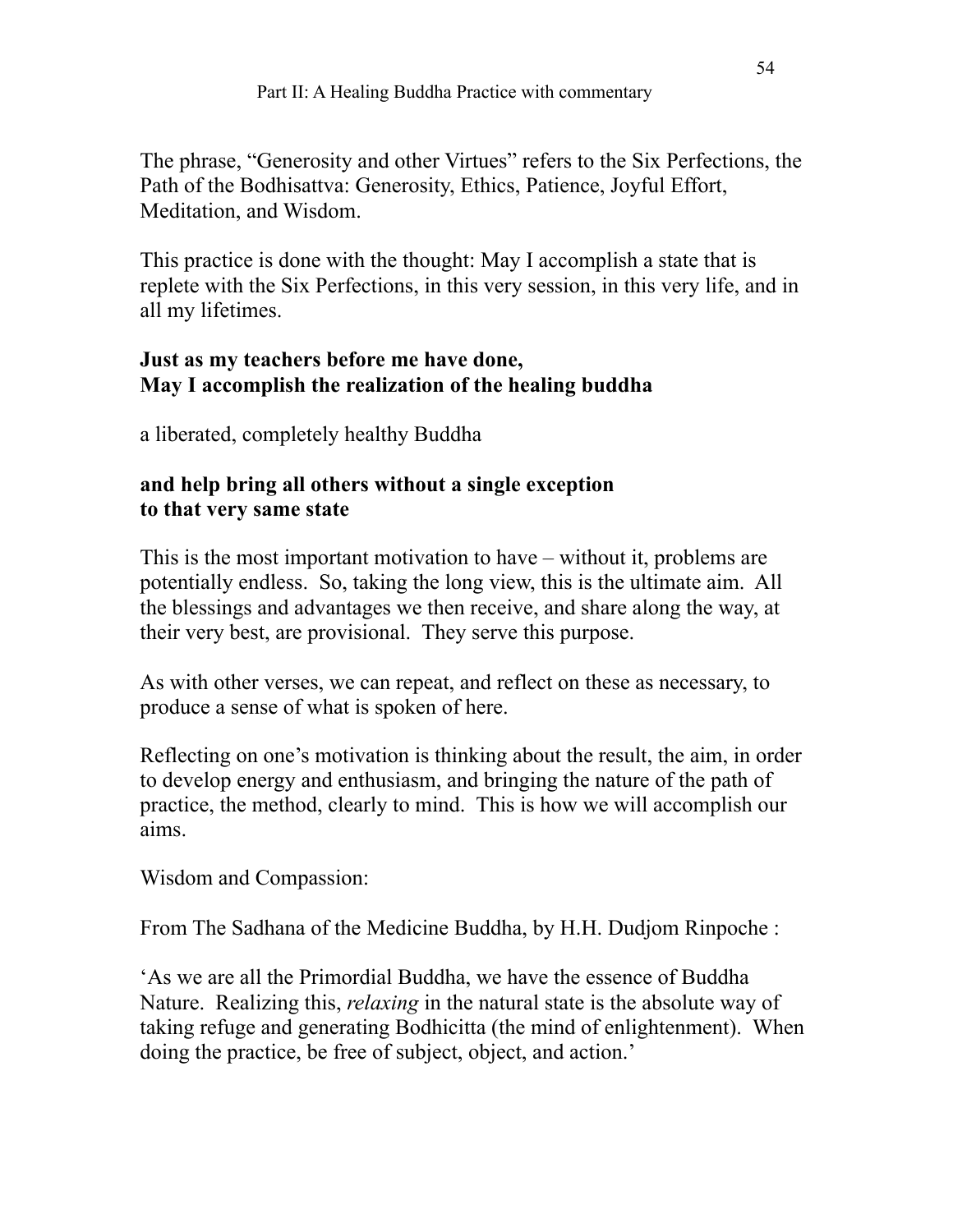On the meaning of this, Dilgo Khyentse says, 'The twofold accumulation of merit and wisdom is indeed the way to buddhahood, but if it is adulterated with clinging, arrogance and condescension, it cannot bear fruit.

'More particularly, being free of attachments and concepts means being free of any clinging to whatever practice you may be doing as having some intrinsic reality.'

Deshung Rinpoche adds: 'Do not cling to ordinary notions that tend to crystallize and reify the present moment. Instead, think of the teacher, yourself and the setting as illusion-like, neither existent nor non existent, ineffable, and away from all conceptual extremes that the human mind likes to attribute to reality.'

(When visualizing) 'We should see our surroundings, ourselves, and the merit we are accumulating through our efforts as illusion-like. We should see them not as inherently real by their very nature, but as non dual emptiness and appearance, like the form of a rainbow or a mirage…

See them as being like the images and forms that appear to you when you dream.

'Your form and all appearances should not be thought of as solid and tangible, but (as insubstantial) more like the mental forms that appear in dreams or magic shows. They have this nature of non dual appearance and emptiness through interdependent origination.'

'Through maintaining this perspective on yourself, your actions, and their results, you will be freed from the temptation to seize upon them as real, thus making them a source of bondage rather than liberation. Moreover, your virtue will be purified, made more effective, and will become a cause of attaining Buddhahood.'

To practice like this de-conditions grasping.

Dilgo Khentse concludes: 'When a bodhisattva performs a beneficial action, he is totally free from clinging to the concepts of a subject who acts, an object who benefits from the action, and the action itself. That total absence of clinging makes the merit infinite.'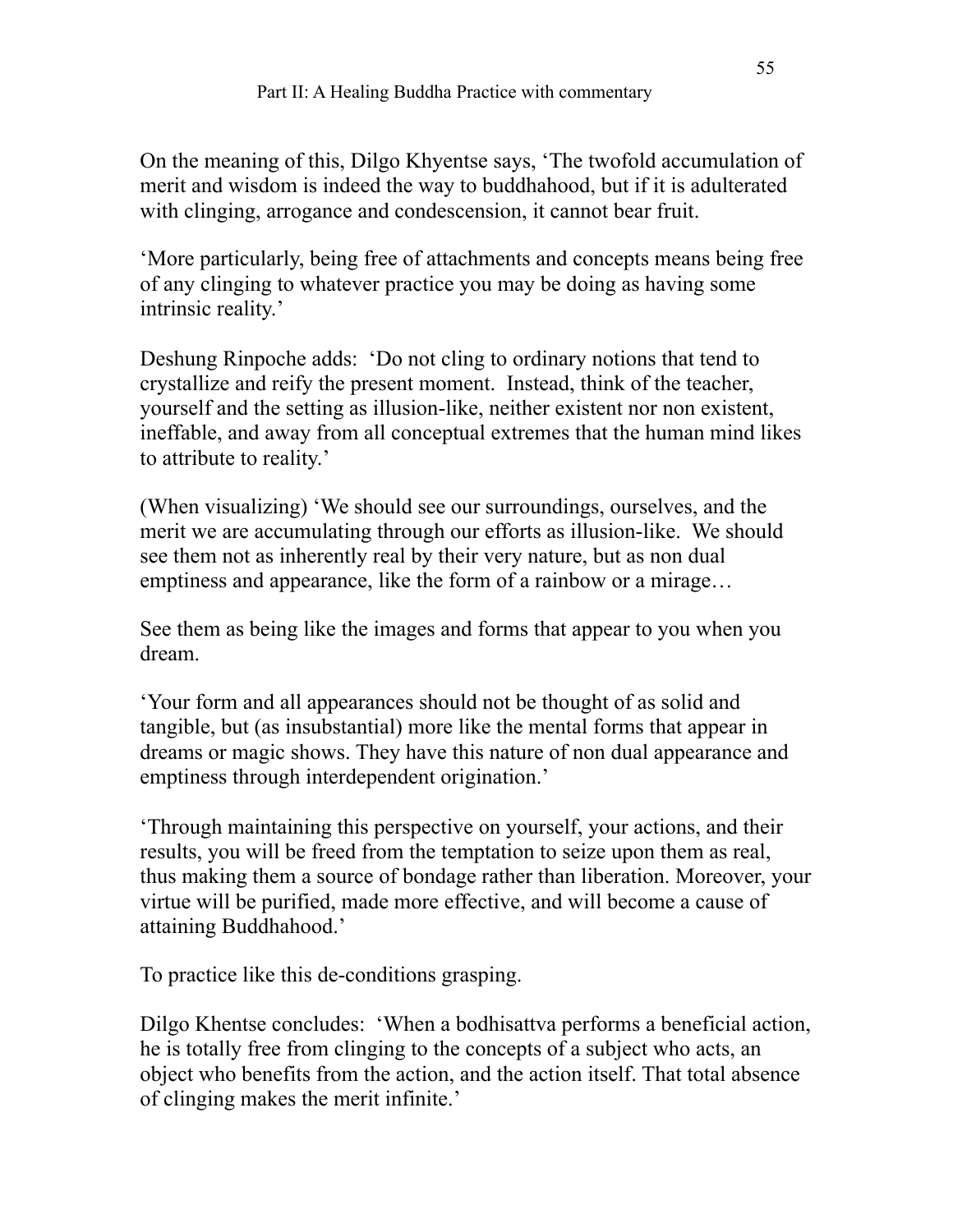*Om swabhava shuddho sarva dharma swabhava shuddho hum* 

This is referred to as 'the emptiness mantra', and its meaning can be translated as, 'all things are fundamentally free of mind created concepts of self, and I am that intrinsically free nature'. Or, 'The nature of all existent phenomena is inherently pure, and I am that.' Or, more simply, meditate on the syllable Ah, and the experience of not grasping at concepts, and of openness and clarity.

Whether or not we use concepts, the main point is to give rise to discriminating awareness, that is without grasping or clinging to anything at all.

Dilgo Khyentse taught: 'Leave everything as it is in fundamental simplicity, and clarity will arise by itself. Only by doing nothing will you do all that is to be done.'

Patrul Rinpoche said, 'Don't prolong the past; don't invite the future; don't alter your innate wakefulness…'

Rest mind.

2. Requesting Prayers

**May the Great Healing Light of the Buddhas and Bodhisattvas, of all Holy Beings, and of all that is sacred and pure in the universe pacify, completely pacify, and fully remove the sufferings of living beings, and bring them all true and lasting health and happiness** 

Since this one verse can contain a lot of meaning, I will go through it line by line.

### **May the Great Healing Light**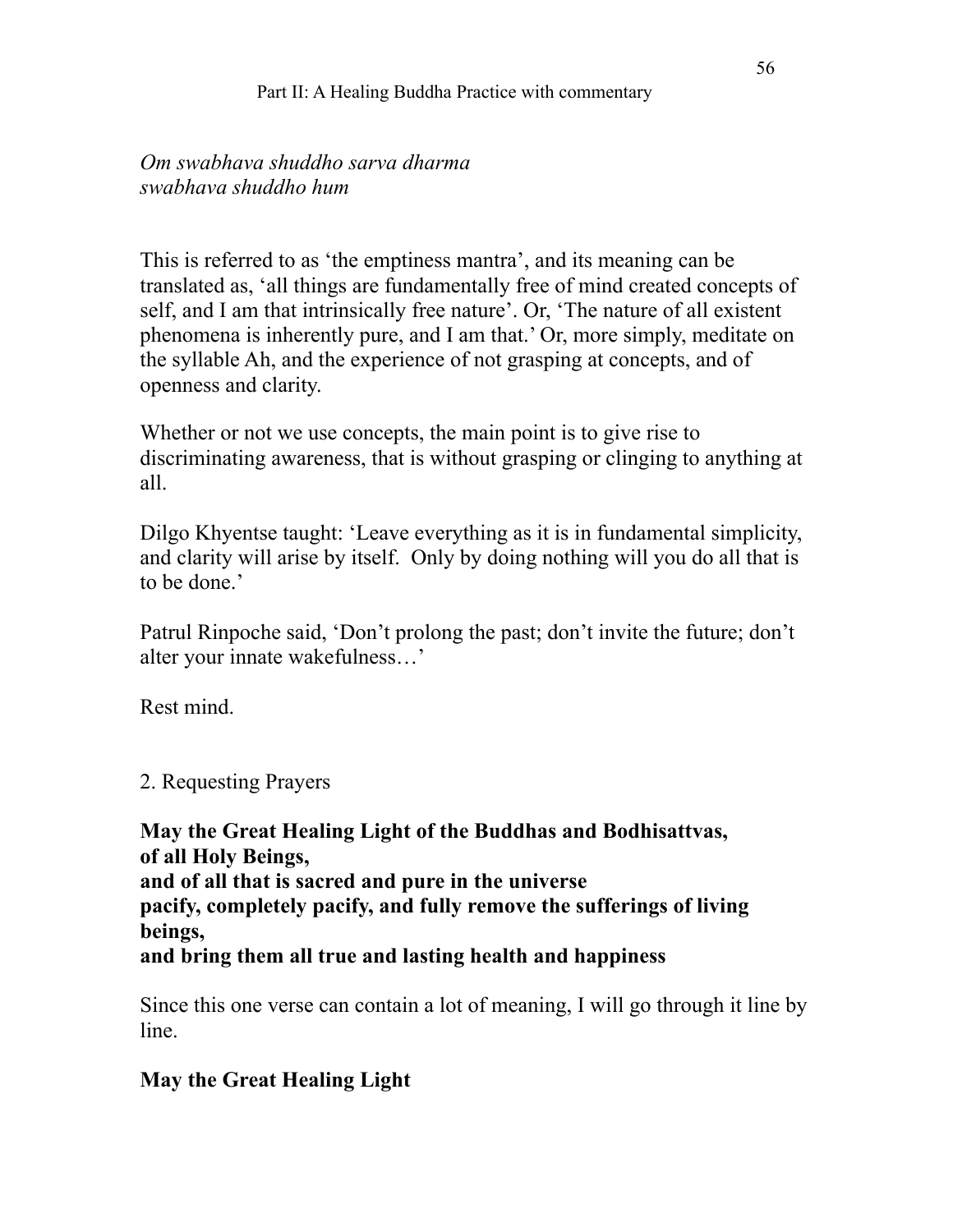- here at times we may like to substitute the words: nature, love, wisdom, and power, for example,

May the Great Healing Nature of the Buddhas and Bodhisattvas…

and immerse ourselves in that;

### **of the Buddhas and Bodhisattvas**

Avalokiteshvara, Maitreya, Tara, Manjushri, Vajrapani, Vajrasattva, Amitabha, and the Healing Buddha

### **of all Holy Beings,**

The Buddha, the Arahants, and Devas; Jesus, Mary, the Saints, and Angels

### **and of all that is sacred and pure in the universe**

Our natural world; the pure elements; pure objects of the six senses; see also A list of things that are healing, and, Getting in Touch With the Energy of Our Ancestors;

# **pacify, completely pacify, and fully remove the sufferings of living beings,**

### **and bring them all true and lasting health and happiness**

'*Pacify*' refers to how by means of all relative methods, suffering is alleviated; *and completely pacify and remove* refers to helping us to realize ultimate truth that heals the cause of sufferings; and *bring them all true and lasting health and happiness* expresses the positive side of the goal – that we are not just brought to a neutral state, but to one of peace, health, happiness, natural helpfulness, and joy.

Sometimes I meditate on just this one verse, recite mantra, meditate and dedicate the merit.

### **May real happiness, health, and peace awaken in us all! May all beings benefit!**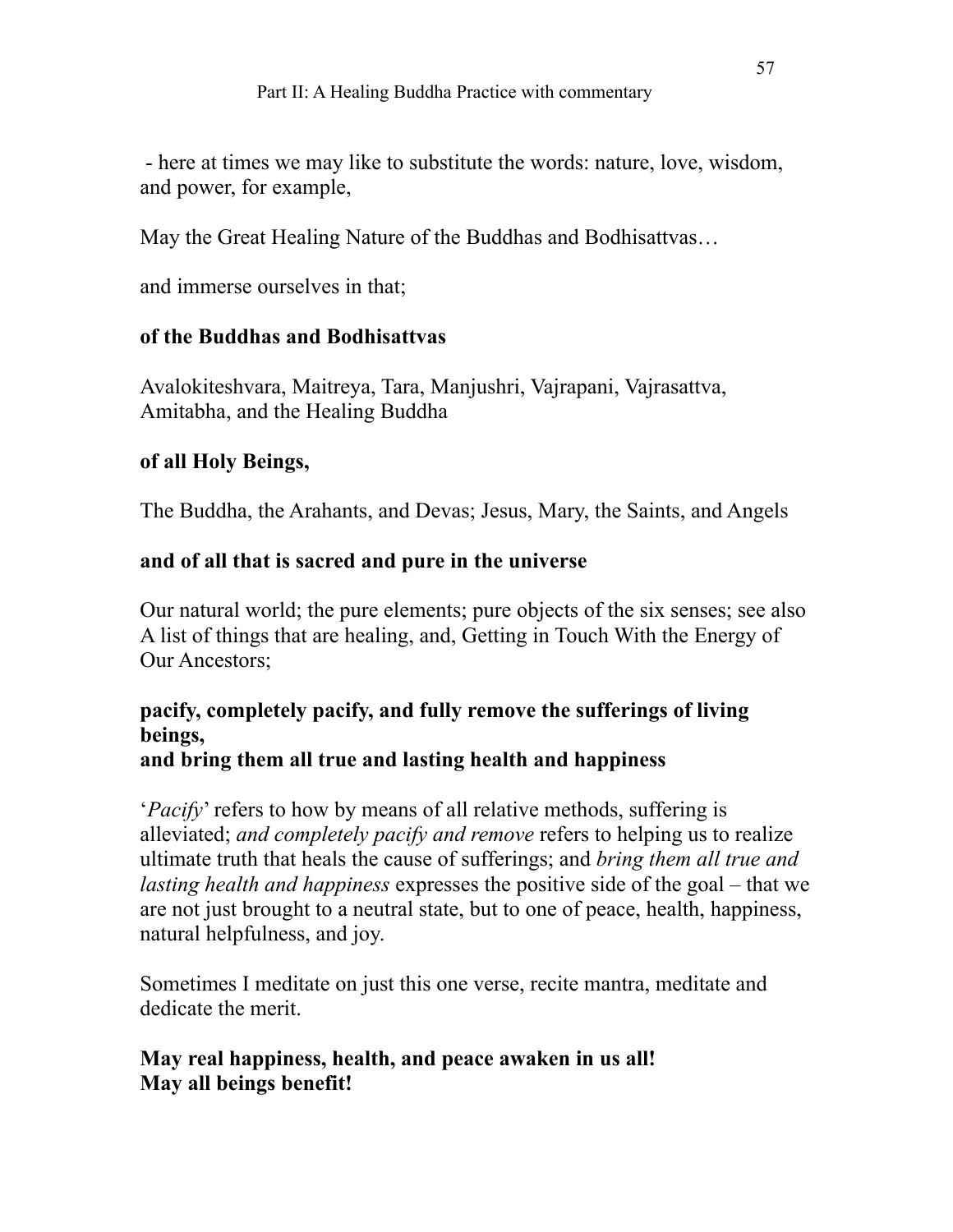Praying in this way, and practicing, without a doubt, we receive the blessings of the Buddhas and Bodhisattvas.

Lama Zopa Rinpoche has said: 'You are not alone because all the time there are numberless buddhas and bodhisattvas surrounding you, loving you, guiding you, that is what they do.'

This way of practicing can include both theistic and non-theistic forms of prayer. Generally speaking, theistic prayer is where you view the source of benefit as existing outside of oneself, and non-theistic prayer regards the sources of benefit as existing in oneself, or both outside and inside oneself.

3. Instructions for visualization and mantra recitation

These can be read as one wishes, to clarify and strengthen the visualizations involved, or, if one is already familiar with instructions such as these, one can proceed directly to the recitation of mantra, on page 61.

It's traditionally taught that what's called 'self-generation' - where one visualizes oneself as the divine form, and maintains *Divine Pride*, should only be done by those who have received the initiation of a particular Bodhisattva Divinity, but that 'front generation' - where one visualizes the divine form in space above and in front of oneself - can be done by anyone.

In front generation, we visualize, or vividly see with the mind's eye above us, the Buddha or bodhisattva whose practice we are doing, and whose mantra we are reciting. At this time, it's taught that we should see the Buddha, ourselves and others, as having bodies that are made entirely of light, like a hologram. When doing this recitation and visualization, we can also see pure light and nectar streaming from the image we hold. These represent, or carry the blessings of the Buddha.

Traditionally, light goes out to the sources of benefit, making offerings out of respect, and prayerful requests, and then the light returns, bringing the blessings of these sources of healing benefit. These healing energies 'fall upon us as light and nectar', and dissolve into the front visualization and into us. We then have the thought and image clearly in our mind that all those we pray for, including ourselves, receive this positive energy, and that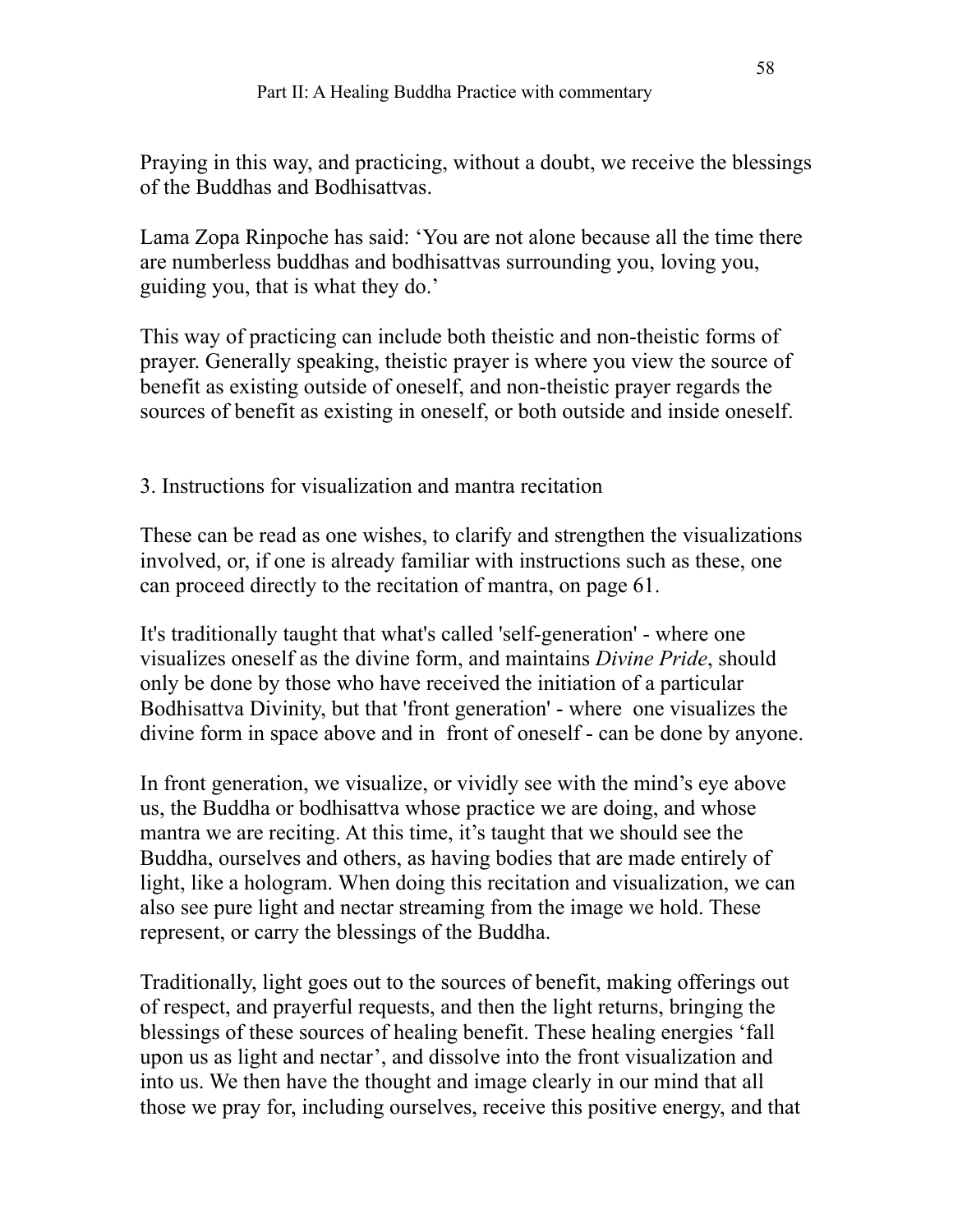they are completely healed by it, and made entirely well and strong. This form of prayer is referred to in the Tibetan Tradition as 'gathering and spreading'.

Many teachers advise, too, when doing this kind of practice, that we see ourselves and others in a pure land, made of light, and to make the meditation as beautiful, peaceful, perfect, and pure as we can. All this is called *Clear Appearance.*

Venerable Jigme explained that when we are visualizing we're working with our imagination… not only are we working with imagined sights, but we're also working with imagined touch and smells and sounds, physical sensations and feelings.

Of course, all this can be as detailed or as simple as we like. We can also do the practice without any elaborate or detailed visualization. For example, we can just see a healing sun, with beautiful light streaming down from above us while reciting. Or without any visualization at all, we can just recite the mantra. We should do whatever works best for us.

As Lama Lodro teaches, even if you just practice for a short while, try and practice as purely and as perfectly as you can. This means concentrating on the visualizations, if any are used, and the sound of the mantra, keeping in mind the meaning and purpose of what we are doing. This is called *Clear Recollection.*

The following is adapted from a teaching by Khenpo Palden Sherab Rinpoche:

During the practice itself we aim to maintain a particular state of mind. We aspire to a nonconceptually performed practice, free from grasping or clinging. This means that when we practice or meditate, we should not relate to our visualization as if it were our creation, or as if it were a solid object.

Our visualization must be experienced as a dynamic display of the true nature, like the transcendent wisdom rainbow body. We must understand

that the visualization is totally empty of inherent existence, yet totally full of dynamic energies of love, compassion, and wisdom. In this case, this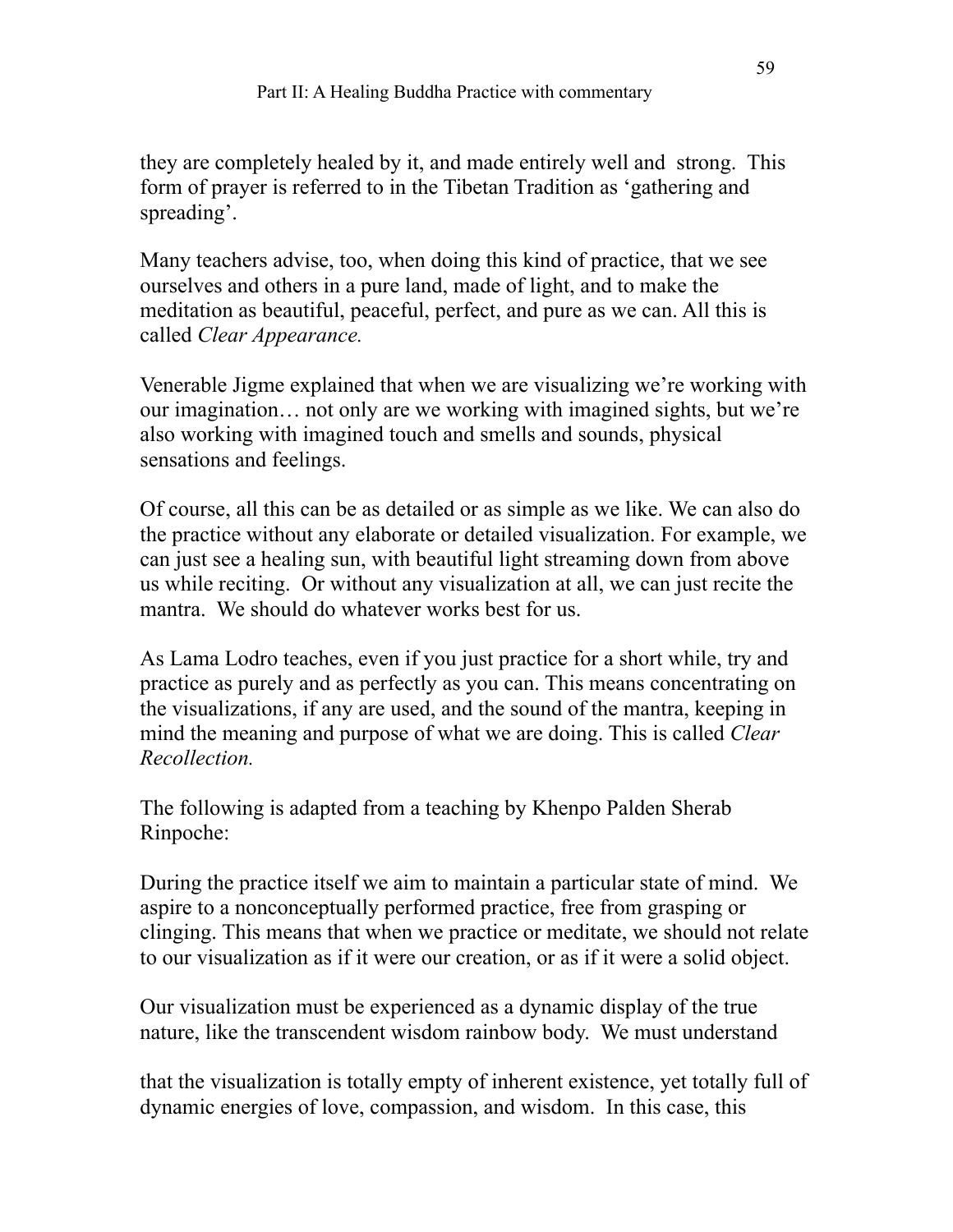dynamic display of the true nature appears in the form of the Healing Buddha.

{The body of the healing buddha is made of blue light, and is sitting peacefully, cross legged. He is wearing the robes of a monk, and he holds the stem of an arura plant in his right hand, and a bowl filled with healing nectar in his left.}

During the visualization, the most important thing is to feel the Healing Buddha's presence and to maintain our foundation, which is the motivation of closeness and loving-kindness directed towards all living beings.

From The Medicine Buddha Sadhana

As you recite the mantra, visualize as follows:

Purifying rays of light pour down from the Guru Medicine Buddha's heart and holy body, eliminating your sicknesses and afflictions due to spirits, and their causes, all your negative karma and mental obscurations. Your body is completely filled with light and becomes clean-clear like crystal. Then the rays radiate out in all directions, purifying the sicknesses and afflictions of all mother sentient beings.

Light goes out to all the sources of benefit, with reverent, and prayerful requests, and then the light returns, bringing the blessings of these sources of healing benefit.

From A Stream of Lapis Lazuli

Through radiating many-colored light rays, offerings are made to Menla in the pure realm appearing in the east as the color of lapis lazuli. These lights invoke his mind stream, whence Menla's bodies, large and small, his speech as the mantra garland, his mind as the hand symbols of the arura and the begging bowl filled with amrita, all falling like rain, dissolve into myself and the front visualization.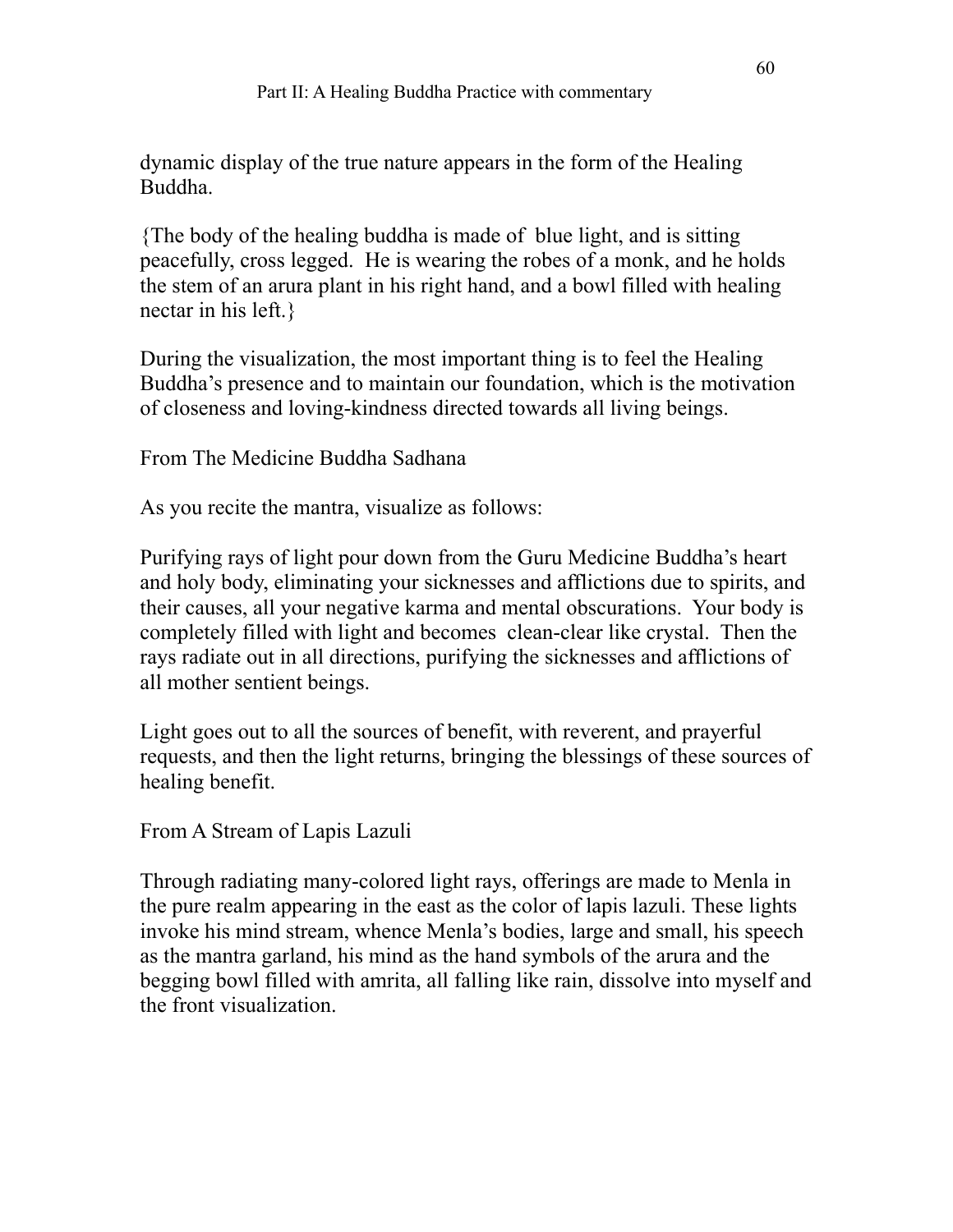From The Healing Buddha, translated by Khyabje Zopa Rinpoche

Light rays of the appropriate color emanate from each of the five deities at your heart. Your heart and body are full of blissful light, which completely purifies all disease, spirit harms, and negative actions and their imprints.

Beams of five-colored light radiate from all the pores of your body, while nectar flows down from the Healing Buddha's begging bowl and the vases held by the four goddesses, completely filling your heart and body.

Generate the strong recognition that you have vanquished all disease forever and will never be sick again.

While concentrating single-pointedly on this visualization, recite the short or long Healing Buddha mantra seven, twenty-one, one hundred and eight, or more times.

From The Sadhana of the Medicine Buddha, by H.H. Dudjom Rinpoche (lightly edited)

When we recite the mantra, rays of light emanate from the heart of the Buddha, like a hundred rising suns, curing all the diseases and obscurations of beings, and their causes. By the power of this practice may all sufferings and problems be removed.

Recite while concentrating on the rays of light. At the end of the practice, by the power of these rays of light, sufferings are completely removed, like darkness is dispelled by light.

The long Healing Buddha mantra can be done three, seven, twenty-one or more times if one wishes. It is:

**Om Namo Bhagavate Bekhandze / Guru Baidurya / Prabha Radzaya / Tathagataya / Arhate/ Samyaksam Buddhaya // Tadyatha / Om Bekhandzye Bekhandzye / Maha Bekhandzye [Bekhandzye]\* / Radza Samudgate Soha //** 

\* *The syllables in the mantras in brackets [ ] are optional. The Medicine Buddha mantra can be recited both with and without the optional syllables.*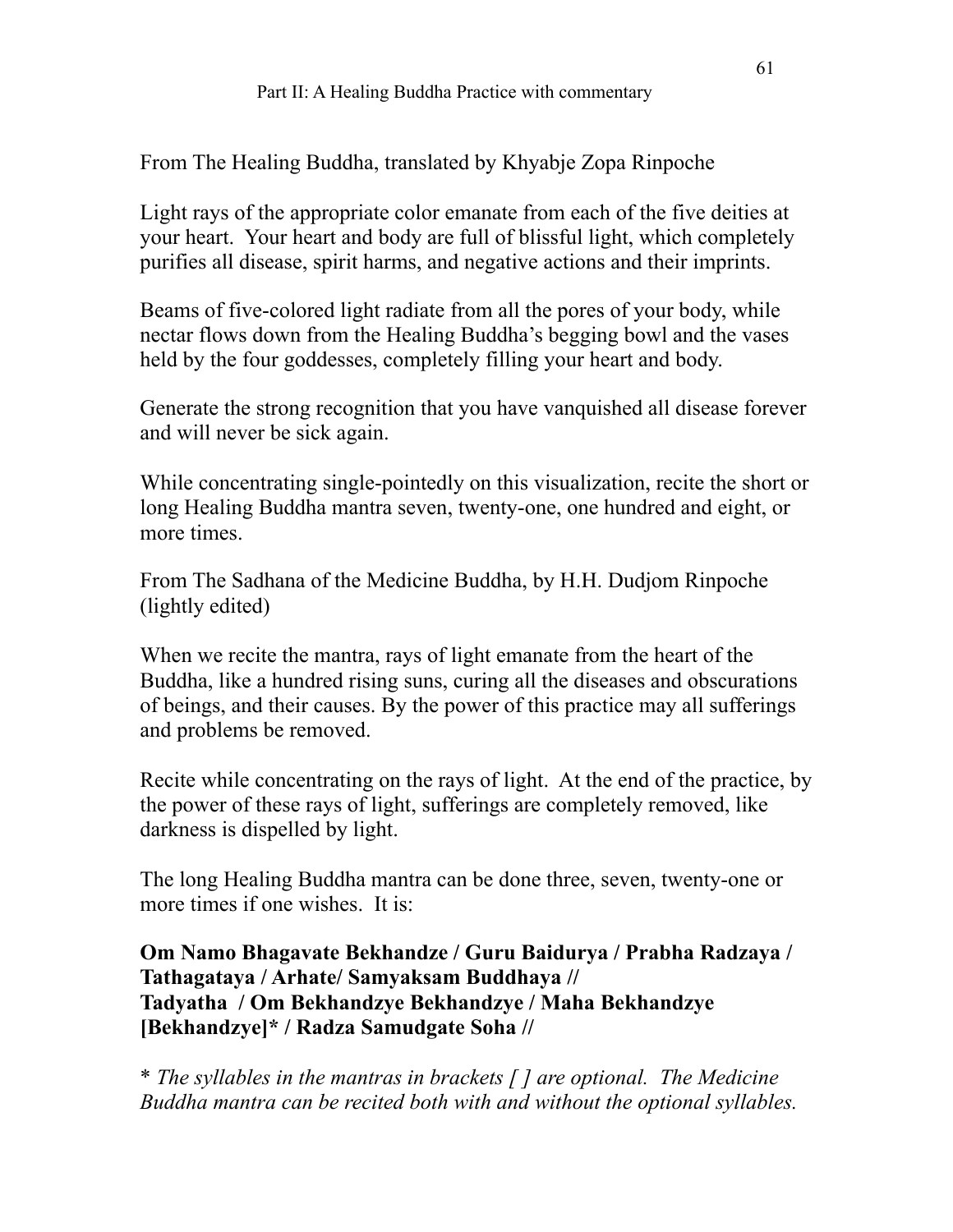Here is the Healing Buddha mantra:

# **Tayata Om Bekhandze Bekhandze Maha Bekhandze [Bekhandze] Radza Samungate Soha**

At this point, any additional prayers or reflections can be read, as one wishes and as time allows. This can be done in any of these ways: reading first, then recitation; alternating reading and recitation a little at a time, or practice and then reading, in the manner or prayer.

4. Concluding practices

We follow this with the completion, or dissolving stage.

Dissolve the visualization, if any was used. First the Pure Lands, Buddhas and Bodhisattvas dissolve into all beings, giving them joy and peace. Then all beings in the form of pure light dissolve into you. Then we imagine that we dissolve, from the soles of the feet upwards, and from the crown of the head downwards, meeting at a point of light at the heart. Pause for a moment and see this vividly and precisely…

Then this dissolves into space, clear light, 'like a rainbow dissolving into the sky', and we rest our mind in that experience of clarity, free of concepts, and naturally awake, without grasping or clinging.

Or, more simply, from The Medicine Buddha Sadhana:

*After you recite the mantra, visualize as follows:* 

The Guru Medicine Buddha melts into light and absorbs into your heart. Your mind becomes completely one with the dharmakaya, the essence of all buddhas.

Adapted from a teaching by Khenpo Palden Sherab Rinpoche -

When we dissolve the visualization, we enter a state of fullness where there is no separation, no break or gap…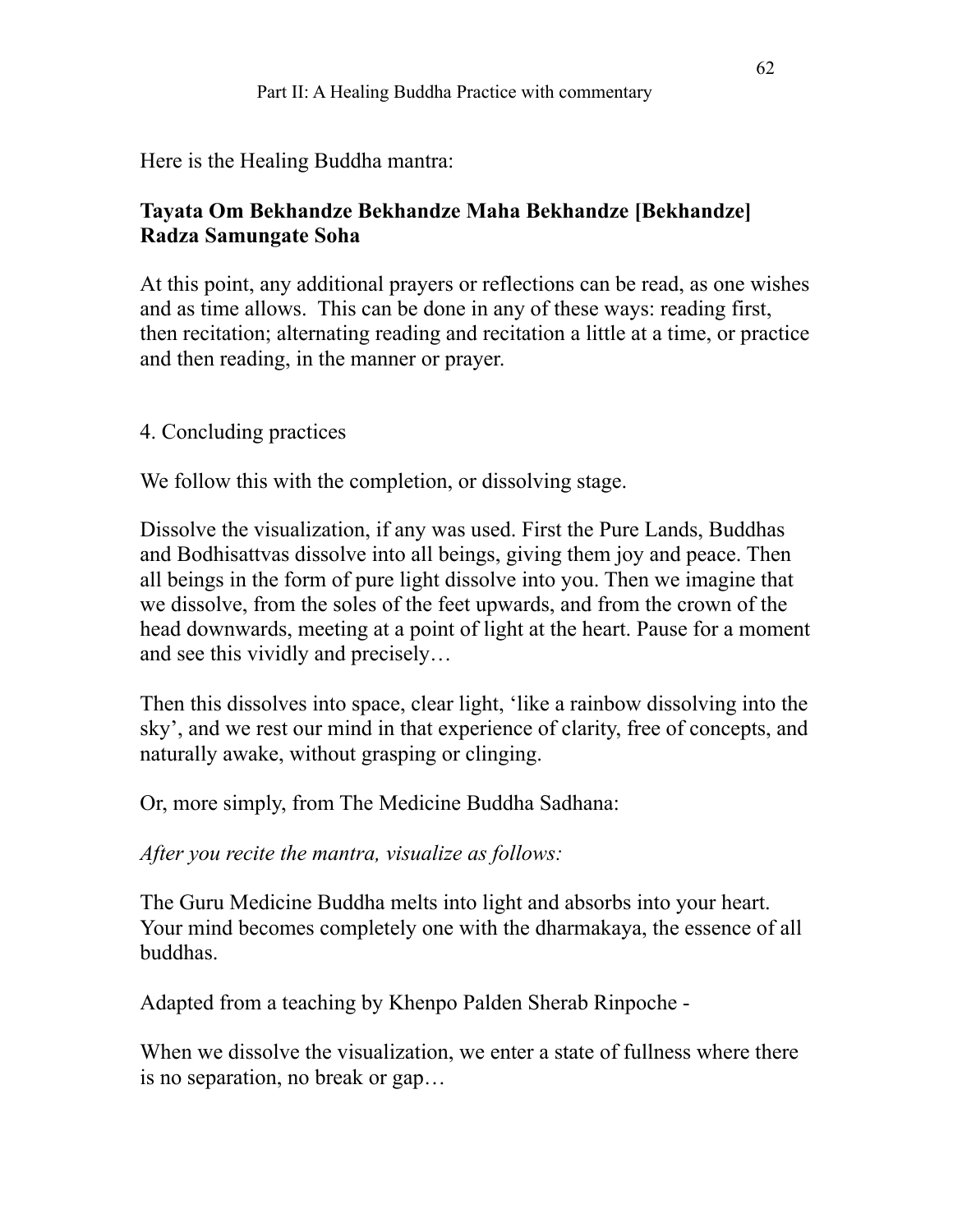The Healing Buddha is no longer just a limited visualized image of the Healing Buddha; he becomes the pervasive Healing Buddha nature, subtle and profound, beyond any limitation, naturally embracing everything…

When we dissolve, we connect to this without any effort...

We embrace this reality without any separation…

This is the ultimate state of Healing Buddha practice, and it is important to maintain our awareness in this state for as long as we have time.

**Meditation** 

To get the most out of any particular practice, at some point during the practice session, meditate quietly. This can be done either before or after the reflections and recitation, then dedicating the merit.

Or, read the dedication prayers, and then meditate quietly, with sitting and/or walking meditation, as you prefer.

Here are three gathas, or short meditation poems, by Thich Nhat Hanh, that can be used along with the whole body awareness and conscious breathing, breathing and smiling:

```
in - out ( a few times) (and then) 
deep - slow (a few times…) 
calm - ease 
smile - release, and 
present moment - wonderful moment 
(or, 'present moment – there are wonderful things in this moment…)
```
The gathas are a means to direct and to quiet the mind. When the mind is calm, stable, and clear, we can choose to continue working with the gatha, reciting a line one or more times, and then letting go of words and just being with the inhalation and the exhalation for a few breaths. Or we can let go of the words completely, and just be with the experience of breathing in and out quietly, and sitting, or walking, calmly and lucidly. See for yourself what works best for you.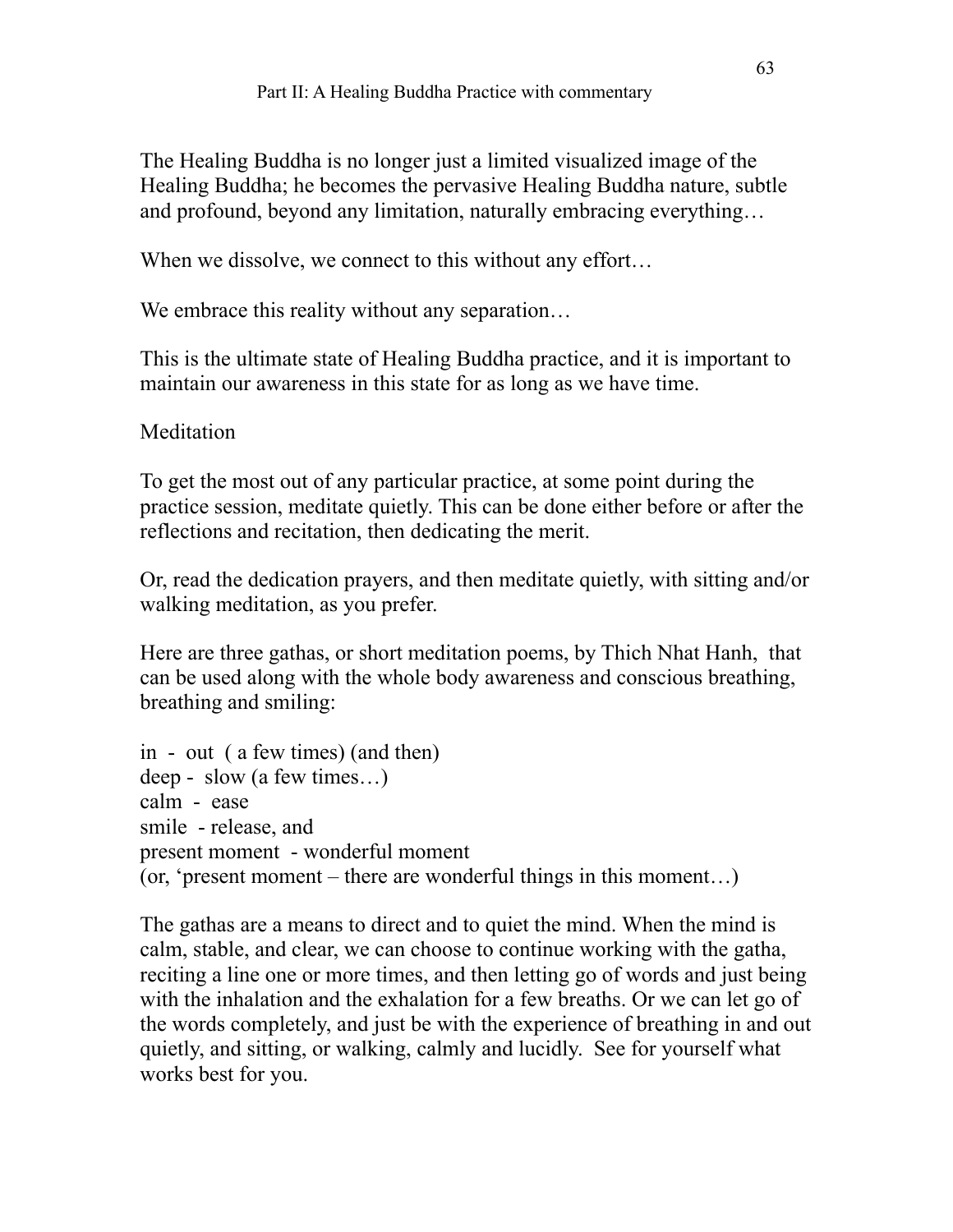As a general rule, we should keep our practice as simple as we can, and use only the minimum amount of method necessary to bring our mind to a settled, calm and clear state.

A second gatha, if you wish to use more than one, has both a long and a short version. After learning the longer meaning, if we wish, we can just use the shorter one. It goes like this:

Breathing in, I know that I am breathing in, breathing out, I know that I am breathing out

(practice as described above) (and then)

Breathing in, I see myself as a flower, breathing out, I feel fresh Breathing in, I see myself as a mountain, breathing out, I feel solid

Breathing in, I see myself as still water, breathing out, I reflect things as they are, and,

Breathing in, I see myself as space, breathing out, I feel free

The shorter version of this, then, would be: In, out Flower, fresh Mountain, solid Water, reflecting Space, free

A third gatha is as follows. In this one, each line is said to oneself along with the exhalation:

I have arrived I am home

In the here In the now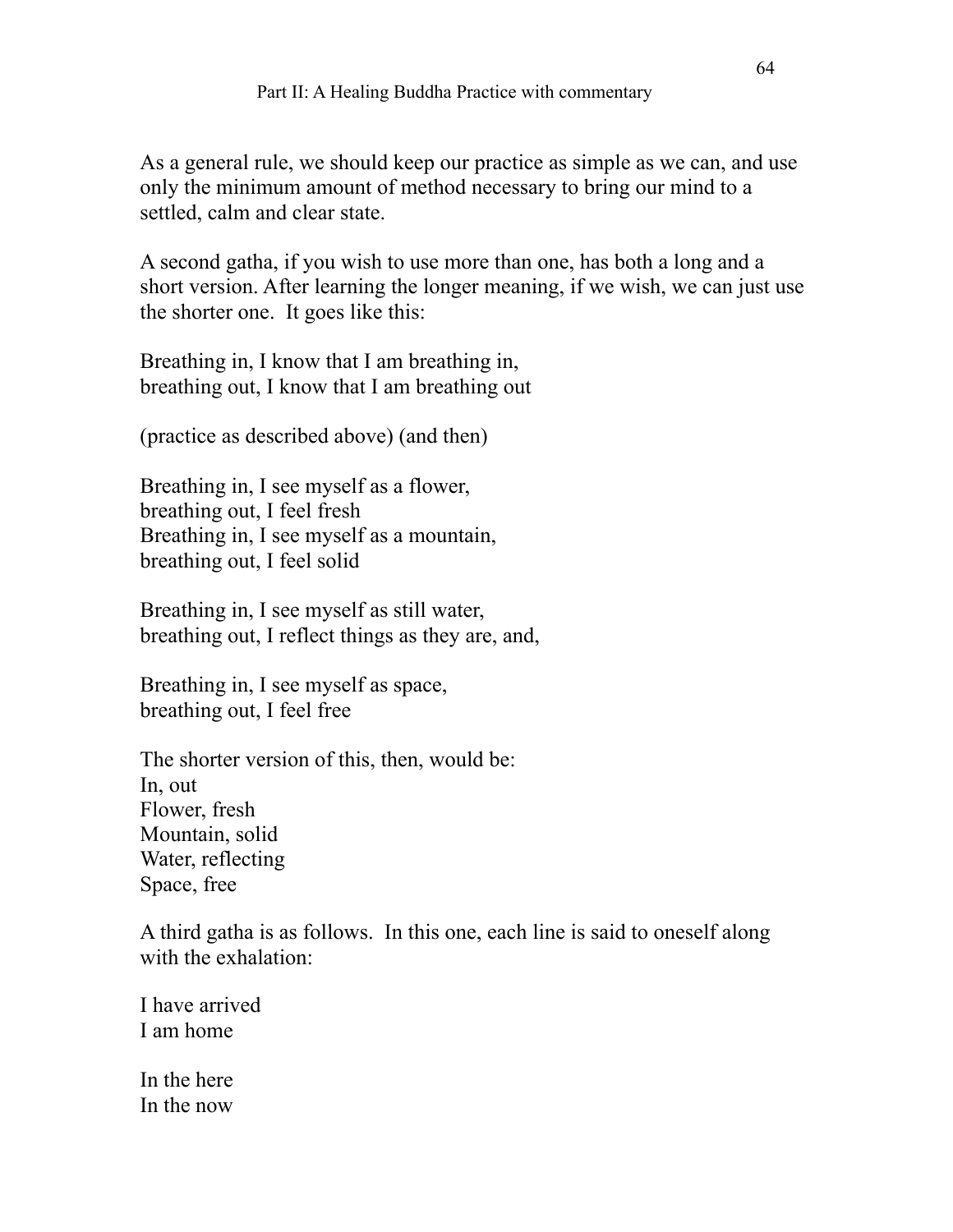I feel solid I feel free In the Ultimate, I dwell

Rejoicing and dedication

Fill yourself with a sense of delight in all the good you have done, and others have done, especially those who are a source of strength and blessings in your life. Think and feel, 'I rejoice in all this virtue!'… 'How wonderful it is!... How wonderful it is…!'

Then dedicate.

Dedication I, simply:

May all beings benefit.

To draw out the meaning of dedication - the meaning of what is given as well as the activity of dedication itself, additional prayers can be read and meditated upon. When doing a more brief form of practice, you can use as many or as few of these, or any Traditional prayers that you like. You can also write your own, or make prayers from the heart in the moment, whatever brings the most benefit.

If you like now, additional prayers can be offered. Here are a few short dedication prayers that contain the complete meaning:

II.

**By the merit of this practice, and by the virtue of any other good I have done, together with that of kind hearted people everywhere,** 

**and all excellent practitioners,** 

**and by all the virtue and all the blessings of all the ten directions three times Buddhas and Bodhisattvas**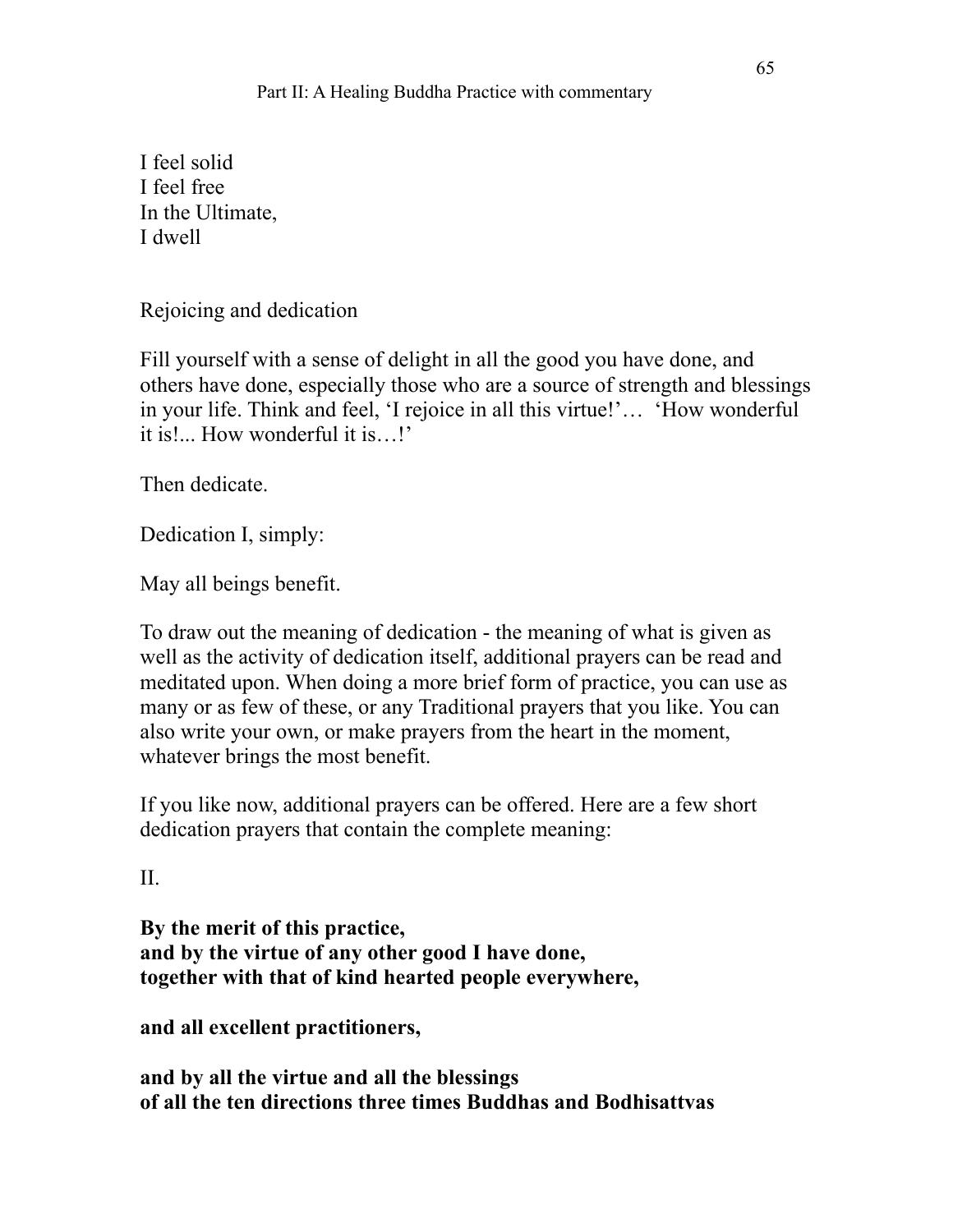**Saints and Sages, Arhats and Ajahns, Lamas, monks and nuns, and of all Holy Beings May all beings benefit.** 

**By all the blessings we have received, and by the strength of our own awakened insight, courage, and love, may all beings have lasting happiness**

**From this point forward, may we all experience only complete liberation from every form of suffering,** 

**May we all experience nibbana, the remainderless cessation of dukkha May we all experience only peace, joy, true health, and happiness.**

**For myself and all others, May the supreme Awakening Mind arise where it has not yet arisen Where it has arisen, may it not diminish May it ever grow and flourish** 

Avalokiteshvara Vajrasattva Longchenpa

Je Tsong Khapa Karmapa Glorious and Precious Root Guru -

**May our intentions equally penetrate every being and place with the true merit of Buddha's Way.** 

**May this bring complete health wherever it is needed, on outer, inner, and secret levels**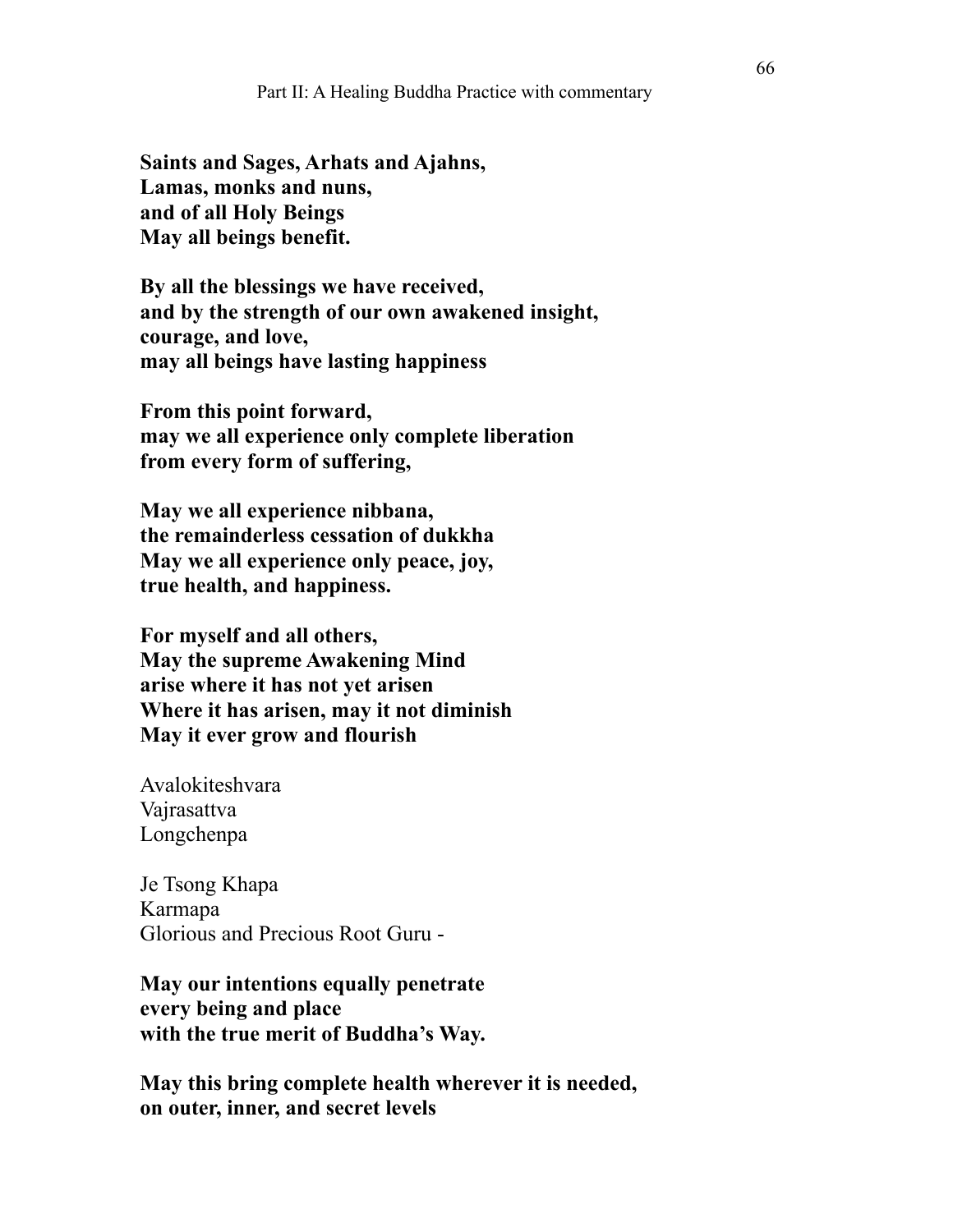**May this bring about the balance of the elements, and the firm establishment of true health and well being, long life, and happiness for us all** 

**By all this virtue may all the environments where we live be purified, and may we all accomplish the full realization of the Noble healing buddha** 

**By this merit, Wherever I am, and wherever I may go, may I further the work of the Buddhas and Bodhisattvas, the awakening of light, complete freedom and peace.** 

**By all this virtue, May all holy teachers live long, and guide us until samsara ends. And may there be peace and joy in all the world.** 

{Additional dedication prayers can be found beginning on page 92}

Tonglen

After the formal meditation session, we can practice tonglen, or taking and sending, to continue the energy of the practice. We do this by aiming, moment by moment, to remove as much suffering as we can, and to give as much happiness as we can.

# Jubilation

After formal practice, it's good to celebrate by doing something that affirms the very best things in life, such as listening to uplifting music. This keeps the feeling of the positive energy going, and helps to bring it into the rest of our daily life.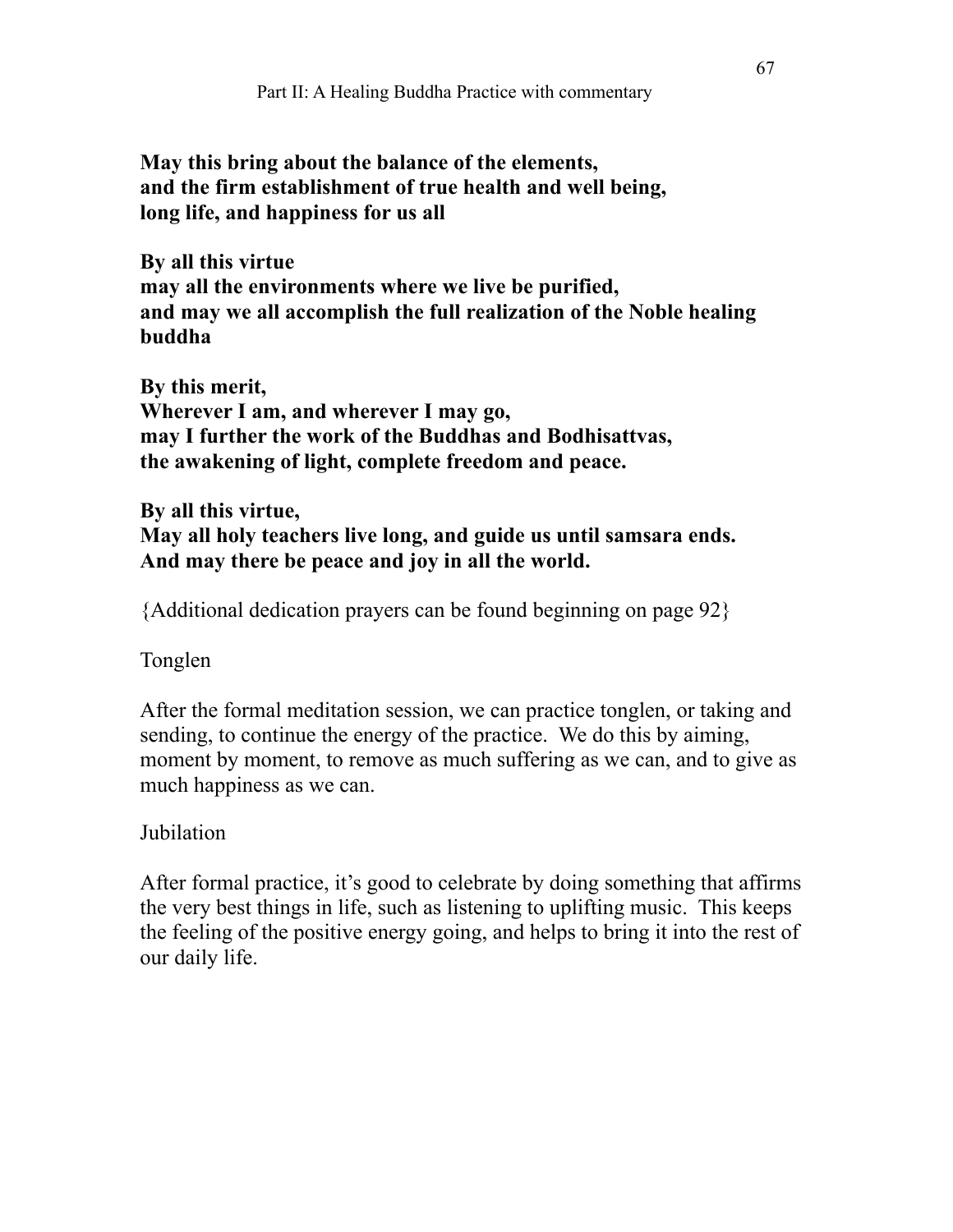#### A Healing Buddha Practice

O, my ten directions three times family, all my beloved relations, may I make a gift of my life

May my life, and this practice benefit us all completely. May this bring health wherever it is needed, the balance of the elements, inwardly and outwardly and the firm establishment of true health and well being, long life, and happiness for us all

Together with all beings, May the cultivation of this practice lead us to the end of every kind of suffering, and to the enjoyment of all that is good

Contemplating the needs that exist... May I know ultimate happiness, the full cessation of all suffering, and the complete realization of health and peace, and share that with all…

May all beings have happiness and all the causes of happiness flourishing… May all beings be completely and permanently free of suffering and all the causes of suffering... I rejoice in all that is beautiful and right in the world, in all kindness, virtue, and positive action, and in all success, happiness, and good fortune... and abide in stable, impartial love

May I always cherish all my family with the determination to accomplish for them the highest good that is more precious than a wish-fulfilling jewel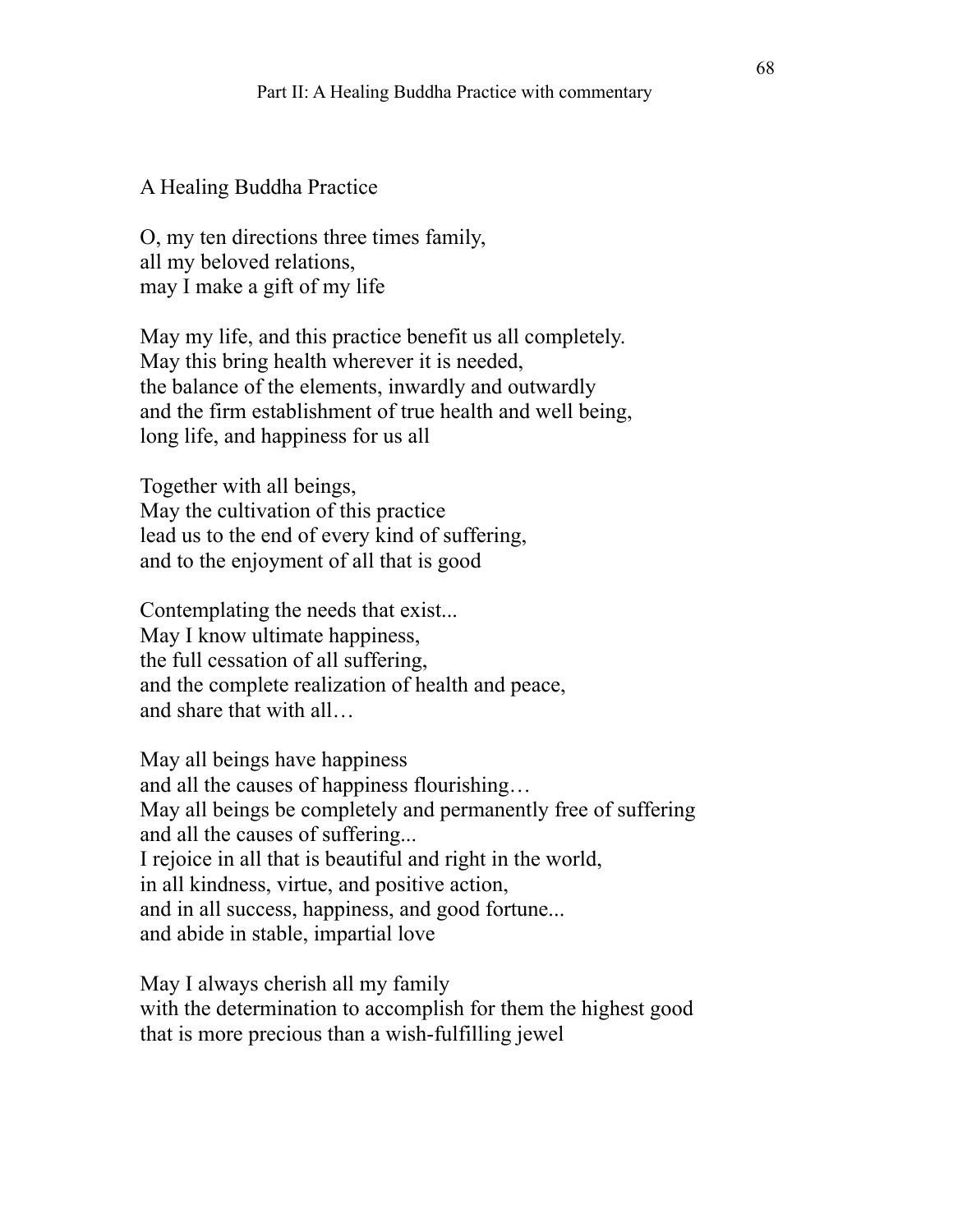May the supreme jewel, bodhicitta, arise where it has not yet arisen, Where it has arisen, may it not diminish, May it ever grow and flourish

For myself and all others, unenlightened living is suffering, and there is an end to suffering. Enlightened living is happiness, health, and peace, and there is a path.

And therefore:

I take refuge in the Buddha, the Enlightened One, the Great Compassionate Teacher, I take refuge in the Dharma, in all the Liberating Teachings, and I take refuge in the Noble Sangha, the Accomplished Spiritual Community, the Assembly of Saints By the merit I have accumulated through Generosity and other Virtues, may I accomplish Buddhahood for the sake of all beings

Just as my teachers before me have done, May I accomplish the full realization of the healing buddha, and bring all others without a single exception to that very same state

May the Great Healing Light of the Buddhas and Bodhisattvas, of all Holy Beings, and of all that is sacred and pure in the universe pacify, completely pacify, and fully remove the sufferings of living beings, and bring them all true and lasting health and happiness

May real happiness, health, and peace awaken in us all! May all beings benefit!

{Om Namo Bhagavate Bekhandze / Guru Baidurya / Prabha Radzaya / Tathagataya / Arhate/ Samyaksam Buddhaya // Tadyatha / Om Bekhandzye Bekhandzye / Maha Bekhandzye [Bekhandzye] / Radza Samudgate Soha //}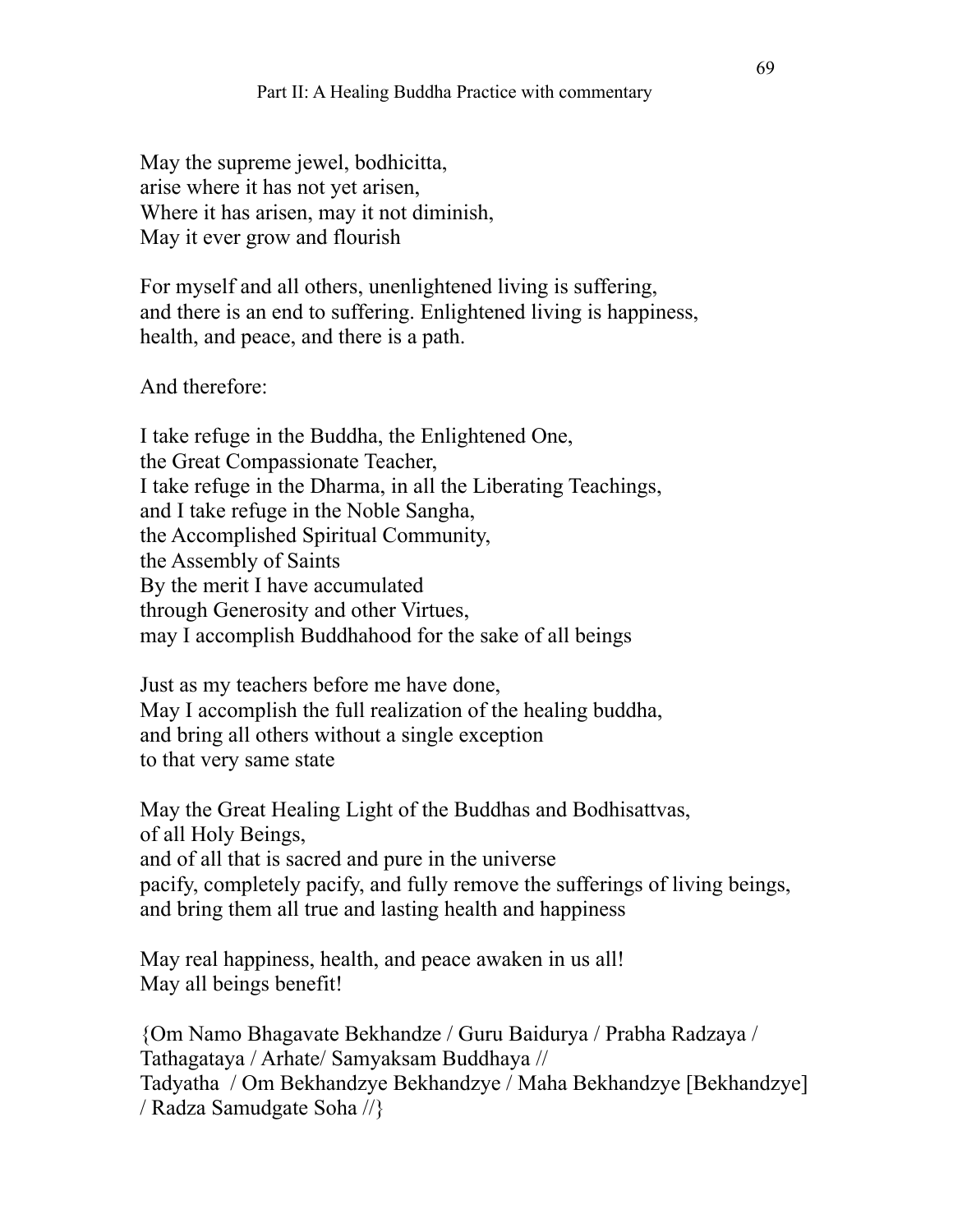Tayata Om Bekhandze Bekhandze Maha Bekhandze [Bekhandze] Radza Samungate Soha

By the merit of this practice, and by the virtue of any other good I have done, together with that of kind hearted people everywhere, and all excellent practitioners, and by all the virtue and all the blessings of all the ten directions three times Buddhas and Bodhisattvas

Saints and Sages, Arhats and Ajahns, Lamas, monks and nuns, and of all Holy Beings May all beings benefit.

By all the blessings we have received, and by the strength of our own awakened insight, courage, and love, may all beings have lasting happiness

From this point forward, may we all experience only complete liberation from every form of suffering

May we all experience nibbana, the remainderless quenching of dukkha May we all experience only peace, joy, true health, and happiness.

For myself and all others, May the supreme Awakening Mind arise where it has not yet arisen Where it has arisen, may it not diminish May it ever grow and flourish

May our intentions equally penetrate every being and place with the true merit of Buddha's Way.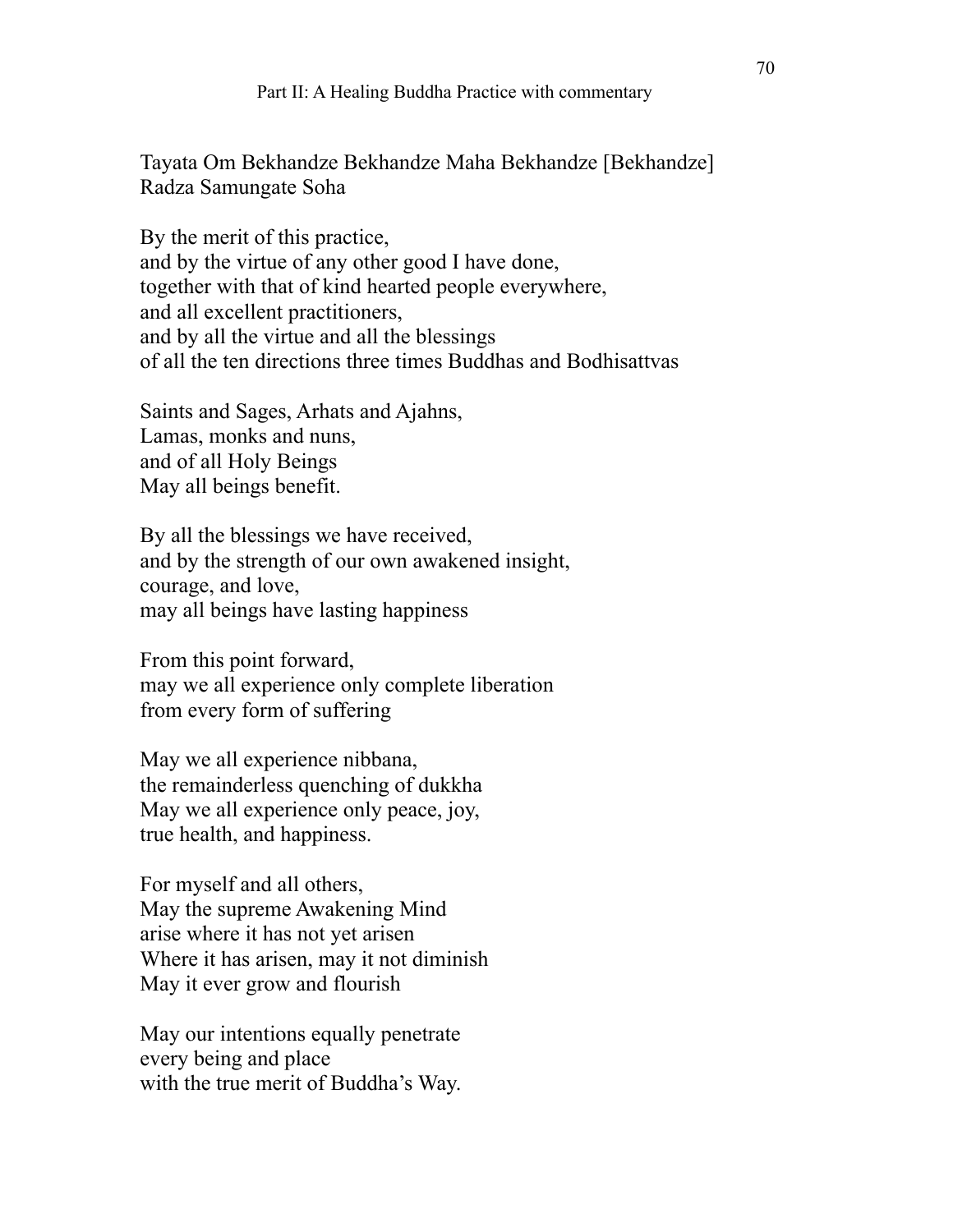## Part II: A Healing Buddha Practice with commentary

May this bring complete health wherever it is needed, on outer, inner, and secret levels

May this bring about the balance of the elements, and the firm establishment of true health and well being, long life, and happiness for us all

By all this virtue may all the environments where we live be purified, and may we all accomplish the full realization of the Noble healing buddha

By this merit, Wherever I am, and wherever I may go, may I further the work of the Buddhas and Bodhisattvas, the awakening of light, complete freedom and peace.

By all this virtue, May all holy teachers live long, and guide us until samsara ends. And may there be peace and joy in all the world.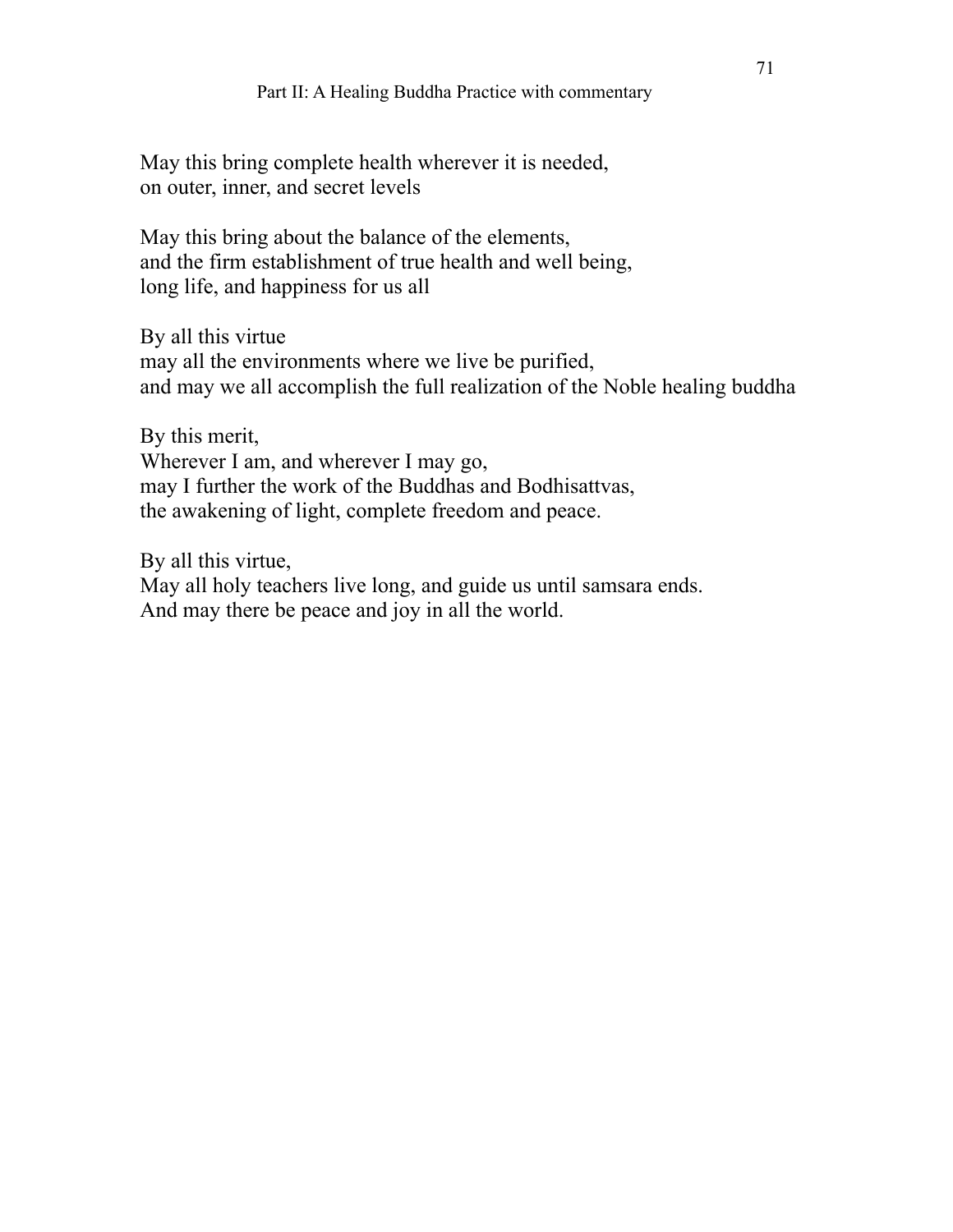A list of things that are healing

Beauty is healing and love is healing and peace is healing

and laughter, and kindness is healing

the friendliness and warmth in a voice and gratitude is healing

friendship is healing and human touch, when there is love, is healing

drawing on the strength, courage, and vision of our ancestors is healing

natural light is healing enjoying the peace, freshness and joy of a new day

Our blue sky, and the oceans, and the trees, and flowering plants, and all the wonderful colors and scents of the earth, these are healing

and all our family in the natural world, mammal, bird, insect and fishthese are healing…

fresh fruit, and vegetables, grains and bread, and homemade soup give to our bodies and to our souls the power of the sun, and the pure rain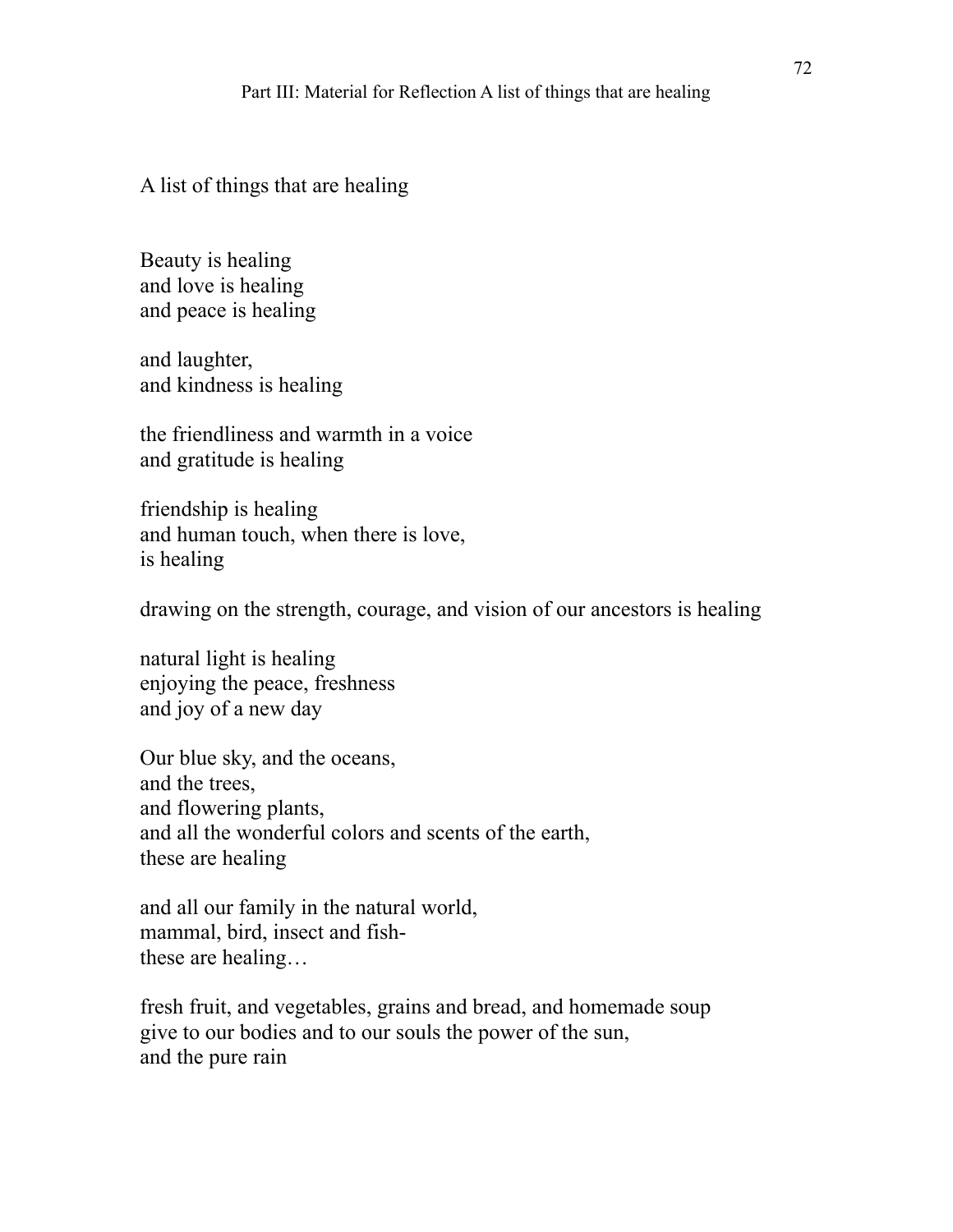all of these are healthy and beautiful and if needed, they are healing

food cooked with love is healthy, life giving

gifts given generously with love are divine, they are health and life itself and if need be, they are healing to us all, the whole circle

children are healing with their beauty, and purity, their playfulness and wonder, with their overflowing joy they are angels among us…

Friends and family, kindred spirits, beautiful souls, light of the world, wherever they go these are healing

Grandmothers and Grandfathers, with their kindness and gentleness and wisdom are healing

Mothers and Fathers with us even now these are healing

optimism, looking up, and having a great aim this is healing patience and gentleness, smiling to ourselves, and to each other this is healing

our dreams are healing our visions, and our sacred songs, our dances,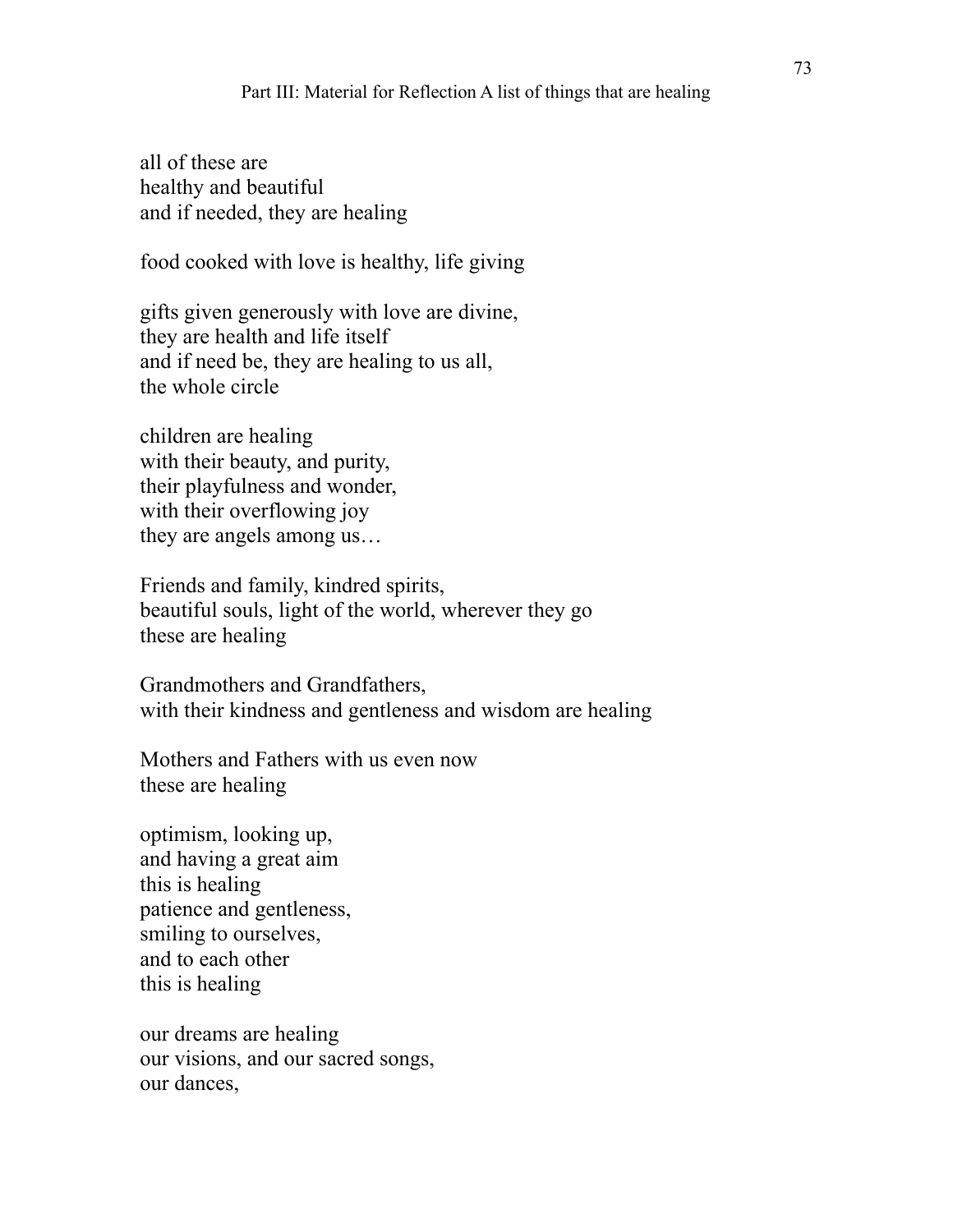the awe and wonder we feel, knowing the Divine this is supremely beneficial, this is supremely healing

and art is healing need I say it? *all* of these gifts, the loveliness of one thing done well, with great care, and with boldness too...

drawing, and painting what wonders!

sculpture dance photography, poetry architecture needlepoint dress and on and on it goes…

music is healing

these and more all of it, *all of it*, healing

make your own lists today from these bright oceans… from all this wonder and joy…

the artist's vision is health it is life it is healing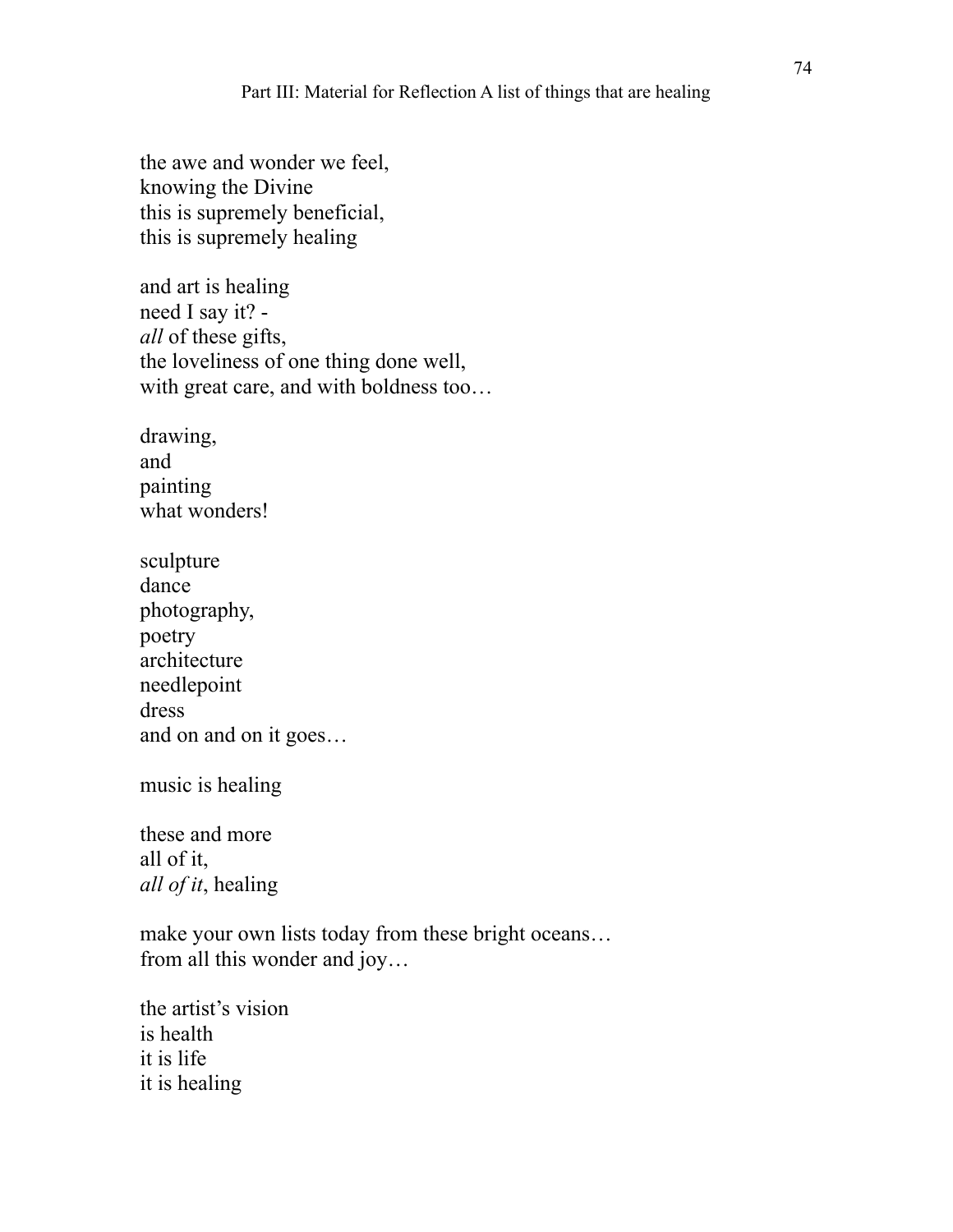sacred places, such as this one, healing

animal companions, and all the love they give, healing

angels and ancestors, friendships, now and recalled to mind these are healing

learning about people of good will, and stories of heroes and heroines, famous or less known these are healing *and how these gifts continue – oh!* 

Traditions are a source of healing Saints and great teachers are healing and our faith and devotion connects us to them

Oh Great Song!, Ethics, meditation and wisdom, prayer, mantra, and samadhi, these are healing

wonder, joy and celebration, and gratitude these are healing

stillness, and quieting the mind, and thinking, rightly used too these are healing

honoring tremendous richness of oneself and others this is healing

breathing in and out and smiling peacefully with an awareness of our body and our feelings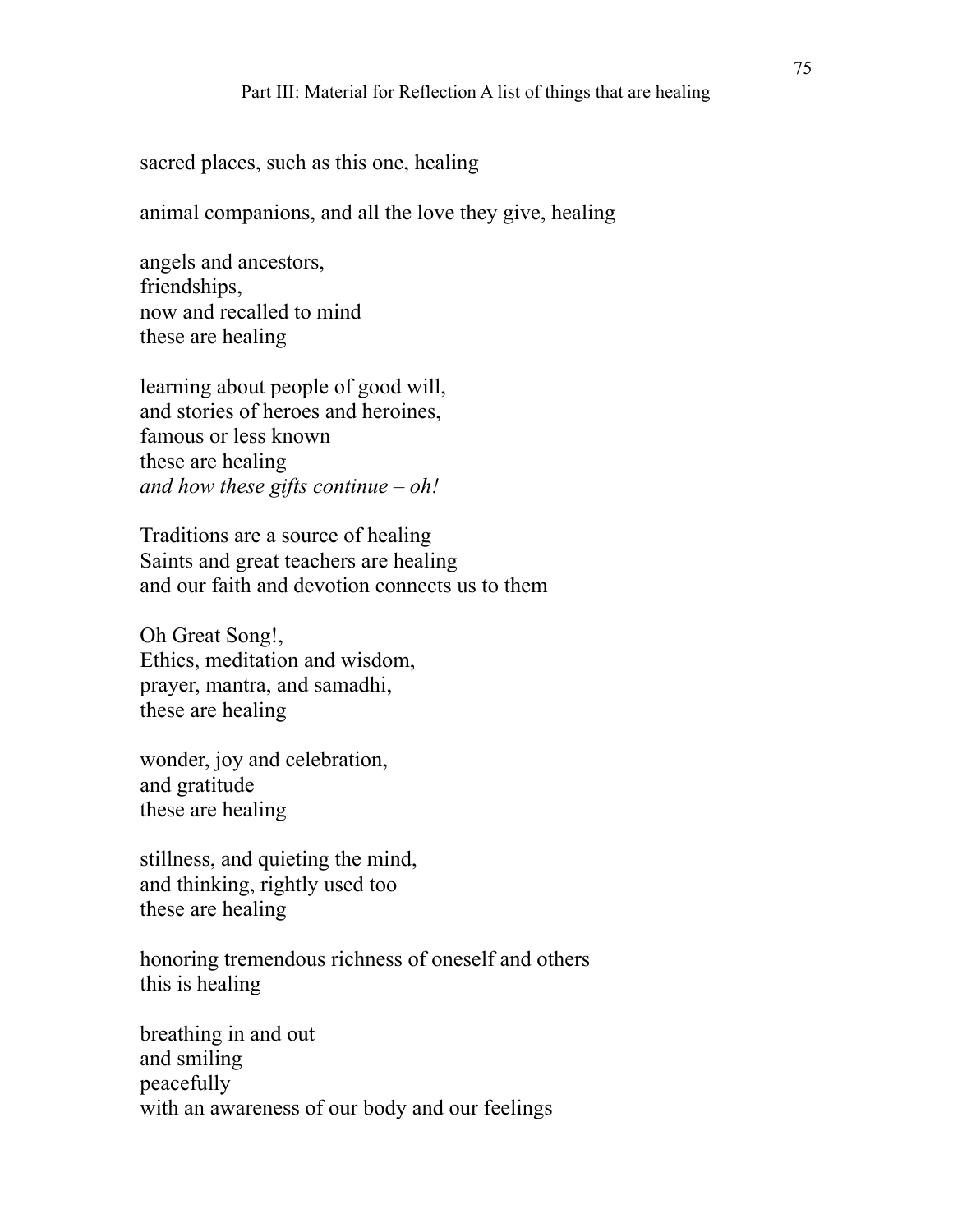with gentleness, and with great love this is healing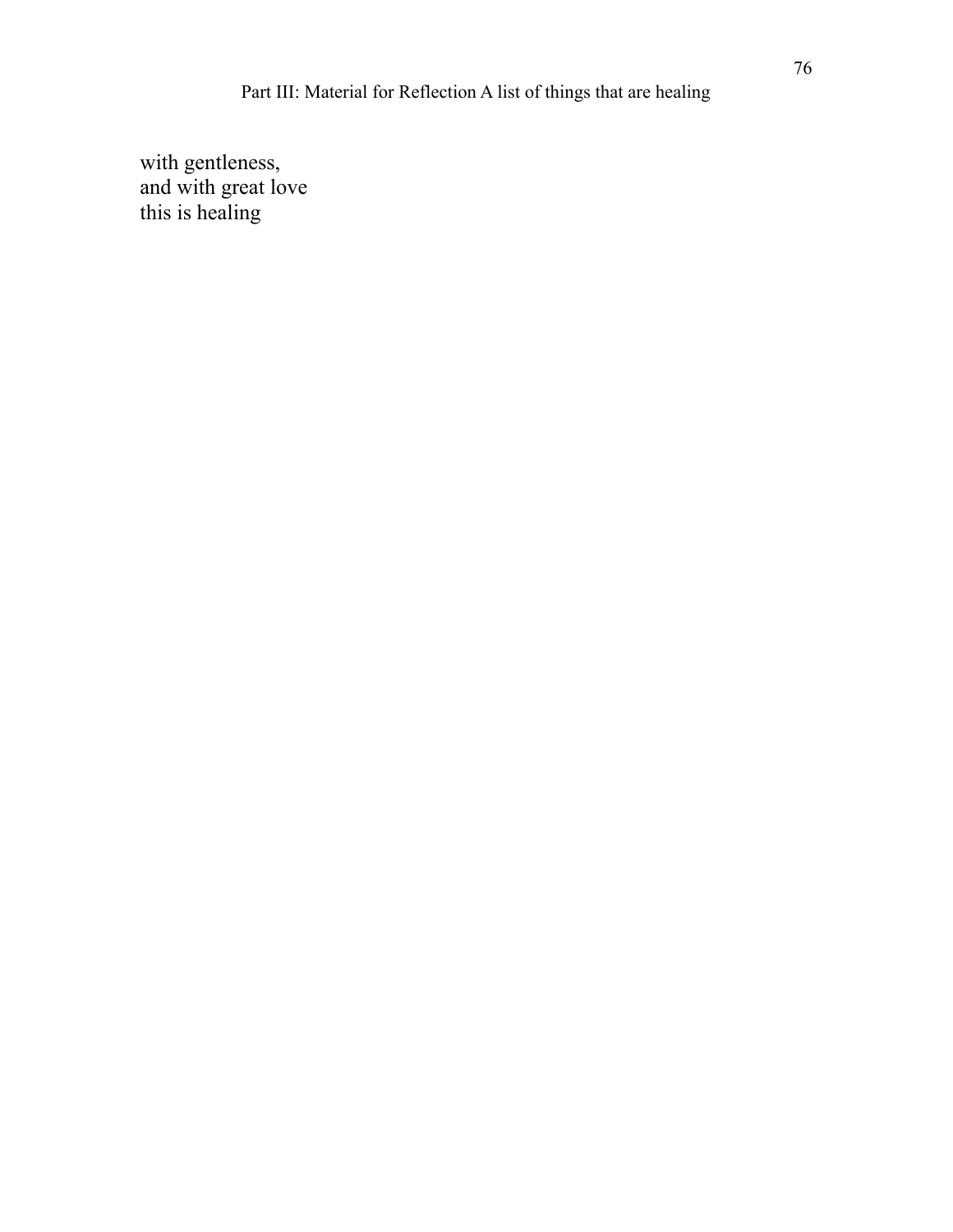In the Healing Buddha's Pure Land

In the Healing Buddha's Pure Land, there is an amazing blue sky, just like this one. Multi-colored birds sing and take wing. The warm sun reaches everywhere, and brings us all life, health and strength. It brings joy to all it reaches, and helps us all to open and to share our unique gifts.

In the Healing Buddha's Pure Land, there is music played on divine instruments; music that is ever new lifts our hearts. There is a profusion of creativity, spilling everywhere, a cornucopia on every block. There are gardens and varieties of flowers growing, and there is painting and dance, poetry and prose, play and people's dreams unfolded for us all to see and delight in.

Here, friends and neighbors smile and greet each other, with and without words, and care and concern are naturally the rule, sharing in each others joys and trials. We may not know each other, but in this place we support and encourage one another.

And we are fed. Delicious healing herbs grow from the ground, amazing ripe fruits that grow everywhere are shared widely, and the baker's skill and love is handed directly to us; recipes from our grandmothers, bearing their love down through the generations are prepared, and the house is rich with the fragrance, nourishing our body and our heart most of all. We are fed by our family who love and look after us, even after their passing, as well as our spiritual ancestors, and the great benefactors of us all. We are all kept company on our paths, guarded, guided, and encouraged by them.

Here in the Healing Buddha's Pure Land, there is beauty all around, and streams of kindness are flowing everywhere. We are upheld by the light, by the courage and commitment of our brothers and sisters, the boldness of our parents and the heroes and heroines of these and other times.

The beauty of our children today, our dreams made manifest, delights and inspires us more and more, day by day. Here, we have loving pets that heal us, and ritual and remembrance, and traditions and sacred objects we call books that sing with healing energy.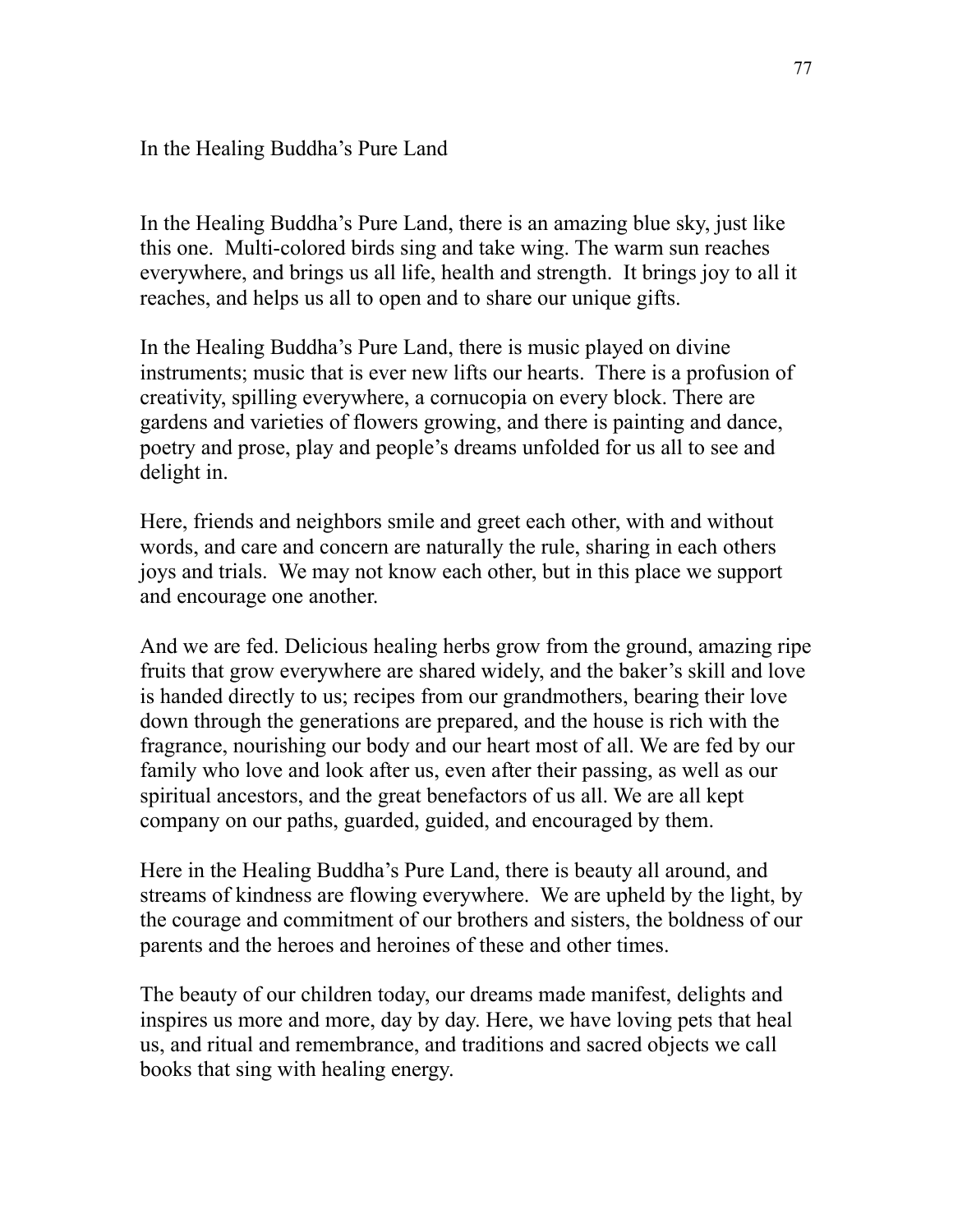Here in the Healing Buddha's Pure Land, we watch as our old afflictions fade away and a full day wakes in us, reaching from East to West. Here, therefore, every day is a celebration, a sacrament, a holy day.

We all live in this Pure Land right now, but only few actually see how this is so. For the most part, people don't appreciate the ways in which this place is already a paradise. The beauty, the rays of light, the ancestors and protectors, the food and love and friendship is here, but a person can shield themselves from these, cover themselves over and miss the joy of our being here. You can tell because they have no dance in their step, and the look on their face is not one of satisfied desire, but instead is pinched and sour. Tragically, they neither give nor receive much of the spirit food that really is everywhere.

It is remarkable, but in their abysmal confusion, people turn instead and become addicted to shadows that offer no sustenance. Barking like mad dogs, or building weapons and organizing armies to fight imagined enemies, they miss all the beauty, they arrive and depart empty handed from this isle of jewels. What's worse, deprived themselves, they harm others.

This brings me to the greatest joy of this divine place I call home, which is that it awakens in us compassion, and the resourcefulness to work to free others from their confusion, and help them to awaken to the pristine perfection that is all around and within them.

Here in the Healing Buddha's Pure Land, everywhere I see there are countless workers and teachers and spiritual friends teaching in ever evolving ways, at once speaking new languages as needed, engaging, struggling along side us, and celebrating with us every great and small victory. This work is ongoing and will be until all of us realize just what we have here now, just where we are, and what we are all heirs to. As they say in Zen, This very land is the Pure Land, and this very body is the Buddha.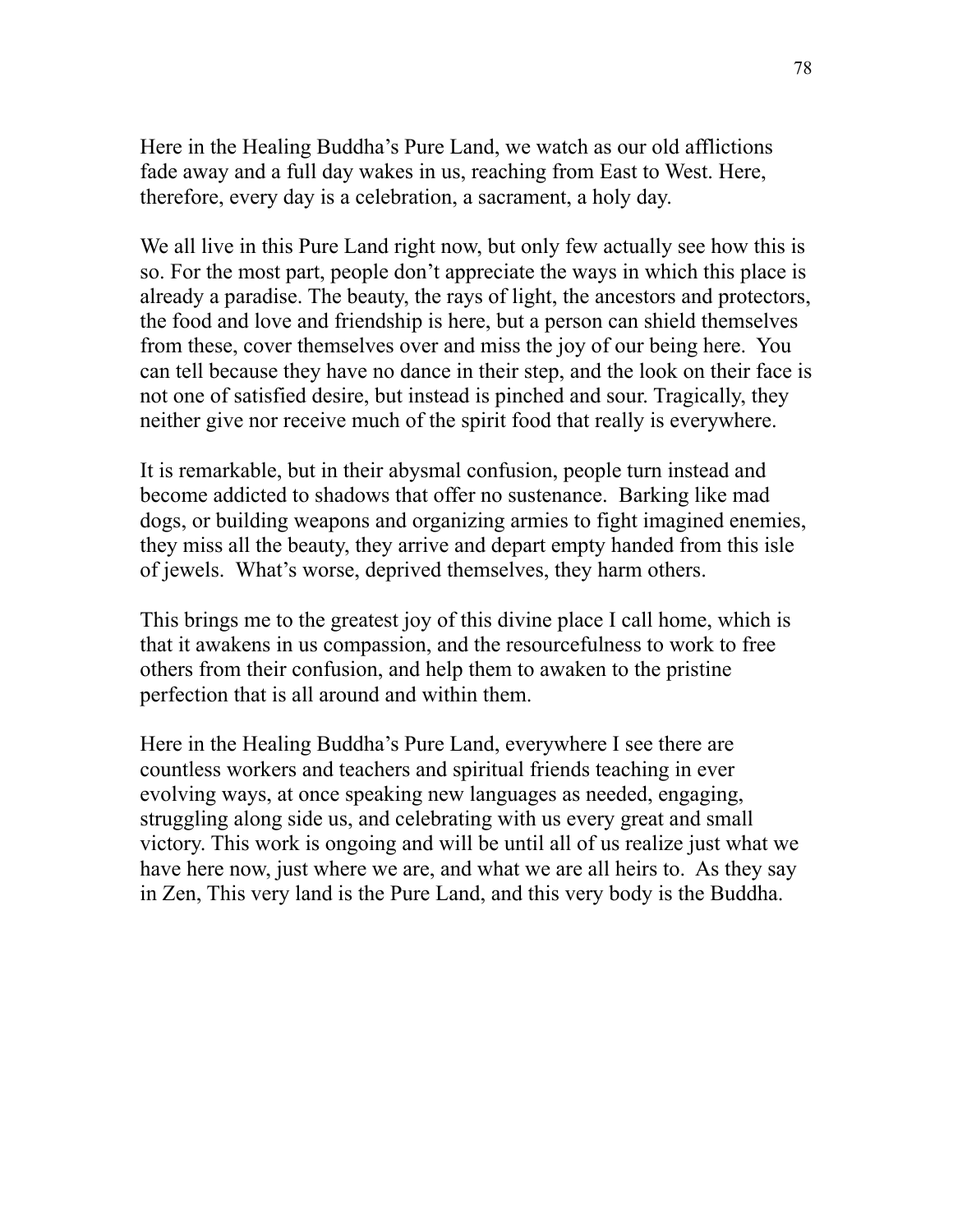## The Staff of Wisdom and Healing Waters - A Parable

The way I figure it, either this story will be told, or it won't. Better that it gets told, so here goes.

Once there was a healer who walked from town to town, and village to village. No one could tell you how old he was, really, though when pressed they'd say he had some grey hair, but looked youthful. As far as where he was from, everyone claimed them for their own, and it helped that he spoke the language of the people wherever he was, right down to their dialect. Elders always welcomed him, with gladness, and so immediately he was accepted, and taken to wherever someone needed help.

Sometimes you'd hear sighs of relief when he showed up, with tears and whispers that now everything would be alright.

If he was seen in the distance, with his shoulder bag and walking stick, someone would be sent out to welcome him, and guide him through the narrow paths, though he seemed to know where he was all the time. Sometimes a whole group would go down the mountain to escort him. At other times, he'd just… show up. Whenever either of these happened, word went out quickly, and quite soon those who were suffering or who were taking care of a loved one would hurry to meet him. He never failed them, and somehow he always had with him just what was needed.

By day and candlelight and torch light he'd work, and then just as quickly as he appeared, he'd be gone again. People would be healed, and he'd be brought to mind and kept in traditions as a story that was told, with respect, and wonder.

He has had many names, but the stories about him are very similar, in every language. Here is one.

Once there was a drought that lasted for years. Nothing new was growing for the longest time, and people were getting by on the meager stores they'd managed to save up in normal times. Worst of all though was the thirst and what it did to people. They were oppressed and mad with it, and taking to all kinds of drugs and distractions that ended badly.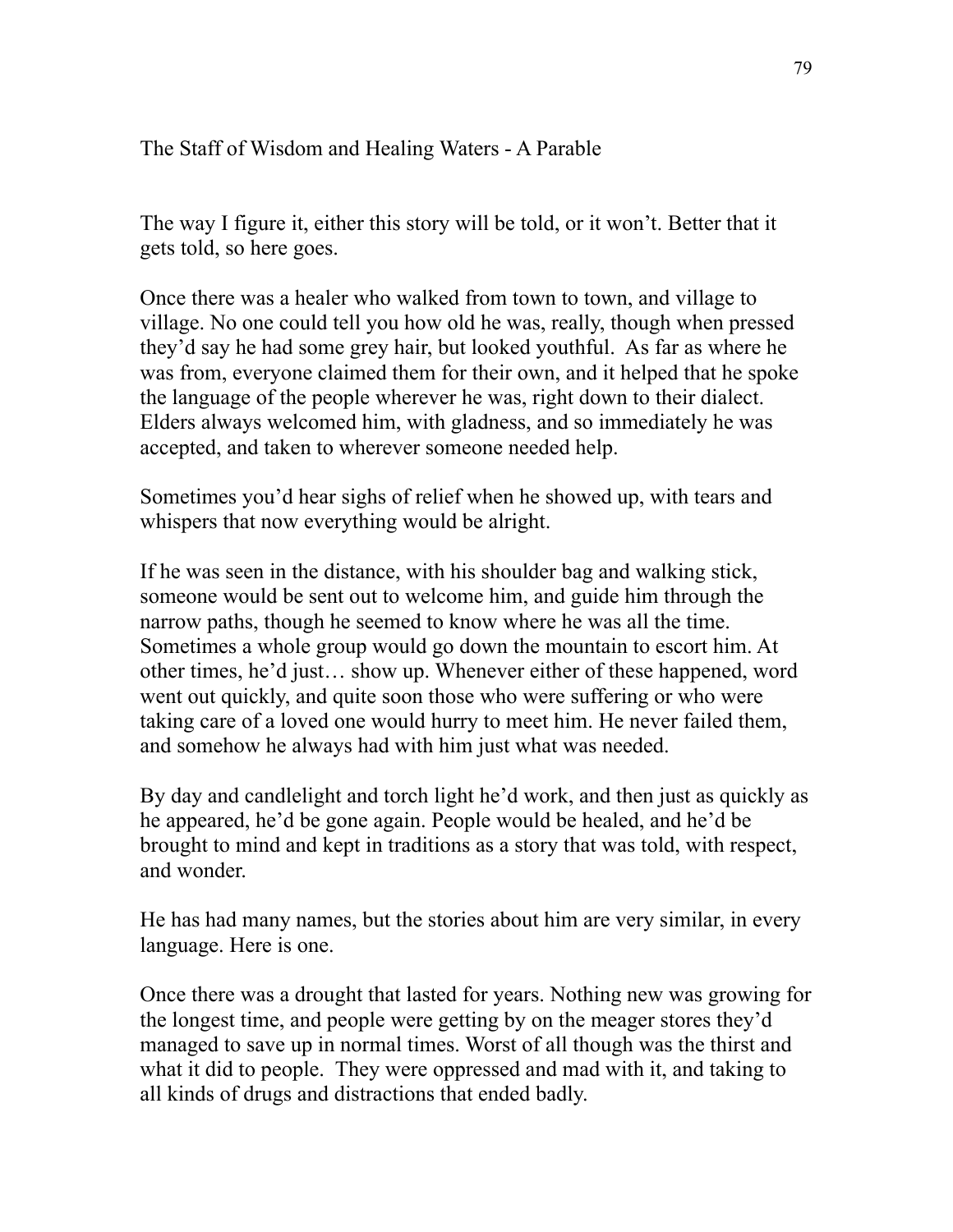It's told that one day, a lean man was seen entering town. He took his walking stick and struck a rock, and water began to flow from it. He directed someone nearby to drink and quench their thirst, which they did, and quickly others gathered and did the same. Soon the whole town was hearing about it, and coming to that one place. Remarkably though, it didn't get crowded, because springs started appearing all over, with plenty to drink for everyone.

Now, something needs to be said about this water itself. If I hadn't seen it with my own eyes, I wouldn't have believed it, but, having seen it, I feel like I have to at least try to say how it was. The best I could describe it is to say it looked and felt like there was bright sunlight sparkling all throughout the water, even if it was in the shade. It was pure and cool, and it eased whatever tension or need was felt right down to the soles of your feet. It brought a smile to your face.

I have to say, some tried to set up shops and sell the water, but it appeared in too many places that day for those schemes to take off. People'd just laugh when someone offered to sell them what was flowing from another rock or coming up from the ground right next to where they were standing. Everyone was satiated that day, and more than that, this water could be used to clean and to heal the body and soul.

It flowed from one bolder into a natural pool, and there a person could wash in it, washing away first the topmost layer of grime they had on them, and then surface scabs, and then the water moved over and through them and purified them on deeper levels. It carried away layers of hurt and made bodies new again.

If you had eyes to see such things, you could see ancestors lining up to be washed in these sacred places, that appeared wherever they were needed.

One of the remarkable things, if I do say so, is that villages and small towns didn't exactly get any bigger when all this was happening, but there was fresh water springing up, and healing pools with these shining currents washing away new and old hurts. When asked about it, our friend said it was because this event was happening on the level of myth or story, or dream, and that it was not any less real and effective because of that.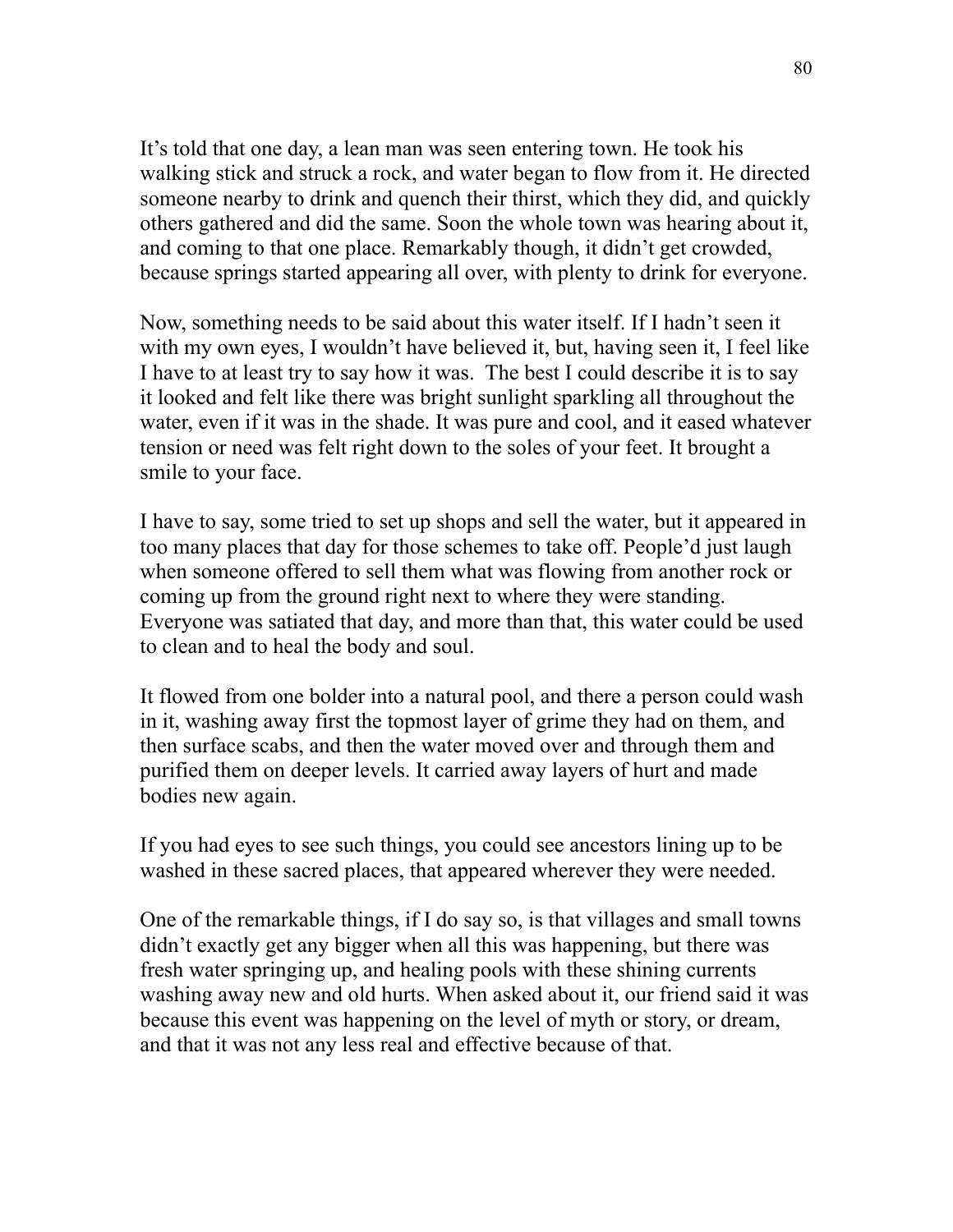As much as some few tried to market these waters, more appeared to foil their narrow plans. Instead, some people became the very embodiment of this freshness themselves, such that everywhere they went and whatever they did was refreshing and had a cleansing current to it, just as there was that day, in those celebrated places.

Word went out, and people started traveling whenever they heard a drought was broken someplace, and that ancient sufferings were being eased and washed away. Some arrived and were astonished and joined in the celebration, slaking their thirst, and washing clean their new and old wounds. With subtle sight, on their bodies you could see first the visible marks and injuries, and then the less visible fading away and fading away until it was no more, thanks to the blissful touch of the cool, fresh current. It got so that even people's oldest ancestral hurts were soothed and healed, and they again had their original body.

We all know that traveling from town to town could be dangerous, with wild animals stalking those who'd venture into the thicket. I heard that this person was never harmed though. In fact, the animals would see whoever he was going to cure as their very own children, and they would fiercely guard and protect him, wherever he went.

One day, someone asked the teacher how it was that he came to them, revealing such gifts. He told them how it happened that one day high in the mountains, he had found himself quite lost. After long prayers and with divine help, his staff struck solid rock and water started to flow from it. At first, it was just a trickle, barely noticeable, and then it was quite clear. He said, I drank from it, and for the first time in memory, I felt filled. I rested and watched how bathing myself restored my youth, so I could continue journeying. And that's how I got here.

He was asked, what of those who don't believe in these things? Is there any hope for them?

And he said, no matter. We'll just go on breaking open fresh springs in timeless time for those who thirst, and who need to wash away whatever hurts they carry. We'll continue, no matter what, learning languages and opening vision in new ways whenever and wherever we can.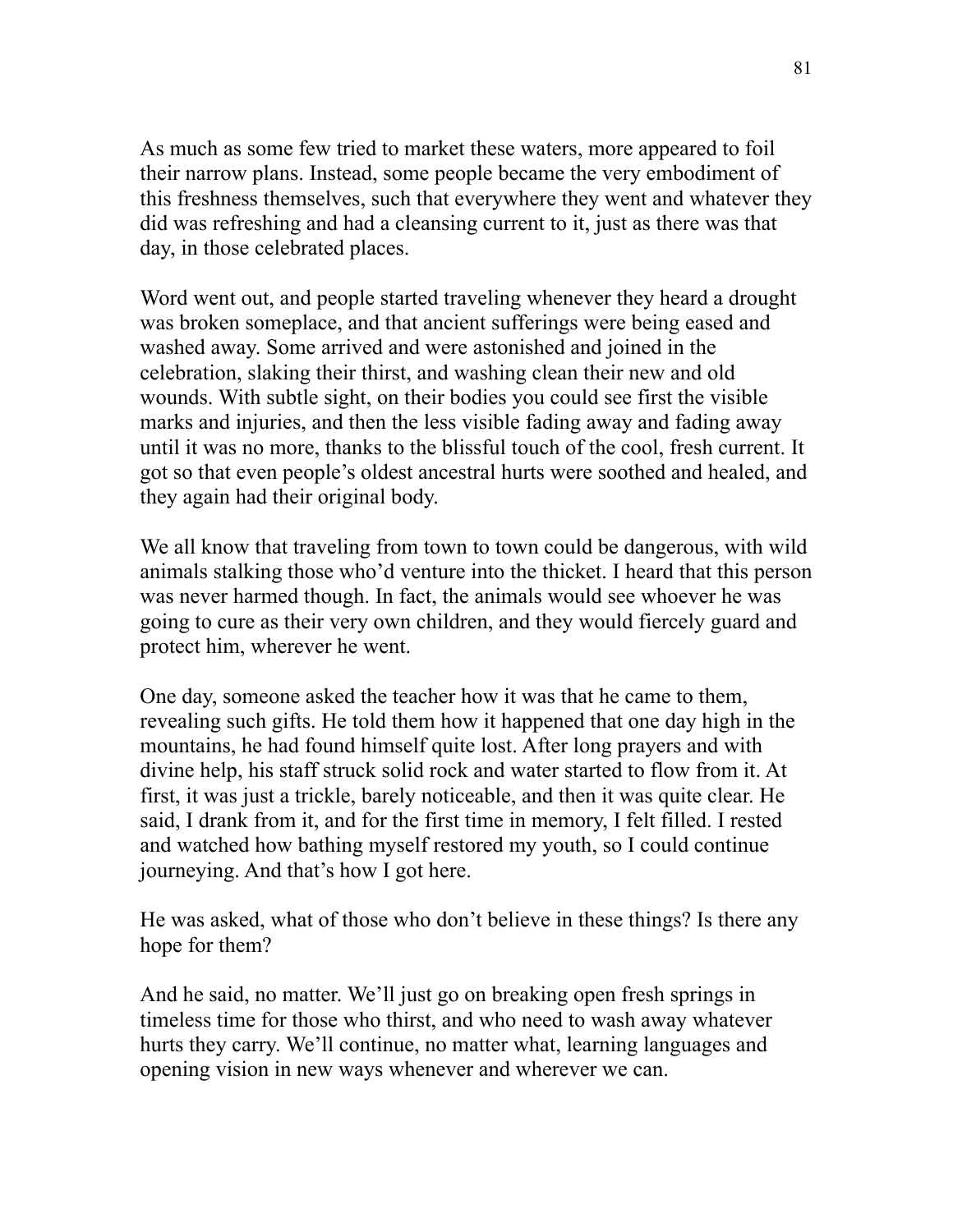And those who refuse still? There is still so much thirst and injury. Is there any way at all we can assuage others' pain, and bring them comfort and rest?

And he said, Their need is our own, and it will ever be so. In a way though, it doesn't matter to our determination if they see it today, and this hour as we do. We will just continue finding new methods to reach them, like clear water appearing unexpectedly in our waking life and in our dreams and visions. The essence is the same in all our ways of communicating. Drink deep so that the whole place where you live and study and work, and cook and meet others can become dewey, so that your cheeks are moist and your eyes fresh as roses after the rain. Your voice and words and hands can carry this stream of delight, and your arts, and city design, and architecture. Once anyone has taken their fill, and washed their bodies, and become indestructible like diamond light, then everything they do recreates this bright, fresh current, however it's needed.

I've written this so that others will recognize when they are close to a pure stream, so they too can ease all their thirst and become new again. It can come to us in so many ways, and if we're on the lookout for it, we'll receive it into our lives wherever we are.

Looking back on our world and personal histories, I can see now that vital waters have always been available, and, in spite of the time lost, and the harms we've endured, our consolation and our joy can be is that this bright, clear truth will always be with us too. This is what we will draw from, surely, to make our lives and this world fresh again.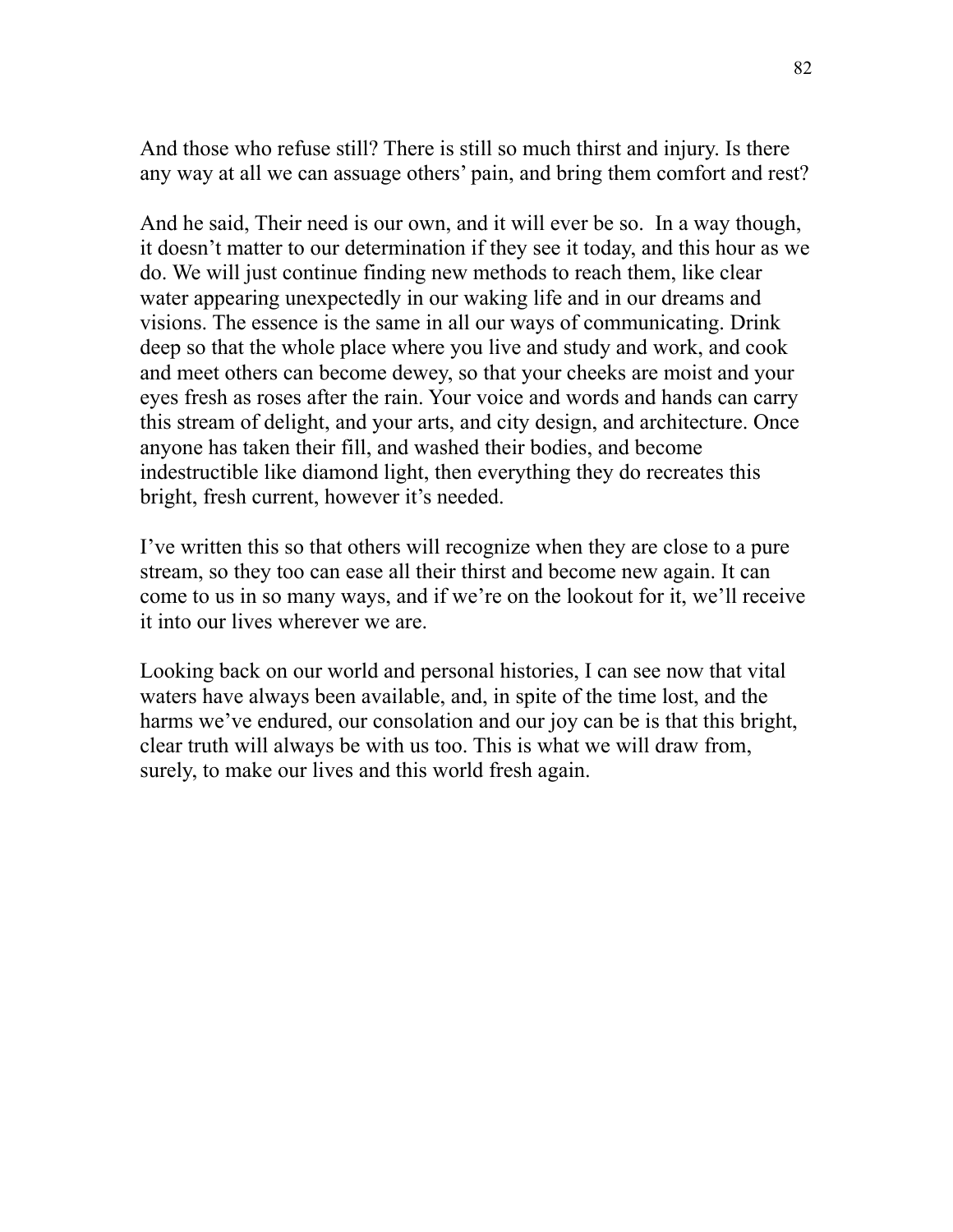Great Universal Healing Energy

O Great Universal Healing Energy, may you manifest for us all now

Everywhere and in all times people call on you and draw from you to accomplish their aims to restore health for themselves, for their children, for their parents, brothers and sisters, friends, those they care for, animals and this earth

Those who pray for others call on you, caregivers, doctors, nurses, healers brothers and sisters call on you we call on you to heal and to bring life energy to us

This goes beyond any one way of saying it

Everywhere and in all times like when the roots of a tree go down into the earth far enough and they reach universal water, even so, we all reach for you

O great universal healing life energy bring us health and well being now, heal our children now, and bring health to our parents, brothers and sisters, friends, and all those we pray for heal this earth in every way that is needed

Manifest evenly, and throughout every place and time, completely heal all that is broken among us,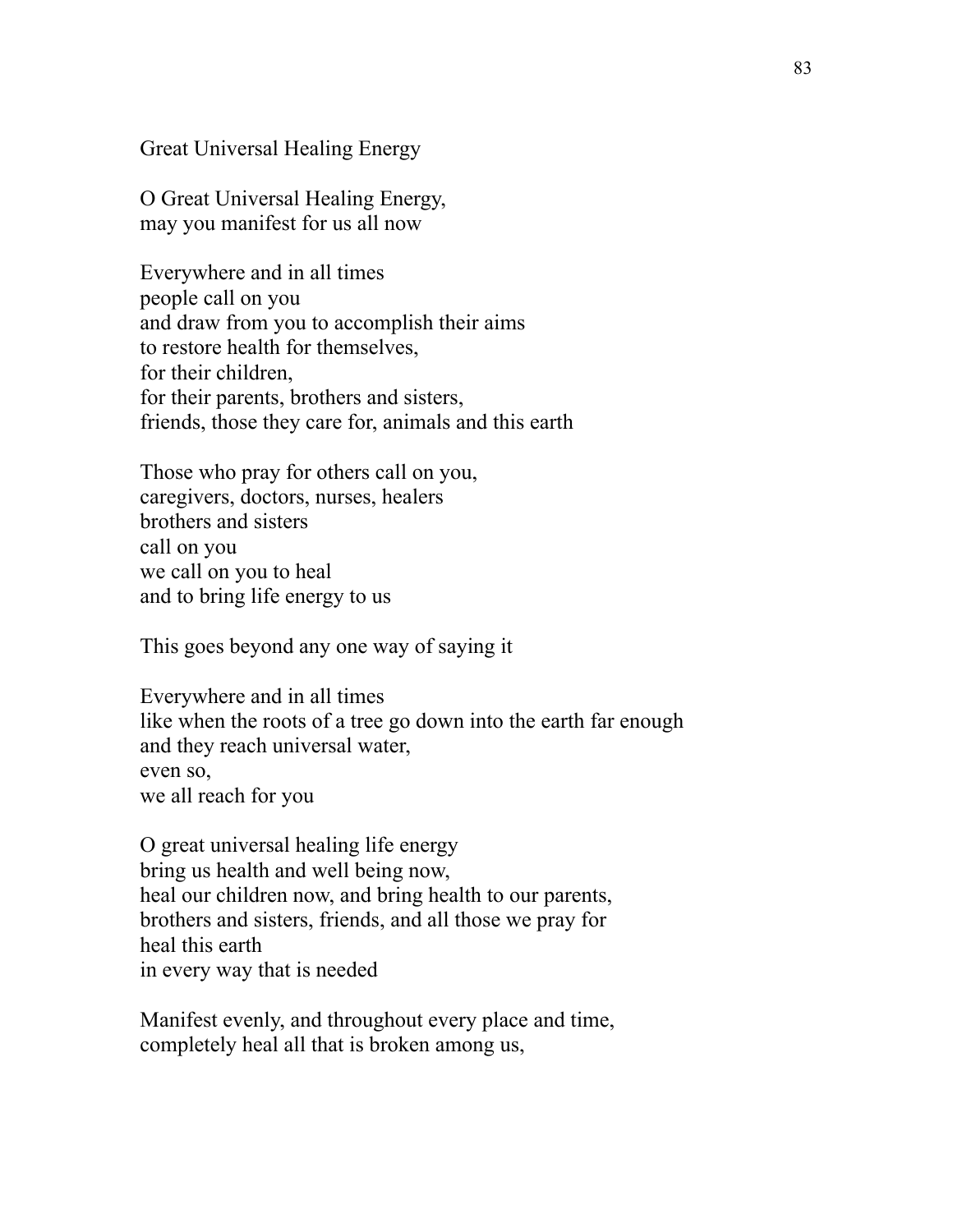all the addicted, all the lost, heal down to the very causes, again give strength and courage, joy and lasting peace in body and in mind revived fresh breath, solid peace, the stilling of distress of all kinds, and joyful vitality in abundance

Give us all here on earth loving, and long, and fulfilled lives give us faith in you in all your names and forms, in all your activities, let us all continually praise you as we should celebrate you in all your names and forms in all your activities everywhere and in all times let us praise you here and now, and invoke the complete fulfillment of your activities this hour for us all

You are the light in the flower and in a young child's eyes You are the passion in youth and the wisdom of maturity

You purify dross, and smooth out those who are bowed down, May such great universal healing love shine in abundance on us all May such nectar reach us all as our daily food and drink May this breath be our own breath now and always

May we and all our children, elders, brothers and sisters, friends, animals and this earth, and all we care and pray for now fully receive all healing grace and strength, have loving, long and fruitful lives, breath upon breath may we all be entirely well and at our ease,

May the perfection of great universal healing energy manifest again and again,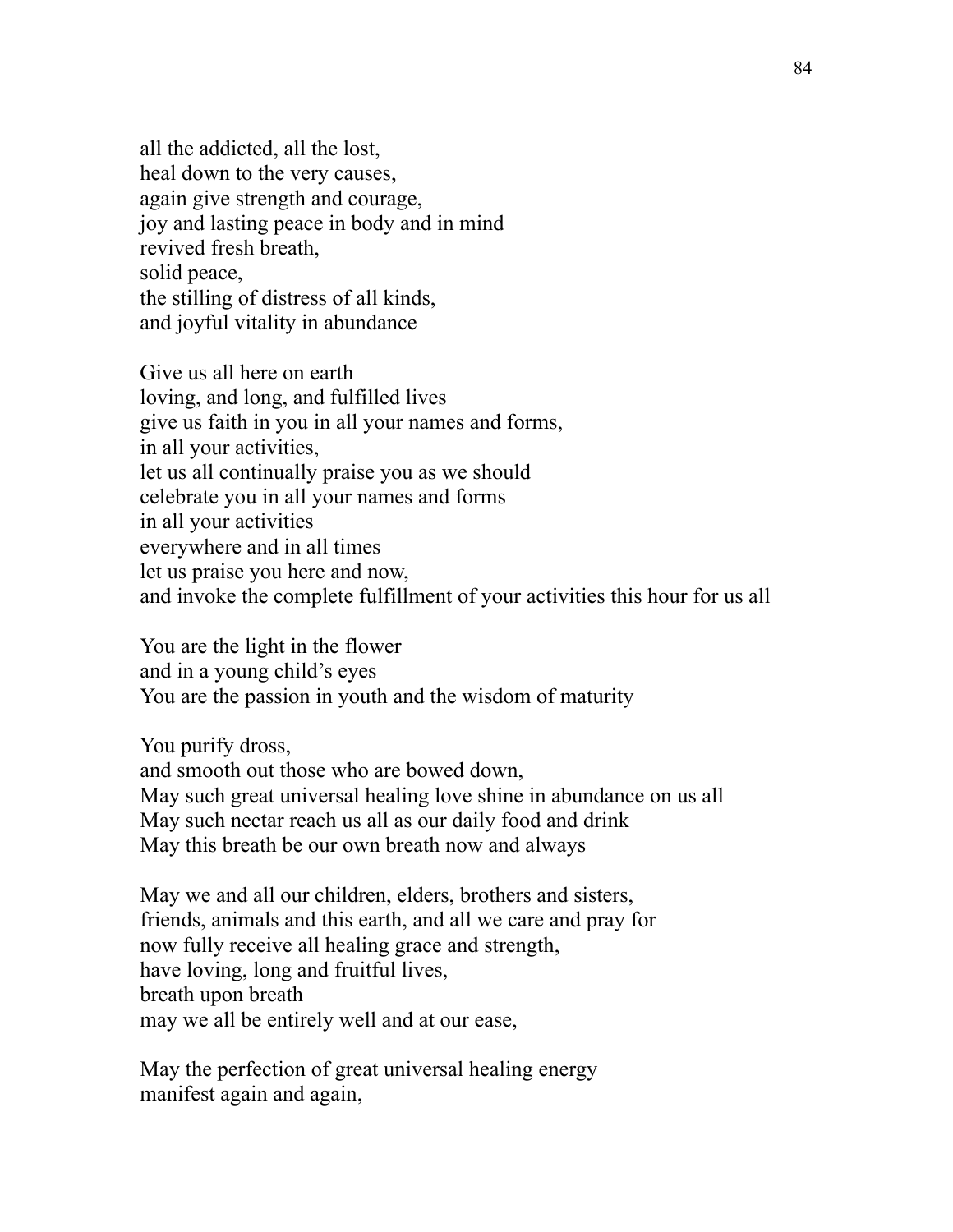may health and well being arrive fully now for us all everywhere and at all times I pray in hospitals and in solitary rooms, on highways and on back roads, in the cities and in far off hamlets

May this sacred energy fully manifest for us all in every place, now and always

Manifest in all forms of the divine we pray to Manifest in all our peace and activity come to us in our feelings and thoughts, and in the words we say and sing out manifest in all the forms of our prayers

Manifest as the very air we breathe and as all the food we eat and the water we drink every day

Arrive, come to us in our relationships with friends and family, with teachers and the ancestors, come to us in all the connections we have with each other

Come to us clearly in the sun and rain, and in music and in all the forms of beauty in this life

Surround us as friends, parents, teachers, angels and ancestors, and as our home and gardens

Great Universal Healing Life Energy, manifest as peace, and as our zeal, as our devotions in all their forms

Come to us and fill us all completely

May we all know you fully, May we know our collective life as held by you May we all know each other as all equally having you in us and around us, and before and after us,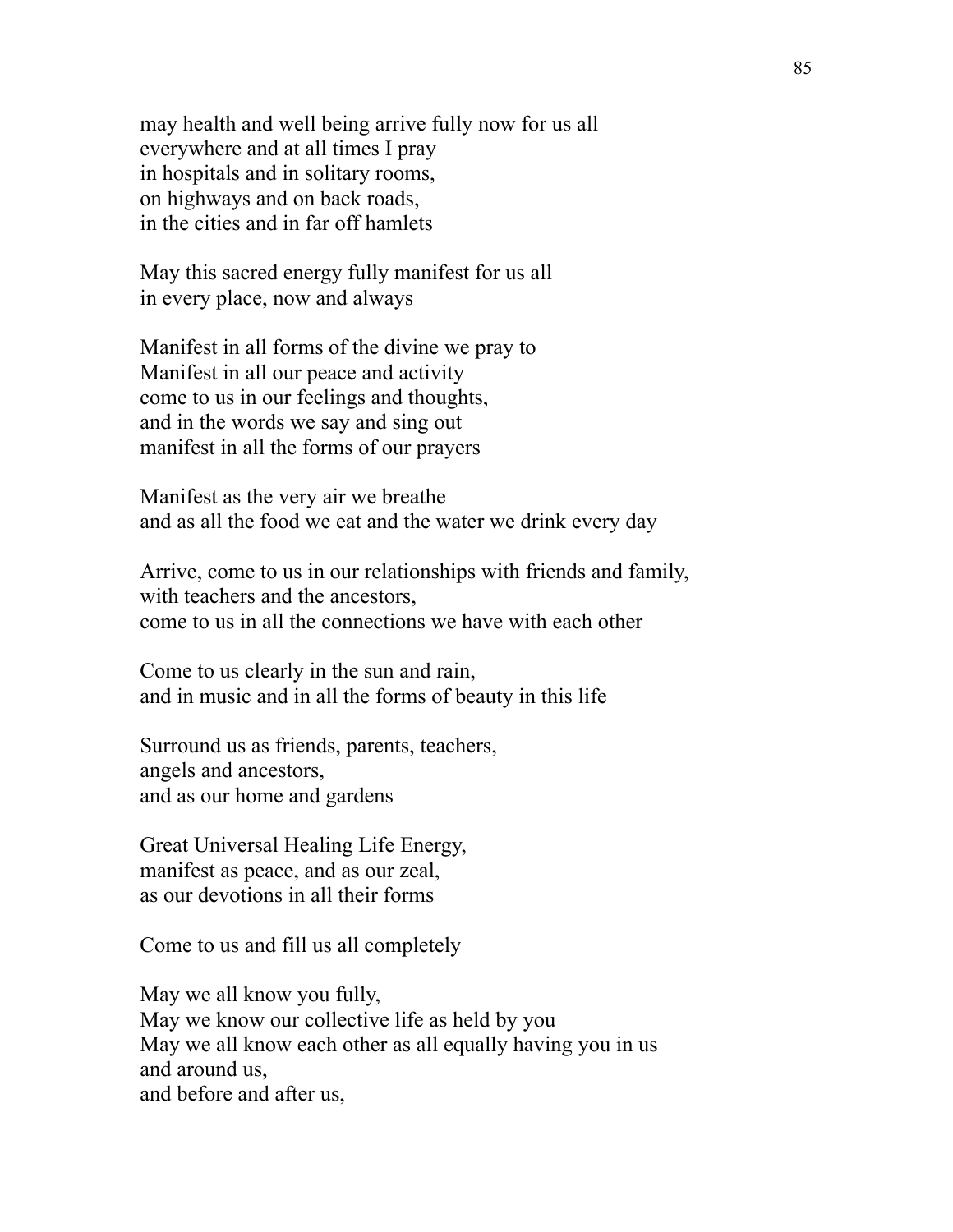May we all know what you give to us all

I pray,

Everywhere and at all times

may you always manifest completely and perfectly for us all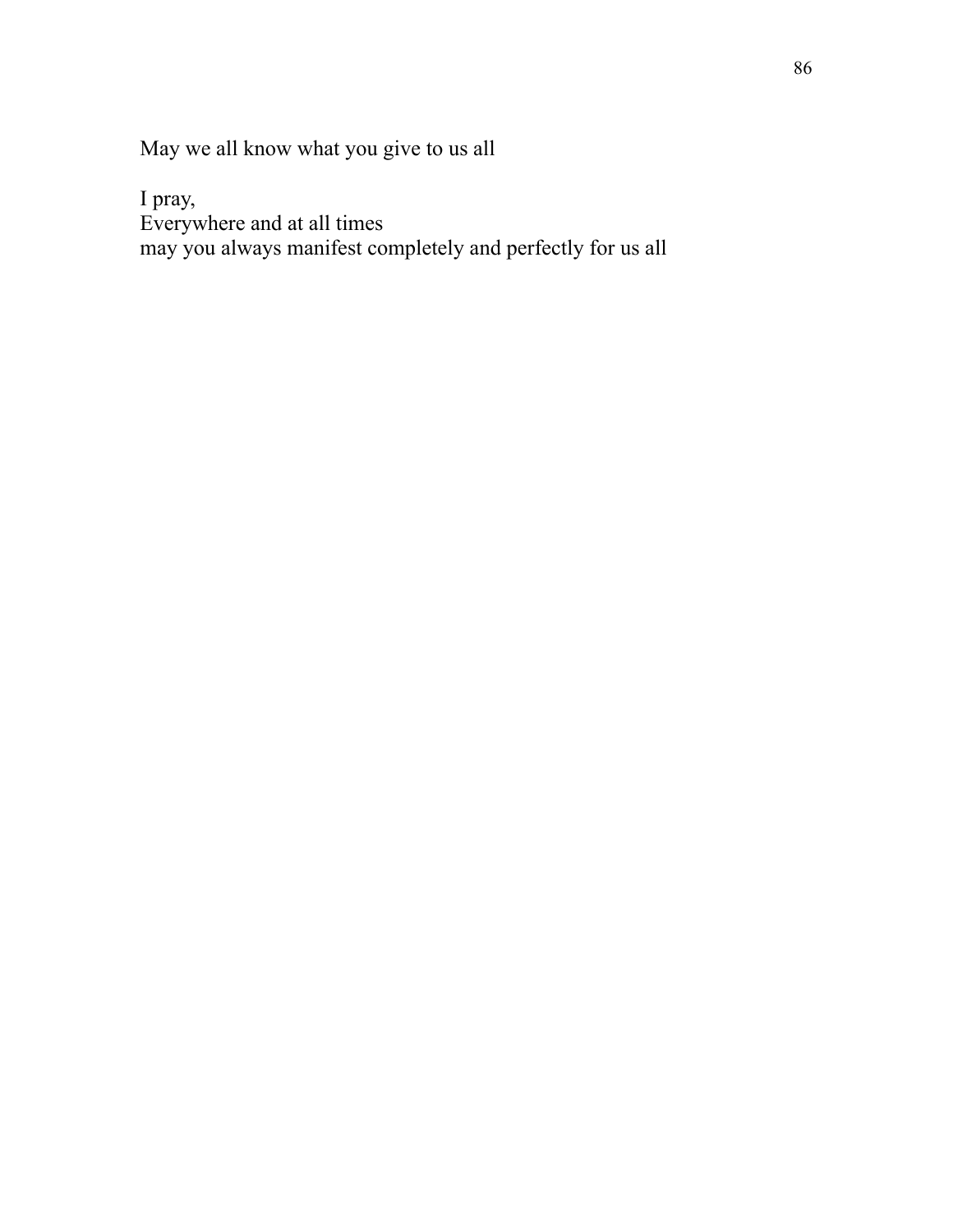## Part IV: Dedication

## On Dedication Prayer

Dedication makes a bridge from our own practice to connect with people. The more we dedicate the merit of some positive activity, in our hearts and minds, the more we are sharing whatever positive creative energy we have produced by our practice with others. As with all acts of sincere generosity, this increases its value for us all even more, and makes it shine even more brightly within us.

On another level, since there is no separation between us in reality, this kind of orientation is also an affirmation. It says, in effect, 'this is who we are'. We are connected. It's right to always be as generous as we can, and our true nature *is* this active love and compassion.

If we are cultivating love and compassion, we are naturally producing what could be called 'continual dedication'. This quality of mind is naturally connected to others. This is the one quality of mind that most facilitates reintegration with others after meditation or retreat.

The final dedication prayers we make at the conclusion of any particular practice also affirm to our own mind this knowledge we have, that the practice we are doing has the power to work for us as we intend. It's a statement we make to ourselves of confidence in its effectiveness.

It's important to dedicate the positive energy we create not only to friends, family, those we feel we owe something , and to 'neutral' people, but also to those who give us problems, the people who we sometimes perceive as antagonistic towards us. This gives our practice an indestructible quality, and makes it truly extensive, without limitation and without obstruction. No one can keep us from wishing them well, regardless of their attitude toward us. This is the freedom of the mind that we have as human beings, and such wishes are sure to bear fruit in time.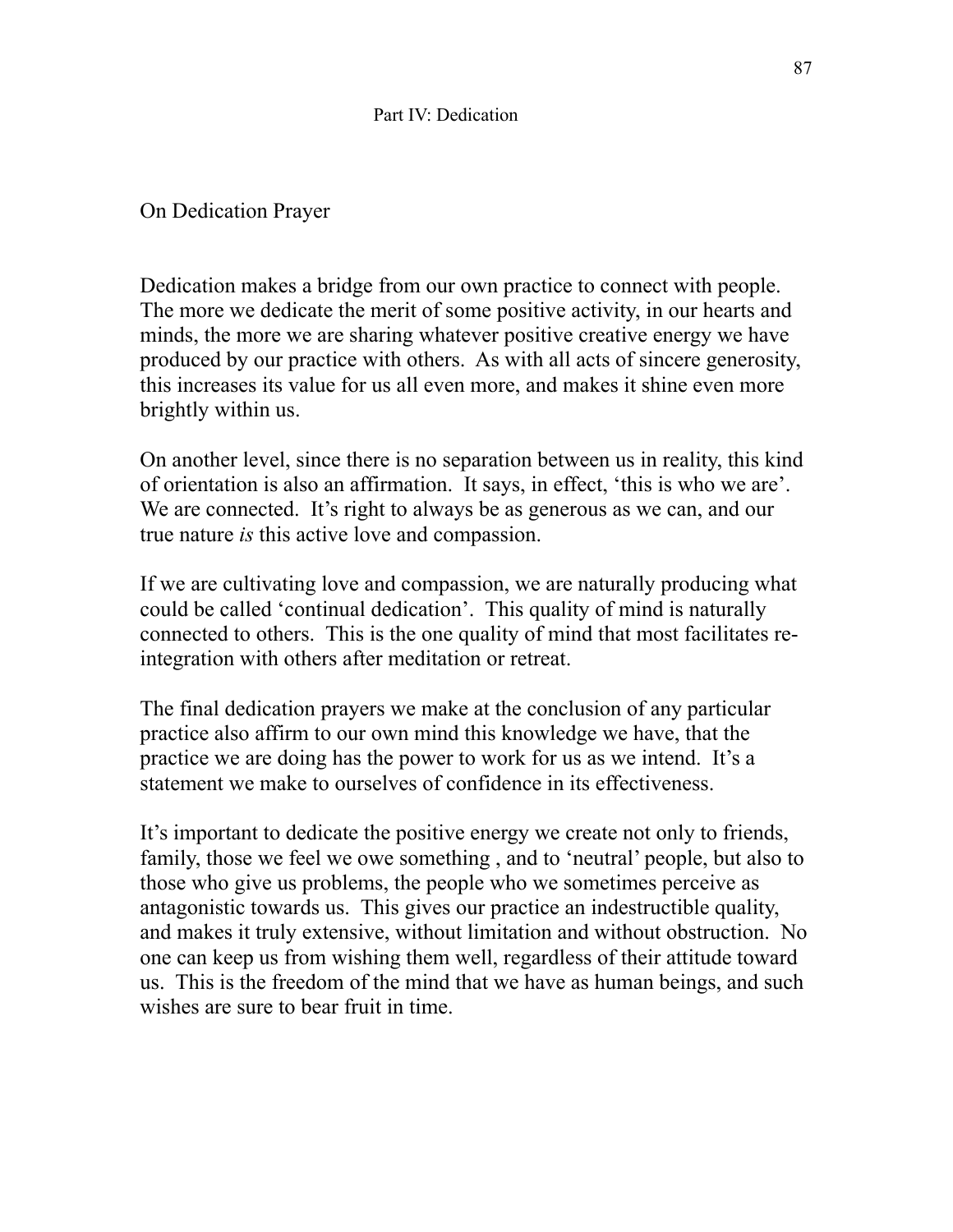In 'The Heart of Compassion: The Thirty-seven Verses on the Practice of a Bodhisttva', concerning the practice of dedication, Dilgo Khyentse says, 'Dedicate all the merit and positive actions you have done or will do throughout the past, present and future so that all beings, especially your enemies, may achieve enlightenment. Try to dedicate the merit in the same way that the great bodhisattvas do.

'Not a single prayer vanishes. Dedicating the merit of every positive action you do with a pure mind will continuously bear positive fruit until you attain enlightenment.

'The attitude of a bodhisattva must be extremely vast, constantly keeping in mind the infinity of beings and the wish to establish them all in buddhahood. If you mind is vast, the power of your prayers is unlimited too. If your mind is narrow and rigid, your accumulation of merit and the purification of your obscurations will also be very limited.

'Do not let yourself be discouraged by such thoughts as that it is not worth dedicating what you see as your miserable accumulation of merit because it could hardly benefit anyone; or by the idea that for you helping others is just talk since you will never really be able to benefit them. If you keep your mind open and vast, the effectiveness of your bodhicitta (the naturally enlightened aspect of the mind) will increase, and so too will the benefit and merit of all your words and deeds.

'In your daily life and practice you must keep developing the excellent mind of enlightenment.'

Seen in one way, in the beginning we set our motivation. Then we do a particular practice, whatever works for us, and are attentive to just this. Then, at the conclusion, being as generous as we naturally know how to, we joyfully dedicate or give over whatever positive energy we have created through our practice to accomplishing our intention.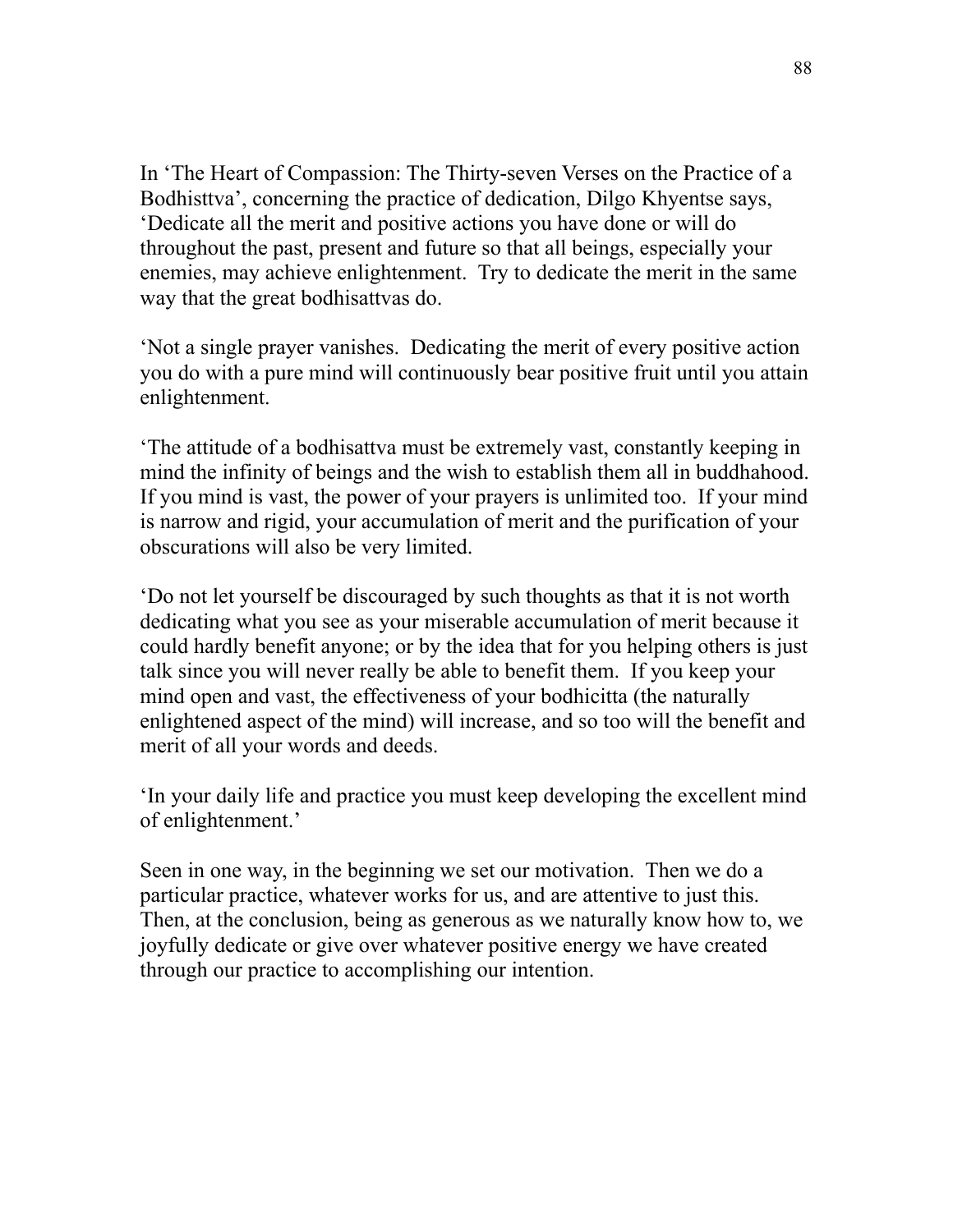Sometimes dedication is referred to as 'sealing' our meditation. In this sense it does two related things: First, it keeps whatever positive energy we have produced from becoming, even unconsciously, a cause of the negative sort of separative pride, and second it concludes and integrates the formal practice on a most positive note – that of kind regard and abundant good wishes towards others.

One last note on the subject of dedication: It's taught that the best way to dedicate merit, if we can, is with the right view, that is, without clinging to oneself, the action or the recipient of an action as having intrinsic reality, as it appears to our mind. This is called 'sealing the dedication of merit with wisdom', or emptiness. We can at least have this as an aim.

In The Thirty-seven Verses, the verse that refers to this says:

Dedicating to enlightenment Through wisdom purified of the three concepts all merit achieved by such endeavor, to remove the suffering of numberless beings, is the practice of a bodhisattva

This may not be easy to accomplish, and yet there is always much we can do. In the Traditional teachings on dedication, there are many ways to engage this wonderful practice. As expressed by Dilgo Khyentse: 'To dedicate merit in the best possible way – a way entirely free from the three concepts of a subject, an object, and an action – is possible only for someone who has fully realized emptiness. How then should we ordinary beings dedicate the merit, (as yet) incapable as we are of such perfect dedication? We can do it by following in the footsteps of those who have that realization.

'The bodhisattva Samantabhadra mastered the ocean-like infinitude of a bodhisattva's aspirations, while Manjushri and Avalokiteshvara mastered the oceanlike infinitude of a bodhisattva's activity to benefit beings.

When you dedicate merit, do it with the idea of emulating the way these great bodhisattvas dedicated merit.'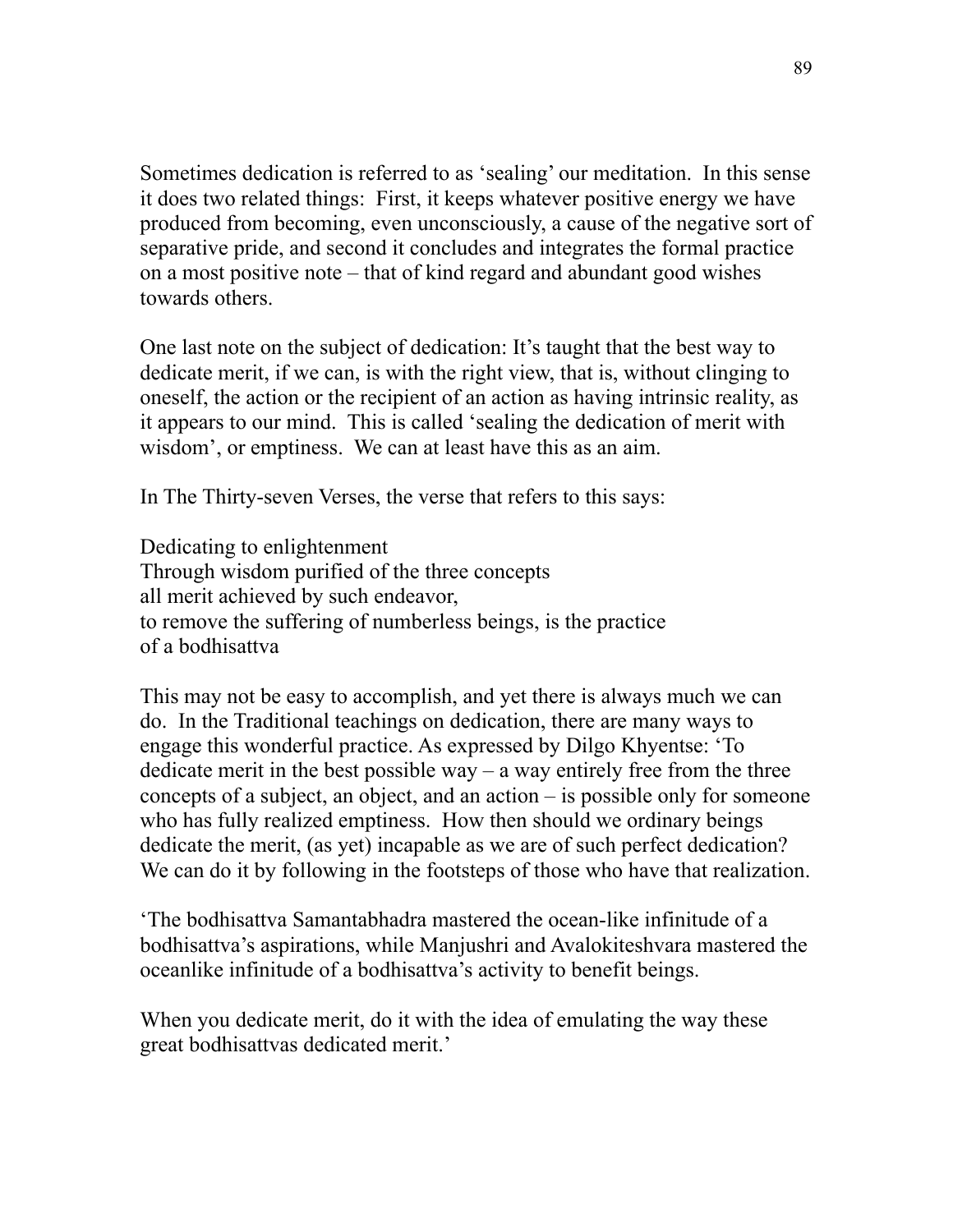Feel free to use any or all of the following prayers if you like, substitute prayers or verses of your own choosing, or write, or spontaneously, from your heart, make your own prayers.

May all beings benefit.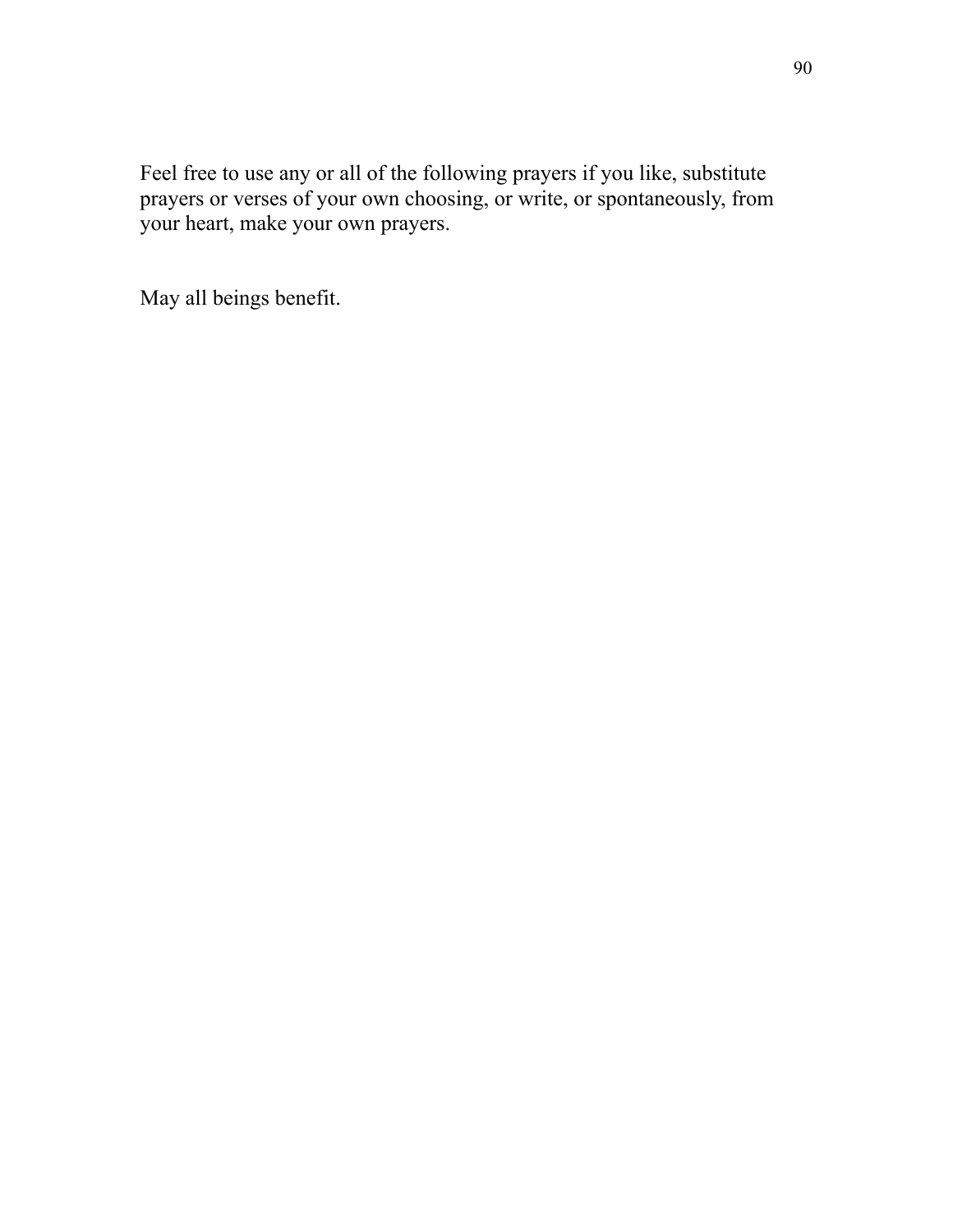Shantideva's Dedication of Merit (excerpt)

May all beings everywhere, Plagued by sufferings of body and mind, Obtain oceans of happiness and joy By virtue of these merits.

May no living creature suffer, Commit evil or ever fall ill. May no one be afraid or belittled, or have a mind weighed down by depression.

May the blind see forms, And the deaf hear sounds. May those whose bodies are worn with toil Be restored on finding repose.

May the naked find clothing, The hungry find food. May the thirsty find water And delicious drinks.

May the poor find wealth, Those weak with sorrow find joy. May the forlorn find hope, Constant happiness and prosperity.

May there be timely rains And bountiful harvests. May all medicines be effective And all wholesome prayers bear fruit.

May all who are sick and ill Quickly be freed from their ailments And may whatever diseases there are in the world never occur again.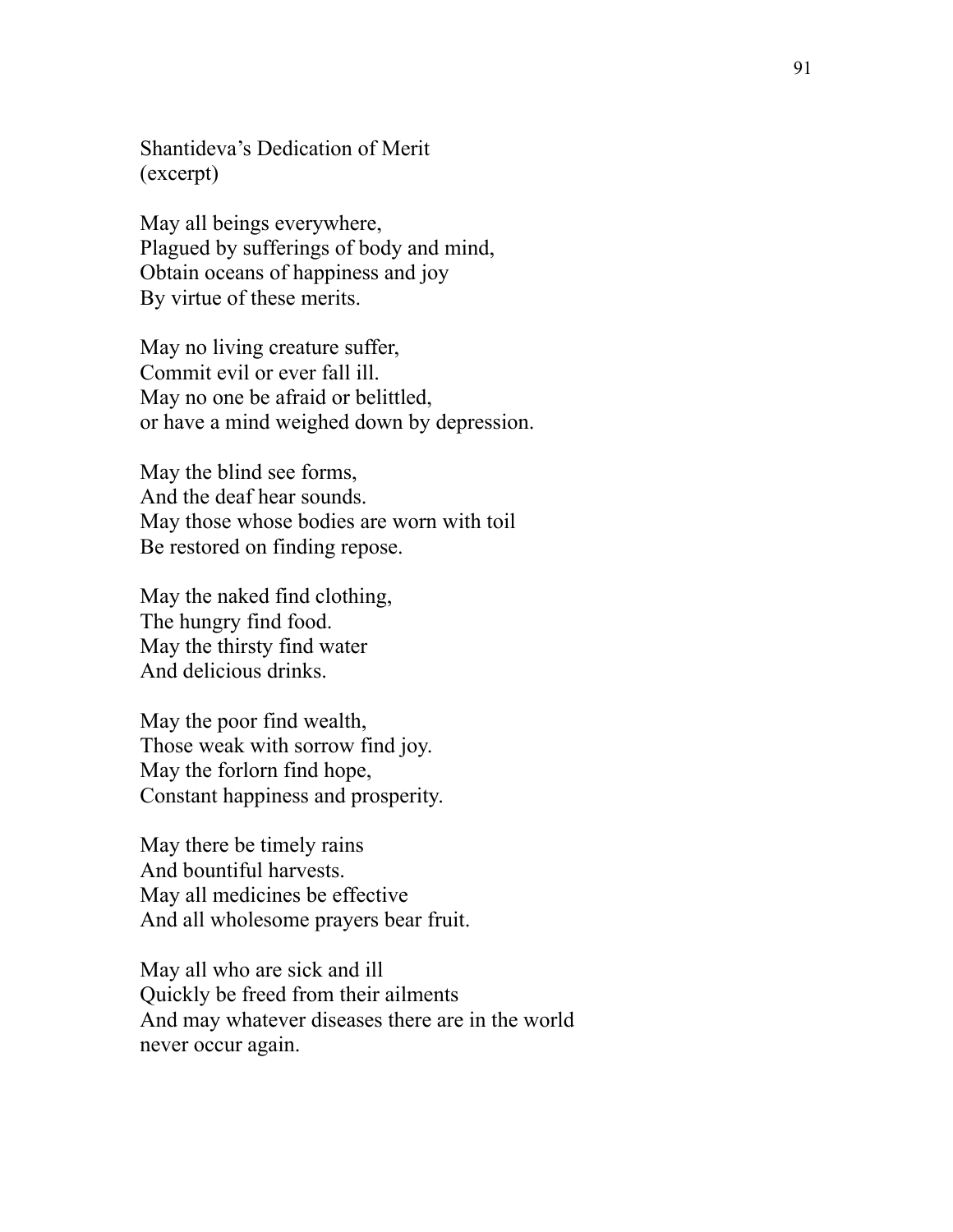May the frightened cease to be afraid And those bound be freed. May the powerless find power And may people think of benefiting each other.

For as long as space endures, And for as long as living beings remain, Until then, may I too abide, To dispel the misery of the world.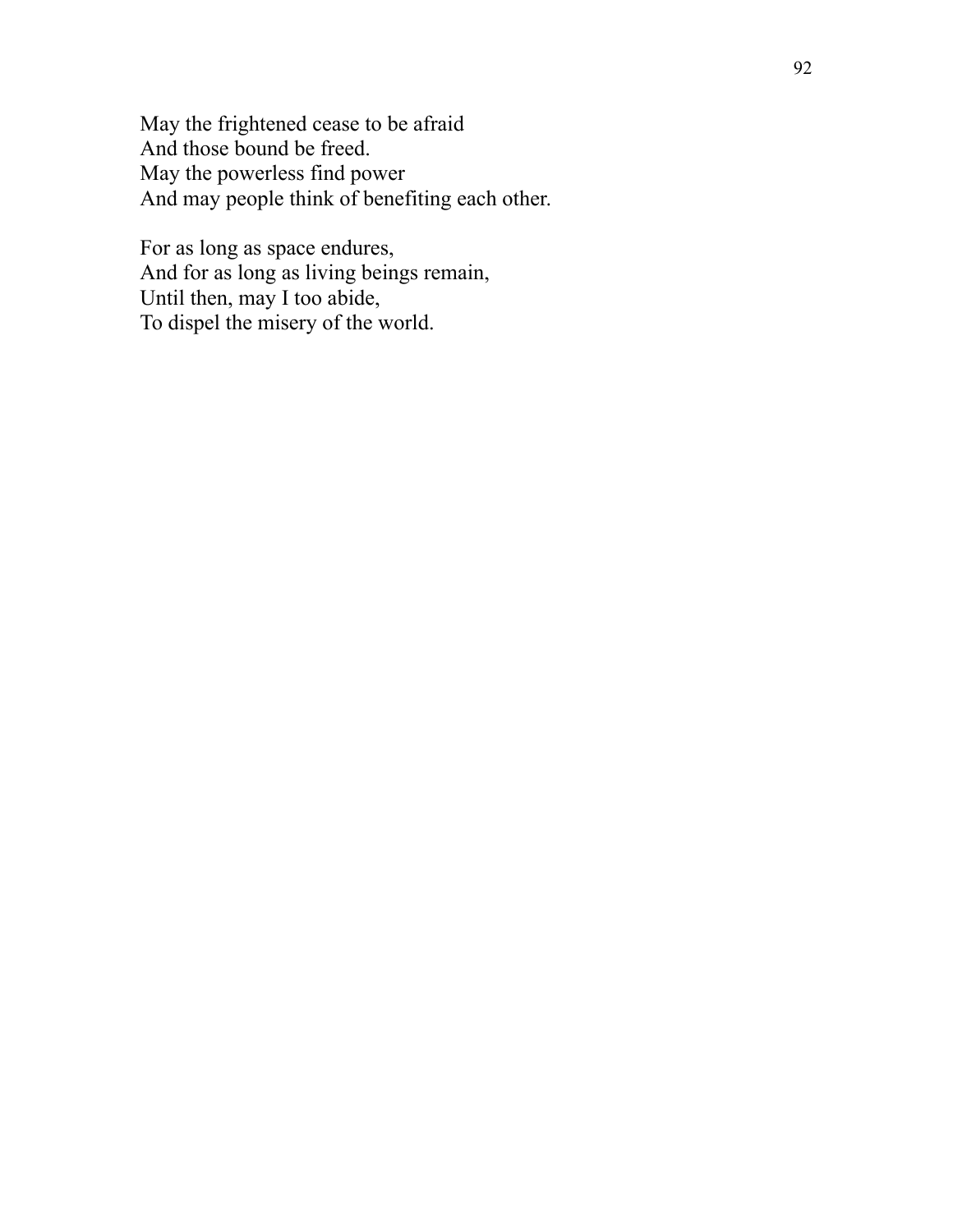A verse from the Lam Rim Dedication Prayer

Wherever these precious teachings have not yet reached, or where they have reached, but have since declined, there may I bring this treasure of happiness and aid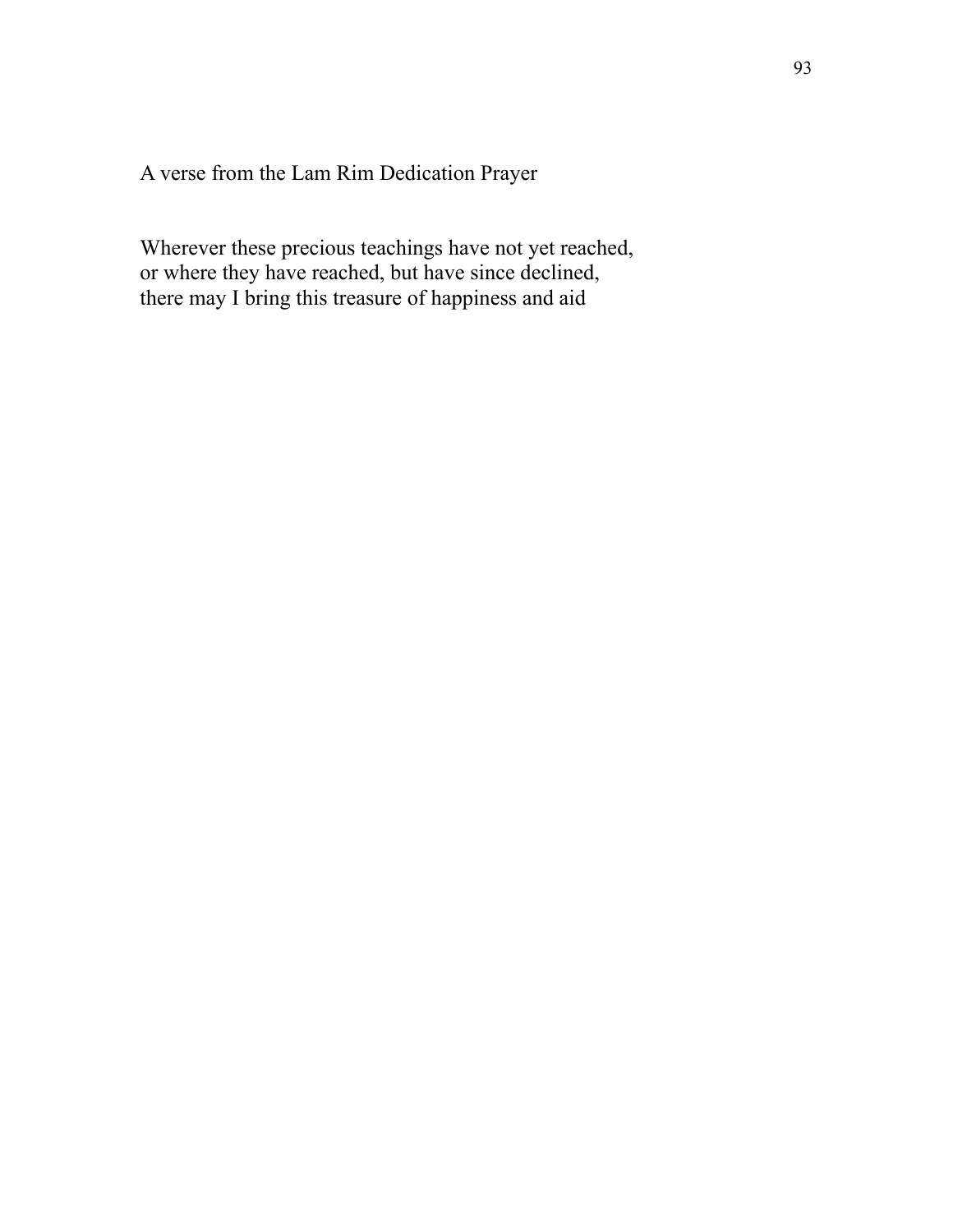Dedication - from A Marvelous Garland of Rare Gems, by Nyoshul Khen Rinpoche

May this spiritual approach, {the Buddhast Path}, like the light of the sun and moon, permeate everywhere, dispelling the darkness of ignorance. Like a gem, may it be the source of what has ultimate meaning, fulfilling the hopes of all beings. Like a river, may it flow on without interruption, an ever-present and powerful force. Like a ruler, may it enact limitless activities, serving as an adornment of this world.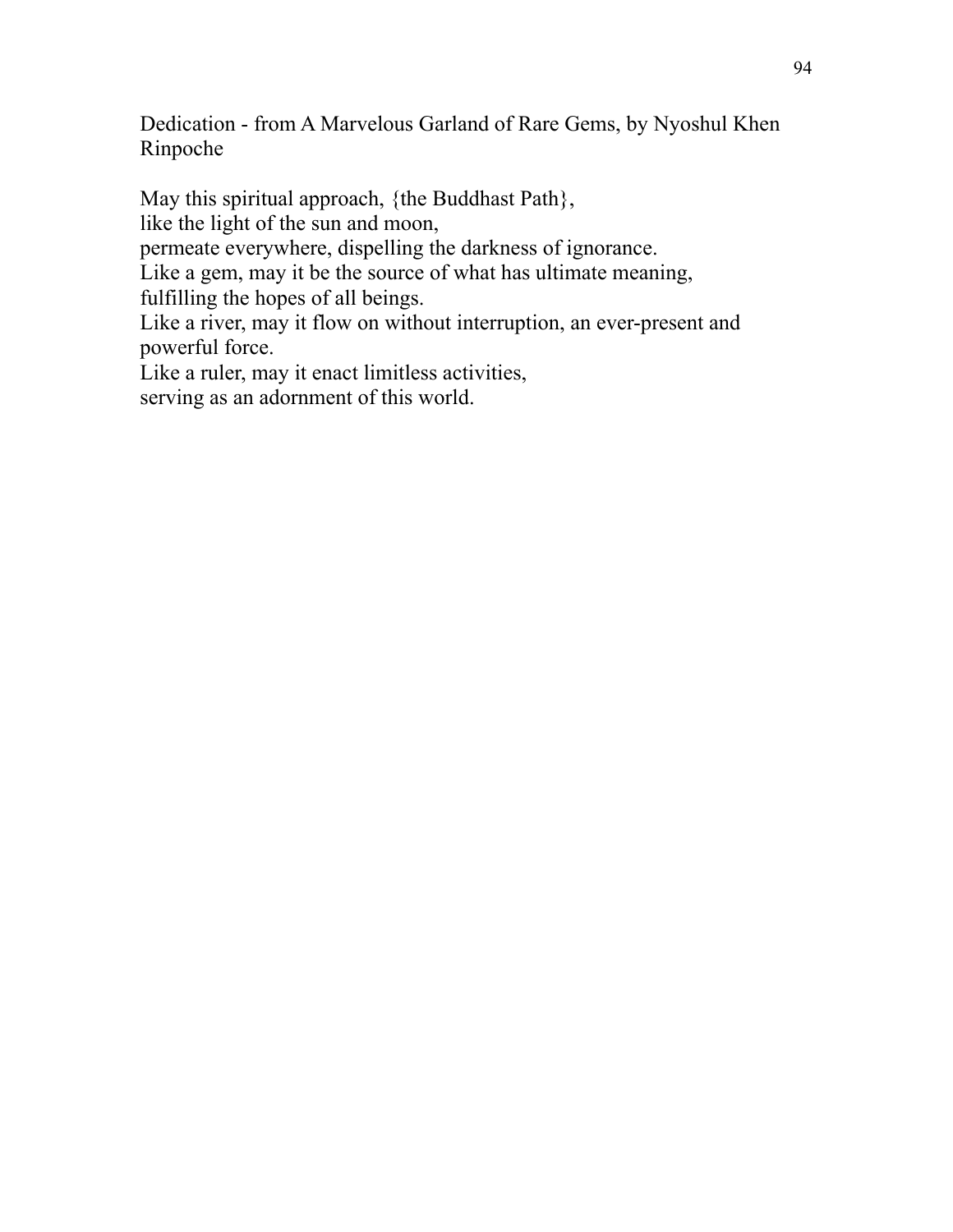The Sharing of Blessings

Through the goodness that arises from my practice, May my spiritual teachers and guides of great virtue, My mother, father, and relatives, all the leaders of the world,

the highest gods and evil forces, Celestial beings, guardian spirits of the Earth, those who are friendly, indifferent, or hostile, realized beings and ordinary worldly people -

<span id="page-97-3"></span><span id="page-97-2"></span>all receive the blessings of my life. May they soon attain the threefold bliss<sup>2</sup> and realize the Deathless<sup>3</sup>[.](#page-97-1)

Through the goodness that arises from my practice, And through this act of sharing, May all desires and attachments, and all harmful states of mind of myself and all others quickly cease.

May we all be completely healed. May we all be completely liberated.

Until I realize Nibanna, In every kind of birth, may I have an upright mind, With mindfulness and wisdom, austerity and vigor. May the forces of delusion not take hold nor weaken my resolve.

The Buddha is my excellent refuge and Guide Unsurpassed is the protection of practicing the Dhamma, The Noble Sangha is my supreme support. Through the supreme power of these three, May all darkness and delusion be dispelled.

<span id="page-97-0"></span>[<sup>2</sup>](#page-97-2) All the happiness of this life, celestial realms, and liberation

<span id="page-97-1"></span>[<sup>3</sup>](#page-97-3) Or 'May they all realize the true nature of no birth and no death'.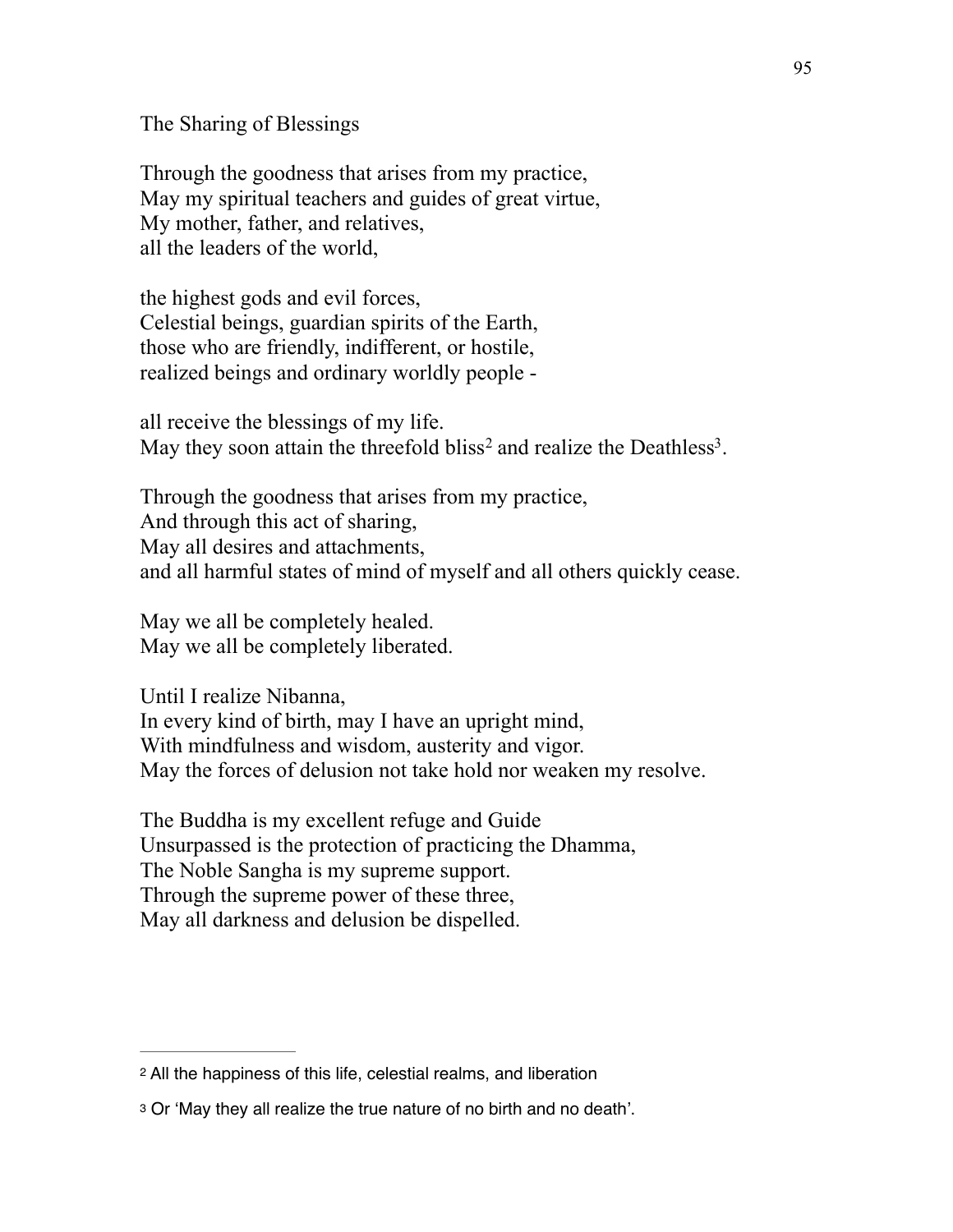Dedication, based on a prayer by His Holiness, Kyabje Dudjom Rinpoche

For myself and all others, May the Victory Banner of the accomplishment of spiritual practice be raised.

May the Victorious Drum of the teaching and practice of liberating and enlightening instructions resound in the Ten Directions.

For myself and all others, May the Lion's Roar of reasoning pervade and the Light of unequalled virtues increase

Everywhere, may the study, practice, and realization of the Dharma Paths flourish. May the Sanghas always be in harmony, And may all the aspirations of the Nobles Ones be achieved.

At this very moment, for the peoples and nations of the earth, May not even the names disease, famine, war, and suffering be heard, But rather may pure conduct, merit, wealth, and prosperity increase, And may supreme good fortune and well-being always arise.

\* \* \*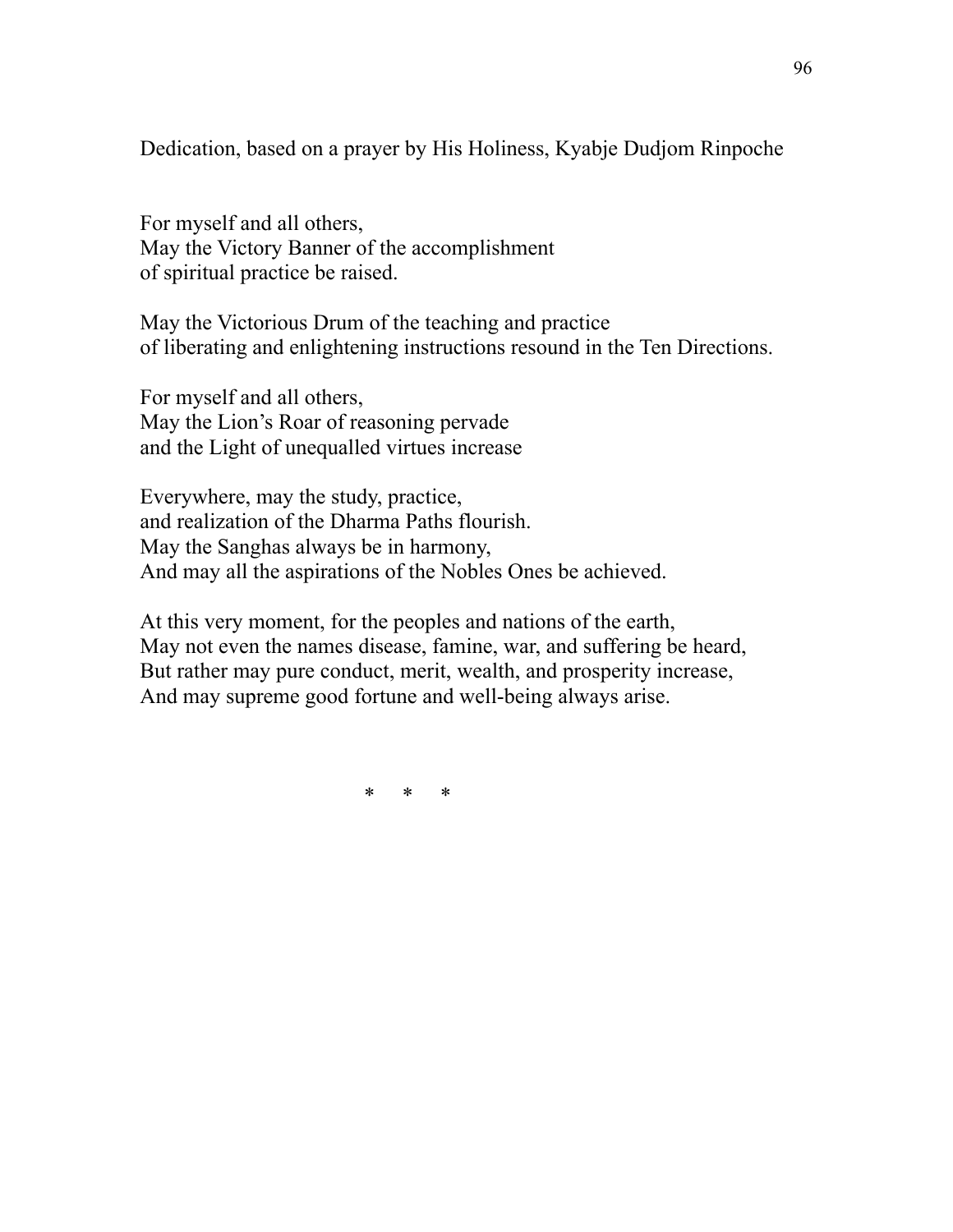Selected Dedication Prayers from Lama Zopa Rinpoche

A preceding reflection

All phenomena – including the I, the action of dedicating, the merits that are dedicated, the goal of enlightenment to which they are dedicated, and the sentient beings for whom they are dedicated – are completely empty of existing from their own side. With the continual awareness of this, I now impute labels, and dedicate…

Due to all the merits of the three times collected by me, by all the ten directions three times buddhas and bodhisattvas, and all other sentient beings, may sentient beings immediately be liberated from all sickness, spirit harm and negative karma and defilements.

May they develop faith in refuge and karma, and quickly achieve enlightenment, by actualizing the whole path, especially bodhichitta.

By my hearing that someone is sick may it immediately cause that person to completely recover and have the most meaningful life by practicing the Mahayana path.

By my hearing somebody has died may it cause that person to immediately be reborn in a pure land where they can get enlightened.

\* \* \*

Due to all the past, present, and future merits collected by me, the numberless buddhas, and the numberless sentient beings, may all wars, sickness, famine, torture, poverty, and economic problems in the world, and all dangers of earth, water, fire, and wind, be pacified immediately, and may perfect peace and happiness prevail in everyone's hearts and lives.

May the Buddhadharma last for a long time, and may the sentient beings in this world meet the Buddhadharma and achieve enlightenment as quickly as possible.

\* \* \*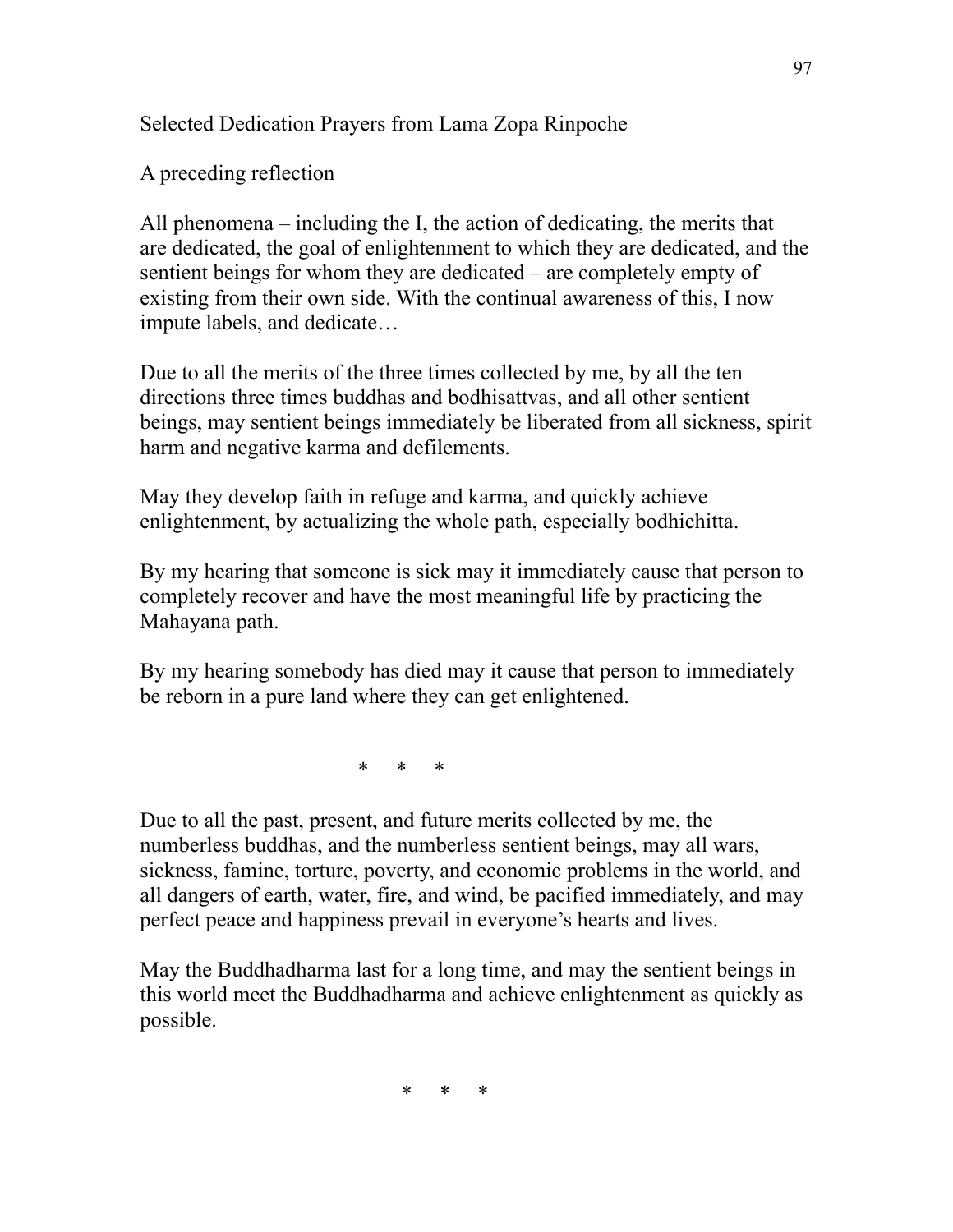Due to all the past, present, and future merits collected by me and all the merits of the three times collected by the numberless buddhas and numberless sentient beings, which are completely empty of existing from their own side, may I, who am completely empty of existing from my own side, achieve the state of full enlightenment, which is completely empty of existing from its own side, and lead all sentient beings, who are completely empty of existing from their own side, to that state, which is completely empty of existing from its own side, by myself alone, who is completely empty of existing from my own side.

 $\star$   $\star$   $\star$   $\star$ 

Due to this virtue, may I quickly Become a Guru-Buddha, And lead all transmigratory beings, Without exception, to that state.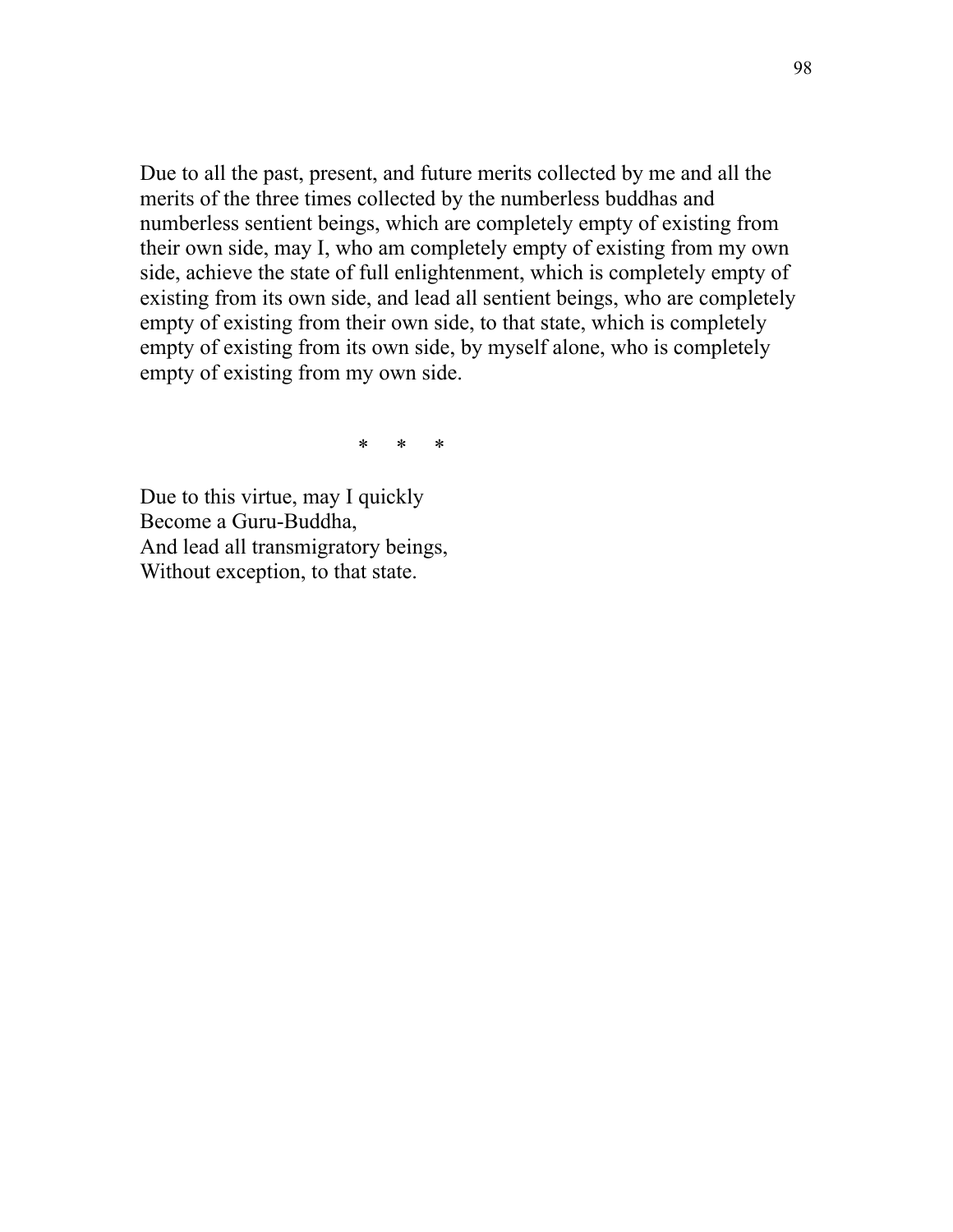A longer dedication prayer, with a preceding reflection from the teachings of Lama Zopa Rinpoche

'All phenomena – including the I, the action of dedicating, the merits that are dedicated, the goal of enlightenment to which they are dedicated, and the sentient beings for whom they are dedicated – are completely empty of existing from their own side. With the continual awareness of this, I now impute labels, and dedicate…'

By the merit of this practice, and by the merit of any other good I have done,

together with all the blessings and virtue of all the ten-directions three times Buddhas and Bodhisattvas, Saints and Sages, Yidams, Saviors, Great World Teachers, Realized Beings, Lamas, Jewel-like Monks and Nuns, Yogis and Yoginis, Arhats and Ajaans, Mahasiddhas, Togden and Togdenmas, Kadampa Geshes, Contemplatives of all Traditions, and all excellent practitioners, by all these limitless skies of merit,

together with all the virtue and pure good wishes of family, friends, and noble, kind hearted people everywhere,

along with all the great, wonderful, positive energy of the natural world,

and the blessings of celestial beings, angels and ancestors, guardians and protectors,

by the merit and positive energy of *all* the good that exists, by all the virtue of the Ultimate Nature, Universal Goodness,

Universal Love and Compassion, *by all this merit,*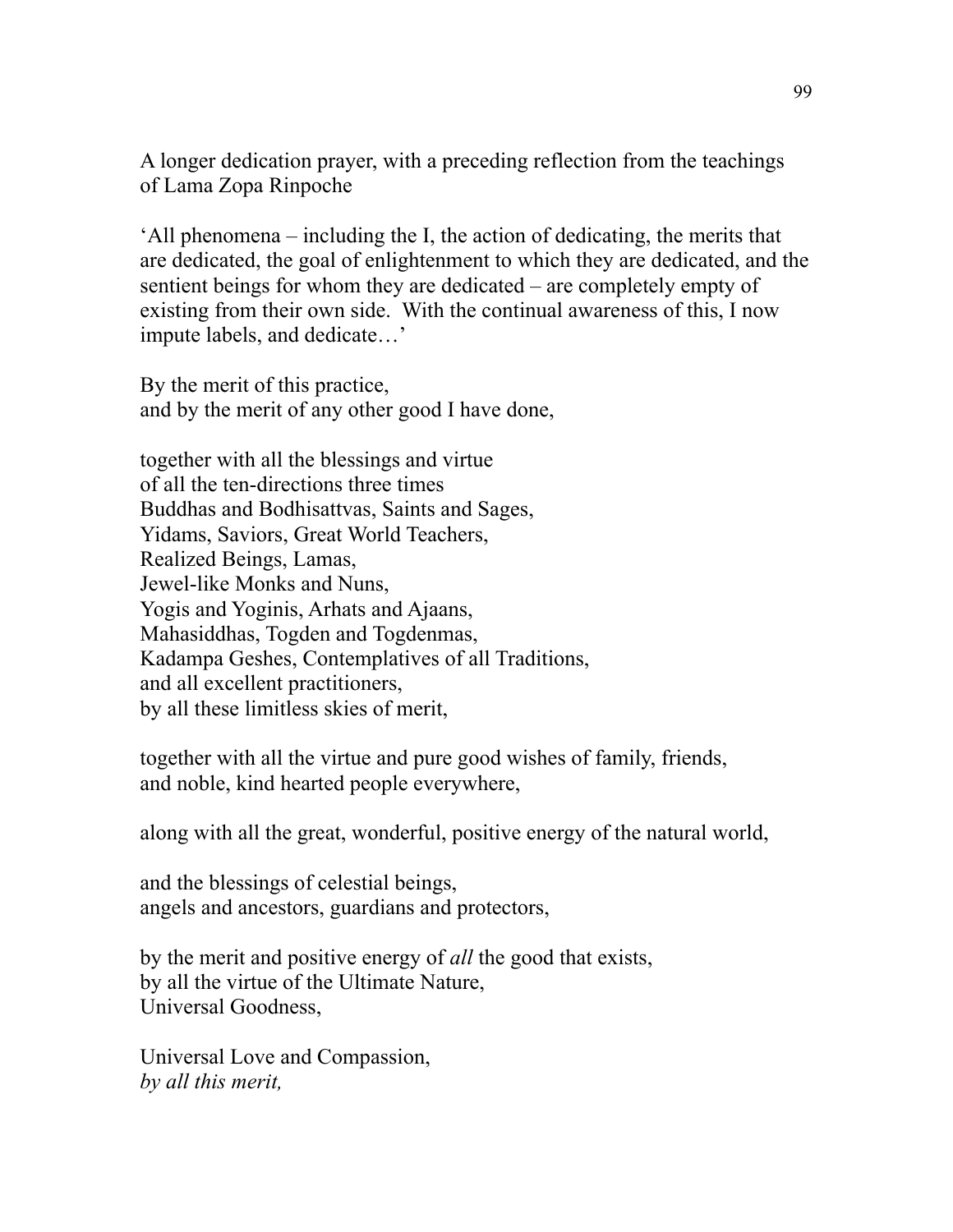May the benefit of beings everywhere effortlessly arise:

May all beings benefit.

May all beings everywhere have happiness, and all of the fully actualized causes of true health and happiness. May this bring healing wherever it is needed on outer, inner, and secret levels

By the virtue of this practice, by *all* this merit, and by our own awakened insight, may we all be *completely* free from all illness, spirit harm, and from all of the afflictive emotions forever

May we all be *completely* free from all samsaric states forever May we all know freedom May all beings completely realize the Dharmakaya, and, May this be the medicine that frees everyone from suffering

(a prayer by the Noble Spiritual Friend Lama Zopa Rinpoche)

By this merit, may all those who are unhappy in any way, (confused, angry, anxious, afraid, attached, sad or depressed, with distorted views), instantly be completely freed from those states. May they be comforted, and may they have perfect peace, wisdom, strength and lasting joy

By all merit and positive spiritual energy, may all those who are suffering from pain or illness immediately be totally freed from that pain,

may those who have been in an accident completely recover, may they immediately be completely healed, and may they all be firmly established in true and lasting health and happiness well being and strength, comfort and ease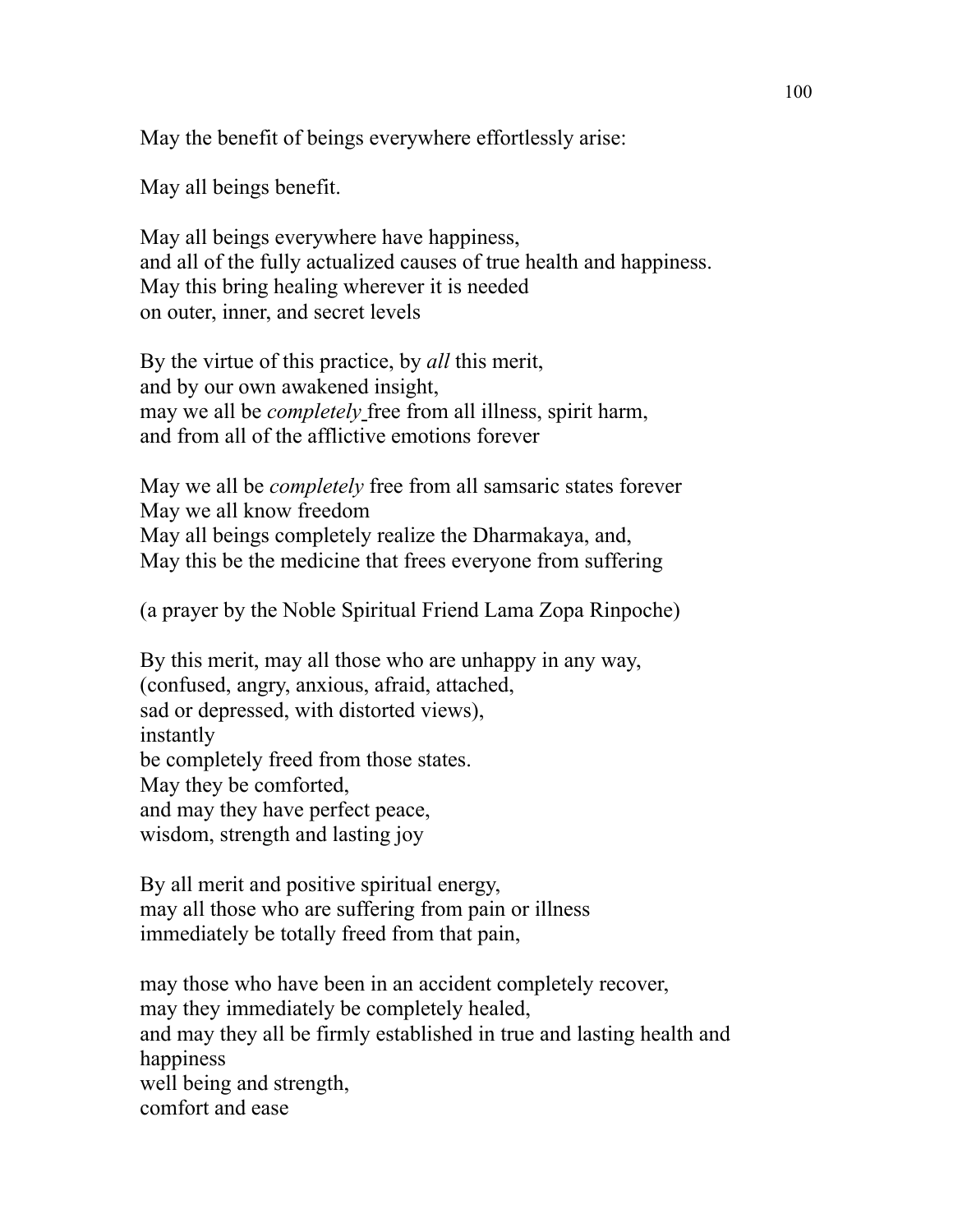May all beings be safe May they be healthy May they be happy, and, May they know they are loved

Young and old, rich and poor, male and female, realized and ordinary people, near and far away, already born or yet to be born may they all enjoy happiness, health, and peace May they all be entirely well and at their ease

By all this merit, may all those who want to go on retreat have the opportunity to do so without delay; may they all have the resources they need, may they find all suitable conditions, and, without obstacles, may their retreat go exceedingly well may they have all excellent realizations

By *all* this virtue, May health increase everywhere May ethics, and meditation and wisdom increase in me and in the world May pure loving kindness and compassion increase, and May peace and harmony increase everywhere

By all this merit, may all those who work to heal receive all they need to work most effectively in this world May their healing qualities increase limitlessly, and may they remain without pride

By all this merit, may all monasteries, monks, and nuns, and lay practitioners, Dharma Centers, hospitals, clinics, schools and social service centers have everything they need to serve beings most effectively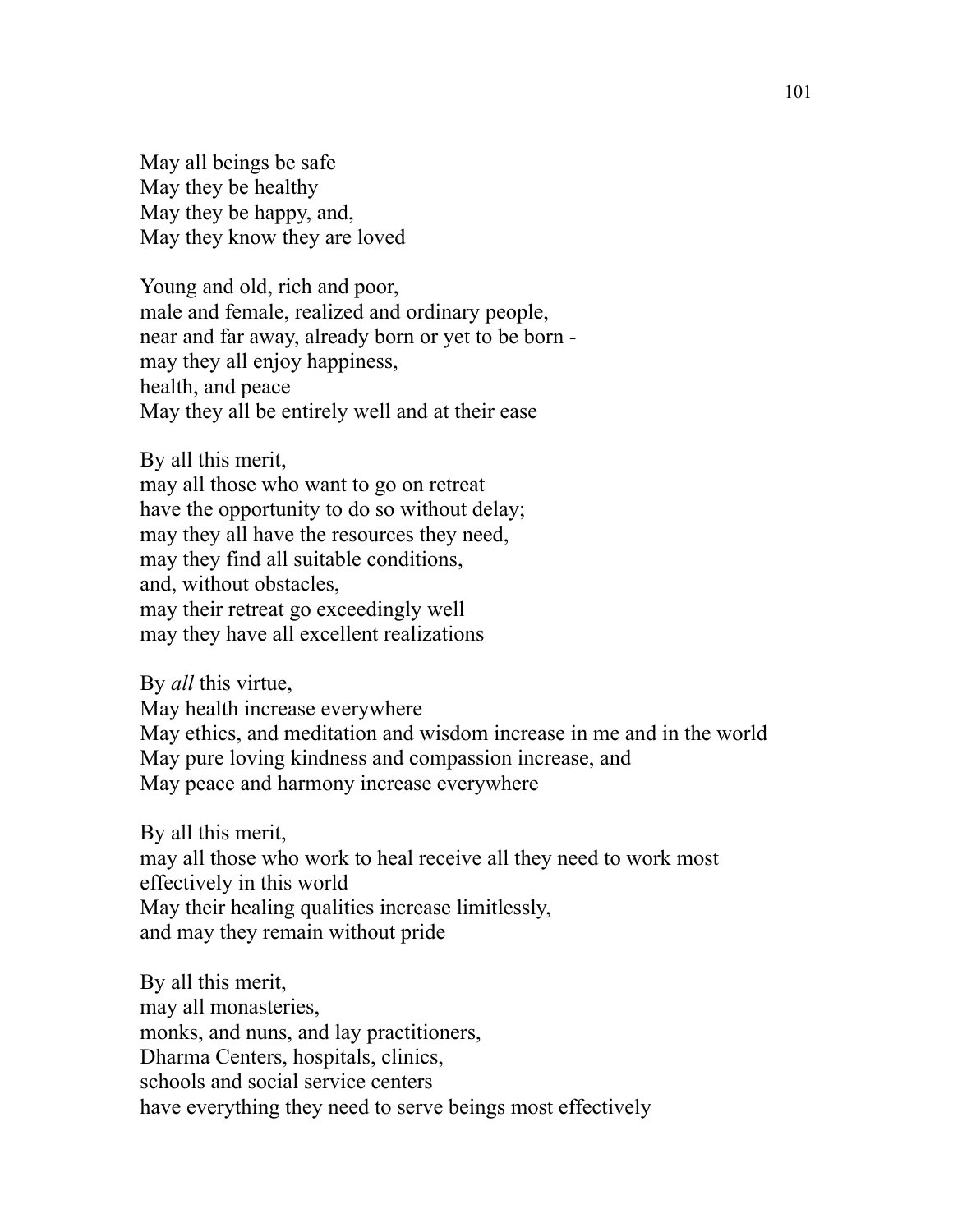May monastics and the laity everywhere all keep completely pure ethics, develop the supreme good heart, and wisdom, and may all their good works effectively flourish forever

By all this merit, may all beings have all they need in their lives May those who need a job and resources find a good job, and may they prosper abundantly May those who need a place to live find a good place to live May those who need food and drink find good food and drink May those who need a friend find a friend

By all this virtue, May we all have everything we need to be truly happy

By all this merit, May everything we see, hear, think about and dream be auspicious

May all beings have happiness and the causes of happiness… May all beings be free of suffering and the causes of suffering... I rejoice in all that is beautiful and right in the world, in all virtue and positive action, and in all success, happiness and good fortune... and abide in stable, impartial love

By all this merit, may all the pure positive wishes we have for each other be completely fulfilled, instantly, and effortlessly, just as in a Pure Land

(the following two prayers I have heard and admired from Lama Zopa Rinpoche)

By all this virtue May those I hear about that are sick immediately be healed

May all those who have come to my attention who have any illness,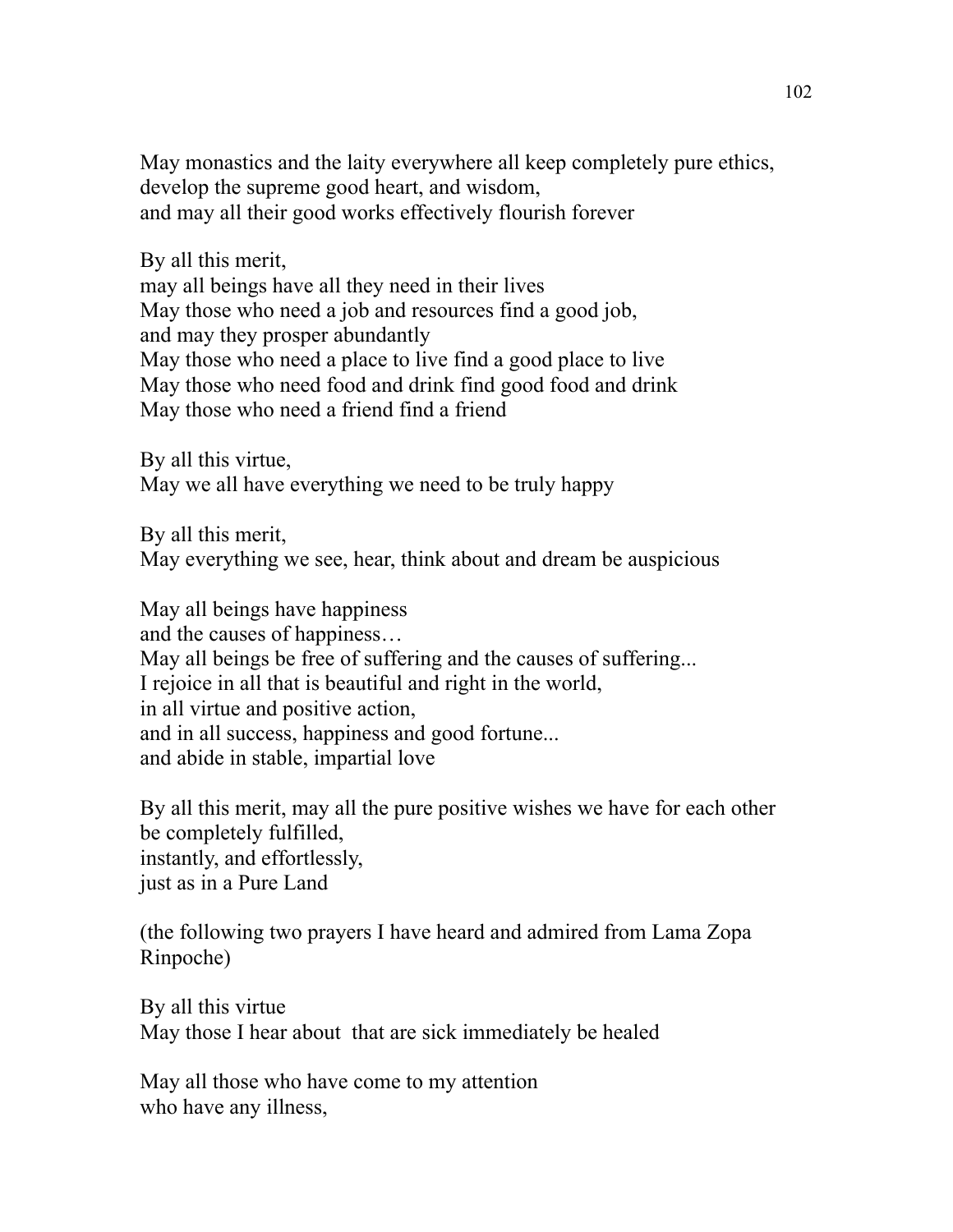or who are unhappy, or in need in any way be blessed May they be healed May they all benefit May they all have happiness and all the completely actualized causes of health and happiness

and

May those I have heard about who have passed away be reborn in a Pure Land, without taking birth any place else

May their families be comforted May they all know blessed peace

By all this merit, May those I hear about who are experiencing difficulties be free from those difficulties, and may all fortunate circumstances come to them right away

May the spiritual energy that arises from my devotion to the Enlightened Ones, be dedicated to dispelling the misery of living beings without exception

May all beings everywhere be safe May they all be healthy May they all be happy May they all know they are loved

May the supreme jewel, bodhicitta arise where it has not yet arisen Where it has arisen, may it not diminish May it ever grow and flourish

By this merit, and by the merit of any other good I have done,

together with all the blessings and virtue of all the ten-directions three times Buddhas and Bodhisattvas, Saints and Sages,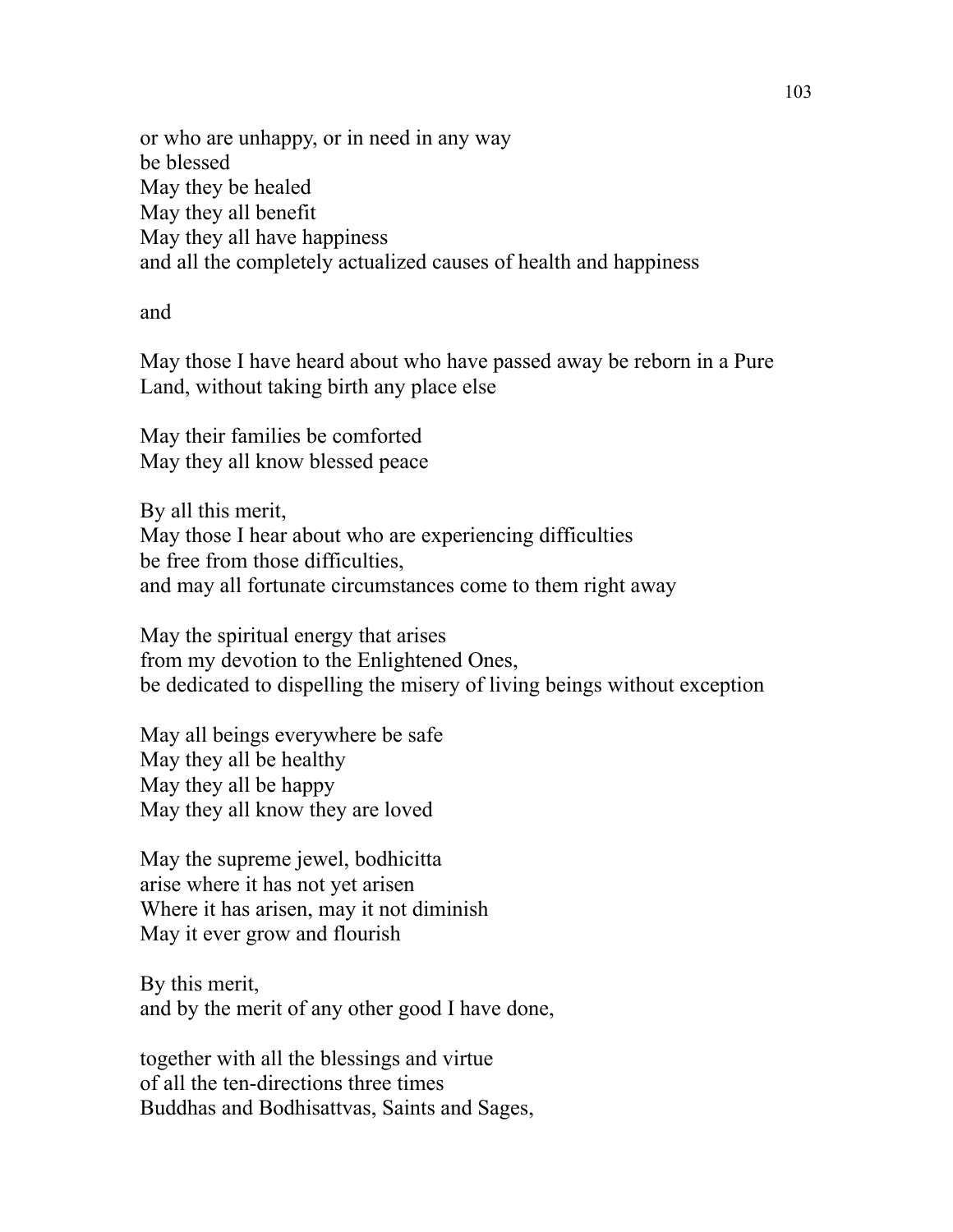Yidams, Saviors, Great World Teachers, Realized Beings, Lamas, Jewel-like Monks and Nuns, Yogis and Yoginis, Arhats and Ajaans, Mahasiddhas, Togden and Togdenmas, Kadampa Geshes, Contemplatives of all Traditions, and all excellent practitioners, by all these limitless skies of merit,

together with all the virtue and pure good wishes of family, friends, and noble, kind hearted people everywhere,

along with all the great, wonderful, positive energy of the natural world,

and the blessings of celestial beings, angels and ancestors, guardians and protectors,

by the merit and positive energy of *all* the good that exists, by all the virtue of the Ultimate Nature, Universal Goodness, Universal Love and Compassion,

by all this merit, and by our own awakened insight,

May warfare cease, may all injury be healed, and all danger pacified

May we all produce the conditions for countless generations, starting now, to experience genuine peace

May all poverty and hunger be alleviated

May this earth be protected, honored and cared for

and may we all cherish one another and this world we live in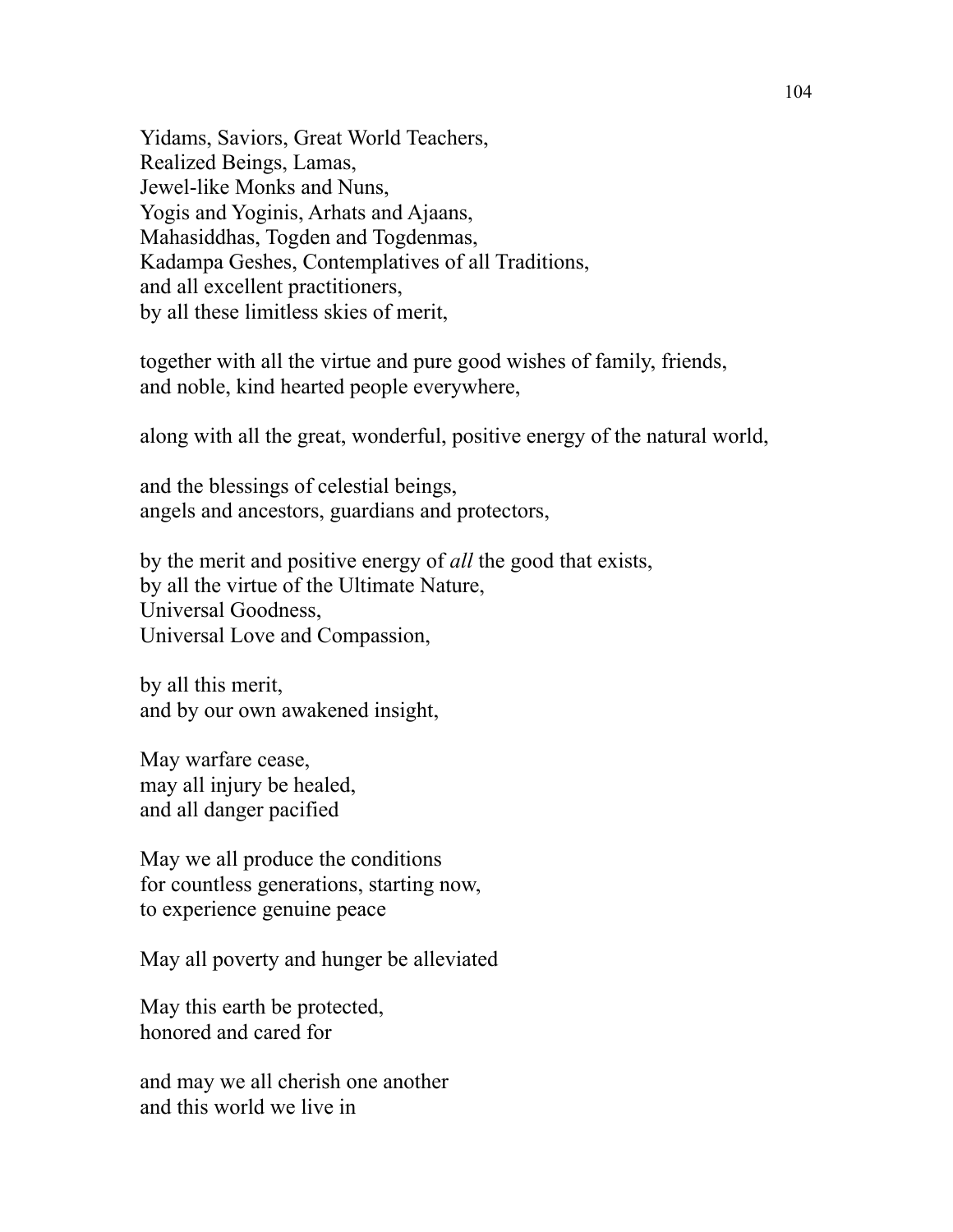May we all be supremely respectful, considerate, kind, and gentle to ourselves and to each other

May our intentions equally penetrate every being and place with the true merit of Buddha's Way.

without grasping or clinging to anything *at all,*  may it be this way

May all beings everywhere be safe May they all be healthy May they all be happy May they all know they are loved

By all this merit, may all those to whom I am connected by good or bad karma, have every happiness May they all know freedom, and may they be free of all suffering

May they receive all joys, and all good fortune, and may they and their loved ones, family, friends, and co-workers all have good health, wisdom, long life, well being, and strength, comfort and ease

By this merit, may family members and friends who are estranged be reconciled, and may there always be peace between them, from now on

May all the prayers of the Buddhas and Bodhisattvas be completely realized now and may all of my prayers succeed immediately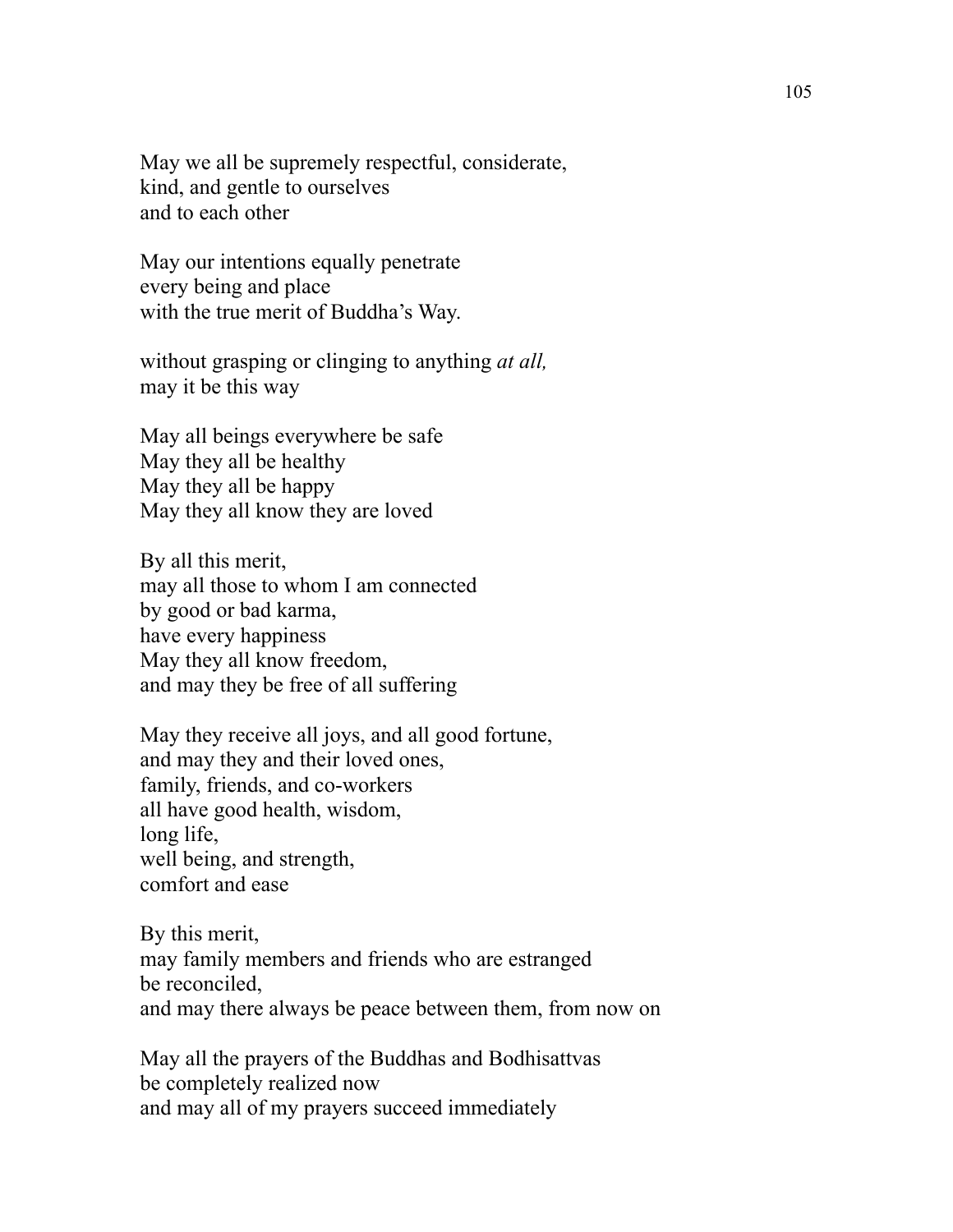By this virtue, May those who are in need in any way whatsoever receive every benefit May all have happiness and all the actualized complete causes of health and happiness

{at this point, a review of the names and circumstances of those particular individuals that you wish to pray for can be inserted here}

By all this virtue, May those who are in need in any way whatsoever receive every benefit May all have happiness and all the fully actualized complete causes of health and happiness

By all this merit, and by following the example of my Guides of Great Virtue, may I not withhold any gift whatsoever from any being in any place, wishing them all a great abundance of joys!

By all the limitless good that exists, may all the needs of all living beings everywhere be completely fulfilled

By all this merit, for every one of us, when this life is over, may we each be born immediately in a Pure Land, and in all our lives May we never be separate from qualified teachers, and from conducive environments, with all the supportive conditions for continuing our practice of the Dharma

May I always go without even the slightest hesitation wherever I can bring the greatest benefit to others,

By all this virtue May I attain the complete realization of all practice that I may bring all others without a single exception to that same state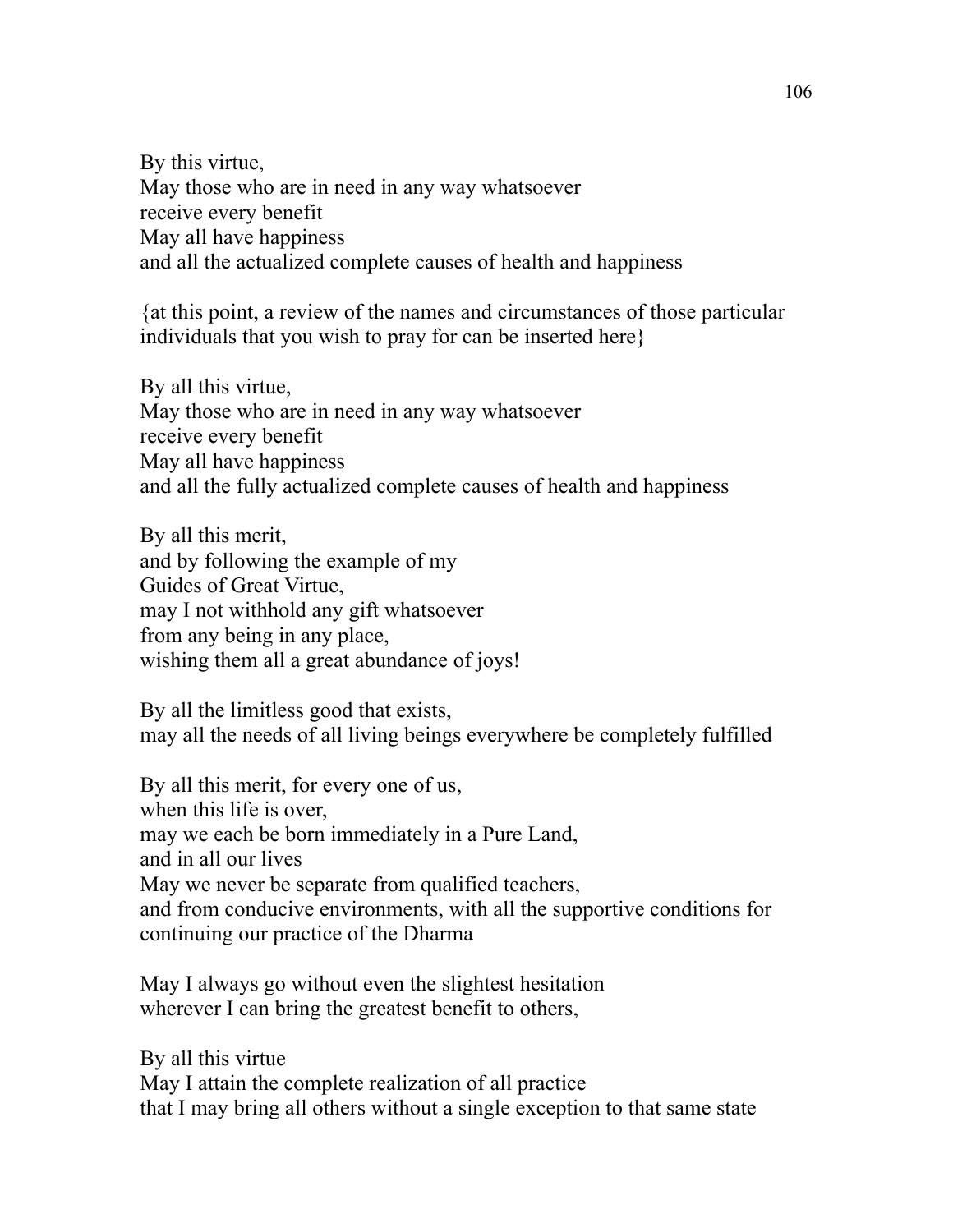May we all individually attain the complete realization of our spiritual practice,

freedom, genuine, stable happiness, health and peace, and all good things, wisdom, compassion, and ability

By all this merit,

May all holy teachers live long, and guide us until samsara ends. And may there be peace and joy in all the world.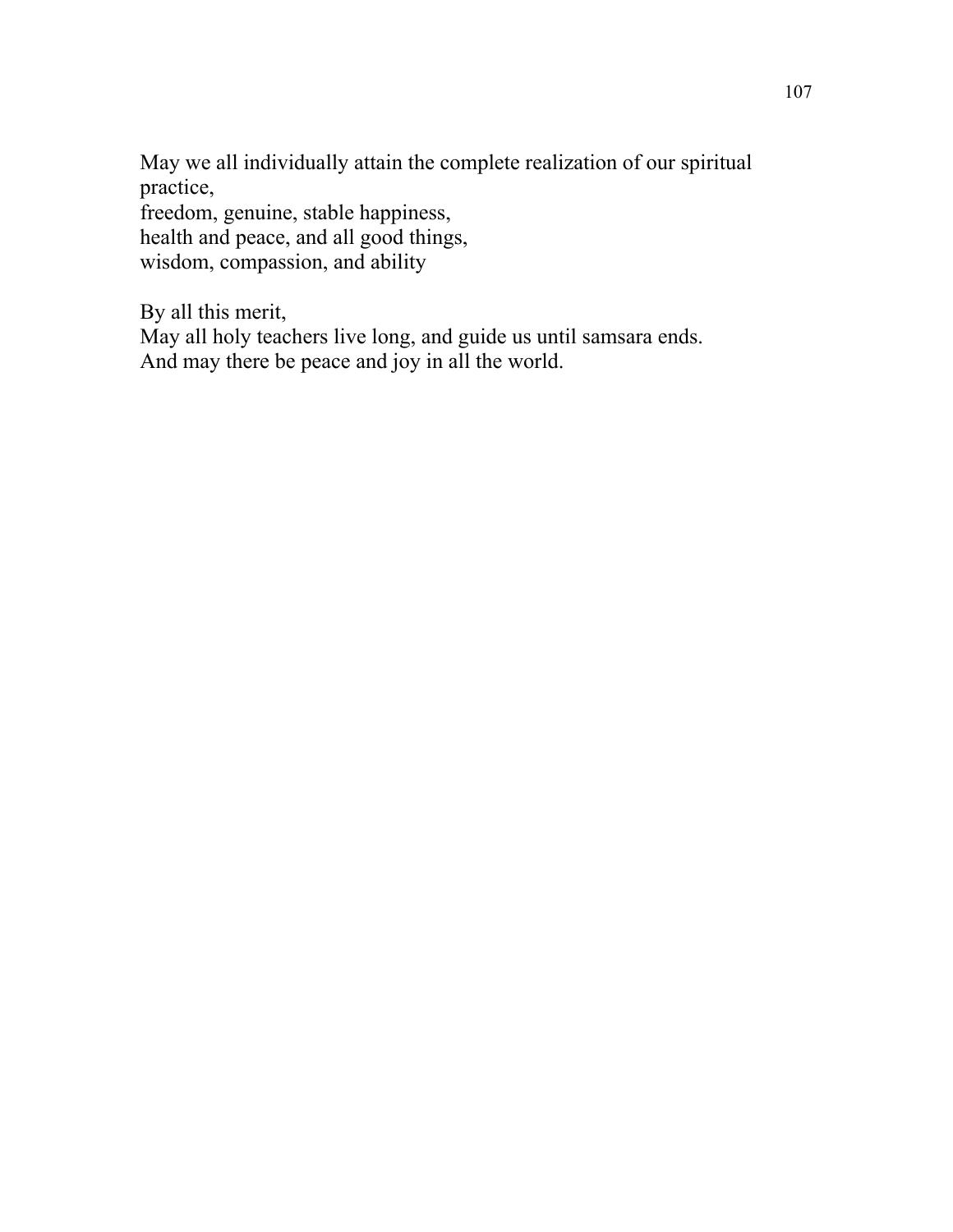By this virtue may all beings, my dear family, friends, and all my dear relations everywhere and at all times have health, long life, clear minds, peace and joy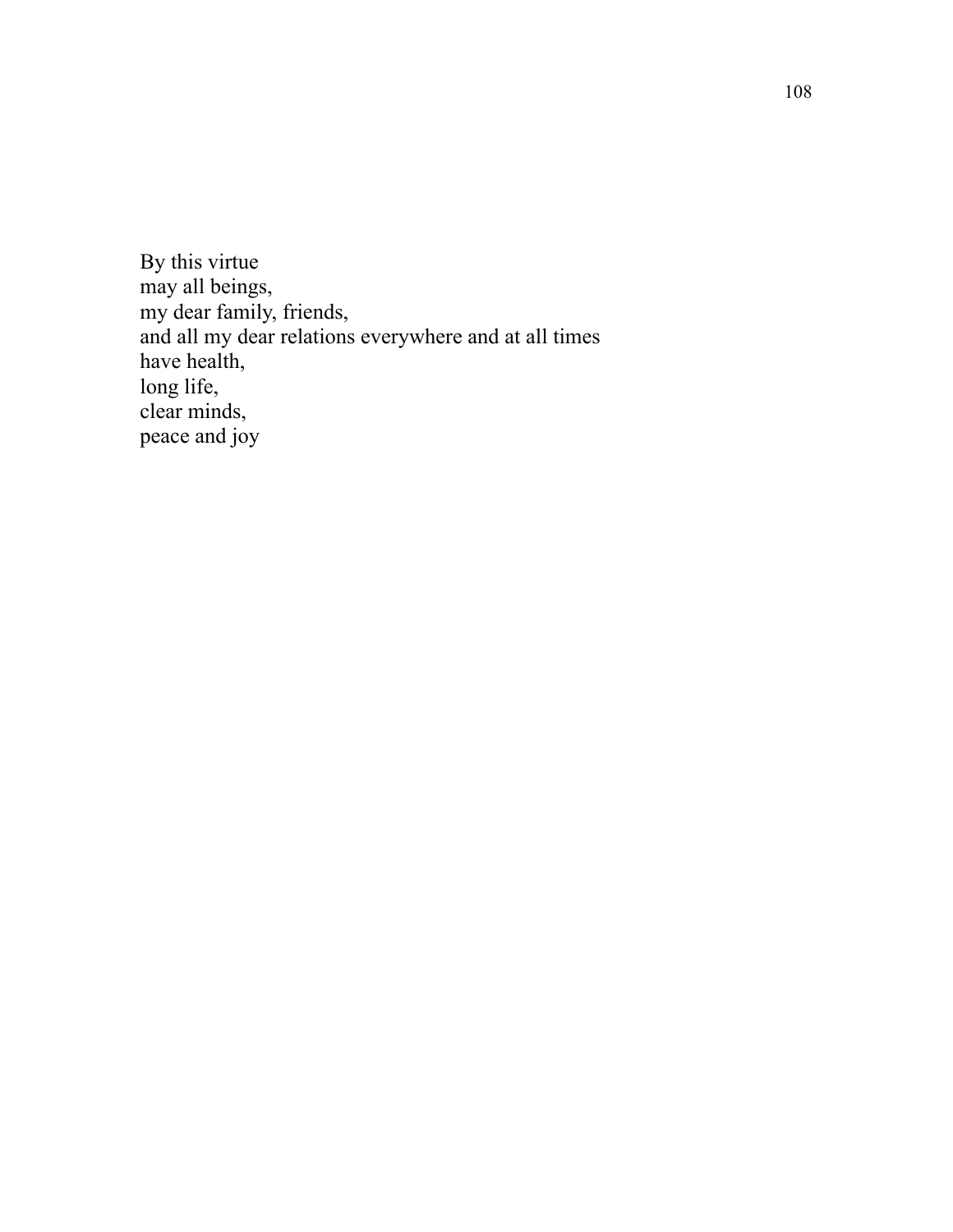By this virtue:

May all beings be free of suffering may they be instantly free of whatever suffering they may have

May they have happiness and may that happiness be lasting for them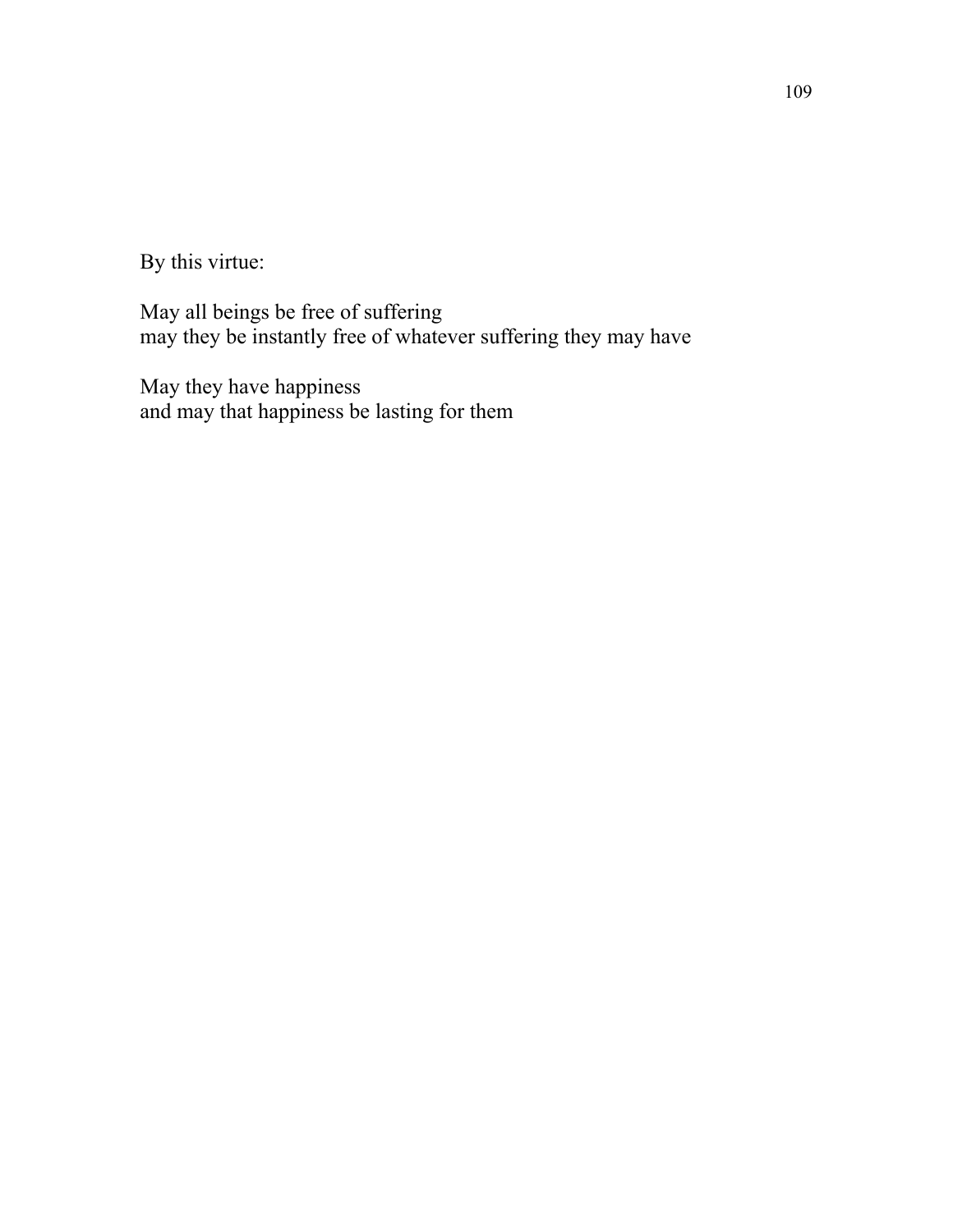By this practice may those who have perfect health be firmly established in that perfect health May those who do not yet have complete and perfect health be brought to that level of health, well being and strength and may those who suffer in any way be it very slight, or with great suffering be healed may they be brought to the highest level of health and may they be firmly established in complete and perfect health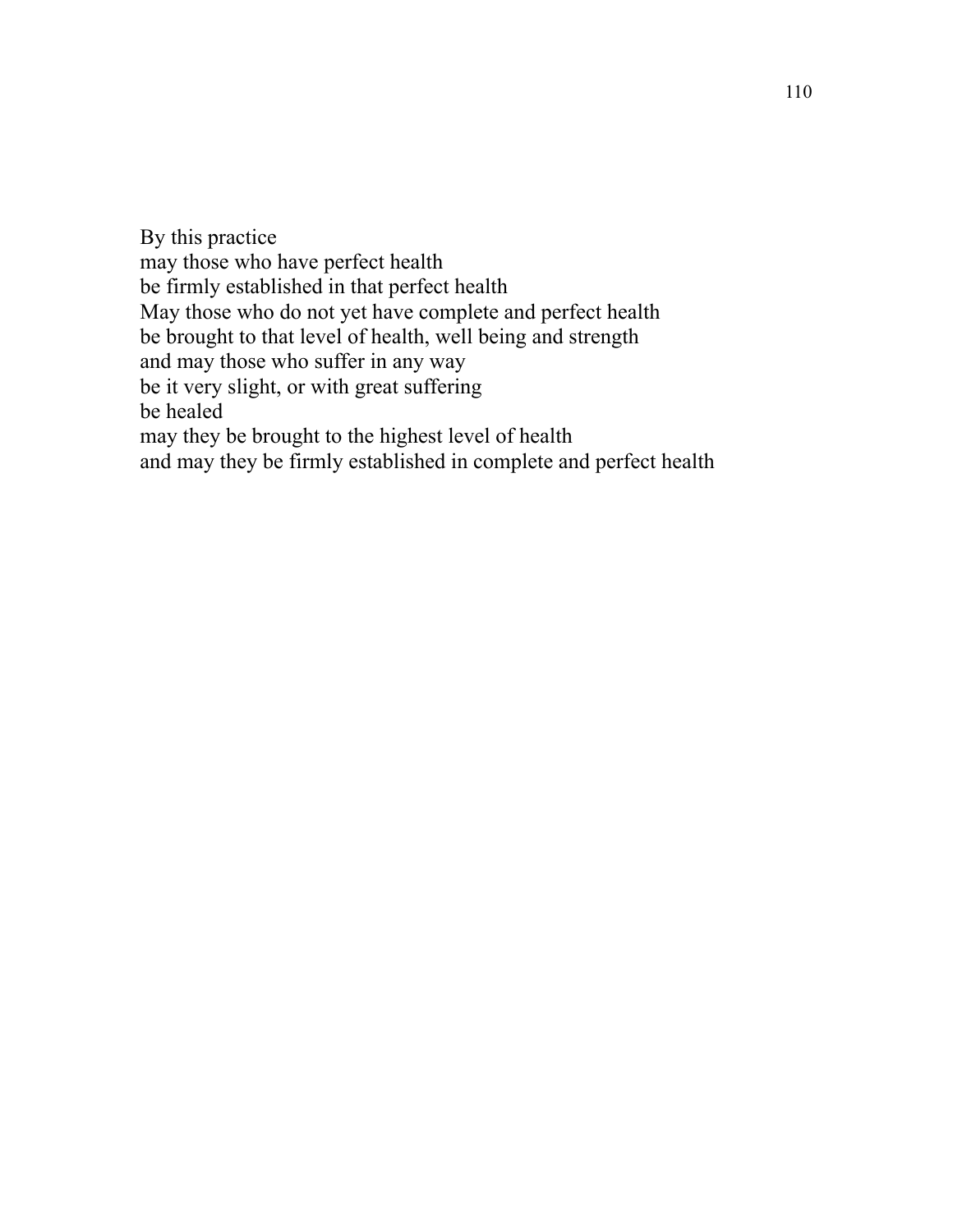O, All my ten directions three times family, near and distant relations,

May my life and this practice benefit us all pervading all existences

every mind, every body, every cell earth and sky

May this practice surely benefit us all

May all my past, present and future selves benefit from this and may all the past, present and future selves of all beings benefit from this

May this bring healing wherever it is needed.

May this bring about the flourishing of true health and happiness for us all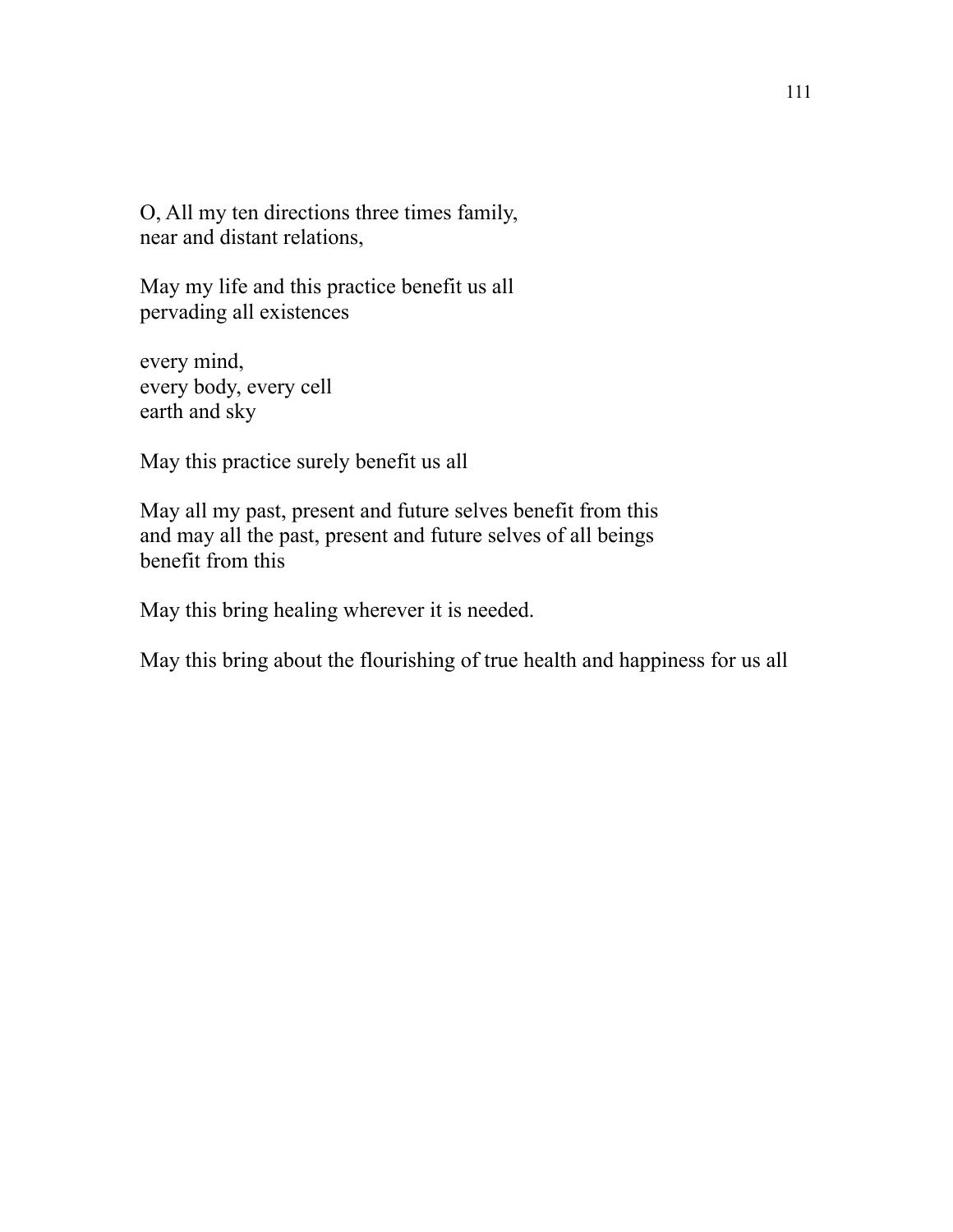By this virtue may those who do not have happiness have happiness

May those who do not have confidence have confidence

May those who do not have peace have peace

May those who do not have knowledge and joy have knowledge and joy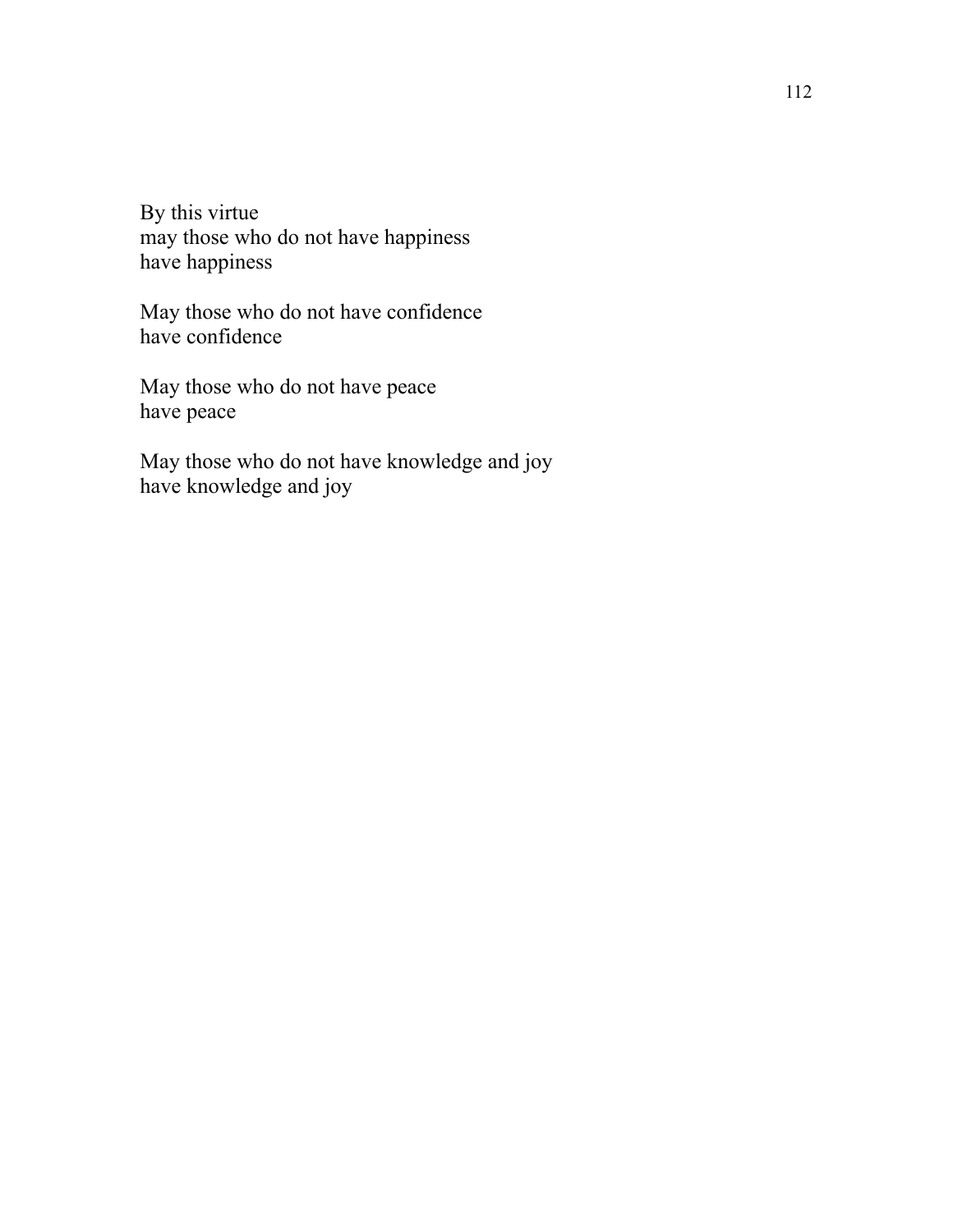## From Shantideva

As long as diseases afflict living beings may I be the doctor the medicine and also the nurse who restores them to health

May I fall as rain to increase the harvests that must feed living beings and in times of dire famine may I, myself, be food and drink

For as long as space remains, and for as long as sentient beings remain, until then, may I too remain, to dispel the suffering of the world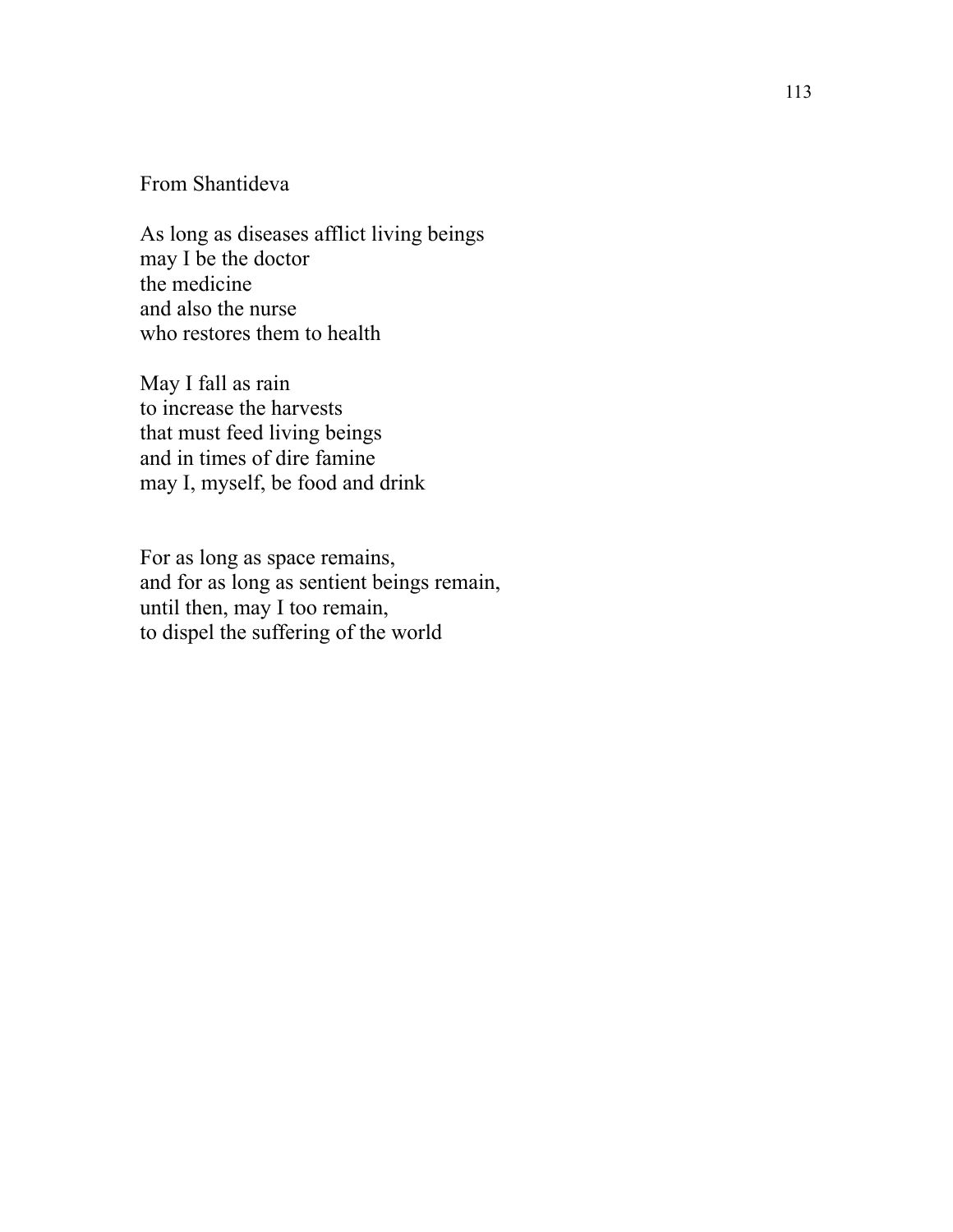A dedication prayer by Venerable Sarah

Dedicate the merit for all those who are sick, and suffering

and all those involved in wars fighting, killing

depression

those who've lost their jobs those who've lost their money

those who've lost their hope who feel helpless

those in hospitals now those who are sick, those who are dying, those with operations

those who are suffering mental sicknesses -

*all sentient beings* 

to be *never separated* from Medicine Buddha

and may they quickly achieve enlightenment in order to free all beings

and may all the prayers the Medicine Buddhas made be actualized right now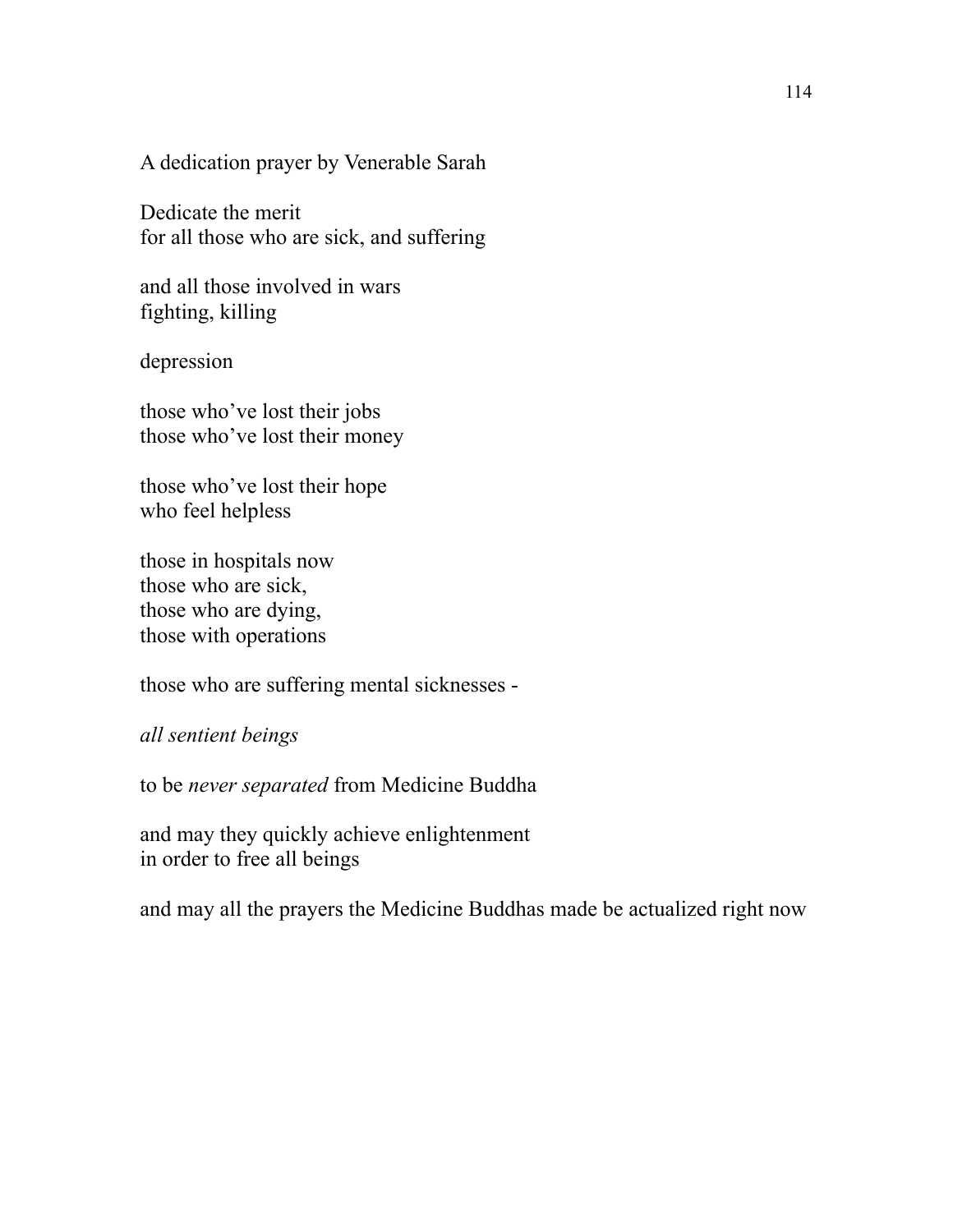Dedication, Aspiration and Benediction, by Tulku Thondup, from the audio cd 'Boundless Healing', lightly edited

So now let us dedicate, and make aspirations of this meditation.

Let us dedicate all these merits that we have created by this meditation to *all* mother beings, as a cause of happiness, peace and joy for them, and as a cause of their attainment of Healing Buddha's blessings, peace and joy.

By the power of the Buddhas, Healing Buddha, and by the power of the infinite Buddhas that we have prayed to in the sky and prayed to in our body, by the power of all these Buddhas, and by the power of all the Pure Lands, and by the power of the Buddha, Dharma, and Sangha, by the power of the meditation we have done, by the power of the merits that we have created, and by the power of the Ultimate Nature, Absolute Truth, by the power of interdependent causation,

May all mother beings have happiness, peace and joy May they always be with Healing Buddha's blessing light, blessing energy, and blessing sound, without separation

And may we always be with Healing Buddha's blessing light, blessing energy, and blessing sound, without separation, day and night, awake or asleep, good times and bad times

And may we always be the source of Healing Buddha's blessings for all mother beings especially those with whom we have close connections, we have special responsibilities

And by the power of all the Buddhas, May all our prayers be answered May all our wishes be fulfilled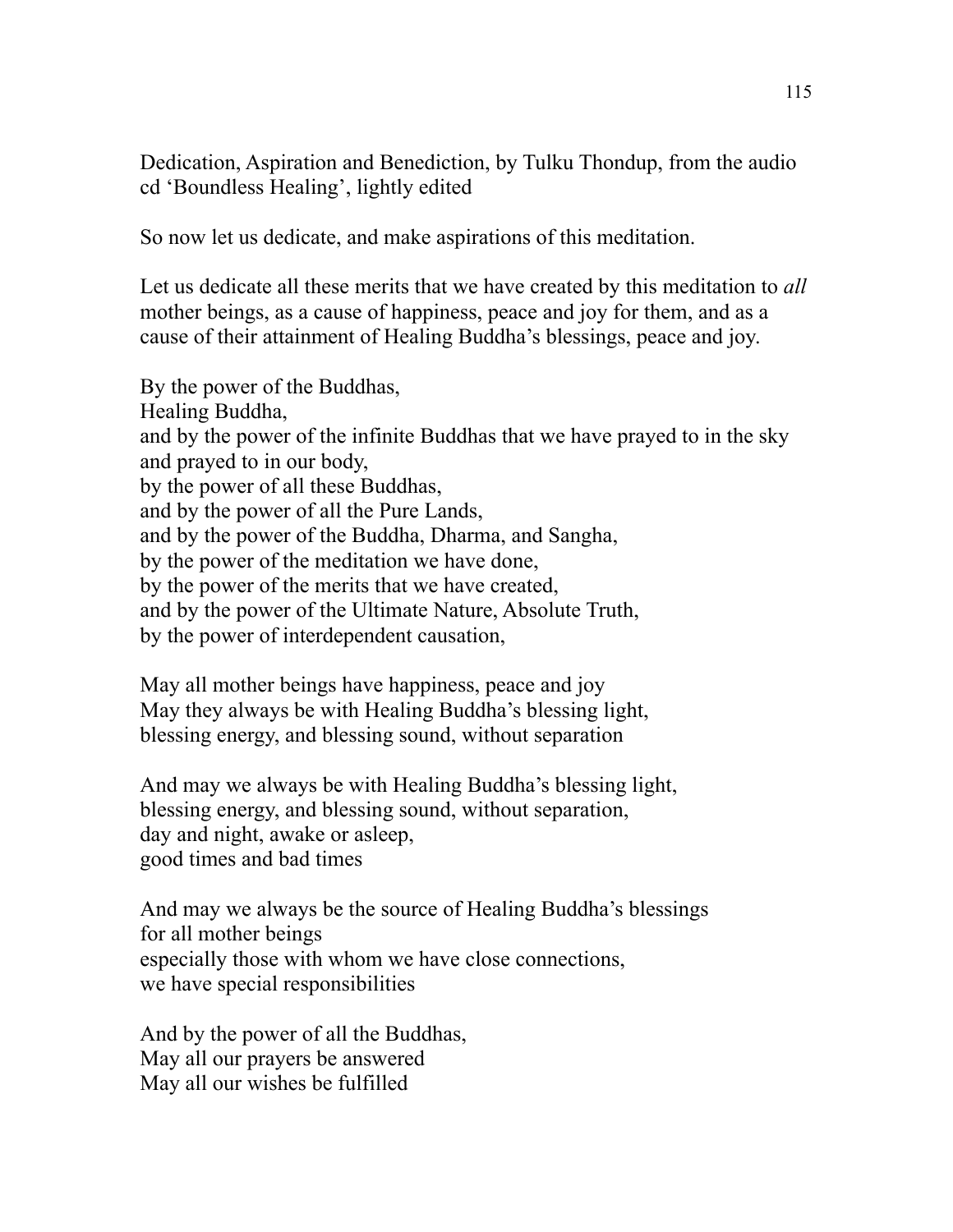## (Benediction)

Now think and feel that Buddhas in the sky, and Buddhas in our body, give us their benediction. In one thunderous voice, filling the universe, they say to us:

'May your prayers be answered May your wishes be fulfilled

'May you be healed of your old illness ills of your mind, and your body

'And may you always be with Healing Buddha's blessing light, blessing energies, and blessing sound'

Think and feel that we have accomplished the healing activities, the blessings of the Healing Buddha.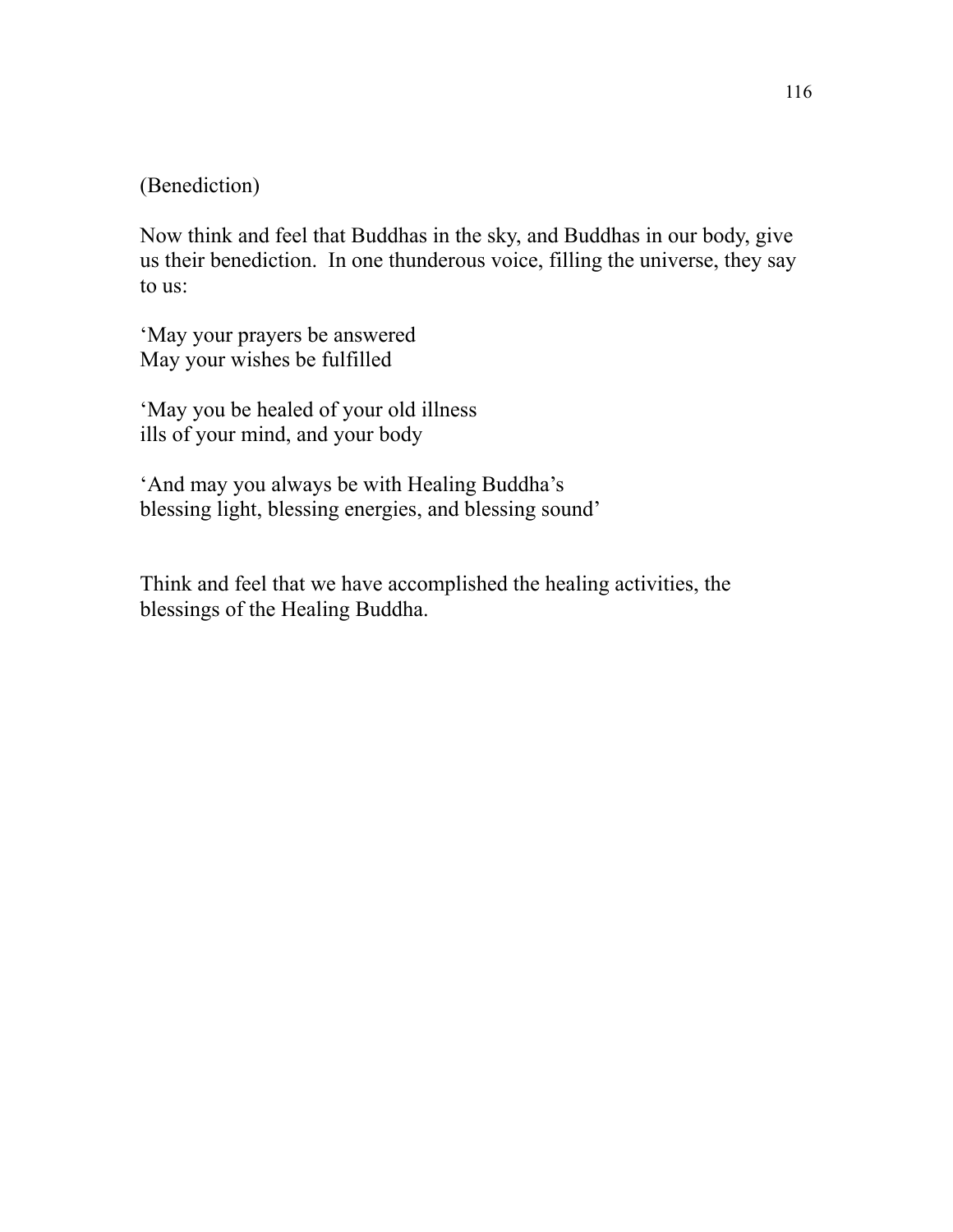By this virtue

may all beings benefit

may all beings be happy and at peace and may their hearts be filled with joy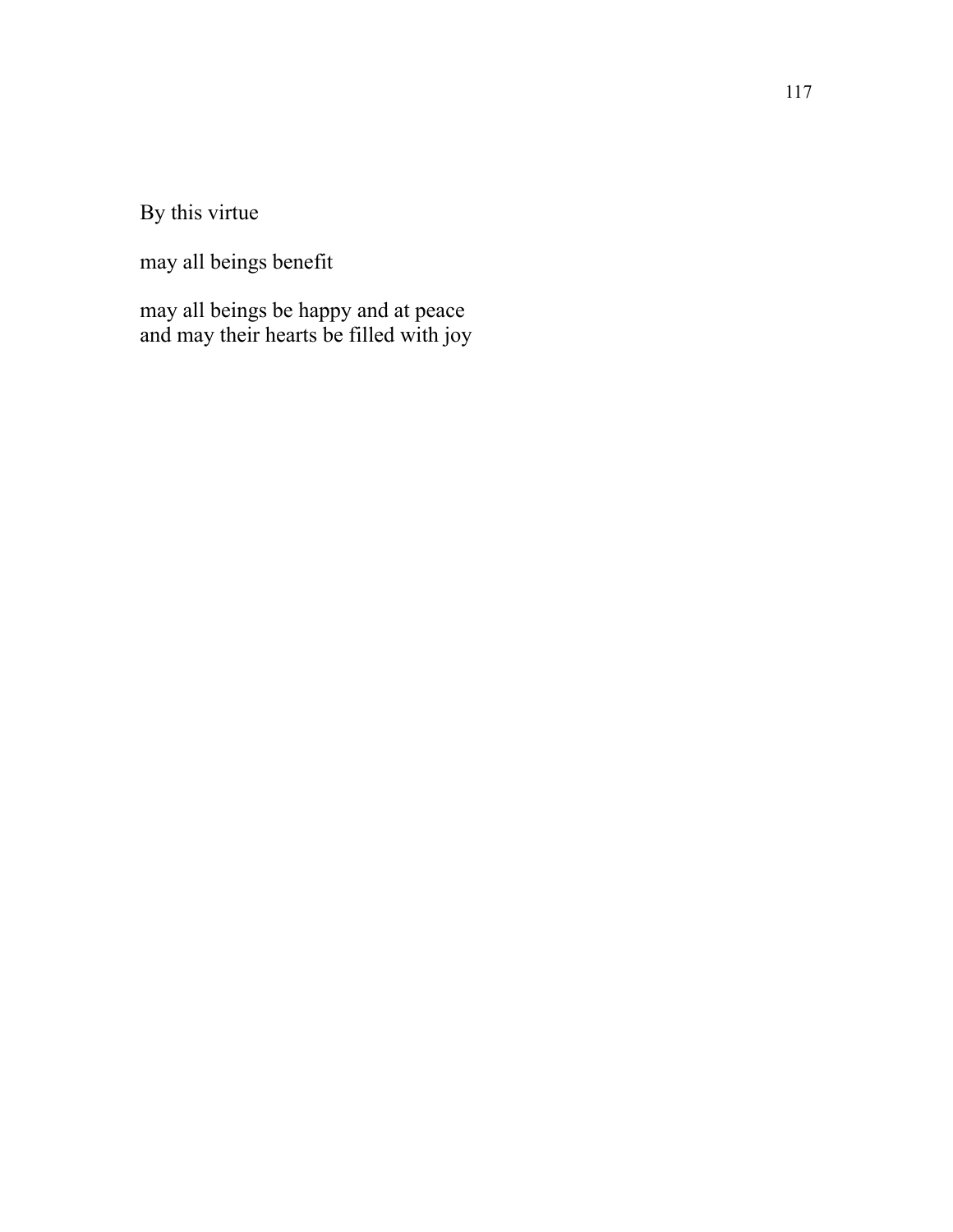## Recommended Reading

The reason for the following extended recommended reading list

With the decline of both chain and independent bookstores, most of us are left buying books almost exclusively online. Websites can produce computer generated suggestions but these cannot take the place of finding a book we didn't know we were looking for (and didn't know existed) in a bookstore. Nor can it take the place of an informed person, either a friend, or a kind and knowledgeable stranger recommending a book they have read and benefitted from.

The online market will only care about things that have sold before, and so have the potential to sell again. It is a soul-less process, more or less. There is very little knowledge behind it, and little human feeling or responsiveness, but like it or not, this is the way it is going, and will continue to go for some time.

Online markets (such as Amazon) will only deal in, or refer to books they know about. For this reason, and in order to do something to counter the loss of available information that the contraction of the book market represents, I think it's very important for people with knowledge in any area to make recommended reading lists, for those who would otherwise not encounter many of the best titles in any given subject. By offering a book list, there will at least be a greater chance that excellent titles will be sought out, and will remain available for generations to come.

That said, here is my extended recommended reading list in Buddhist studies:

Sutras

A Guide to the Bodhisattva's Way of Life, translated by Stephen Batchelor for chapters 1 through 8, and, translated by the Padmakara Translation Committee for chapter 9

The Dhammapada, P. Lal translation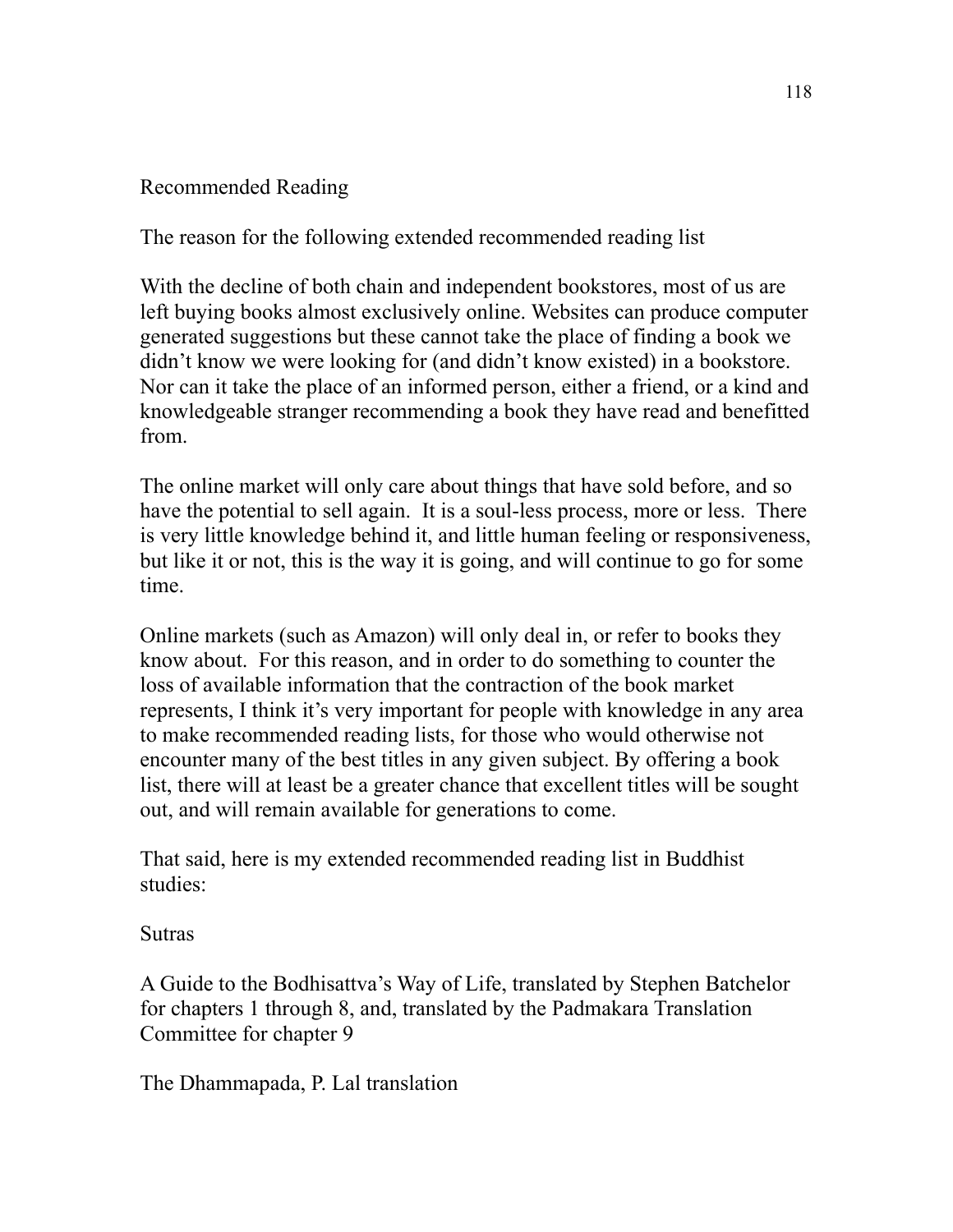The Prajna Paramita Sutra, in Eight Thousand Lines, translated by Edward Conze

The Platform Sutra (also called 'The Sutra of the Sixth Zen Patriarch', or 'The Sutra of Hui-Neng) translated by Wong Mou-Lam and A.F. Price

The Uttara Tantra – A Treatise on Buddha Nature; Attributed to Maitreya; translated by Ken and Katia Holmes

The Vimalakirti Nirdesa Sutra – translated by Charles Luk

An Anthology of Buddhist Prayer, edited by Jason Espada

Theravada Buddhism

Living Buddhist Masters (also published as Living Dharma), edited by Jack Kornfeld

Ajaan Chah: A Taste of Freedom; Food for the Heart; A Still Forest Pool;

Ajaan Lee: Keeping the Breath in Mind; Inner Strength

Bhikkhu Visuddhacara: Curbing Anger, Spreading Love

Buddhadasa Bhikkhu: The Heartwood of the Bodhi Tree

Shaila Catherine: Focused and Fearless; Wisdom Wide and Deep

Henepola Gunaratana: Mindfulness in Plain English; Beyond Mindfulness in Plain English

Joseph Goldstein: One Dharma; Seeking the Heart of Wisdom (with Jack Kornfeld); The Experience of Insight

Khantipalo Bhikkhu: Calm and Clear

Sayadaw U Pandita: In This Very Life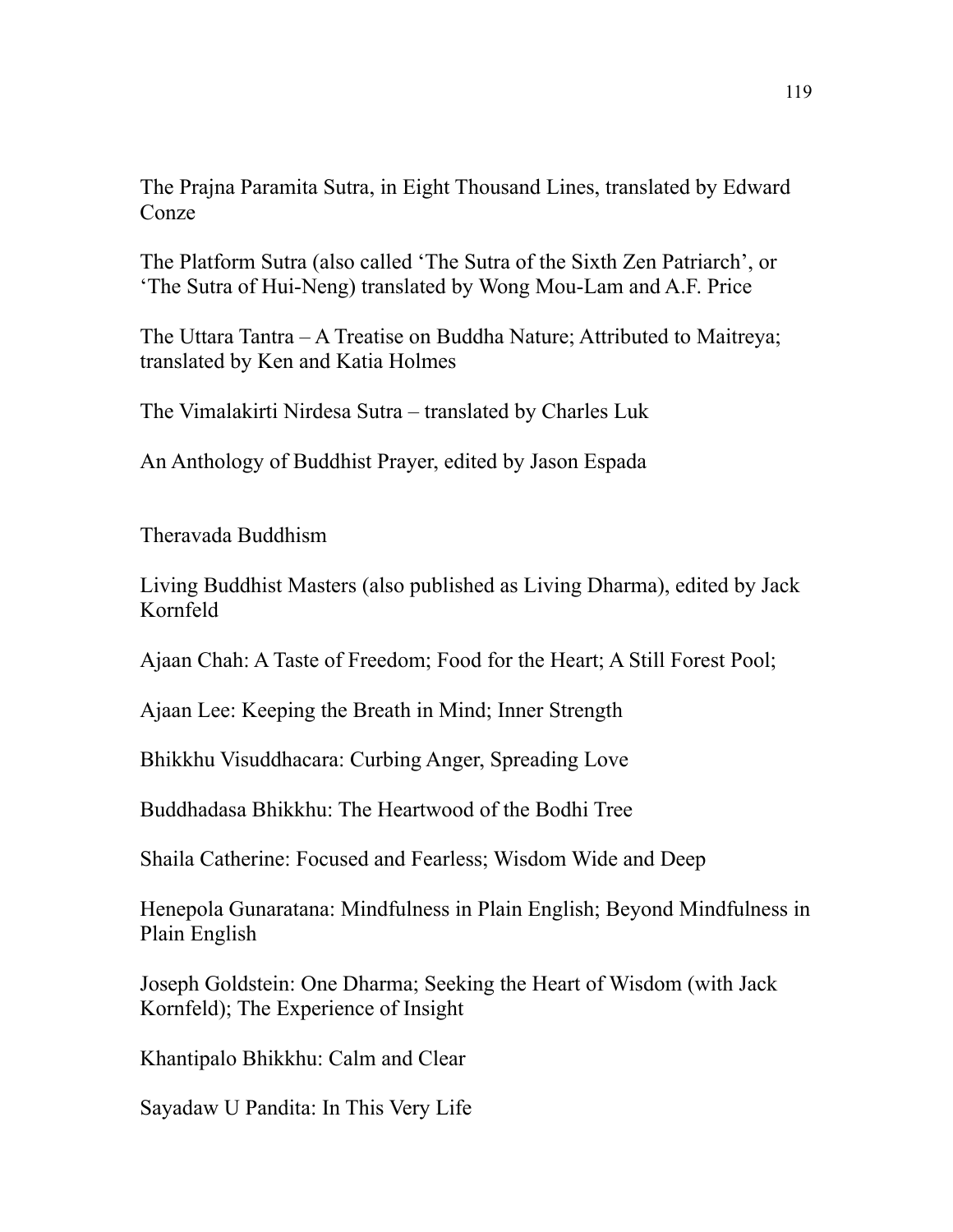Venerable Weragoda Serada Maha Thero - Treasury of Truth - A Commentary on the Dhammapada

On Metta:

Sharon Salzberg: Loving kindness

Venerable Sujiva: Loving kindness

Jason Espada: Living in Beauty - A Collection of Essays on Metta for Our **Times** 

Thich Nhat Hanh: Breathe!, You Are Alive! (also published at 'The Sutra on the Full Awareness of Breathing'); The Miracle of Mindfulness; The Heart of Understanding; The Diamond that Cuts Through Illusion; Interbeing; Being Peace; Transformation and Healing; A Guide to Walking Meditation; The Energy of Prayer; For A Future to Be Possible; The Heart of the Buddha's Teaching

Zen Buddhism

Shikantaza - An Introduction to Zen, Shohaku Okamura, editor

Shodo Harada Roshi: The Path to Bodhidharma; Morning Dewdrops of the Mind

Seikan Hasegawa: Cave of Poison Grass

The Tiger's Cave - edited by Trevor Leggett

D.T. Suzuki: Essays in Zen Buddhism

Suzuki Roshi: Zen Mind, Beginner's Mind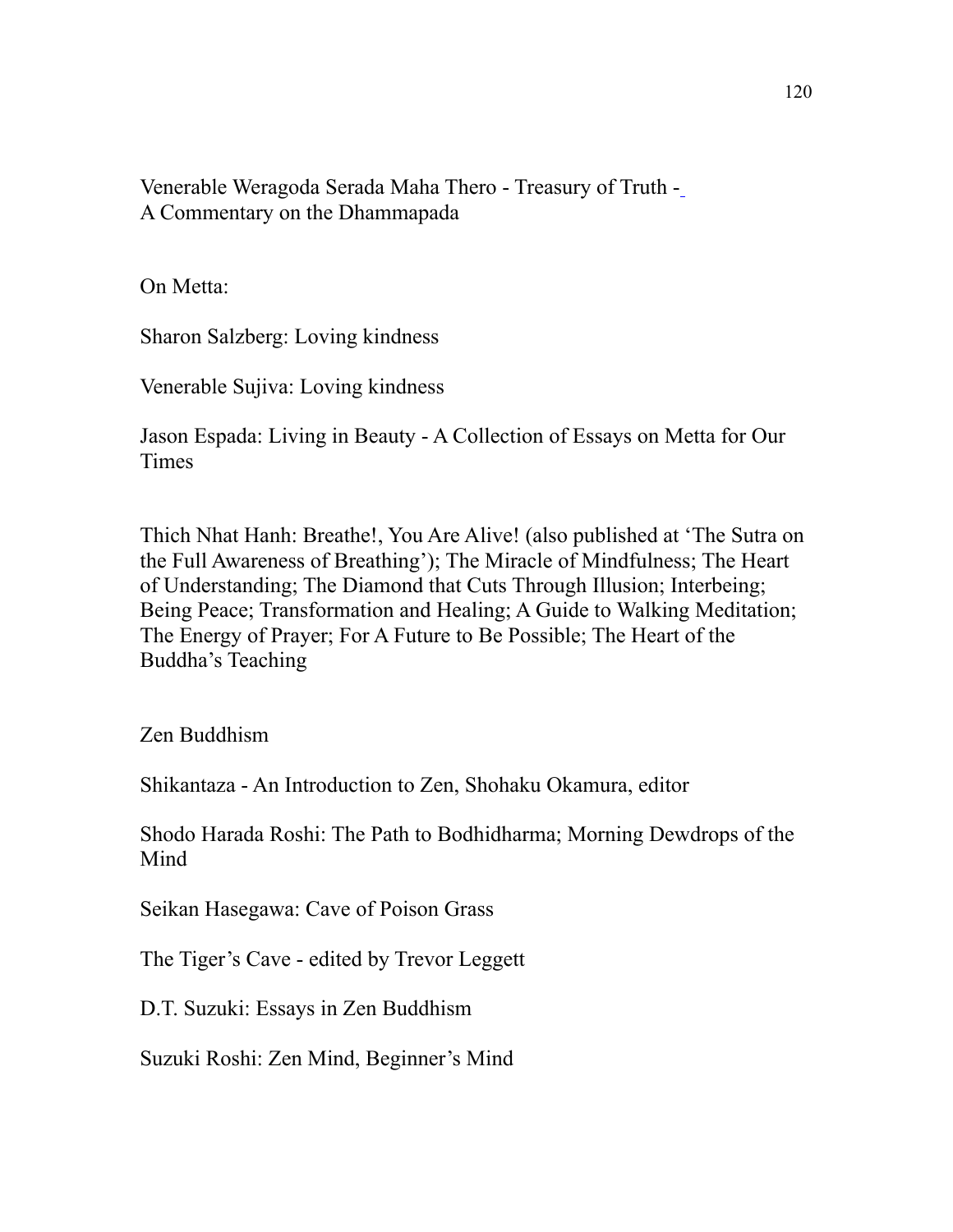Uchiyama Roshi: Opening the Hand of Thought; How to Cook Your Life – From the Zen Kitchen to Enlightenment

Thich Thien-An: Zen Philosophy, Zen Practice

Tibetan Buddhism

Teachings from Tibet: Guidance from Great Lamas, edited by Nicholas Ribush

Teachings of Tibetan Yoga, translated by Garma C.C. Chang

The Sublime Path of the Victorious Ones; A Book of Mahayana Prayers

Ani Tenzin Palmo: Reflections On A Mountain Lake; Into the Heart of Life

Bokar Rinpoche: Meditation: Advice to Beginners

Chagdud Tulku: Gates to Buddhist Practice; Lord of the Dance

Death and Dying in the Tibetan Tradition: introduced and translated by Glenn Mullin

Deshung Rinpoche: The Three Levels of Spiritual Perception

Dilgo Khyentse: The Heart Treasure of the Enlightened Ones; The Heart of Compassion

Gen Lamrimpa: Calming the mind (also published as 'Samatha Meditation)

Geshe Wangyal: The Door of Liberation

His Holiness The Fourteenth Dalai Lama: The Way to Freedom; Becoming Enlightened; The Mind in Comfort and Ease; For the Benefit of All Beings - A Commentary on the Way of the Bodhisattva; The Meaning of Life from A Buddhist Perspective; Advice on Dying and Living a Better Life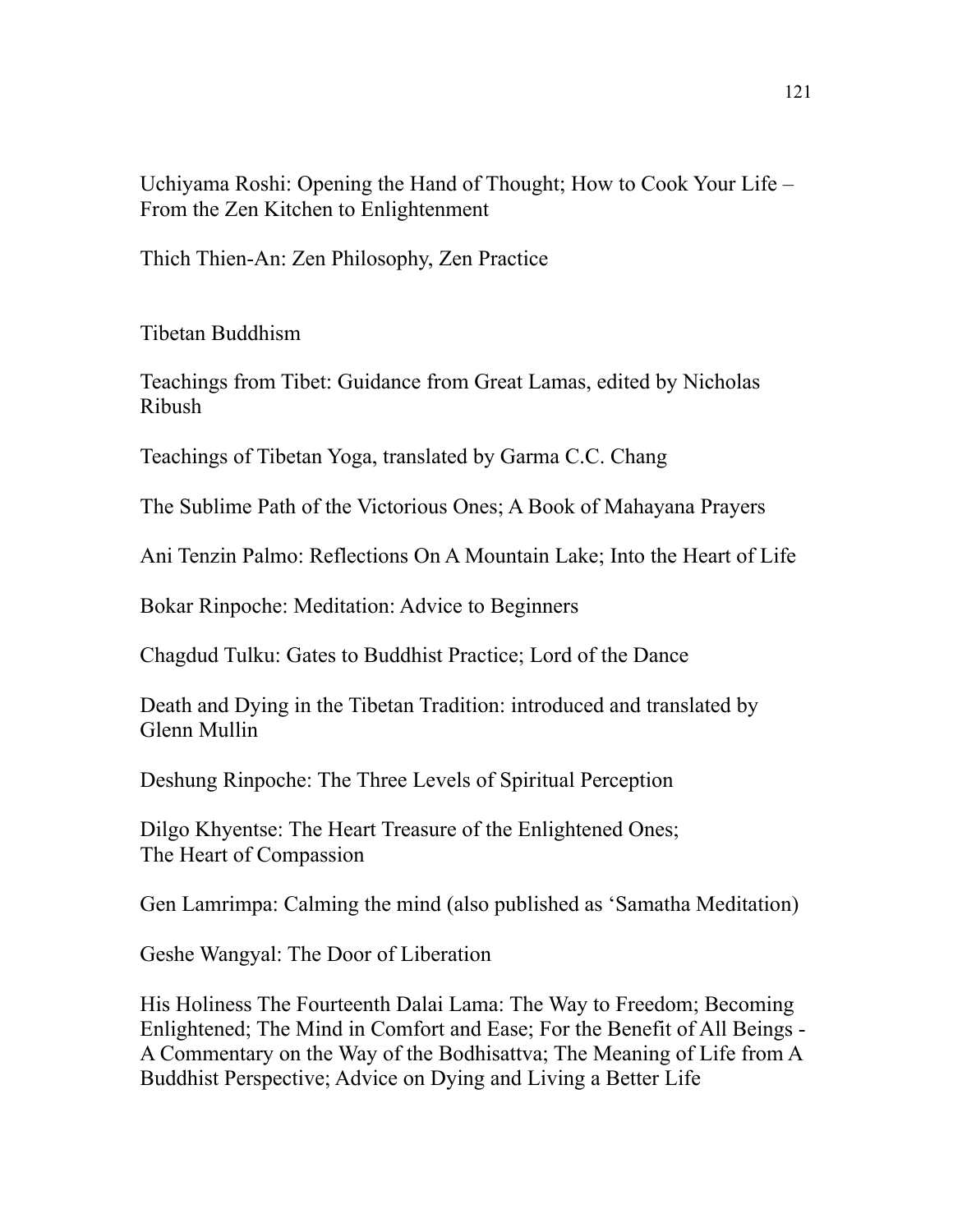Kathleen Macdonald: How to Meditate

Kenpo Kathar: Dharma Paths

Khenpo Palden Sherab Rinpoche: Opening the Door to Inconceivable Wisdom and Compassion; and, Opening to Our Primordial Nature; Ceaseless Echoes of the Great Silence; Discovering Infinite Freedom; Lion's Gaze; Prajana Paramita - The Six Perfections

Lama Lodro Rinpoche: The Quintessence of the Animate and Inanimate; Bardo Teachings

Lama Yeshe: Wisdom Energy I and II; The Essence of Tibetan Buddhism; Make Your Mind an Ocean; Becoming Your Own Therapist; The Peaceful Stillness of the Silent Mind; Life, Death, and After Death; Freedom Through Understanding;; Ego, Attachment, and Liberation; Silent Mind, Holy Mind

Lama Zopa Rinpoche: The Door to Satisfaction; Transforming Problems into Happiness; Virtue and Reality; The Joy of Compassion; Making Life Meaningful; How Things Exist - Teachings on Emptiness; Kadampa Teachings; The Heart of the Path; Heart Sutra Practices and Instructions for Retreat; Heart Advice - The Bodhisattva Attitude

Matthieu Ricard: The Monk and the Philosopher; Why Meditate? – Working with Thoughts and Emotions; Happiness - A Guide to Developing Life's Most Important Skill

Mingyur Rinpoche: The Joy of Living; Joyful Wisdom

Nyoshul Khen Rinpoche: Natural Great Perfection; Rest in Natural Great Peace

Pabonkha Rinpoche: Liberation in the Palm of Your Hand; with Lama Zopa Rinpoche: Heart Advice for Retreat

Robert Thurman: Infinite Life; The Jewel Tree of Tibet

Sogyal Rinpoche: The Tibetan Book of Living and Dying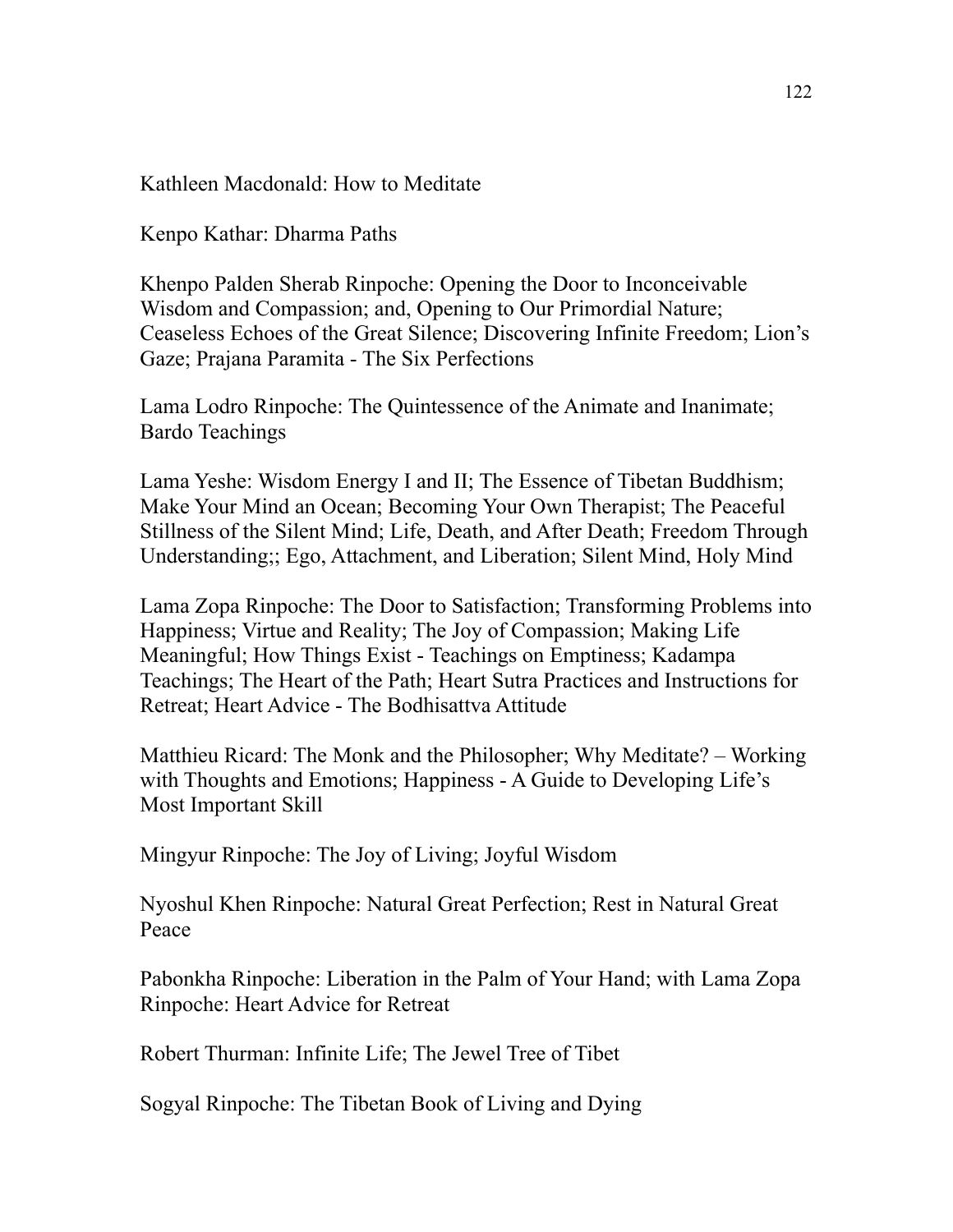Tenzin Wangal Rinpoche: The Five Elements in Tibetan Shamanism, Tantra, and Dzongchen

The Seventh Dalai Lama: Songs of Spiritual Change, translated by Glenn Mullin

The Thirteenth Dalai Lama: The Path of the Bodhisattva Warrior

Tulku Urgyen: Rainbow Painting; Repeating the Words of the Buddha; As It Is, volumes I and II

On The Seven Point Mind Training teachings:

Geshe Rabten: Advice From A Spiritual Friend

Dilgo Khyentse: Enlightened Compassion

Jamgon Kongtrul: The Great Path of Awakening – A Commentary on the Seven-Point Mind Training

On the transition between the Middle Way View, and Buddha Nature teachings

Nagarjuna: In Praise of the Dharmadatu, with a commentary by Khenpo Tsultrim Gyatso

Khenpo Palden Sherab Rinpoche: Opening the Wisdom Door of the Rangtong and Shentong Views: A Brief Explanation of the One Taste of the Second and Third Turnings of the Wheel of Dharma

On Vajrayana:

Lama Yeshe: An Introduction to Tantra;